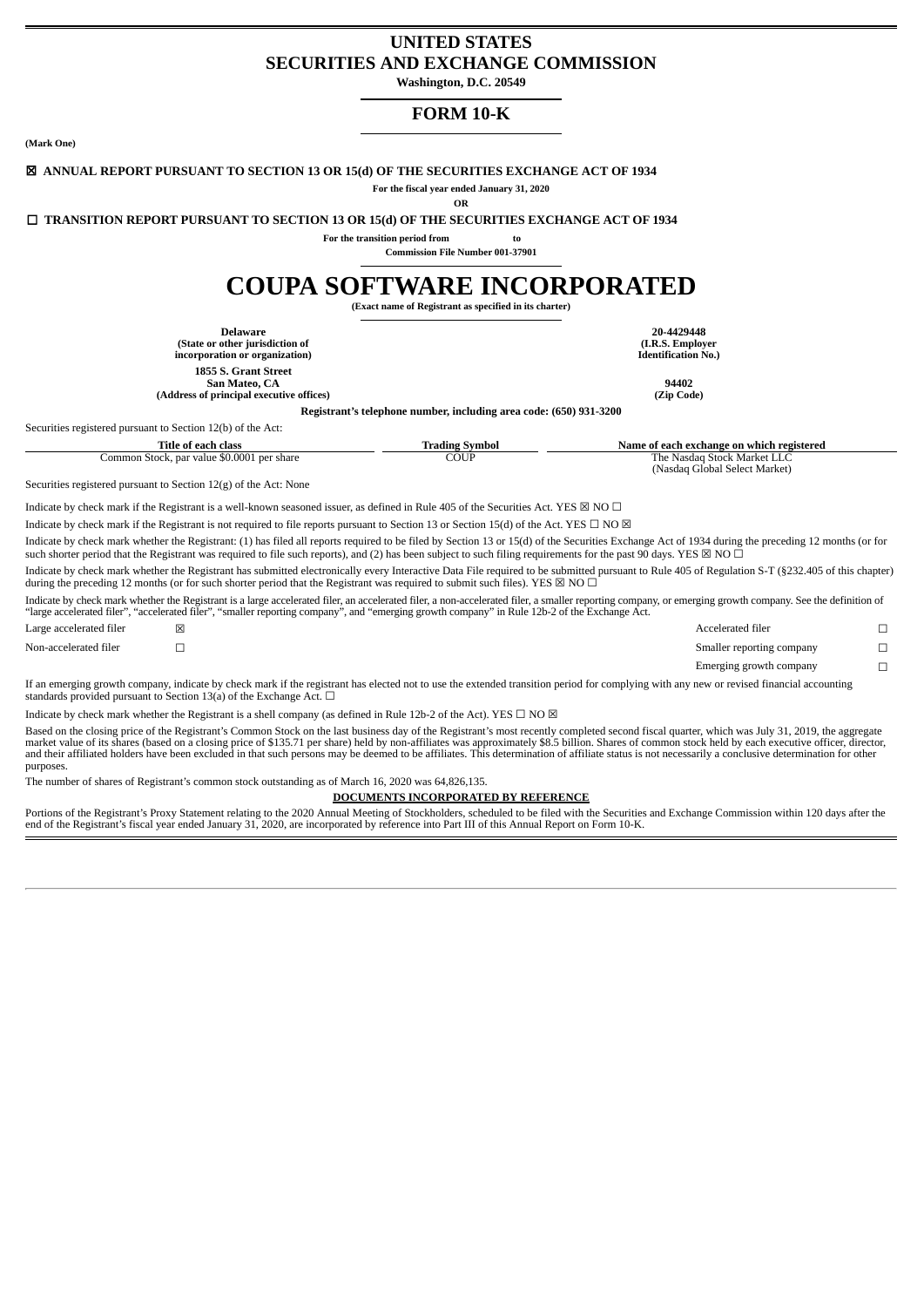# **COUPA SOFTWARE INCORPORATED**

## **Form 10-K for the Fiscal Year Ended January 31, 2020**

# **Table of Contents**

|                 |                                                                                                              | Page |
|-----------------|--------------------------------------------------------------------------------------------------------------|------|
| <b>PART I</b>   |                                                                                                              |      |
| Item 1.         | <b>Business</b>                                                                                              | 1    |
| Item 1A.        | <b>Risk Factors</b>                                                                                          | 12   |
| Item 1B.        | <b>Unresolved Staff Comments</b>                                                                             | 40   |
| Item 2.         | <b>Properties</b>                                                                                            | 40   |
| Item 3.         | <b>Legal Proceedings</b>                                                                                     | 40   |
| Item 4.         | <b>Mine Safety Disclosures</b>                                                                               | 40   |
| <b>PART II</b>  |                                                                                                              |      |
| Item 5.         | Market for Registrant's Common Equity, Related Stockholder Matters and Issuer Purchases of Equity Securities | 41   |
| Item 6.         | <b>Selected Financial Data</b>                                                                               | 43   |
| Item 7.         | <b>Management's Discussion and Analysis of Financial Condition and Results of Operations</b>                 | 46   |
| Item 7A.        | <b>Quantitative and Qualitative Disclosures About Market Risk</b>                                            | 59   |
| Item 8.         | <b>Financial Statements and Supplementary Data</b>                                                           | 59   |
| Item 9.         | <b>Changes in and Disagreements With Accountants on Accounting and Financial Disclosure</b>                  | 59   |
| Item 9A.        | <b>Controls and Procedures</b>                                                                               | 59   |
| Item 9B.        | <b>Other Information</b>                                                                                     | 60   |
| <b>PART III</b> |                                                                                                              |      |
| Item 10.        | Directors, Executive Officers and Corporate Governance                                                       | 61   |
| Item 11.        | <b>Executive Compensation</b>                                                                                | 61   |
| Item 12.        | <b>Security Ownership of Certain Beneficial Owners and Management and Related Stockholder Matters</b>        | 61   |
| Item 13.        | Certain Relationships and Related Transactions, and Director Independence                                    | 61   |
| Item 14.        | <b>Principal Accountant Fees and Services</b>                                                                | 61   |
| <b>PART IV</b>  |                                                                                                              |      |
| Item 15.        | <b>Exhibits, Financial Statement Schedules</b>                                                               | 62   |
| Item 16.        | Form 10-K Summary                                                                                            | 66   |
|                 |                                                                                                              |      |
|                 |                                                                                                              |      |

i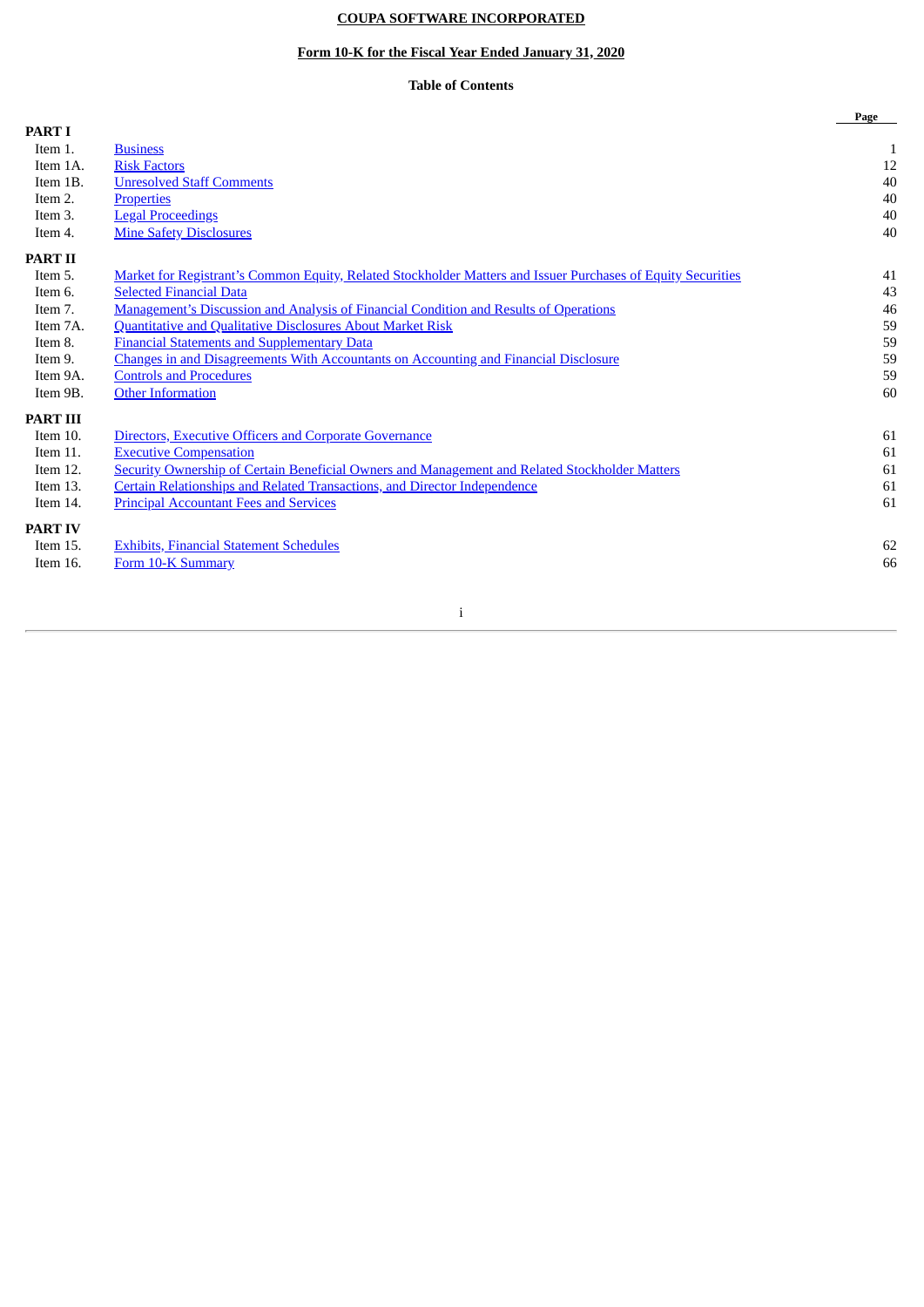#### **NOTE ABOUT FORWARD-LOOKING STATEMENTS**

This Annual Report on Form 10-K contains forward-looking statements. All statements other than statements of historical facts contained in this report, including statements regarding our future results of operations and financial position, customer lifetime value, strategy and plans, market size and opportunity, competitive position, industry environment, potential growth opportunities, product capabilities, expectations for future operations and our convertible notes, are forward-looking statements. The words "believe," "may," "will," "estimate," "continue," "anticipate," "design," "intend," "expect," "could," "plan," "potential," "predict," "seek," "should," "would" or the negative version of these words and similar expressions are intended to identify forward-looking statements. We have based these forward-looking statements on our current expectations and projections about future events and trends that we believe may affect our financial condition, results of operations, strategy, short- and long-term business operations and objectives, and financial needs. The forward-looking statements are contained principally in "Management's Discussion and Analysis of Financial Condition and Result of Operations" and "Risk Factors."

These forward-looking statements are subject to a number of risks, uncertainties and assumptions, including those described in "Risk Factors" and elsewhere in this Annual Report on Form 10-K. Moreover, we operate in a very competitive and rapidly changing environment. New risks emerge from time to time. It is not possible for our management to predict all risks, nor can we assess the impact of all factors on our business or the extent to which any factor, or combination of factors, may cause actual results to differ materially from those contained in any forward-looking statements we may make. In light of these risks, uncertainties and assumptions, the forward-looking events and circumstances discussed in this Annual Report on Form 10-K may not occur and actual results could differ materially and adversely from those anticipated or implied in the forward-looking statements.

You should not rely upon forward-looking statements as predictions of future events. Although we believe that the expectations reflected in the forward-looking statements are reasonable, we cannot guarantee that the future results, levels of activity, performance or events and circumstances reflected in the forward-looking statements will be achieved or occur. Moreover, except as required by law, neither we nor any other person assumes responsibility for the accuracy and completeness of the forward-looking statements. We undertake no obligation to update publicly any forward-looking statements for any reason after the date of this Annual Report on Form 10-K to conform these statements to actual results or to changes in our expectations.

ii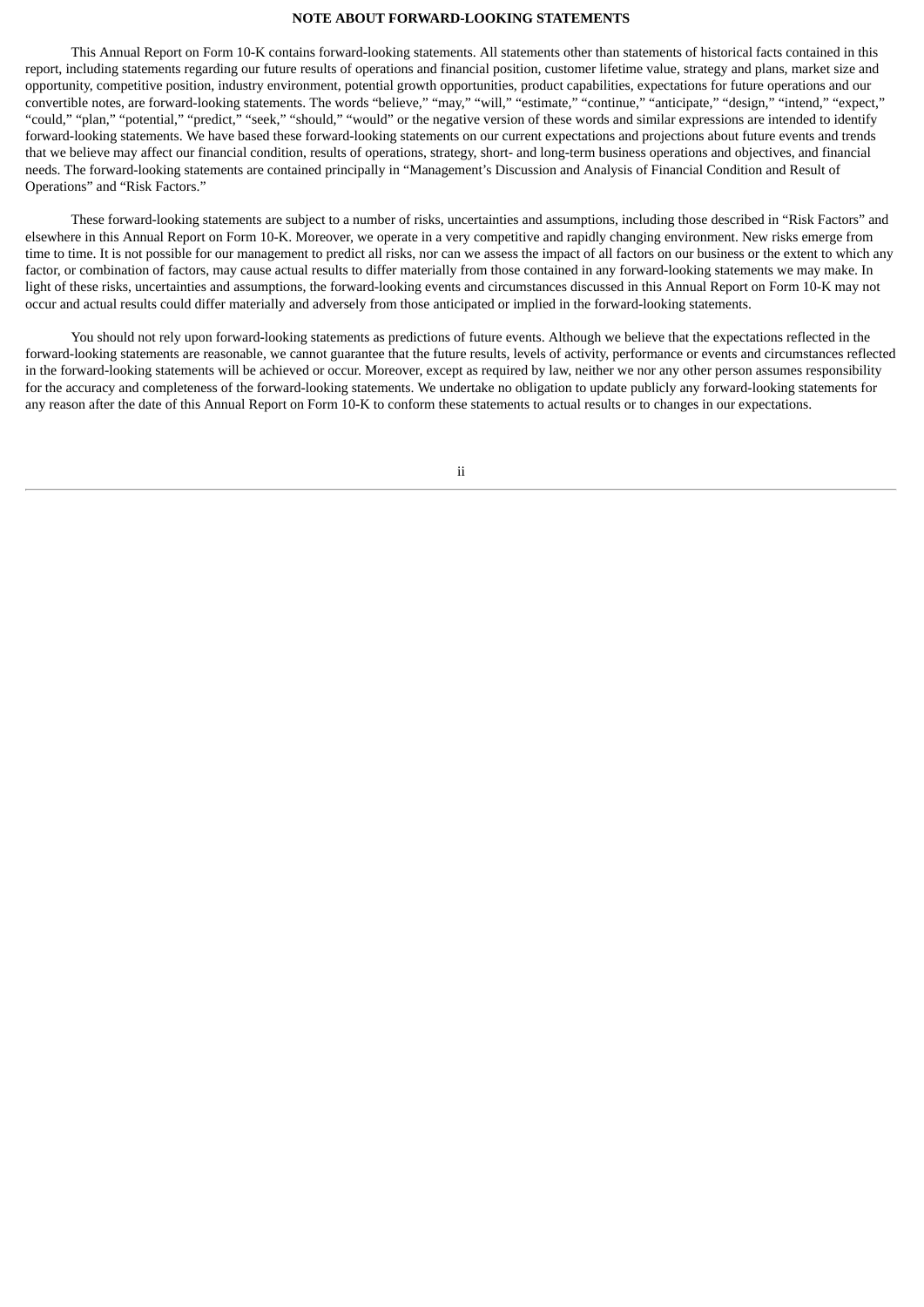#### <span id="page-3-0"></span>**Item 1. Business.**

#### **Overview**

We are a leading provider of Business Spend Management ("BSM") solutions. We offer a comprehensive, cloud-based BSM platform that has connected over one thousand organizations with more than five million suppliers globally. Our platform provides greater visibility into and control over how companies spend money. Using our platform, businesses are able to achieve real, measurable value and savings that drive their profitability.

We offer a comprehensive cloud-based BSM platform designed for the modern global workforce that is mobile and expects real-time results, flexibility, and agility from software solutions. We empower employees to acquire the goods and services they need to do their jobs by applying a distinctive user-centric approach that provides a consumer Internet-like experience, drives widespread adoption of our platform, and significantly increases an organization's spend under management. We refer to the process companies use to purchase goods and services as Business Spend Management and to the money that they manage with this process as spend under management. Increased user adoption and spend under management drive better visibility and control of a company's spend, resulting in greater savings and increased compliance.

Our BSM platform delivers a broad range of capabilities that would typically require the purchase and use of multiple disparate point applications. The core of our platform consists of procurement, invoicing, expense management, and payment modules that form the transactional engine for managing a company's business spend. In addition, our platform offers supporting modules to help companies further manage their spend, including strategic sourcing, spend analysis, contract management, supplier management, and contingent workforce management. Our Community Intelligence capabilities apply artificial intelligence and machine learning to spend transactions happening across the growing Coupa community to identify and prescribe best practices that have helped customers to optimize spend, reduce risk, and improve efficiency. Additionally, we provide a purchasing program, Coupa Advantage, that leverages the collective buying power of Coupa customers to provide advantageous, pre-negotiated discounts from various suppliers. We are further helping our Coupa community to collaborate with Source Together, functionality that connects Coupa community members with common purchasing needs to participate in group sourcing events and leverage their pooled buying power to capture greater savings at better terms. Moreover, through our Coupa Open Business Network, suppliers of all sizes can easily interact with buyers electronically, thus significantly reducing paper, improving operating efficiencies, and reducing costs.

Our company culture and our interactions with customers are driven by three guiding principles (which we refer to as our core values): (1) ensuring customer success, (2) focusing on results; and (3) striving for excellence. In particular, this strong focus on customer success, which includes delivering quantifiable business value to our customers by helping them maximize their spend under management, serves as the foundation for the successful execution of our strategy, and, as a result, is critical to our growth. With a rapid time-to-deployment, typically ranging from a few weeks to several months, and an easy-to-use interface that shields users from unnecessary complexity, our customers can achieve widespread user adoption quickly and generate value within a short timeframe, thus benefiting from a rapid return on investment.

We benefit from powerful network effects. As more businesses subscribe to our BSM platform, the collective spend under management on our platform grows. Greater aggregate spend under management on our platform attracts more suppliers, which in turn attracts more businesses that want to take advantage of the goods and services available through our platform. In addition, as more businesses and employees use our platform, the amount of spend under management continues to increase. This leads to increasingly more powerful prescriptive spend management and risk management recommendations from our Coupa Community Intelligence solutions, helping to create more value for customers and improving our ability to attract more businesses. The resulting increase in sales enables us to further invest in our platform and to improve our functionality and user interface to continue to attract more businesses and suppliers to our platform, which enhances the network effects that benefit all parties.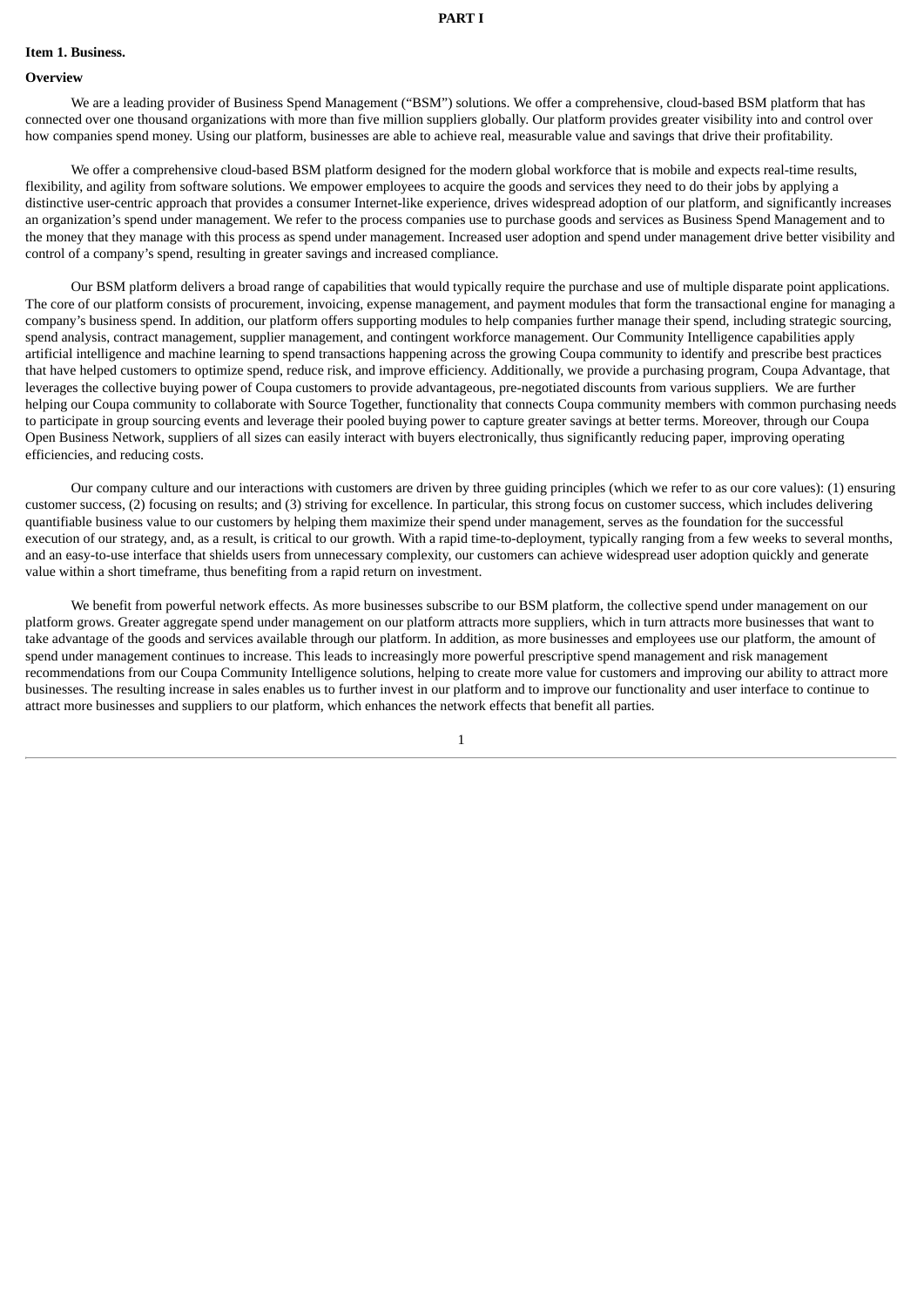We have developed a rich partner ecosystem of systems integrators, implementation partners, resellers, and technology partners. We work closely with several global systems integrators, including Accenture, Deloitte, KPMG, and others that help us scale our business, extend our global reach, and drive increased market penetration. We expect the number of partner-led implementations and sales referrals to continue to increase over time.

We have achieved rapid growth in customer adoption, cumulative spend under management, and transactions conducted through our platform which is currently subscribed to by over 1,300 customers. Our cumulative spend under management is highlighted below:



As of January 31, 2020, 2019, and 2018, our cumulative spend under management was \$1,655 billion, \$1,079 billion and \$680 billion, respectively. Cumulative spend under management does not directly correlate to our revenue or results of operations because we do not generally charge our customers based on actual usage of our BSM platform. However, we believe that cumulative spend under management illustrates the adoption, scale, and value of our platform, which we believe enhances our ability to maintain existing customers and attract new customers.

For our fiscal years ended January 31, 2020, 2019, and 2018, our revenues were \$389.7 million, \$260.4 million and \$186.8 million, respectively, and our net losses were \$90.8 million, \$55.5 million and \$43.8 million, respectively, as we focused on growing our business.

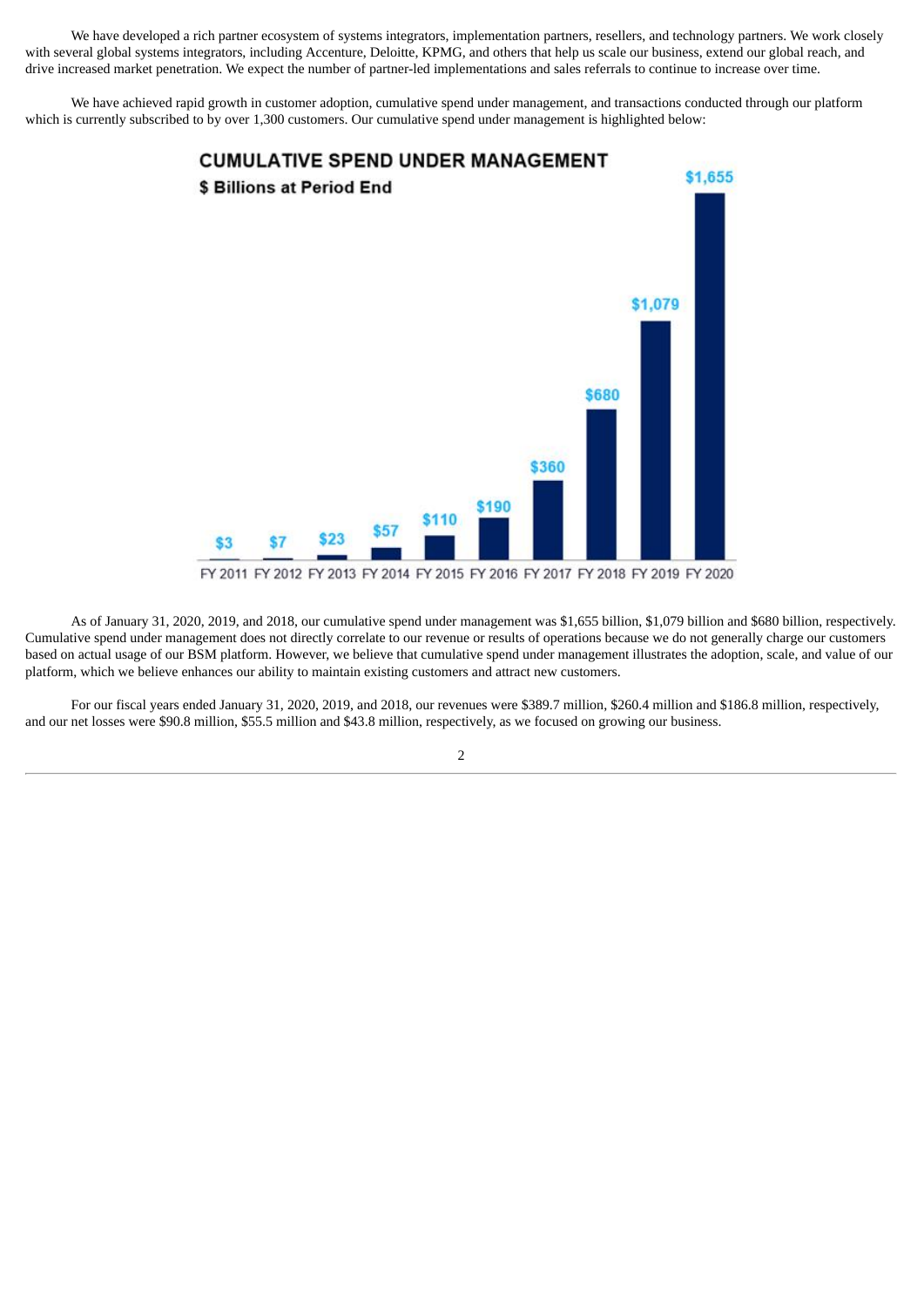## **The Coupa BSM Platform**

Our BSM platform provides businesses with real-time visibility and control of spending. The platform's modern, user-centric interface enables businesses to drive adoption of the platform and capture, analyze, and control this spend, achieve real measurable value and savings, and directly improve their profitability:

- *Drive Adoption.* Our platform applies a distinctive user-centric approach that shields users from complexity and provides a mobile-enabled consumer Internet-like experience, thus enabling widespread adoption of our platform by users across the entire organization, and across the customer's supplier base, as well.
- **Capture.** At the core of our platform is our transactional engine that is comprised of our procurement, invoicing, expense management, and payment management modules, which comprehensively help capture and manage spend within an organization. Given purchase orders, invoices, expense reports, and payments flow through our platform and the data is stored centrally in a clean and organized fashion, businesses are able to observe their spending activities in real-time.
- **Analyze.** Our spending analytics capabilities provide intuitive spend analysis dashboards and reports that deliver real-time analytical insights that help businesses identify problems and make better spending decisions. Real-time analytical and prescriptive insights are critical to helping identify savings opportunities and risks, isolating problem areas in the spending process, and providing recommendations to target improvement efforts.
- **Control.** We help our customers control and streamline their spending activity, realize efficiencies that result in real savings, and reduce supplier risk. Our platform has extensive functionality that enables managers to prevent excessive spend, reduce spend through efficiencies and cost savings associated with strategic sourcing and contract compliance, and identify and manage risky suppliers across numerous levels of the supply base.
- **Value.** Within a short timeframe, we help our customers realize measurable value by taking advantage of pre-negotiated supplier discounts, achieving contract compliance, improving process efficiencies, and reducing redundant and wasteful spending, as well as enable strategic sourcing via reverse auctions in which suppliers bid down prices at which they are willing to sell their goods and services to businesses.

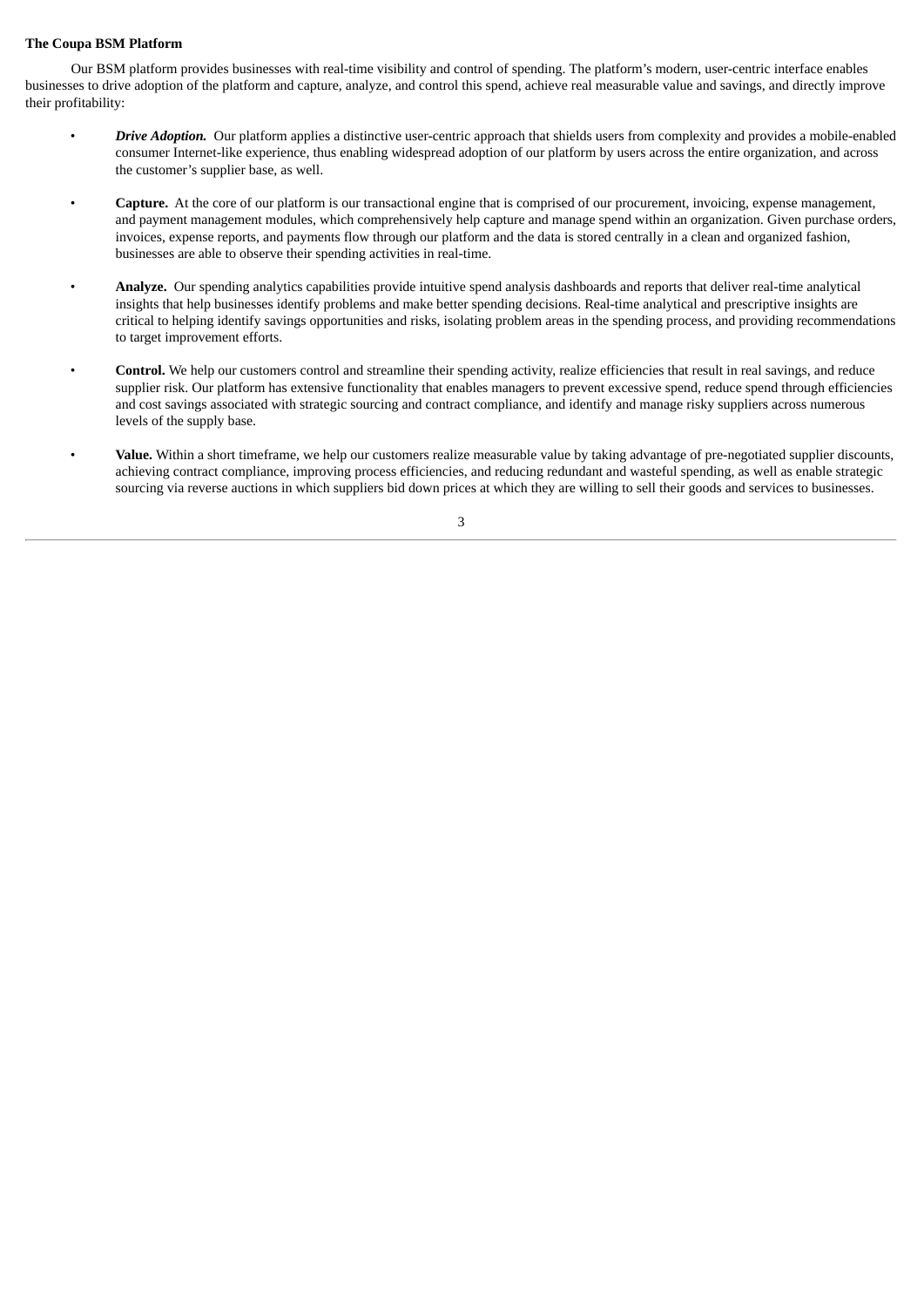## **Our BSM Platform's Capabilities**

Our BSM platform includes the following capabilities::



## **Coupa's Transactional Engine**

The core of our platform is our transactional engine, which is comprised of the following modules:

- *Procure:* Our procurement module enables customers to strategically establish spend policies and approval rules to govern company spending. The application provides a consumerized e-commerce shopping experience so that employees can easily and quickly find the goods and services they need to do their jobs. For example, employees searching for goods can see inventory-on-hand balances in the search results, which eliminates redundant spending. Our procurement module streamlines purchasing requisition and purchase order processes, allowing businesses to track and manage purchases in real-time, thus reducing time and cost. Upon approval of an employee request, purchase orders are automatically sent to suppliers for fulfillment and invoicing. Benchmark data allows customers to spot process inefficiencies, while configuration ease enables businesses to effortlessly adjust business processes to meet continually changing business requirements.
	- *Invoice:* Our invoicing module enables customers to improve cash management through the effective management of supplier invoices via embedded dashboards and work queues that prioritize invoices with early payment discount opportunities. Customers may quickly configure invoice approval and matching rules so invoices can be routed without accounts payable team member effort and cost. Easy, nocost means for suppliers to create electronic invoices that comply with government regulations allow businesses to eliminate paper and further reduce their invoice processing costs, all while reducing invoice payment fraud risk.

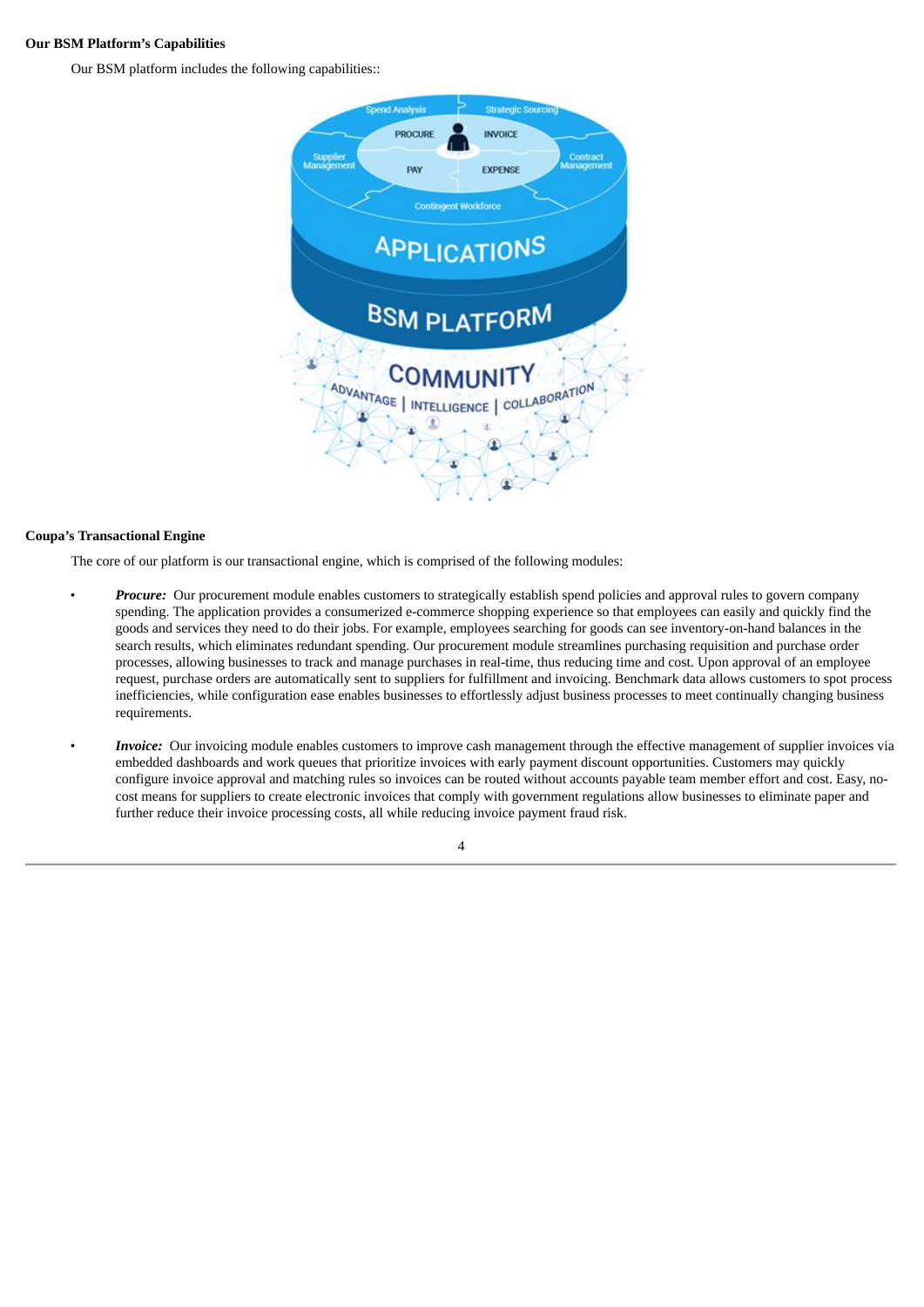• *Expense:* Our expense management module enables customers to gain control of the expenses incurred by employees. Innovative mobile capabilities such as GPS and geo-location make it easy for travelers to create expense reports on-the-go so that businesses gain real-time expense visibility. Frugal meter capabilities automatically assess the appropriateness of employee charges based on the customer's configured business processes. Seamless connectivity to credit card providers feed charges into our expense management module for added visibility and reporting ease. Coupa provides additional travel management capabilities, such as travel price assurance that helps companies capture savings from flight and hotel price decreases that happen after the booking has been placed.

Pay: Coupa Pay represents a set of solutions that help customers consolidate and optimize their processes to manage working capital and make payments to suppliers and contractors, as well as to employees for travel & expense reimbursements. With Coupa Pay, customers can make payments using different methods, called payment "rails", including domestic and international bank transfers, one-time-use "virtual" credit cards, digital checks, and digital wallets. Coupa's comprehensive approach intertwines early-payment discount programs with our customers' procurement processes to increase supplier adoption and let customers increase returns on these programs. Customers get a single portal to manage all payments across multiple banks, and their suppliers get visibility into payment status. The process to create, approve, and release payments is automated to save time and avoid potential error and fraud. This process is secured with access controls and encrypted transmission and storage of payment-related information. With payments management as a core capability within a unified BSM platform, all types of payment transactions are automatically reconciled to backing documentation for better visibility and control of business spend.

## **Supporting Modules**

Our platform offers the following supporting modules that help companies further manage their spend:

*Strategic Sourcing.* Our strategic sourcing module enables customers to find the best suppliers for the goods or services they need to run their businesses. It also offers advanced capabilities for the sourcing of complex sourcing categories such as direct raw materials and logistics. Customers easily create sourcing events containing the specifics of their business needs and invite suppliers to participate. Suppliers are able to review and bid effortlessly and without any fees to participate. Collaboration capabilities enable employees to review bids and provide feedback that is automatically compiled and scored. For the sourcing of complex categories, Coupa applies advanced mathematical optimization techniques, allowing customers to analyze price and non-price elements to find the combination of suppliers and goods and services that meet the constraints they specify.

*Contract Management.* Our contracts module enables customers to let their employees author new contracts within "guide rails" to manage risk while improving efficiency for their legal teams. Higher-risk contract terms can be escalated for legal review, while lower-risk choices can be pre-approved. Once negotiated, approved and signed, customers can operationalize contracts, making these contracts easily available for use by employees across the organization. Buying under the terms of contracts can increase savings through the use of negotiated rates and mitigate risk through contractual protections. Customers get visibility into how contracts affect spending with embedded dashboards at both the contract and summary level. Advanced contract analysis capabilities give customers visibility into contract terms and risk, while automatic alerts remind employees to review contracts prior to expiration or autorenewal dates.

*Contingent Workforce.* Our contingent workforce module enables customers to gain better visibility, control and optimization of services spend, as part of their holistic business spend management program. Customers can easily initiate requests for temporary work or advanced SOW-based projects as well as source and collect bids. Having better visibility to preferred suppliers helps customers optimize costs by selecting appropriate vendors with competitive rates. Onboarding and offboarding contingent workers is fast and secure, while tracking worker performance and ensuring compliance with company policies is simplified for both customers and contingent workers.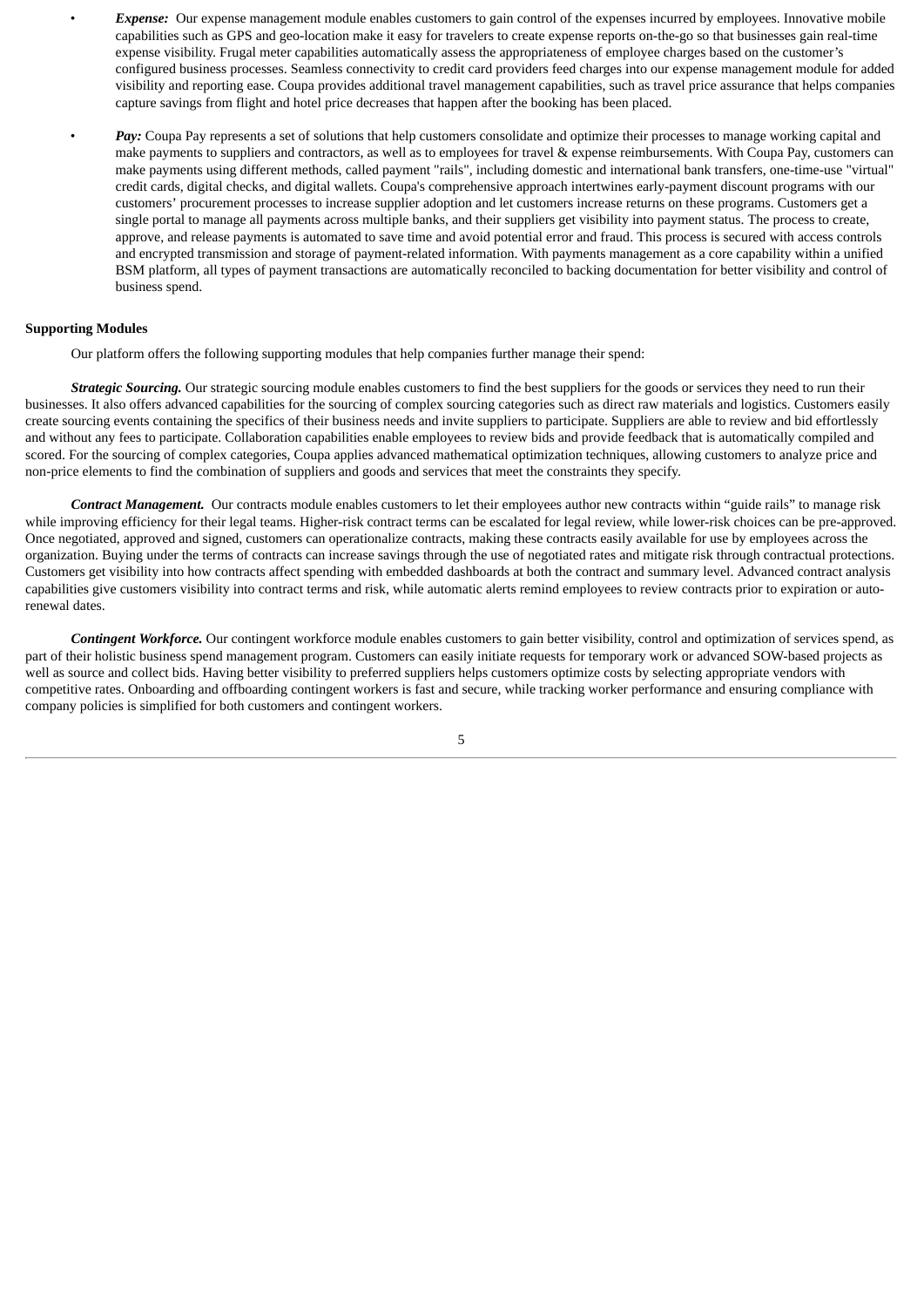*Supplier Management.* Our supplier management module enables customers to collect supplier information required to manage and pay suppliers and provides data about potential risks associated with a given supplier. Customers can also use this module to help ensure compliance and mitigate thirdparty risk by extensively evaluating their supplier base on critical risk domains, including information security, anti-bribery and anti-corruption, and GDPR compliance, while also staying informed on potential supplier risk by leveraging credit ratings and other searches of publicly available databases.

*Spend Analysis.* Our spend analysis module provides managers a large set of built-in reports and dashboards that allow users to see spending activity, find bottlenecks in workflows, analyze granular data by commodity, supplier, location and cost center, and drill down into the spend transactions. Customers can also leverage our artificial intelligence capabilities to automate complex business spend data classification. We have created more than one hundred out-of-the-box reports covering some of the most important business metrics, such as unified spend for purchase orders, invoices or expense reports, spend trends over time, spend by commodity, supplier and contract. However, users can also create new metrics, reports and dashboards with our intuitive user interface, as well as include external data like corporate and travel expenses or integrate with third-party systems, to get a holistic view of their spend patterns.

## **Coupa Open Business Network**

Our Coupa Open Business Network instantly connects businesses and suppliers, providing businesses with a platform that is accessible to suppliers of all sizes—even those typically ignored by fee-based closed networks—to drive success. Suppliers have a variety of options to connect with businesses including:

- *Coupa Supplier Portal.* This portal is a tool for suppliers to easily do business with our customers. The Supplier Portal lets suppliers manage content and settings on a customer-by-customer basis, including managing company information, setting up purchase order transmission preferences, creating and managing online catalogs, managing procurement orders and invoices across multiple customers and gaining visibility into the status of invoices.
- *Coupa Supplier Actionable Notifications.* These notifications enable suppliers to receive HTML purchaser orders and convert these purchase orders into invoices right from the procurement order e-mail, which represents the easiest way to submit electronic invoices through our platform.
- *Direct Connection via cXML and EDI.* Our platform supports various communication formats such as cXML or EDI for suppliers that want to automate their invoicing through a tighter integration with our platform.
- *Direct E-mail.* Suppliers can choose to send PDF invoices simply through e-mail.

By using our Coupa Open Business Network, companies can become compliant with government mandates, increase profitability, and reduce costs by driving electronic transactions away from paper-based transactions. Our Coupa Open Business Network user interface is easy to navigate and requires little to no training for suppliers to instantly manage transactions. Businesses are able to interact with thousands of suppliers already using our Coupa Supplier Portal, quickly onboard new suppliers, integrate directly or simply use our smart e-mail tools. Businesses can also use the Coupa Open Business Network to layer on top of their existing technology, including third-party systems such as Oracle iProcurement, SAP SRM and others. Suppliers of all sizes benefit, as they are able to join the networked economy without changing their technology or spending money on transaction fees.

## **Coupa Advantage**

Our Coupa Advantage program offers customers the opportunity to leverage pre-negotiated discounts from select suppliers in several business categories such as office supplies, branded promotional products, background checks, employee perquisites and more. The program leverages the collective buying power of Coupa customers to offer potential savings opportunities.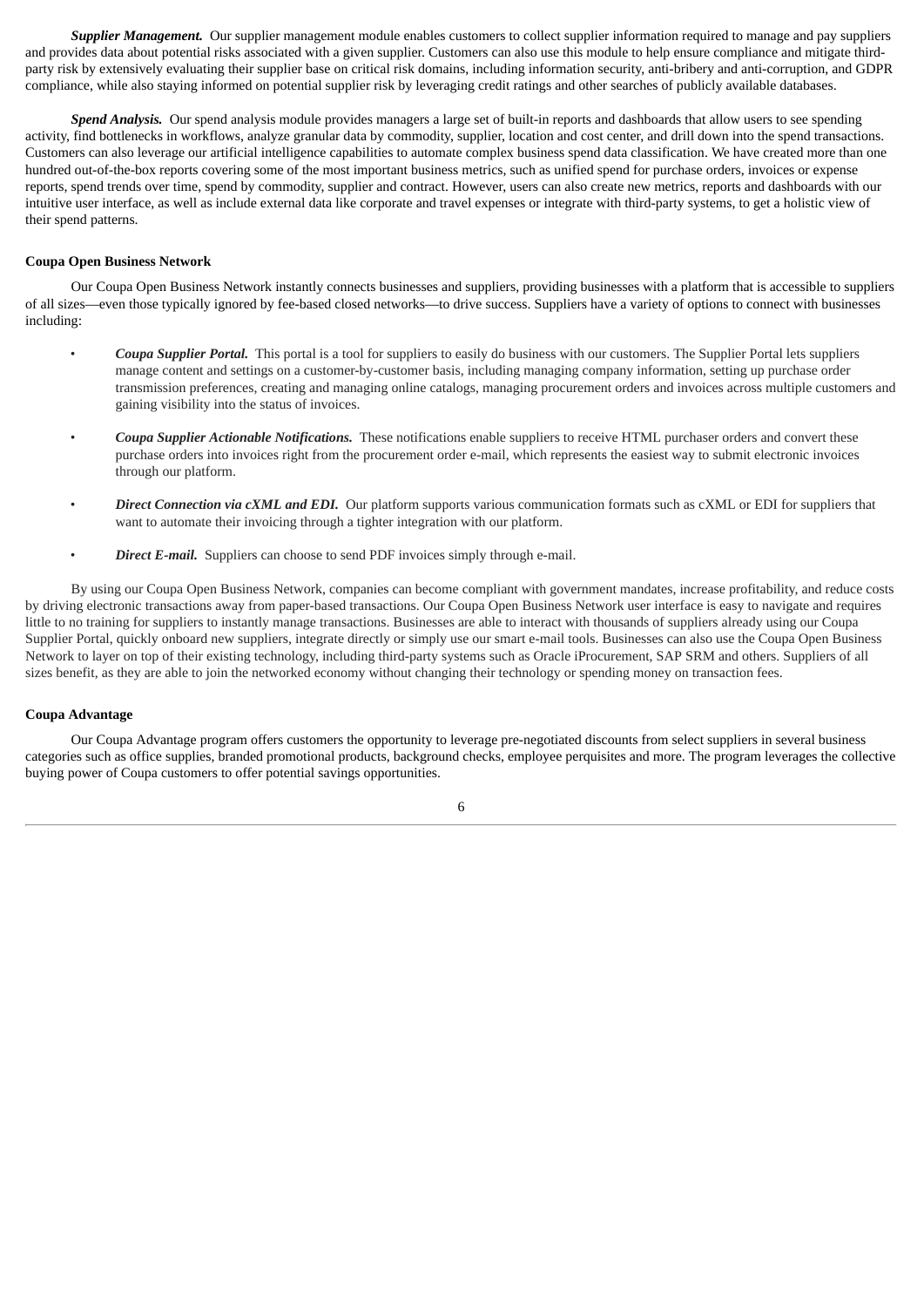## **Coupa Community Intelligence**

Our Community Intelligence capability, which extends across our BSM platform, provides information to Coupa customers by applying artificial intelligence-powered analysis to the structured, normalized data collected from the comprehensive set of business spend transactions that have occurred on the Coupa platform. This innovative analysis provides Coupa customers with prescriptive recommendations to optimize their spend decisions, improve operational efficiency, and reduce risk based on best practices from the Coupa community. Participating customers are able to contribute to and benefit from Community Intelligence, with use cases spanning various areas of spend management, including Supplier Insights and Risk Aware which help companies evaluate and reduce the risk levels of suppliers, operational insights which helps businesses measure their own performance on key operational metrics against other Coupa customers and follow best practices to drive efficiency and savings, Commodity Insights and Procurable Spend Spotlight which help companies identify spend consolidation and savings opportunities, and Spend Guard, which surfaces potential errors and fraud across business spend, including invoices and employee expense reports.

#### **Key Benefits to Businesses**

- Rapid time to value through fast deployment cycles and low cost of ownership of a cloud-based model.
- Opportunity to achieve significant and sustainable savings that can translate into improved profitability.
- High employee adoption of our easy-to-use BSM platform, which enables better visibility into spend, allowing both procurement and sourcing professionals to better manage their time.
- Strong supplier adoption as suppliers are motivated to join our network due to ease of enablement, flexibility, and lack of supplier fees.
- Access to extensive spending data in real-time, which leads to superior decision-making that can result in significant cost savings.
- Ability to stay agile and adapt to changes in operating and regulatory environments with our easily configurable platform.
- Process efficiency improvements that allow businesses to free up valuable resources and staff who can be deployed effectively elsewhere in the organization.
- Enhanced compliance with governmental regulations through greater auditability, documentation and control of spending activity.

#### **Key Benefits to Employees**

- Intuitive and simple user experience that shields users from complexity and enables adoption of our platform with minimal training.
- Efficiency improvements as employees are more rapidly able to procure the goods and services they need to fulfill their job responsibilities.
- Mobile access from anywhere in the world.
- Convenience to employees, as our platform gathers data on historical activity and leverages the insights to help populate requests and minimize data entry.
- Faster reimbursement to employees due to more efficient expense management processes.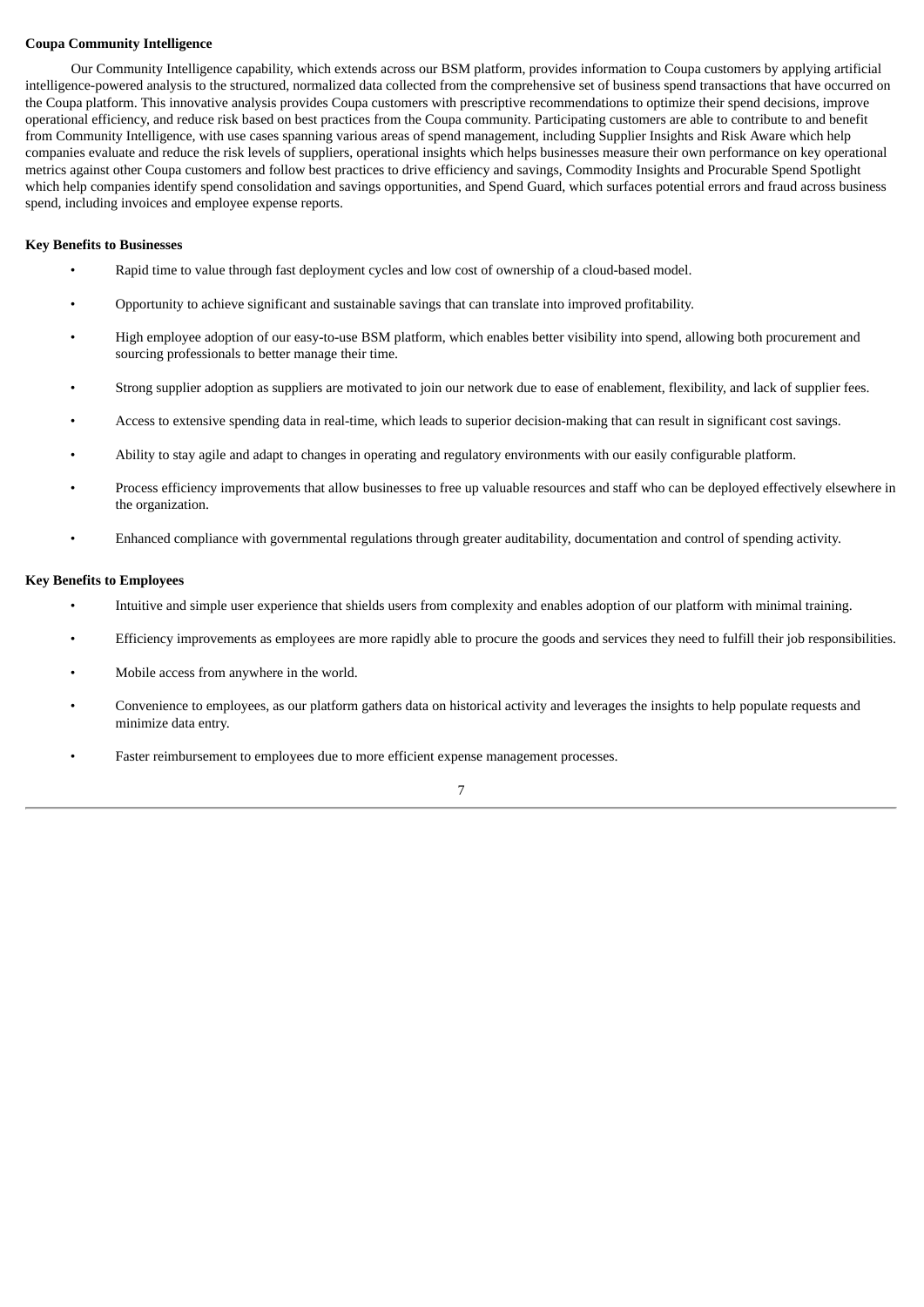## **Key Benefits to Suppliers**

- Participating in our Coupa Open Business Network.
- Fast registration process and flexibility to interact with customers through the Coupa Supplier Portal, direct integration or simply by use of direct email.
- Elimination of manual processes and efficiency improvements through electronic invoicing and streamlined procurement and payment processes.
- Real-time visibility into invoice status, often through direct push notifications without having to log in to a portal.
- Seamless audit, documentation and archiving of electronic purchase orders and invoices that helps suppliers comply with changing government regulations, as well as avoid risks.
- Opportunity to display supplier information and catalog of products and services on the Coupa Open Business Network for existing and prospective customers.

## **Sales and Marketing**

We sell our software applications through our direct sales organization and our partner program, Coupa Partner Connect. Our direct sales team is global and comprised of inside sales and field sales personnel who are organized by geography, account size, and application type.

We generate customer leads, accelerate sales opportunities, and build brand awareness through our marketing programs, including such programs with our strategic relationships. For example, we have joint marketing programs and sponsorship agreements with KPMG, Deloitte, and Accenture.

Our principal marketing programs include:

- our annual Coupa INSPIRE conferences which are held in multiple jurisdictions and over multiple days to connect customers, disseminate best practices, and reinforce our brand among existing and new customers;
- field marketing events for customers and prospective customers;
- development of our ideal customer profile (ICP), which helps identify the accounts with the highest propensity to buy, for each of our sales segments;
- programmatic account-based marketing efforts in close partnership with sales to target the ICP accounts in our respective sales segments;
- territory development representatives who respond to incoming leads to convert them into new sales opportunities;
- participation in, and sponsorship of, user conferences, executive events, trade shows, and industry events;
- focused cross-channel campaigns with existing customers to drive expansion;
- public relations, industry analyst relations, and social media initiatives;
- thought leadership development in the form of books, blogs, and third-party content;
- integrated marketing campaigns, including direct e-mail, online web advertising, blogs, and webinars;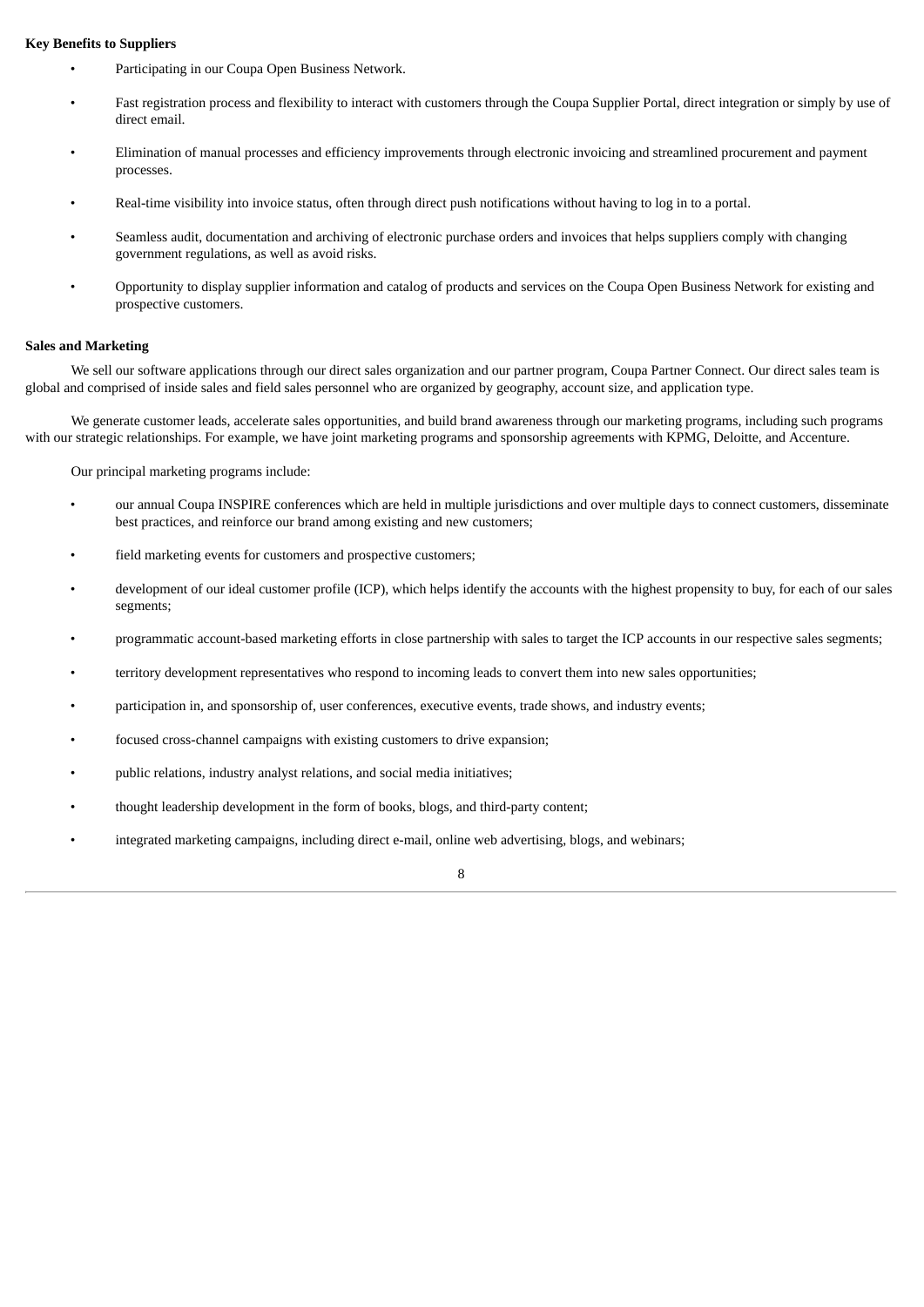- cooperative marketing efforts with partners, including joint press announcements, joint trade show activities, channel marketing campaigns, and joint seminars;
- customer programs, including regional user group meetings; and
- use of our website to provide application and company information, as well as learning opportunities for potential customers;

## **Recent Acquisitions**

In May 2019, we completed the acquisition of Exari Group, Inc. for consideration of approximately \$214.6 million in cash, or \$208.3 million net of cash acquired. The acquisition extends our BSM platform with advanced contract lifecycle management capabilities to enable companies to comprehensively manage their contract lifecycle and operationalize their contracts against spend transactions.

In December 2019, we completed the acquisition of Yapta, Inc., a leader in the travel price optimization market whose technology dynamically monitors airfare and hotel prices, identifies savings opportunities, and rebooks reservations when prices drop. We paid aggregate consideration of approximately \$111.2 million in cash (which amount includes \$9.8 million that is being held in escrow for 15 months after the transaction closing date and \$12.5 million payable upon the achievement of Yapta's revenue target during the twelve months starting from the transaction closing date). This technology will be an integral part of our travel and expense management portfolio.

## **Partnerships and Strategic Relationships**

As a core part of our strategy, we have developed an ecosystem of partners to extend our sales capabilities and coverage, to broaden and complement our application offerings, and to provide a broad array of services that lie outside of our primary areas of focus.

Our partnerships increase our ability to grow and scale quickly and efficiently and allow us to maintain greater focus on executing against our strategy.

- *Referral Partners.* Our referral partners provide global, national and regional expertise in business spend management, procurement and expense management. They help organizations through operational transformation by leveraging process, best practices and new technology. These partners may refer customer prospects to us and assist us in selling to them. In return, we typically pay these partners a percentage of the first-year subscription revenue generated by the customers they refer.
- *Implementation Partners.* In order to offer the full breadth of implementation services, change management, and strategic consulting services to our customers, we work with leading global systems integrators such as Accenture, Deloitte and KPMG, as well as boutique and regional consulting firms. Our strategy is to enable the majority of our projects to be led by implementation partners with additional specialized support from us. Our implementation partners are highly skilled and trained by our team. When working with implementation partners, we are typically in a "co-sell" arrangement where we will sell our subscription directly to the customer and our partner will sell its implementation services directly to the customer.
- *Reseller Partners.* Our reseller partners enhance our customer impact and extend our global presence with integrated technologies, applications, business process outsourcing (BPO) services and region-specific offerings. All of our reseller partners have been trained to demonstrate and promote our applications suites.
- *Financial Services Company Partners.* Our financial services company partners provide deep expertise as well as transactional solutions for executing payments. Partners include leading card issuers American Express, Barclaycard, Citibank, PayPal, J.P. Morgan Chase, and money-movement provider Transfermate, as well as others. These partner-provided solutions let customers use their existing bank relationships to move money globally.

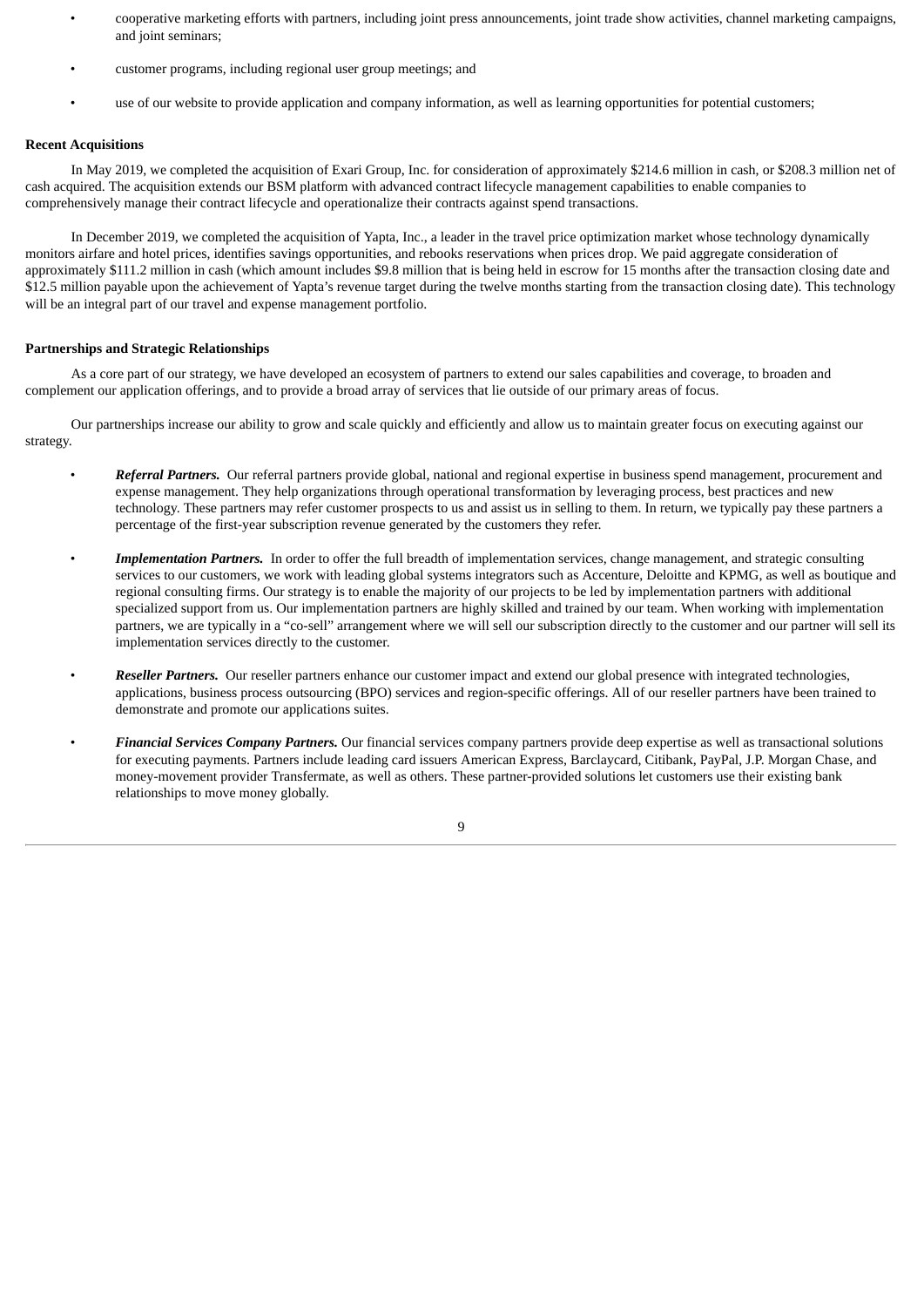• *Technology Partners.* Our technology partners provide market-leading technology, complementary products and infrastructure-related services that power and extend our suite of cloud-based business spend management applications. Our technology partners span a wide range of solutions providers including MuleSoft, Dell, Egencia, and DocuSign that enhance the capabilities of our platform by facilitating integrations that can deliver a higher level of value to customers. As a core part of our strategy, we have developed an ecosystem of partners to extend our sales capabilities and coverage, to broaden and complement our application offerings and to provide a broad array of services that lie outside of our primary areas of focus.

## **Technology Infrastructure and Operations**

The technologies used to build our platform and modules are native cloud and designed to scale to millions of users. We utilize a modern technology stack to take advantage of advancements in web design, open-source technologies, scalability and security. We have implemented industrystandard security practices to help us protect our customers' critical information.

We have partnered with leading hosting and infrastructure companies to provide the hardware and infrastructure to support our BSM platform. With these partnerships, we are able to easily scale the service during peak load periods, allowing us to continuously add users and customers without significant downtime or lead-time to procure new capacity. We also have the ability to offer our solutions globally across various different physical locations, such as the U.S., Europe and Asia-Pacific.

## **Research and Development**

Our ability to compete depends in large part on our continuous commitment to research and development, and our ability to rapidly introduce new applications, technologies, features and functionality. Our research and development organization is responsible for the design, development, testing and certification of our applications. We focus our efforts on developing new applications and core technologies and further enhancing the usability, functionality, reliability, performance and flexibility of existing applications.

## **Competition**

We believe the overall market for BSM software is highly competitive, marked by rapid consolidation, fragmented, and rapidly evolving due to technological innovations. We have been recognized, however, as a technology and market leader.

Our competitors fall into the following categories:

- Large enterprise software vendors such as Oracle Corporation, SAP AG and Workday that predominantly focus on database and ERP software solutions;
- Niche software vendors that either address only a portion of the capabilities we provide or predominantly focus on narrow industry verticals.

We believe the principal competitive factors in our market include the following:

- focus on customer success;
- ability to deliver measurable value and savings;
- ability to offer a comprehensive BSM platform;
- ease of use;
- widespread adoption by users;
- time to deployment;
- cloud-based architecture;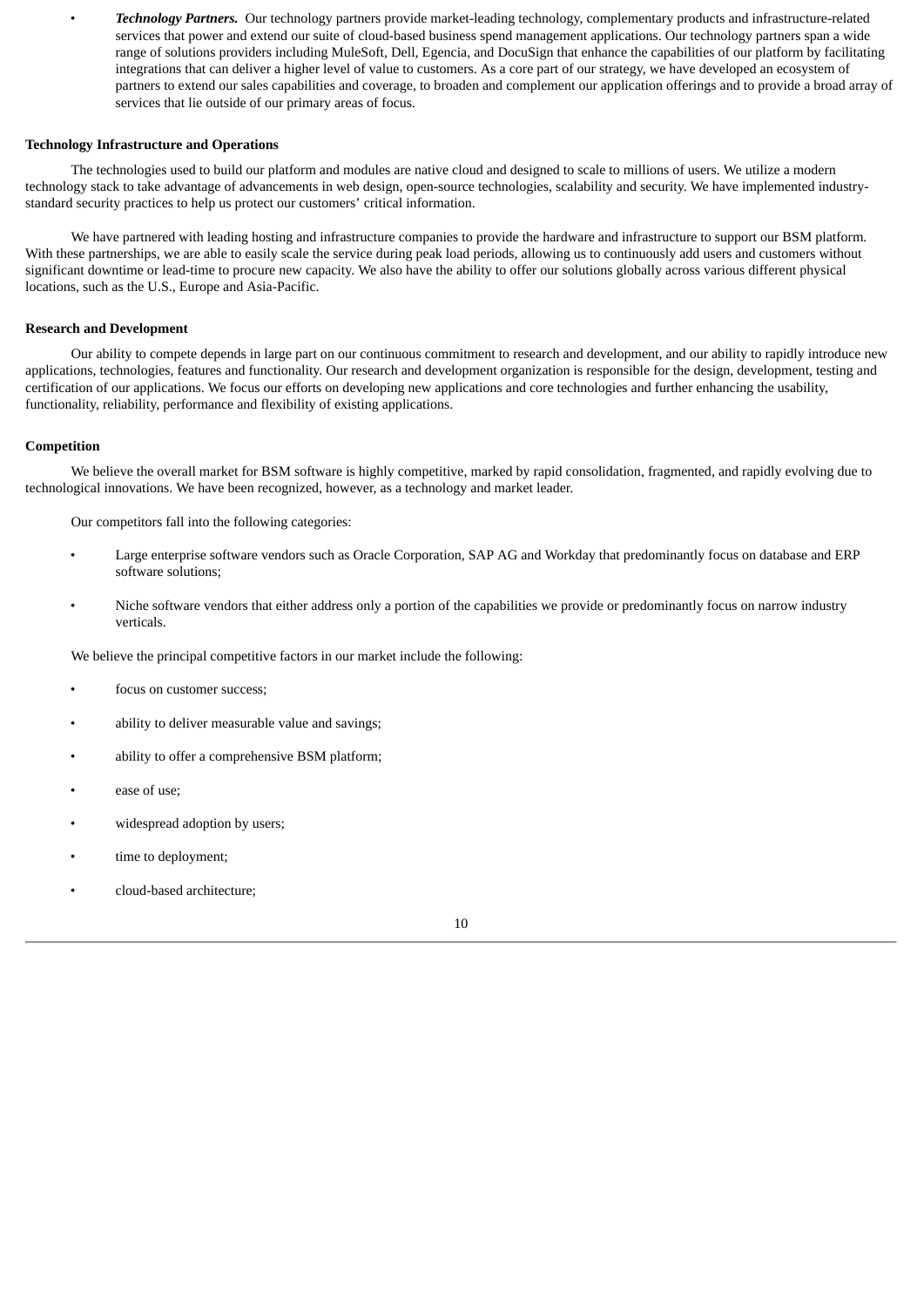- total cost of ownership;
- configurability and agility;
- rich reporting capabilities;
- product extensibility and ability to integrate with other technology infrastructures;
- independence;
- adoption by suppliers;
- ability to deliver prescriptive insights based on aggregated, anonymized data;
- ability to leverage extensive data to detect supplier and employee risk;
- and community-driven collaboration and savings opportunities.

We believe that we compare favorably on the basis of these factors. However, many of our competitors have greater financial, technical and other resources, greater brand recognition and larger sales and marketing budgets; therefore, we may not compare favorably with respect to some or all of the factors above.

#### **Intellectual Property**

We rely on a combination of trade secrets, patents, copyrights and trademarks, as well as contractual protections, to establish and protect our intellectual property rights. While we have obtained or applied for patent protection for some of our intellectual property, we do not believe that we are materially dependent on any one or more of our patents. We require our employees, consultants and other third parties to enter into confidentiality and proprietary rights agreements and control access to software, documentation and other proprietary information.

We pursue the registration of domain names, trademarks, and service marks in the United States and in various jurisdictions outside the United States. We also actively seek patent protection covering inventions originating from our company.

We control access to and use of our proprietary technology and other confidential information through the use of internal and external controls, including contractual protections with employees, contractors, customers, and partners, and our software is protected by U.S. and international intellectual property laws. Our policy is to require employees and independent contractors to sign agreements assigning to us any inventions, trade secrets, works of authorship, developments and other processes generated by them on our behalf and agreeing to protect our confidential information. In addition, we generally enter into confidentiality agreements with our vendors and customers. We also control and monitor access to, and distribution of our software, documentation, and other proprietary information.

Despite our efforts to protect our proprietary technology and our intellectual property rights, unauthorized parties may attempt to copy or obtain and use our technology to develop applications with the same functionality as our applications. Policing unauthorized use of our technology and intellectual property rights is difficult. In addition, we intend to expand our international operations, and effective protection of our technology and intellectual property rights may not be available to us in every country in which our software or services are available.

We and others in our industry have been, and we expect that we will continue to be, subject to third-party infringement claims as the number of competitors grows and the functionality of applications in different industry segments overlaps. Moreover, many of our competitors and other industry participants have been issued patents and/or have filed patent applications, and have asserted claims and related litigation regarding patent and other intellectual property rights. From time to time, third parties, including certain of these companies, have asserted patent, copyright, trademark, trade secret and other intellectual property rights within the industry. Any of these third parties might make a claim of infringement against us at any time.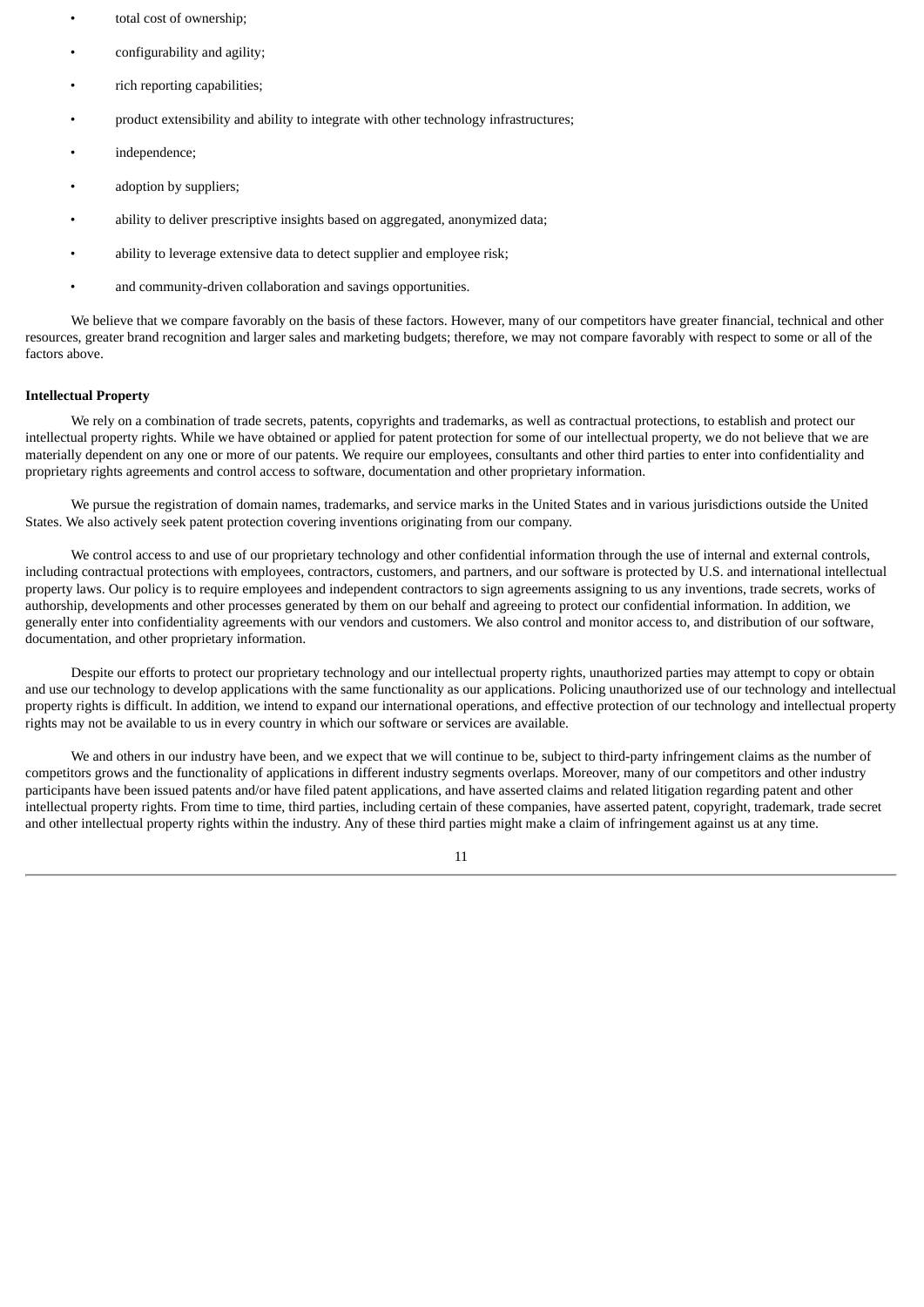#### **Our Customers**

As of January 31, 2020, we have 1,390 customers that are doing business in more than 49 countries and our platform is offered in more than 24 languages. We generally define a customer as a separate and distinct entity (such as a company or an educational or government institution), a distinct business unit of a large corporation or a partner organization, in each case that have an active contract with us to access our services. Our customers include leading businesses in a diverse set of industries, including healthcare and pharmaceuticals, retail, financial services, manufacturing, and technology.

## **Employees**

As of January 31, 2020, we had 1,693 full-time employees globally, of which 917 work in the U.S. None of our U.S. employees are represented by a labor union or are the subject of a collective bargaining agreement. We have not experienced any work stoppages, and we consider our relations with our employees to be good.

## **Corporate Information**

We were incorporated in February 2006 in Delaware. Our principal executive offices are located at 1855 S. Grant Street, San Mateo, CA 94402, and our telephone number is (650) 931-3200. Our website address is www.coupa.com. The information on, or that can be accessed through, our website is not part of this report. We have included our website address as an inactive textual reference only.

## **Available Information**

Our Annual Report on Form 10-K, Quarterly Reports on Form 10-Q, Current Reports on Form 8-K and amendments to reports filed pursuant to Sections 13(a) and 15(d) of the Securities Exchange Act of 1934, as amended, are available free of charge on the Investor Relations section of our website at www.coupa.com as soon as reasonably practicable after we file such material with the Securities and Exchange Commission ("SEC"). The SEC also maintains an Internet website that contains reports and other information regarding issuers, such as Coupa, that file electronically with the SEC. The SEC's Internet website is located at http://www.sec.gov.

## <span id="page-14-0"></span>**Item 1A. Risk Factors.**

A description of the risks and uncertainties associated with our business is set forth below. You should carefully consider the risks described below, as well as the other information in this Annual Report on Form 10-K, including our consolidated financial statements and the related notes and "Management's Discussion and Analysis of Financial Condition and Results of Operations," particularly before deciding whether to invest in our securities. The occurrence of any of the events or developments described below could materially and adversely affect our business, financial condition, results of operations and growth prospects. In such an event, the market price of our common stock could decline, and you may lose all or part of your investment. The risks described below are not the only ones we face. Additional risks and uncertainties not presently known to us or that we currently deem *immaterial may also impair our business operations.*

#### **Risks Related to Our Business and Industry**

#### We have a limited operating history at our current scale, which makes it difficult to predict our future operating results.

We were incorporated in 2006 and introduced our first cloud-based software solution shortly thereafter. Over time we have invested in building a comprehensive, integrated platform of business spend management ("BSM") services, including through acquisitions , and in marketing, selling and supporting this platform. Although in recent years we have grown our annual revenues each year at a substantial rate, our historical revenue growth should not be considered indicative of our future performance. Further, in future periods, our revenue growth could slow or our revenues could decline for a number of reasons, including any reduction in demand for our platform, increased competition, contraction of our overall market, international or domestic economic instability, downturns or other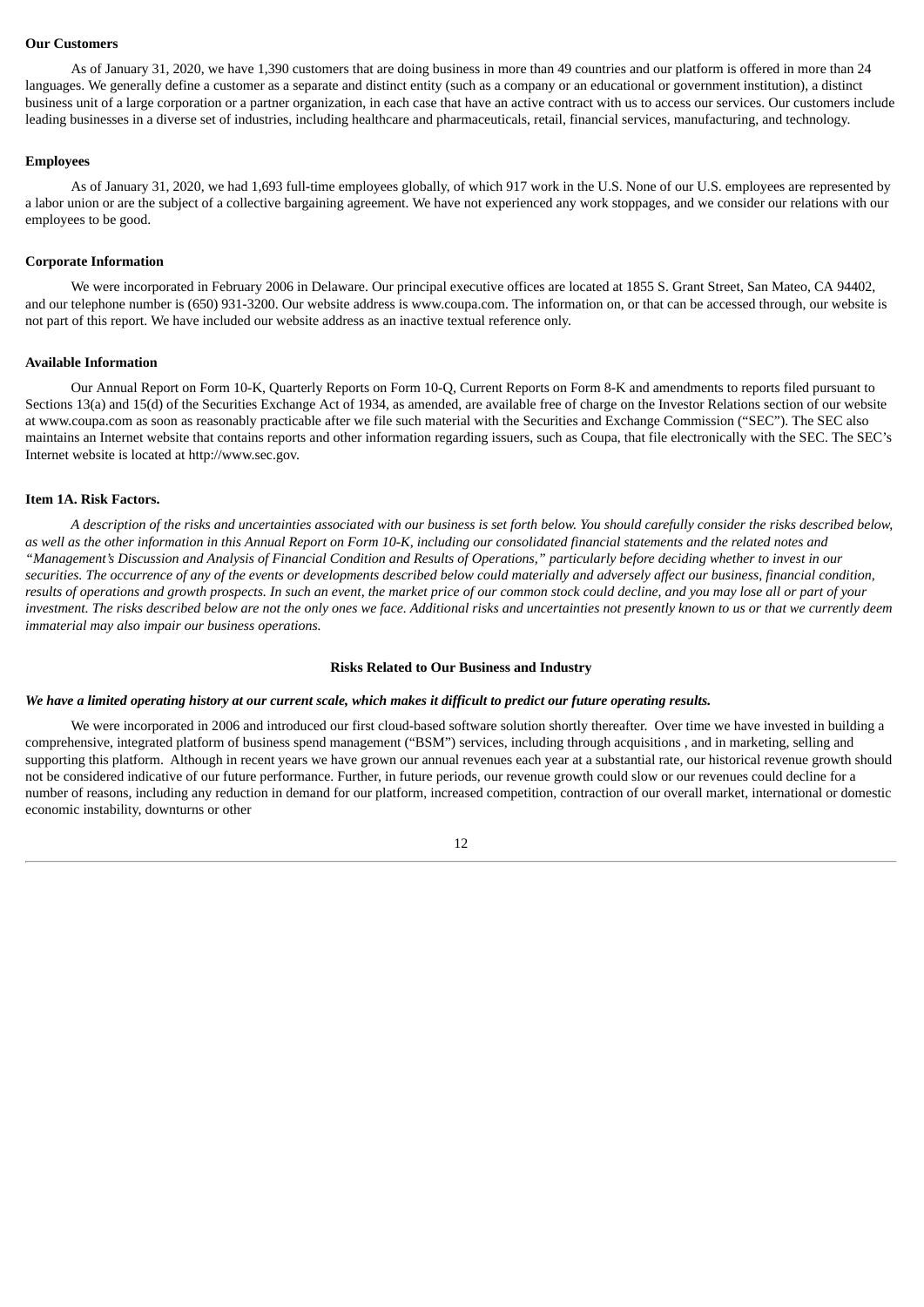events, such as pandemics, our inability to accurately forecast demand for our platform or our failure, for any reason, to capitalize on growth opportunities.

As a result of our limited operating history, our ability to forecast our future operating results is limited and subject to a number of uncertainties, including our ability to plan for and model future growth. We have encountered and will encounter risks and uncertainties frequently experienced by growing companies in rapidly changing industries, such as the risks and uncertainties described herein. If our assumptions regarding these risks and uncertainties (which we use to plan our business) are incorrect or change, or if we do not address these risks successfully, our operating and financial results could differ materially from our expectations and our business could suffer.

## Weakened global economic conditions, including those from the recent coronavirus pandemic, may harm our industry, business and results of *operations.*

Our overall performance depends in part on worldwide economic conditions. Global financial developments, downturns and global health crises or pandemics seemingly unrelated to us or the enterprise software industry may harm us, including disruptions or restrictions on our employees' ability to work and travel. The United States and other key international economies have been affected from time to time by falling demand for a variety of goods and services, restricted credit, poor liquidity, reduced corporate profitability, volatility in credit, equity and foreign exchange markets, bankruptcies, outbreaks of coronavirus and the resulting impact on business continuity and travel, and overall uncertainty with respect to the economy, including with respect to tariff and trade issues. In particular, the economies of countries in Europe have been experiencing weakness associated with high sovereign debt levels, weakness in the banking sector and uncertainty over the future of the Euro zone, including instability as a result of "Brexit," the United Kingdom's decision to exit the European Union. We are unable to predict how and to what extent Brexit will impact our business and operating results. We have operations, as well as current and potential new customers, throughout most of Europe. If economic conditions in Europe and other key markets for our platform continue to remain uncertain or deteriorate further, many customers may delay or reduce their information technology spending.

The growth of our revenues and potential profitability of our business depends on demand for platform and modules generally, and business spend management specifically. In addition, our revenues are dependent on the number of users of our modules. Historically, during economic downturns there have been reductions in spending on enterprise software as well as pressure for extended billing terms or pricing discounts, which would limit our ability to grow our business and negatively affect our operating results. These conditions affect the rate of enterprise software spending and could adversely affect our customers' ability or willingness to subscribe to our platform, delay prospective customers' purchasing decisions, reduce the value or duration of their subscriptions or affect renewal rates, all of which could harm our operating results. While it remains a developing situation, the recent outbreak of coronavirus and any quarantines, interruptions in travel and business disruptions with respect to us, our customers or partners could have effects similar to those described above. Although we are continuing to monitor and assess the effects of the coronavirus pandemic on our business, the ultimate impact of the coronavirus pandemic is highly uncertain and subject to change.

## Because our platform is sold to large enterprises with complex operating environments, we encounter long and unpredictable sales cycles, which could *adversely affect our operating results in a given period.*

Our ability to increase revenues and achieve profitability depends, in large part, on our ability to continue to attract large enterprises to our platform and grow this segment of our customer base. We expect to continue to focus most of our sales efforts on these customers in the near future. Accordingly, we will continue to face greater costs, longer sales cycles and less predictability in completing some of our sales, than would be expected from selling to a predominantly small business or midmarket target customer base. A delay in or failure to close a large sale to one or more prospective new customers could cause us to fail to meet the expectations of management or analysts, harm our business and financial results, and cause our financial results to vary significantly from period to period.

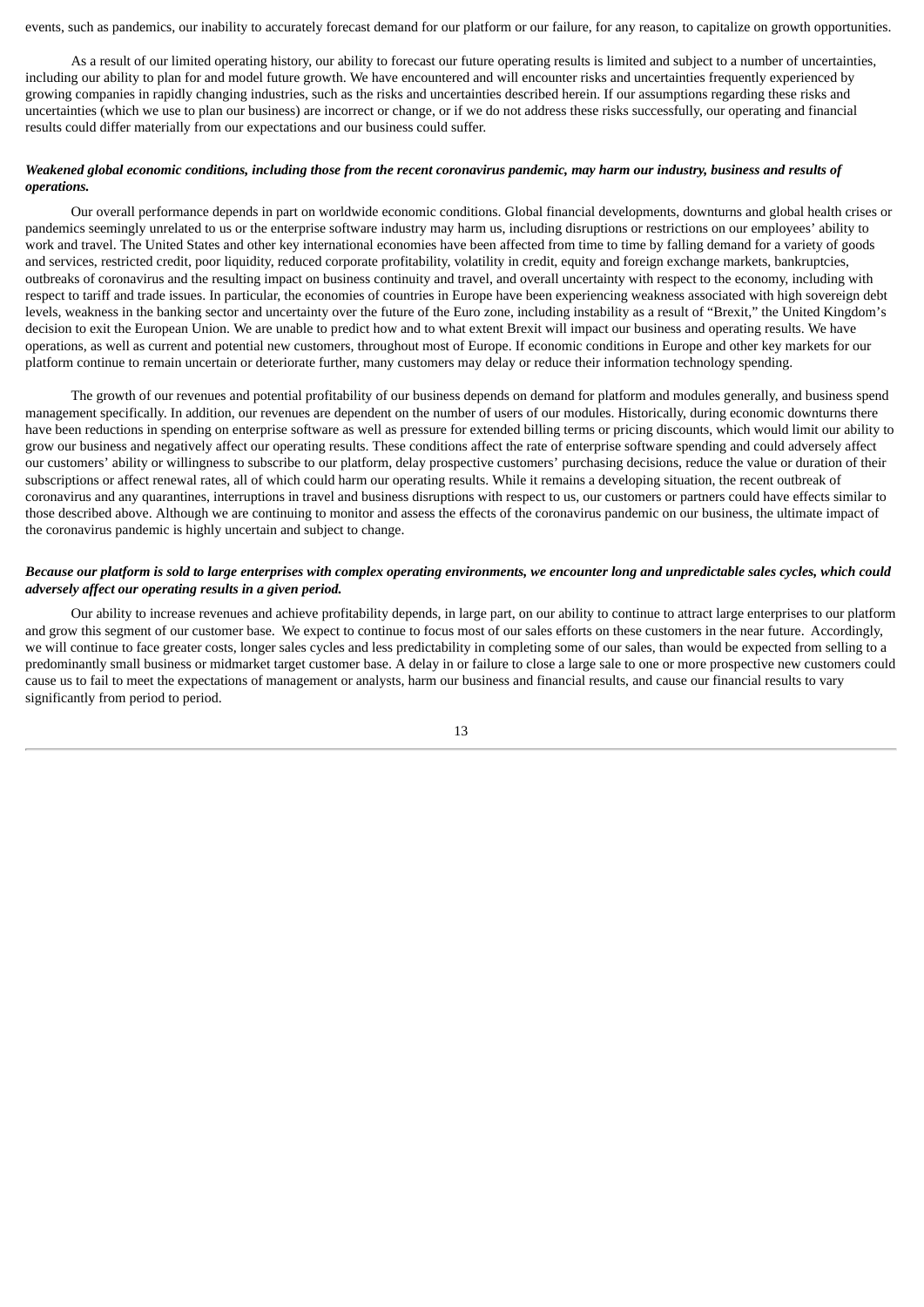Our typical sales cycle ranges from three to nine months. The wide range reflects that a number of timing factors that can vary significantly between prospective customers, many of which we cannot control, including:

- customers' budgetary constraints and priorities;
- the timing of customers' budget cycles;
- the need by some customers for lengthy evaluations; and
- the length and timing of customers' approval processes.

In addition, as a result of the recent coronavirus pandemic, many local governements as well as enterprises have limited travel and in person meetings and implemented other restrictions that could make the sales process more lengthy and difficult.

Large enterprises tend to have more complex operating environments than smaller businesses, making it more difficult and time-consuming for us to demonstrate the value of our platform to these prospective customers. In the large enterprise market, the customer's decision to use our platform may be an enterprise-wide decision; therefore, these types of sales require us to provide greater levels of education regarding the use and benefits of our platform, which causes us to expend substantial time, effort and money educating them as to the value of our platform. In addition, we have no assurance that a prospective customer will ultimately purchase any services from us at all, regardless of the amount of time or resources we have spent on the opportunity. For example, our target customer may decide in the end to purchase software from one of our larger, more established competitors because they are unsure about moving forward with a newer and less well-known brand such as ours.

As a result of the variability and length of the sales cycle, we have only a limited ability to forecast the timing of sales, and our results of operations may differ from expectations.

## If our security measures are breached or unauthorized access to customer data is otherwise obtained, our platform may be perceived as not being secure, customers may reduce the use of or stop using our platform and we may incur significant liabilities.

Our platform involves the storage and transmission of customer data, including, for example, sensitive and proprietary information about our customers' spending. We may become the target of cyber-attacks by third parties seeking unauthorized access to our data or users' data or to disrupt our platform. Computer malware, viruses, spear phishing attacks, and general hacking have become more prevalent in our industry, particularly against cloud services. Any unauthorized access or security breaches could result in the loss of sensitive customer information, litigation, fines and penalties, liability under indemnity obligations and other economic and reputational damage. While we have security measures in place that are designed to protect customer information and prevent data loss and other security breaches, if these measures are breached as a result of third-party action, employee error, malfeasance or otherwise, and someone obtains unauthorized access to our customers' data, we could face loss of business, regulatory investigations or orders, our reputation could be severely damaged. In addition, we could be required to expend significant capital and other resources to alleviate the problem, as well as incur significant costs and liabilities, including due to litigation, indemnity obligations, damages for contract breach, penalties for violation of applicable laws or regulations, and costs for remediation and other incentives offered to customers or other business partners in an effort to maintain business relationships after a breach.

We cannot assure you that any limitations of liability provisions in our contracts would be enforceable or adequate or would otherwise protect us from any liabilities or damages with respect to any particular claim relating to a security lapse or breach. We also cannot be sure that our existing insurance coverage will continue to be available on acceptable terms or will be available in sufficient amounts to cover one or more large claims related to a security breach, or that the insurer will not deny coverage as to any future claim. The successful assertion of one or more large claims against us that exceed available insurance coverage, or the occurrence of changes in our insurance policies, including premium increases or the imposition of large deductible or co-insurance requirements, could have a material adverse effect on our business, including our financial condition, operating results, and reputation.

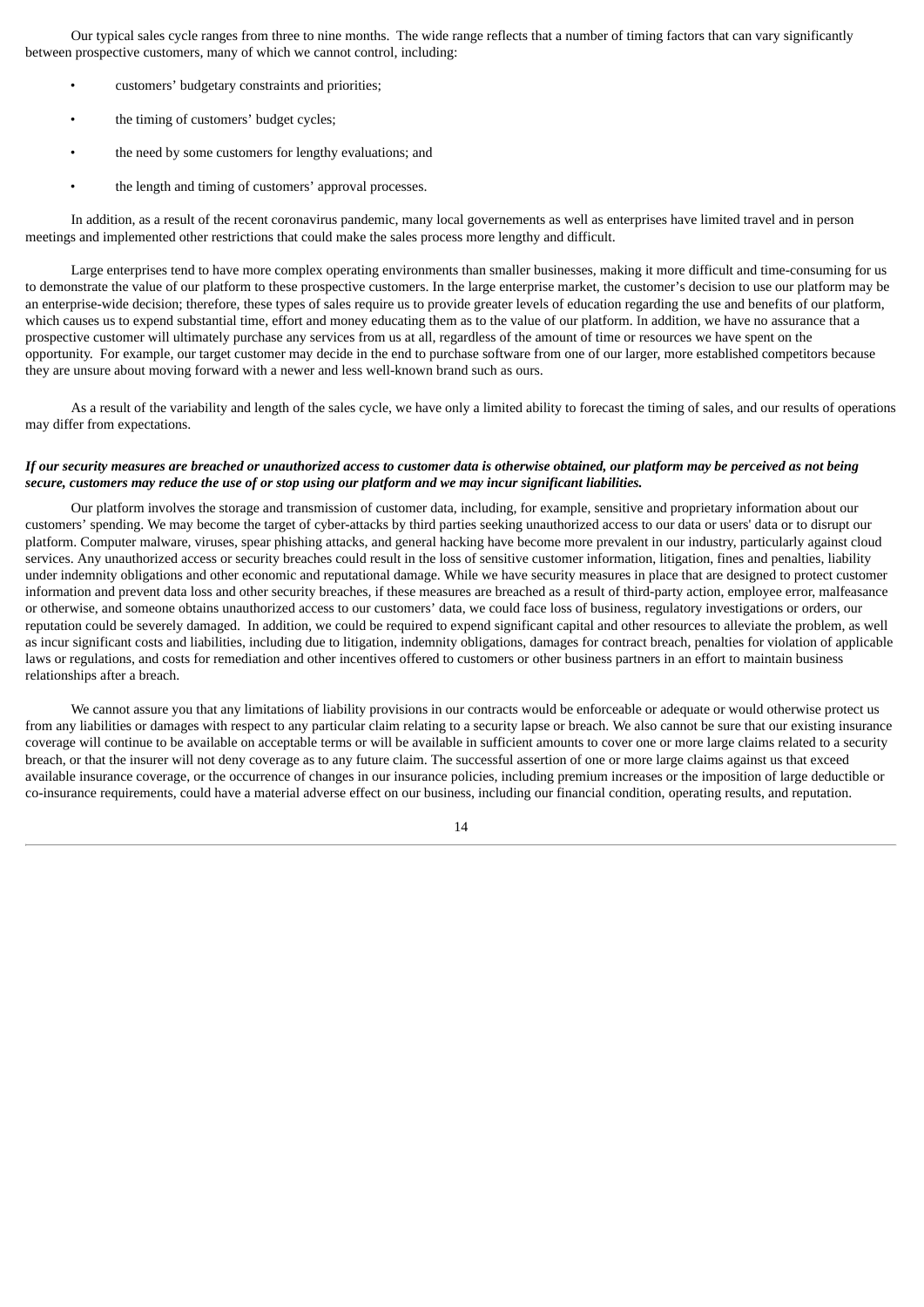Cyber-attacks and other malicious Internet-based activities continue to increase generally. Because the techniques used to obtain unauthorized access or sabotage systems change frequently and generally are not identified until they are launched against a target, we may be unable to anticipate these techniques or to implement adequate preventative measures. In addition, third parties may attempt to fraudulently induce employees or users to disclose information to gain access to our data or our customers' data. If any of these events occur, our or our customers' information could be accessed or disclosed improperly. Any or all of these issues could negatively affect our ability to attract new customers, cause existing customers to elect to not renew their subscriptions, result in reputational damage or subject us to third-party lawsuits, regulatory fines or other action or liability, which could adversely affect our operating results.

#### Our quarterly results may fluctuate significantly and may not fully reflect the underlying performance of our business.

Our results of operations and key metrics discussed elsewhere in this report, such as remaining performance obligations and deferred revenue, may vary significantly in the future and period-to-period comparisons of our operating results and key metrics may not provide a full picture of our performance. Accordingly, the results of any one quarter or year should not be relied upon as an indication of future performance. Our quarterly financial results and metrics may fluctuate as a result of a variety of factors, many of which are outside of our control, as a result they may not fully reflect the underlying performance of our business. These quarterly fluctuations may negatively affect the value of our common stock. Factors that may cause these fluctuations include, without limitation:

- our ability to attract new customers and complete the sale of our platform to them within the range of our typical sales cycle;
- the addition or loss of one or more of our larger customers, including as the result of acquisitions or consolidations;
- the timing of recognition of revenues;
- the amount and timing of operating expenses;
- general economic, industry and market conditions, both domestically and internationally, including any economic downturns and adverse impacts resulting from the coronavirus;
- the timing of our billing and collections;
- customer renewal and expansion rates;
- security breaches of, technical difficulties with, or interruptions to the delivery and use of our products on our platform;
- the amount and timing of completion of professional services engagements;
- increases or decreases in the number of users for our platform, increases or decreases in the modules purchased for our platform or pricing changes upon any renewals of customer agreements;
- changes in our pricing policies or those of our competitors;
- seasonal variations in sales of our software subscriptions, which have historically been highest in the fourth quarter of a calendar year but may vary in future quarters;
- the timing and success of new product or module introductions by us or our competitors or any other change in the competitive dynamics of our industry, including consolidation among competitors, customers or strategic partners;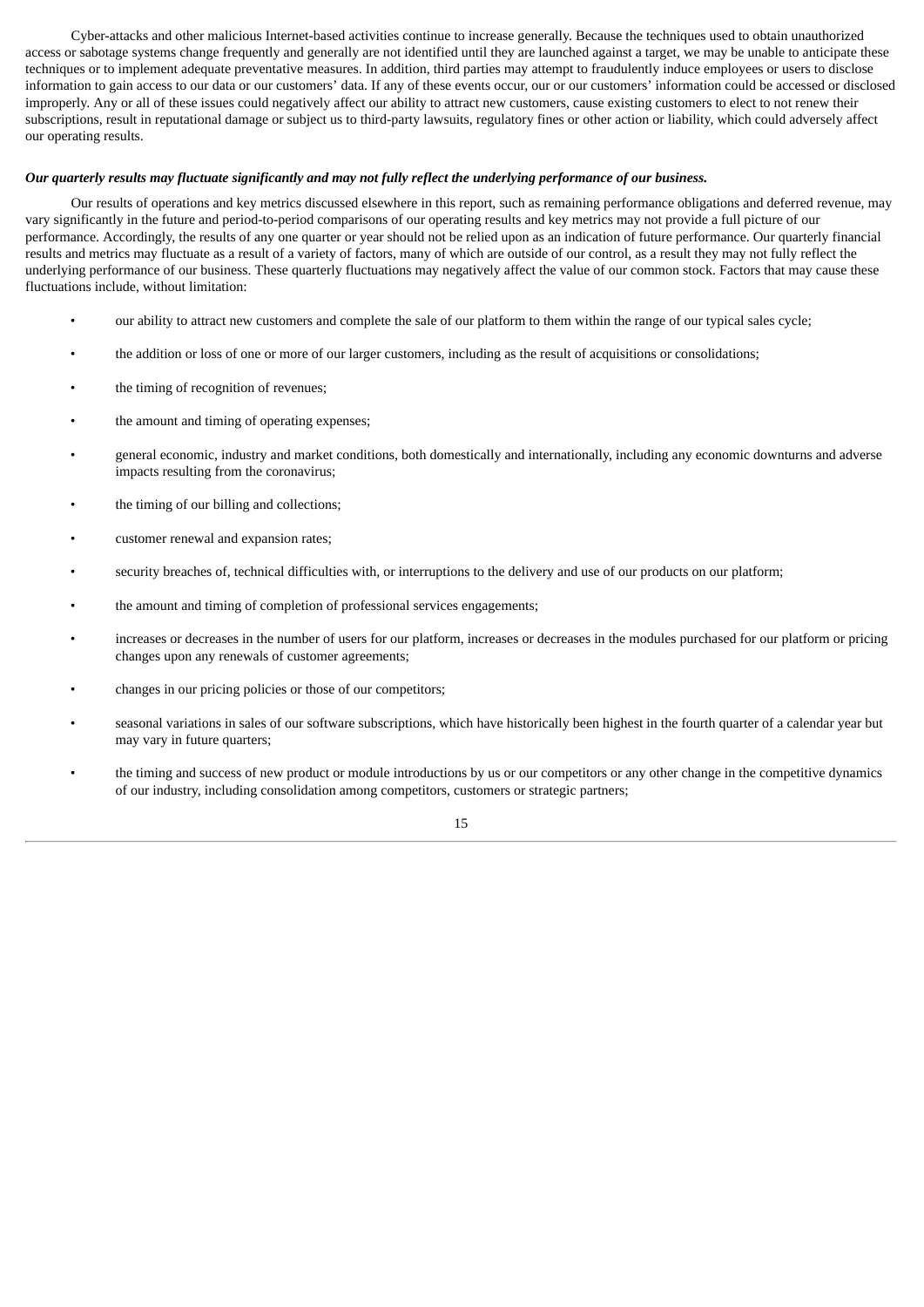- changes in foreign currency exchange rates;
- extraordinary expenses such as litigation or other dispute-related expenses or settlement payments;
- sales tax and other tax determinations by authorities in the jurisdictions in which we conduct business;
- the impact of new accounting pronouncements and the adoption thereof;
- fluctuations in stock-based compensation expense;
- expenses in connection with mergers, acquisitions or other strategic transactions; and
- the timing of expenses related to the development or acquisition of technologies or businesses and potential future charges for impairment of goodwill or intangibles from acquired companies.

Further, in future periods, our revenue growth could slow or our revenues could decline for a number of reasons, including slowing demand for our offerings, increasing competition, a decrease in the growth of our overall market, or our failure, for any reason, to continue to capitalize on growth opportunities. In addition, our growth rate may slow in the future as our market penetration rates increase. As a result, our revenues, operating results and cash flows may fluctuate significantly on a quarterly basis and revenue growth rates may not be sustainable and may decline in the future, and we may not be able to achieve or sustain profitability in future periods, which could harm our business and cause the market price of our common stock to decline.

### The markets in which we participate are intensely competitive, and if we do not compete effectively, our operating results could be adversely affected.

The market for business spend management software is highly competitive, with relatively low barriers to entry for some software or service organizations. Our competitors include Oracle Corporation ("Oracle"), SAP AG ("SAP") and Workday, Inc. ("Workday"), well-established providers of enterprise resource management ("ERP") solutions, including BSM software that have long-standing relationships with many customers. Some customers may be hesitant to switch or to adopt cloud-based software such as ours for this part of their business and prefer to maintain their existing relationships with their legacy software vendors. Oracle, SAP and Workday are larger and have greater name recognition, much longer operating histories, larger marketing budgets and significantly greater resources than we do. These vendors, as well as other competitors, may offer business spend management software on a standalone basis at a low price or bundled as part of a larger product sale. In order to take advantage of customer demand for cloud-based software, legacy vendors are expanding their cloud-based software through acquisitions and organic development. Legacy vendors may also seek to partner with other leading cloud providers. We also face competition from custom-built software vendors and from vendors of specific applications, some of which offer cloud-based solutions.

We may also face competition from a variety of vendors of cloud-based and on-premise software products and point solutions that may have some of the core functionality of our BSM services (such as procure-to-pay) but that address only a portion of the capabilities and features of our platform. In addition, other companies that provide cloud-based software in different target markets may develop software or acquire companies that operate in our target markets, and some potential customers may elect to develop their own internal software. With the introduction of new technologies and market entrants, we expect this competition to intensify in the future.

Some of our competitors are able to devote greater resources to the development, promotion and sale of their products and services. Furthermore, our current or potential competitors may be acquired by third parties with greater available resources and the ability to initiate or withstand substantial price competition. In addition, many of our competitors have established marketing relationships, access to larger customer bases and major distribution agreements with consultants, system integrators and resellers. Our competitors may also establish cooperative relationships among themselves or with third parties that may further enhance their product offerings or resources. If our platform does not become more accepted relative to our competitors', or if our competitors are successful in bringing their products or services to market earlier than ours, or if their products or services are more technologically capable than ours, then our revenues could be adversely affected. In addition, some of our competitors may offer their products and services at a lower price. If we are unable to achieve our target pricing levels, our operating results will be negatively affected. Pricing pressures and increased competition could result in reduced sales, reduced margins, losses or a failure to maintain or improve our competitive market position, any of which could adversely affect our business.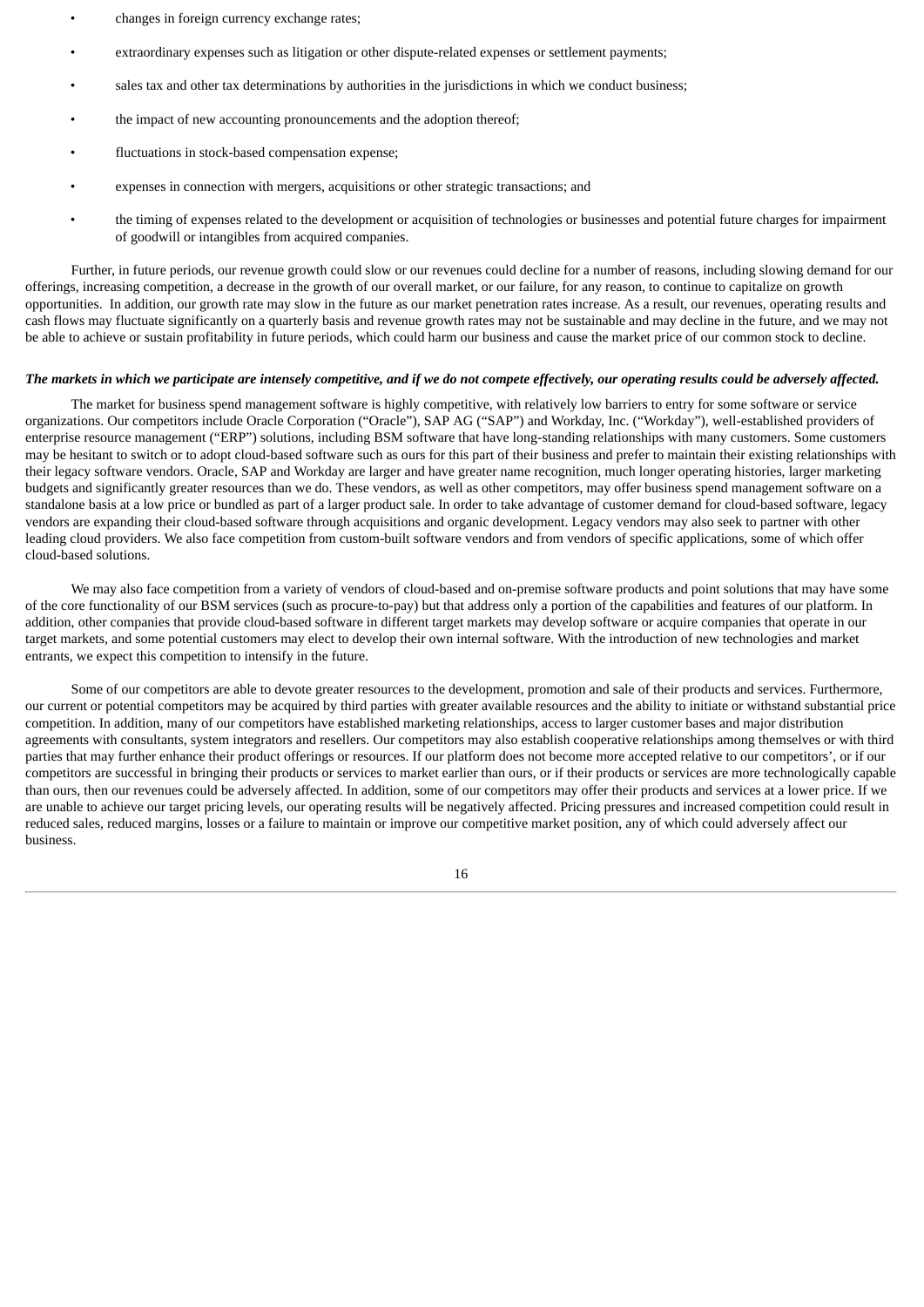## Our business depends substantially on our customers renewing their subscriptions and purchasing additional subscriptions from us. Any decline in our *customer renewals would harm our future operating results.*

In order for us to maintain or improve our operating results, it is important that our customers renew their subscriptions when the initial contract term expires and add additional authorized users and additional business spend management modules to their subscriptions. Our customers have no obligation to renew their subscriptions, and we cannot assure you that our customers will renew subscriptions with a similar contract period or with the same or a greater number of authorized users and modules. Some of our customers have elected not to renew their agreements with us, and we may not be able to accurately predict renewal rates.

Our renewal rates may decline or fluctuate as a result of a number of factors, including our customers' satisfaction with our subscription service, our professional services, our customer support, our prices and contract length, the prices of competing solutions, mergers and acquisitions affecting our customer base, the effects of global economic conditions or reductions in our customers' spending levels. Our future success also depends in part on our ability to add additional authorized users and modules to the subscriptions of our current customers. If our customers do not renew their subscriptions, renew on less favorable terms or fail to add more authorized users or additional business spend management modules, our revenues may decline, and we may not realize improved operating results from our customer base.

## *If we are unable to attract new customers, the growth of our revenues will be adversely affected.*

To increase our revenues, we must add new customers, particularly large enterprise customers, increase the number of users at existing customers and sell additional modules to current customers. The expansion of our customer base is critical to our ability to continue the growth of our revenues. If we do not grow our customer base, our revenues will slow in future periods or will start to decline, as a result of customers not renewing. This is particularly true for us because we are typically able to capture a majority of the expected annual recurring revenue opportunity at the inception of our customer relationships, rather than targeting specific power users at the outset of the customer relationship with the intention of expanding and getting more annual recurring revenue at later stages of the customer relationship.

If competitors introduce lower cost and/or differentiated products or services that are perceived to compete with ours, our ability to sell based on factors such as pricing, technology and functionality could be impaired. As a result, we may be unable to attract new customers at rates or on terms that would be favorable or comparable to prior periods, which could have an adverse effect on the growth of our revenues.

#### We have experienced rapid growth and expect our growth to continue and if we fail to manage our growth effectively, we may be unable to execute our *business plan, maintain high levels of service or adequately address competitive challenges.*

We have experienced a rapid growth in our business, headcount and operations in recent years. We anticipate that we will continue to expand our operations and headcount, including internationally, in the near future. This growth has placed, and future growth will place, a significant strain on our management, administrative, operational and financial infrastructure. Our success will depend in part on our ability to manage this growth effectively. Although our business has experienced significant growth, we cannot provide any assurance that our business will continue to grow at the same rate or at all. The rapid growth in our headcount and operations has placed and will continue to place significant demands on our management and our operational and financial infrastructure. As we continue to grow, we must effectively integrate, develop and motivate a large number of new employees, while maintaining the effectiveness of our business execution and the beneficial aspects of our corporate culture. In particular, we intend to continue to make directed and substantial investments to expand our research and development, sales and marketing, and general and administrative organizations, as well as our international operations.

To effectively manage growth, we must continue to improve our operational, financial and management controls, and our reporting systems and procedures by, among other things:

improving our key business applications, processes and IT infrastructure to support our business needs;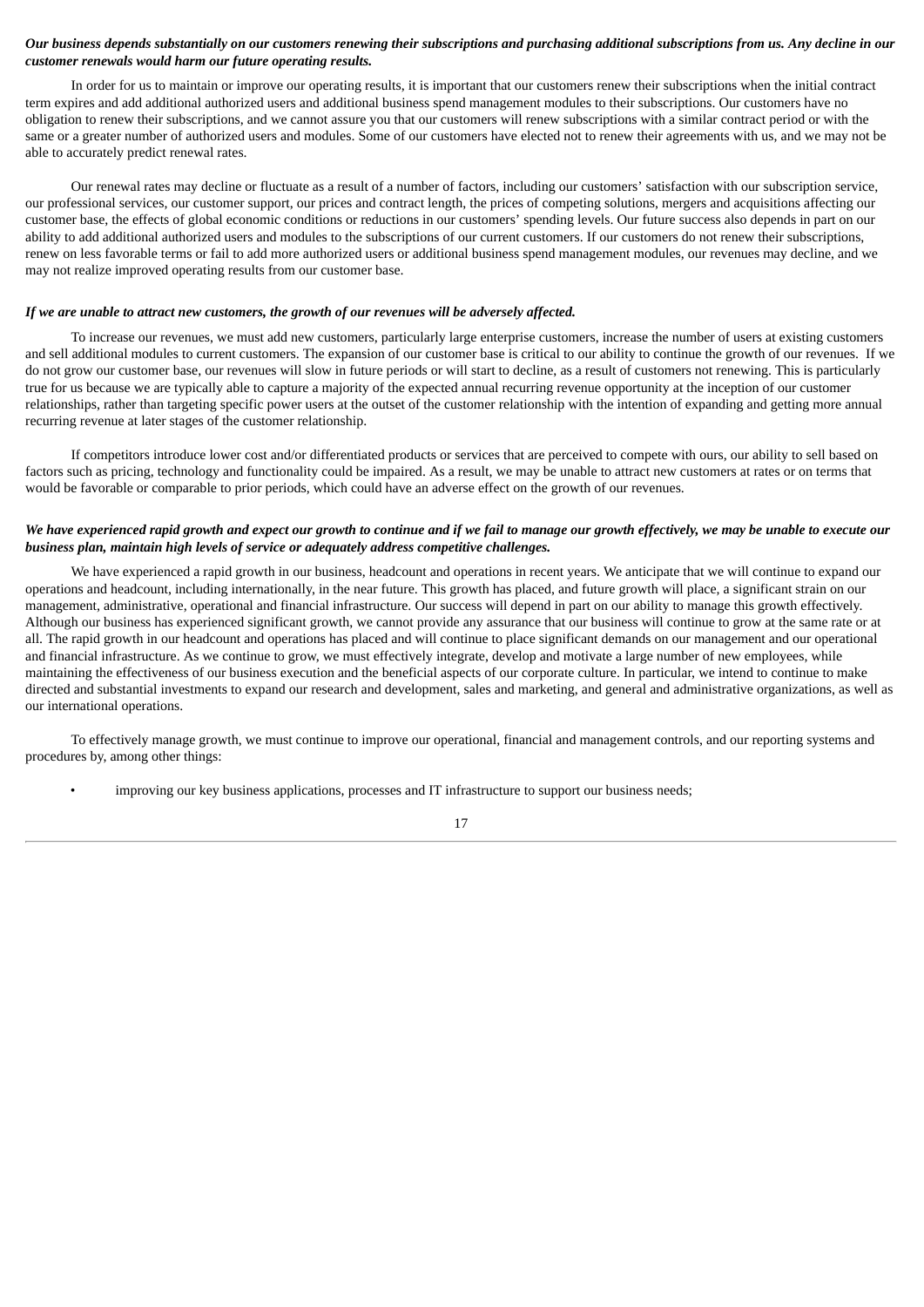- enhancing information and communication systems to ensure that our employees and offices around the world are well-coordinated and can effectively communicate with each other and our growing base of customers and channel partners;
- enhancing our internal controls to ensure timely and accurate reporting of all of our operations and financial results; and
- appropriately documenting our IT systems and our business processes.

The systems enhancements and improvements necessary to support our business as we continue to scale will require significant capital expenditures and allocation of valuable management and employee resources. If we fail to implement these improvements effectively, our ability to manage our expected growth, ensure uninterrupted operation of key business systems and comply with the rules and regulations that are applicable to public reporting companies will be impaired. Additionally, failure to effectively manage growth could result in difficulty or delays in deploying customers, declines in quality or customer satisfaction, increases in costs, difficulties in introducing new features and/or other operational difficulties, any of which could adversely affect our business performance and results of operations.

## Acquisitions could be difficult to identify, pose integration challenges, divert the attention of management, disrupt our business, dilute stockholder *value, and adversely affect our operating results and financial condition.*

We have in the past acquired and may in the future seek to acquire or invest in businesses, products or technologies that we believe could complement or expand our platform, enhance our technical capabilities or otherwise offer growth opportunities. For example, we acquired Yapta, Inc. in December 2019, Exari Group, Inc. in May 2019, Hiperos LLC in December 2018, Vinimaya, Inc. (d/b/a Aquiire) in October 2018 and acquired certain assets from DCR Workforce in August 2018. Acquisitions may disrupt our business, divert our resources and require significant management attention that would otherwise be available for development of our existing business.

In addition, we may not be able to integrate the acquired personnel, operations and technologies successfully, or effectively manage the combined business following the acquisition. We also may not achieve the anticipated benefits from the acquired business due to a number of factors, including:

- inability to integrate or benefit from acquired technologies or services in a profitable manner;
- unanticipated costs, accounting charges or other liabilities associated with the acquisition;
- incurrence of acquisition-related costs:
- difficulty integrating the accounting systems, internal controls, operations and personnel of the acquired business;
- difficulties and additional expenses associated with supporting legacy products and hosting infrastructure of the acquired business, including due to language, geographical or cultural differences;
- difficulty converting the customers of the acquired business onto our platform and contract terms, including disparities in the revenues, licensing, support or professional services model of the acquired company;
- adverse effects to our existing business relationships with business partners and customers as a result of the acquisition;
- the potential loss of key employees;

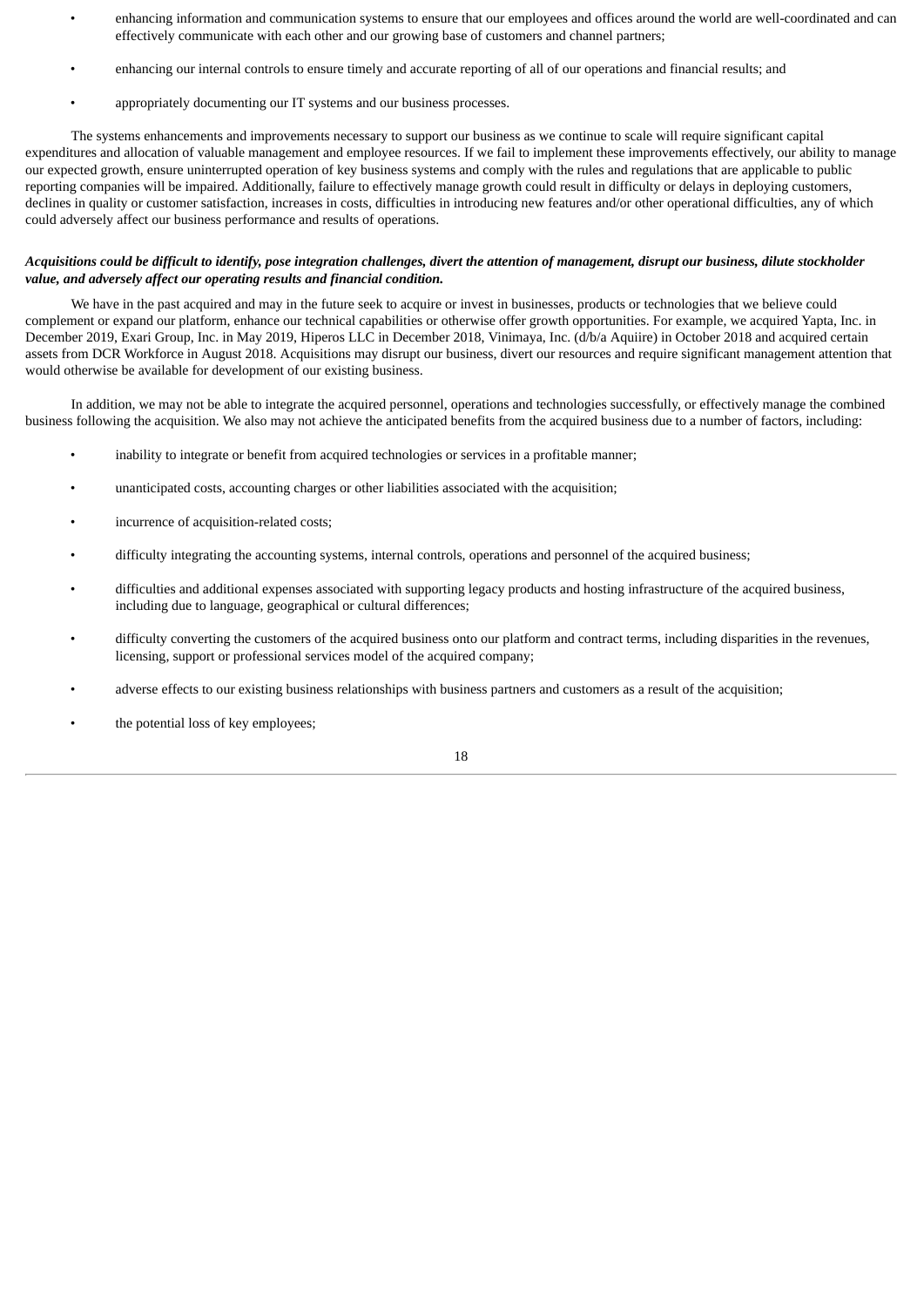- use of resources that are needed in other parts of our business; and
- use of substantial portions of our available cash to consummate the acquisition.

In addition, a significant portion of the purchase price of companies we acquire may be allocated to acquired goodwill and other intangible assets. Goodwill must be assessed for impairment at least annually, and other intangible assets are assessed for impairment whenever events or changes in circumstances indicate that the carrying amount may not be recoverable. In the future, if our acquisitions do not yield expected returns, we may be required to take charges to our operating results based on this impairment assessment process, which could adversely affect our results of operations. In addition, our exposure to risks associated with various claims, including the use of intellectual property, may be increased as a result of acquisitions of other companies. For example, we may have a lower level of visibility into the development process with respect to intellectual property or the care taken to safeguard against infringement risks with respect to the acquired company or technology. In addition, third parties may make infringement and similar or related claims after we have acquired technology that has not been asserted prior to our acquisition. Acquisitions could also result in dilutive issuances of equity securities or the incurrence of debt, which could adversely affect our operating results. In addition, if an acquired business fails to meet our expectations, our operating results, business and financial position may suffer.

#### Our customers may fail to pay us in accordance with the terms of their agreements, necessitating action by us to compel payment.

We typically enter into multiple year, non-cancelable arrangements with our customers. If customers fail to pay us under the terms of our agreements, we may be adversely affected both from the inability to collect amounts due and the cost of enforcing the terms of our contracts, including litigation. The risk of such negative effects increases with the term length of our customer arrangements. Furthermore, some of our customers may seek bankruptcy protection or other similar relief and fail to pay amounts due to us, or pay those amounts more slowly, either of which could adversely affect our operating results, financial position and cash flow. The recent and ongoing global coronavirus pandemic may also increase the likelihood of these risks.

#### Because we recognize subscription revenues over the term of the contract, fluctuations in new sales and renewals may not be immediately reflected in *our operating results and may be difficult to discern.*

We generally recognize subscription revenues from customers ratably over the terms of their contracts. Most of the subscription revenues we report on each quarter are derived from the recognition of deferred revenue relating to subscriptions entered into during previous quarters. Consequently, a decline in new or renewed subscriptions in any single quarter would likely have only a small impact on our revenues for that quarter. However, such a decline would negatively affect our revenues in future quarters. Accordingly, the effect of significant downturns in sales and market acceptance of our platform, and potential changes in our pricing policies or rate of renewals, may not be fully apparent from our reported results of operations until future periods.

We may be unable to adjust our cost structure to reflect the changes in revenues. In addition, a significant majority of our costs are expensed as incurred, while subscription revenues are recognized over the life of the customer agreement. As a result, increased growth in the number of our customers could result in our recognition of more costs than revenues in the earlier periods of the terms of our agreements. Our subscription model also makes it difficult for us to rapidly increase our revenues through additional sales in any period, as revenues from new customers must be recognized over the applicable subscription term.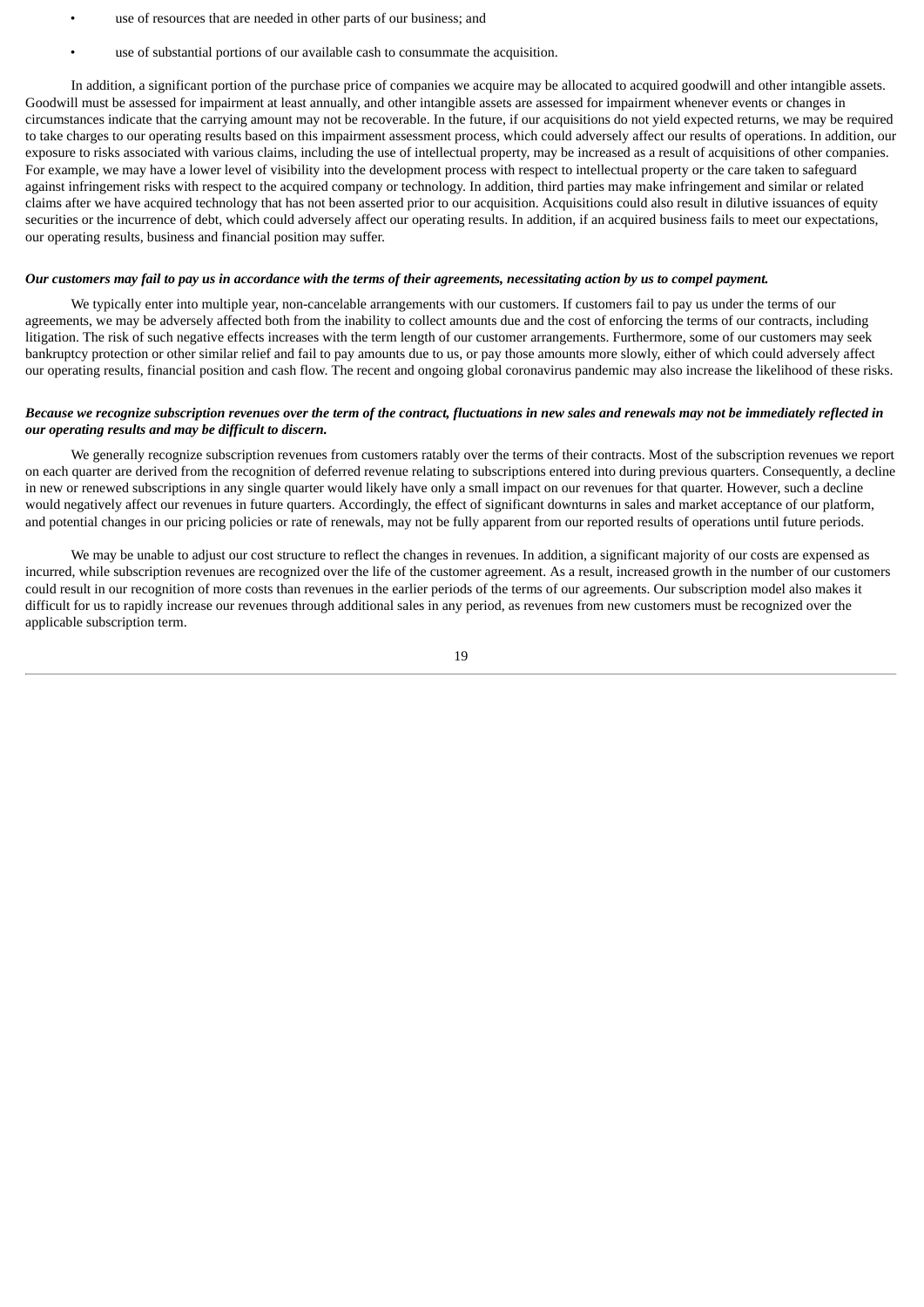#### *If we fail to develop widespread brand awareness cost-effectively, our business may suffer.*

We believe that developing and maintaining widespread awareness of our brand in a cost-effective manner is critical to achieving widespread acceptance of our platform and attracting new customers. For example, widespread awareness of our brand is critical to ensuring that we are invited to participate in requests for proposals from prospective customers. Our success in this area will depend on a wide range of factors, some of which are beyond our control, including the following:

- the efficacy of our marketing efforts:
- our ability to offer high-quality, innovative and error- and bug-free modules;
- our ability to retain existing customers and obtain new customers;
- the ability of our customers to achieve successful results by using our platform;
- the quality and perceived value of our platform;
- our ability to successfully differentiate our offerings from those of our competitors;
- actions of competitors and other third parties;
- our ability to provide customer support and professional services;
- any misuse or perceived misuse of our platform and modules;
- positive or negative publicity;
- interruptions, delays or attacks on our platform or modules; and
- litigation, legislative or regulatory-related developments.

Brand promotion activities may not generate customer awareness or increase revenues, and, even if they do, any increase in revenues may not offset the expenses we incur in building our brand. If we fail to successfully promote and maintain our brand, or incur substantial expenses in doing so, we may fail to attract or retain customers necessary to realize a sufficient return on our brand-building efforts or to achieve the widespread brand awareness that is critical for broad customer adoption of our platform.

Furthermore, negative publicity (whether or not justified) relating to events or activities attributed to us, our employees, our partners or others associated with any of these parties, may tarnish our reputation and reduce the value of our brand. Damage to our reputation and loss of brand equity could reduce demand for our platform and have an adverse effect on our business, operating results and financial condition. Moreover, any attempts to rebuild our reputation and restore the value of our brands may be costly and time consuming, and such efforts may not ultimately be successful.

#### *Changes in privacy laws, regulations, and standards may cause our business to suffer.*

Our customers can use our platform to collect, use and store certain types of personal or identifying information regarding their employees and suppliers. Federal, state and foreign government bodies and agencies have adopted, are considering adopting or may adopt laws and regulations regarding the collection, use, storage and disclosure of personal information obtained from consumers and individuals, such as compliance with the Health Insurance Portability and Accountability Act and the recently created EU-U.S. Privacy Shield. The costs of compliance with, and other burdens imposed by, such laws and regulations that are applicable to the businesses of our customers may limit the use and adoption of our platform and reduce overall demand or lead to significant fines, penalties or liabilities for any noncompliance with such privacy laws. Furthermore, privacy concerns may cause our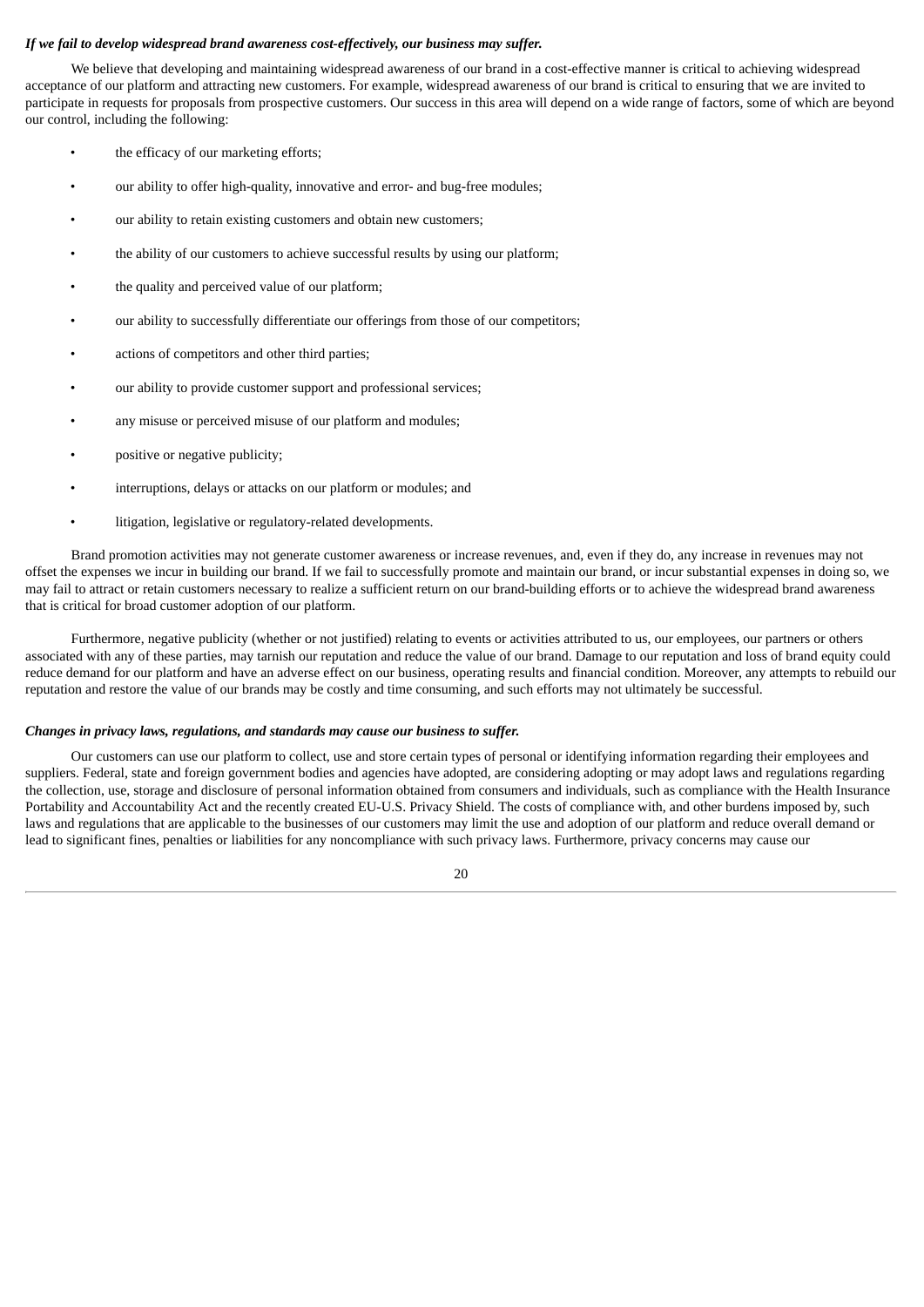customers' employees to resist providing the personal data necessary to allow our customers to use our platform effectively. Even the perception of privacy concerns, whether or not valid, may inhibit market adoption of our platform in certain industries.

All of these domestic and international legislative and regulatory initiatives may adversely affect our customers' ability to process, handle, store, use and transmit demographic and personal information from their employees, customers and suppliers, which could reduce demand for our platform. The European Union ("EU") and many countries in Europe have stringent privacy laws and regulations, which may affect our ability to operate cost effectively in certain European countries. In particular, the EU has adopted the General Data Protection Regulation ("GDPR") which went into effect on May 25, 2018 and contains numerous requirements and changes, including more robust obligations on data processors and heavier documentation requirements for data protection compliance programs by companies. Specifically, the GDPR introduced numerous privacy-related changes for companies operating in the EU, including greater control for data subjects (e.g., the "right to be forgotten"), increased data portability for EU consumers, data breach notification requirements, and increased fines. In particular, under the GDPR, fines of up to 20 million Euros or up to 4% of the annual global revenue of the noncompliant company, whichever is greater, could be imposed for violations of certain of the GDPR's requirements. Complying with the GDPR may cause us to incur substantial operational costs or require us to change our business practices. Despite our efforts to bring practices into compliance with the GDPR, we may not be successful either due to internal or external factors such as resource allocation limitations or a lack of vendor cooperation. Noncompliance could result in proceedings against us by governmental entities, customers, data subjects or others. We may also experience difficulty retaining or obtaining new European or multi-national customers due to the compliance cost, potential risk exposure, and uncertainty for these entities, and we may experience significantly increased liability with respect to these customers pursuant to the terms set forth in our engagements with them. We may find it necessary to establish systems in the EU to maintain personal data originating from the EU, which may involve substantial expense and distraction from other aspects of our business. In the meantime, there could be uncertainty as to how to comply with EU privacy law.

In addition, California enacted the California Consumer Privacy Act of 2018 which took effect on January 1, 2020, and which will broadly define personal information, give California residents expanded privacy rights and protections and provide for civil penalties for violations. The effects of this legislation are potentially far-reaching and may require us to modify our data management practices and to incur substantial expense in an effort to comply.

Because the interpretation and application of many privacy and data protection laws along with contractually imposed industry standards are uncertain, it is possible that these laws may be interpreted and applied in a manner that is inconsistent with our existing data management practices or the features of our products and platform capabilities. If so, in addition to the possibility of fines, lawsuits, and other claims and penalties, we could be required to fundamentally change our business activities and practices or modify our products and platform capabilities, which could have an adverse effect on our business. Any inability to adequately address privacy and security concerns, even if unfounded, or comply with applicable privacy and data security laws, regulations, and policies, could result in additional cost and liability to us, damage our reputation, inhibit sales, and adversely affect our business. Furthermore, the costs of compliance with, and other burdens imposed by, the laws, regulations, and policies that are applicable to the businesses of our customers may limit the use and adoption of, and reduce the overall demand for, our products. Privacy and data security concerns, whether valid or not valid, may inhibit market adoption of our products, particularly in certain industries and foreign countries. If we are not able to adjust to changing laws, regulations, and standards related to the Internet, our business may be harmed.

## We may be sued by third parties for various claims including alleged infringement of their proprietary rights.

We are involved in various legal matters arising from normal course of business activities. These may include claims, suits, and other proceedings involving alleged infringement of third-party patents and other intellectual property rights, as well as commercial, corporate and securities, labor and employment, wage and hour, and other matters. In particular, there has been considerable activity in our industry to develop and enforce intellectual property rights. Our success depends upon our not infringing upon the intellectual property rights of others. Our competitors, as well as a number of other entities and individuals, may own or claim to own intellectual property relating to our industry. In the past third parties have claimed and in the future third parties may claim that we are infringing upon their intellectual property rights, and we may be found to be infringing upon such rights.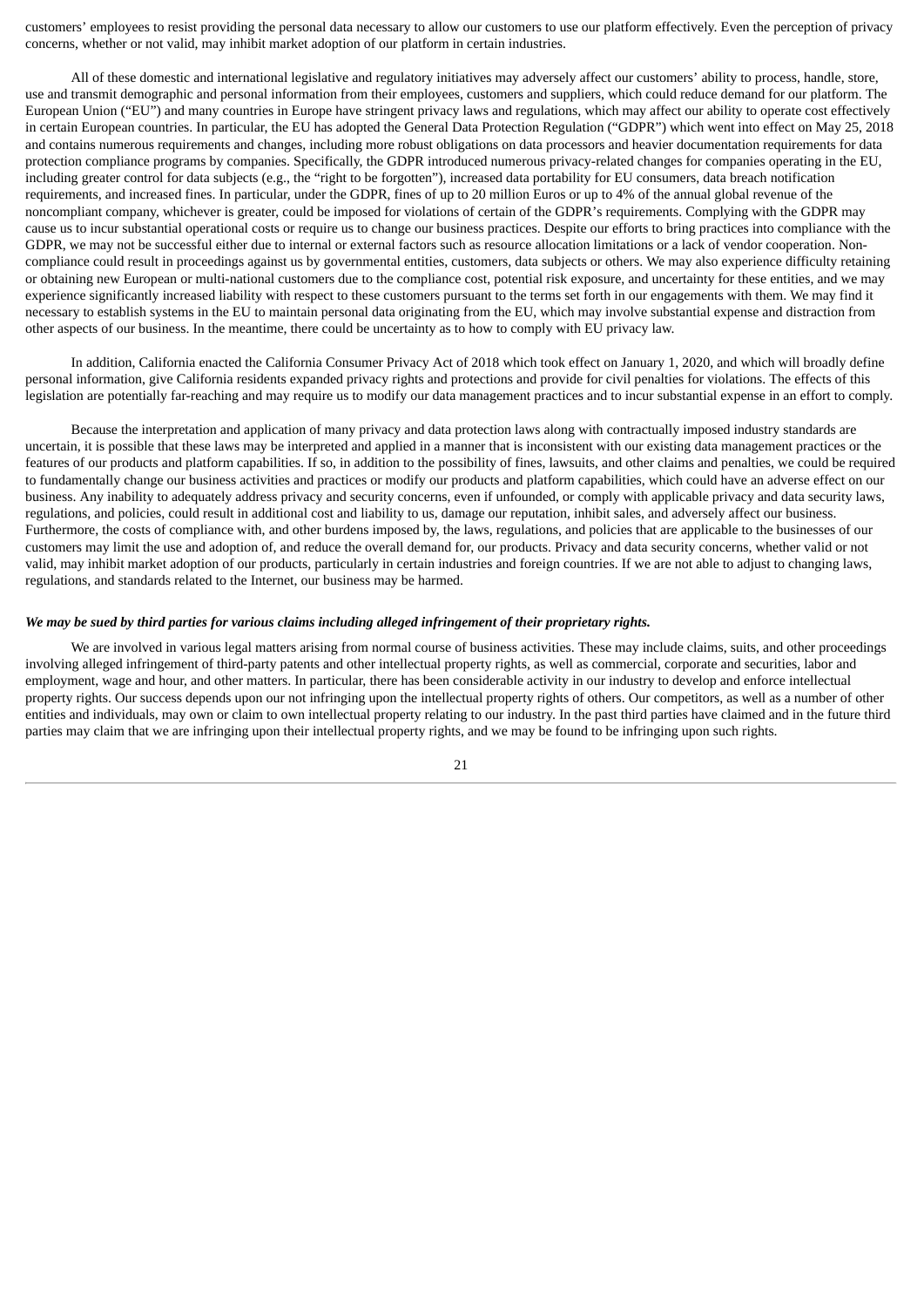We may experience future claims that our platform and underlying technology infringe or violate others' intellectual property rights, and it is possible we may be found to be infringing upon such rights. We may be unaware of the intellectual property rights that others may claim cover some or all of our technology or services. Any claims or litigation could cause us to incur significant expenses and, if successfully asserted against us, could require that we pay substantial damages or ongoing royalty payments, prevent us from offering our services or require that we comply with other unfavorable terms. We may also be obligated to indemnify our customers and business partners or to pay substantial settlement costs, including royalty payments, in connection with any such claim or litigation and to obtain licenses, modify our platform or refund fees, which could be costly. Even if we were to prevail in such a dispute, any litigation regarding our intellectual property could be costly, distracting and time-consuming and could harm our brand, business, results of operations and financial condition.

#### *The profitability of our customer relationships may fluctuate.*

Our business model focuses on maximizing the lifetime value of our customer relationships and we need to make significant investments in order to add new customers to grow our customer base. The profitability of a customer relationship in any particular period depends in part on how long the customer has been a subscriber on our platform. In general, the upfront costs associated with new customers are higher in the first year than the aggregate revenues we recognize from those new customers in the first year.

We review the lifetime value and associated acquisition costs of our customers, as discussed further in "Management's Discussion and Analysis of Financial Condition and Results of Operations" in this report. The lifetime value of our customers and customer acquisition costs has and will continue to fluctuate from one period to another depending upon the amount of our net new subscription revenues (which depends on the number of new customers in a period, upsells of additional modules to existing customers and changes in subscription fees charged to existing customers), gross margins (which depends on investments in and other changes to our cost of customer support and allocated overhead), sales and marketing expenses and renewal rates (which depend on our ability to maintain or grow subscription fees from customers). These amounts have fluctuated from quarter to quarter and will continue to fluctuate in the future. We may not experience lifetime value to customer acquisition cost ratios in future years or periods similar to those we have achieved to date. Furthermore, as a result of the recent and ongoing global coronavirus pandemic, it is possible that customers may not renew or may temporarily halt paying us, which would adversely affect our lifetime value metrics. Other companies may calculate lifetime value and customer acquisition costs differently than our chosen method and, therefore, may not be directly comparable.

## We depend on our senior management team and the loss of our chief executive officer or one or more key employees or an inability to attract and retain *highly skilled employees could adversely affect our business.*

Our success depends largely upon the continued services of our key executive officers. In particular, our chief executive officer, Robert Bernshteyn, is critical to our vision, strategic direction, culture and overall business success. We also rely on our leadership team in the areas of research and development, marketing, sales, services and general and administrative functions, and on mission-critical individual contributors in research and development. From time to time, there may be changes in our executive management team resulting from the hiring or departure of executives, which could disrupt our business. We do not maintain key-man insurance for Mr. Bernshteyn or any other member of our senior management team. We do not have employment agreements with our executive officers or other key personnel that require them to continue to work for us for any specified period and, therefore, they could terminate their employment with us at any time. The loss of one or more of our executive officers or key employees could have a serious adverse effect on our business.

To execute our growth plan, we must attract and retain highly qualified personnel. Competition for these personnel is intense, especially for engineers with high levels of experience in designing and developing software for Internet-related services. We have from time to time experienced, and we expect to continue to experience, difficulty in hiring and retaining employees with appropriate qualifications. Many of the companies with which we compete for experienced personnel have greater resources than we have. If we hire employees from competitors or other companies, their former employers may attempt to assert that these employees or our company have breached their legal obligations, resulting in a diversion of our time and resources. In addition, job candidates and existing employees in the San Francisco Bay Area often consider the value of the stock awards they receive in connection with their employment. If the perceived value of our stock declines, it may adversely affect our ability to recruit and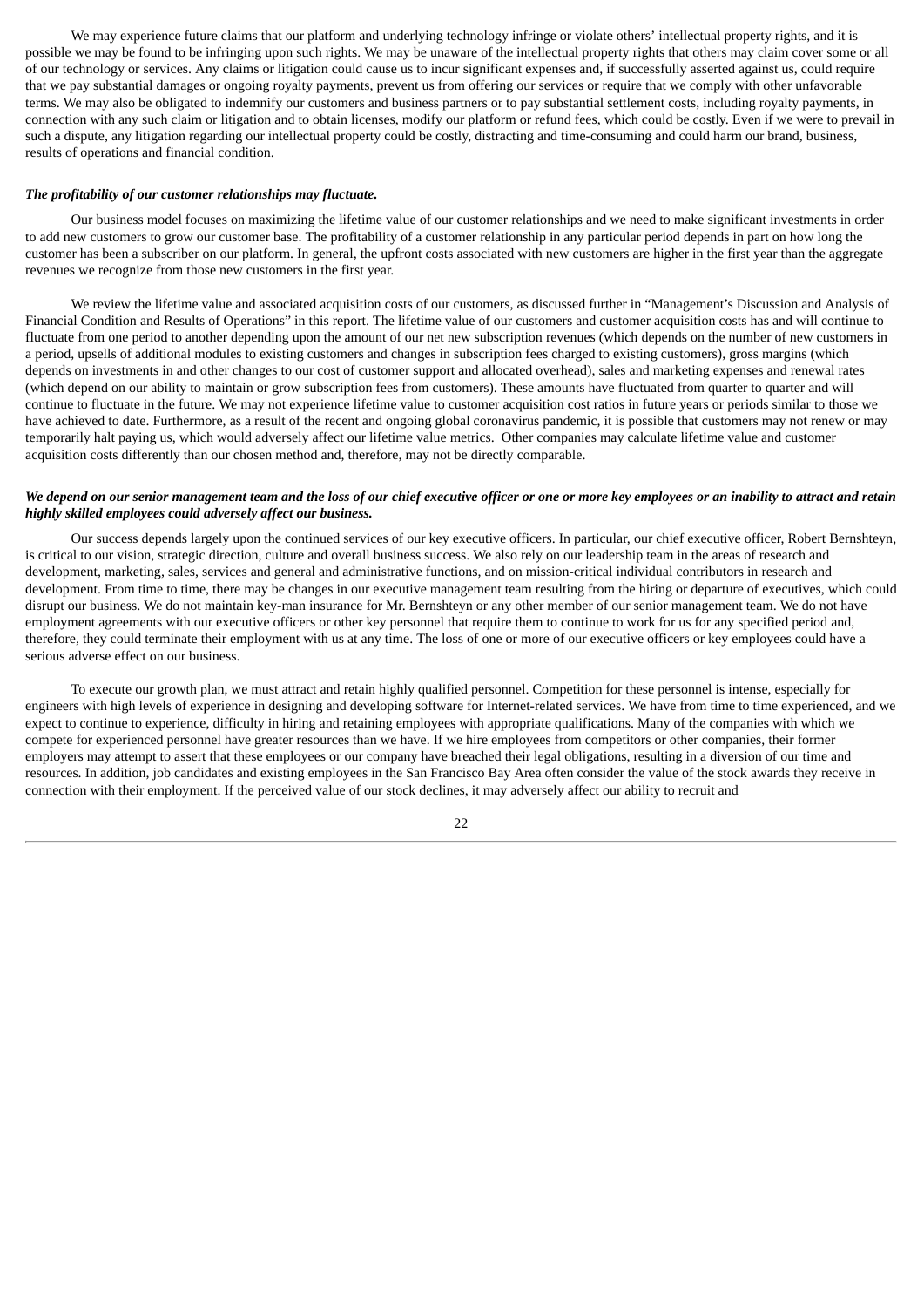retain highly skilled employees. If we fail to attract new personnel or fail to retain and motivate our current personnel, our business and future growth prospects could be adversely affected.

## If we cannot maintain our company culture as we grow, we could lose the innovation, teamwork, passion and focus on execution that we believe *contribute to our success and our business may be harmed.*

We believe that a critical component of our success has been our company culture, which is based on our core values of ensuring customer success, focusing on results and striving for excellence. We have invested substantial time and resources in building our team within this company culture. As we grow we may find it difficult to maintain these important aspects of our company culture. If we fail to preserve our culture, our ability to retain and recruit personnel and to effectively focus on and pursue our corporate objectives could be compromised, potentially harming our business.

## We have a history of cumulative losses, and we do not expect to be profitable for the foreseeable future.

We incurred net losses of \$90.8 million, \$55.5 million, and \$43.8 million in the fiscal years ended January 31, 2020, 2019 and 2018 respectively. We had an accumulated deficit of \$345.7 million at January 31, 2020. Our losses and accumulated deficit reflect the substantial investments we made to acquire new customers and develop our platform. We expect our operating expenses to increase in the future due to anticipated increases in sales and marketing expenses, research and development expenses, operations costs and general and administrative costs, and, therefore, we expect our losses to continue for the foreseeable future. Furthermore, to the extent we are successful in gaining new customers, we will also incur increased losses because many costs associated with acquiring new customers are generally incurred up front, while subscription revenues are generally recognized ratably over the terms of the agreements (typically three years, although some customers commit for longer or shorter periods). If we are unable to maintain consistent or increasing revenue or revenue growth, the market price of our common stock could be volatile, and it may be difficult for us to achieve and maintain profitability or maintain or increase cash flow on a consistent basis. Accordingly, we cannot assure you that we will achieve profitability in the future, or that, if we do become profitable, we will sustain profitability or achieve our target margins on a midterm or long-term basis.

#### We do not have a long history with our subscription or pricing models and changes could adversely affect our operating results.

We have limited experience with respect to determining the optimal prices and contract length for our platform. As the markets for our software subscriptions grow, as new competitors introduce new products or services that compete with ours or as we enter into new international markets, we may be unable to attract new customers at the same price or based on the same pricing model as we have used historically. Large customers, which are the focus of our sales efforts, may demand higher price discounts than in the past. As a result, in the future we may be required to reduce our prices, offer shorter contract durations or offer alternative pricing models, which could adversely affect our revenues, gross margin, profitability, financial position and cash flow

## If we are not able to provide successful and timely enhancements, new features and modifications for our platform and modules, we may lose existing *customers or fail to attract new customers and our revenues and financial performance may suffer.*

If we are unable to provide enhancements and new features for our existing modules or new modules that achieve market acceptance or to integrate technology, products and services that we acquire into our platform, our business could be adversely affected. The success of enhancements, new features and modules depends on several factors, including the timely completion, introduction and market acceptance of the enhancements or new features or modules. Failure in this regard may significantly impair the growth of our revenues. We have experienced, and may in the future experience, delays in the planned release dates of enhancements to our platform, and we have discovered, and may in the future discover, errors in new releases after their introduction. Either situation could result in adverse publicity, loss of sales, delay in market acceptance of our platform or customer claims, including, among other things, warranty claims against us, any of which could cause us to lose existing customers or affect our ability to attract new customers.

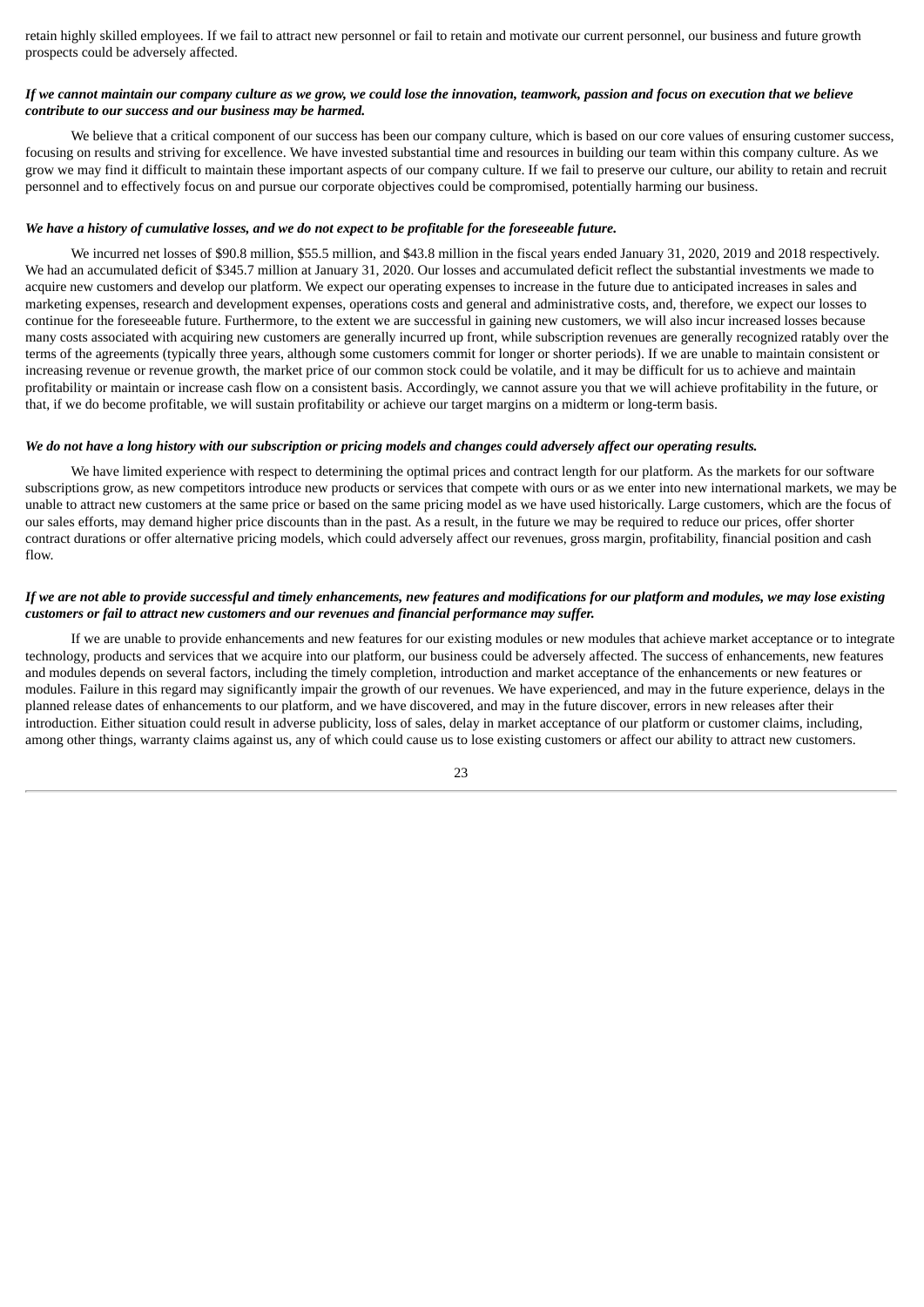## We rely on Amazon Web Services to deliver our platform and modules to our customers, and any disruption in service from Amazon Web Services or *material change to our arrangement with Amazon Web Services could adversely affect our business.*

We rely upon Amazon Web Services ("AWS") to operate certain aspects of our platform and any disruption of or interference with our use of AWS could impair our ability to deliver our platform and modules to our customers, resulting in customer dissatisfaction, damage to our reputation, loss of customers and harm to our business. We have architected our software and computer systems to use data processing, storage capabilities and other services provided by AWS. Currently, most of our cloud service infrastructure is run on AWS. Given this, we cannot easily switch our AWS operations to another cloud provider, so any disruption of or interference with our use of AWS would adversely affect our operations and potentially our business.

AWS provides us with computing and storage capacity pursuant to an agreement that continues until terminated by either party. AWS may terminate the agreement for cause with 30 days' prior written notice, including any material default or breach of the agreement by us that we do not cure within the 30 day period. Additionally, AWS has the right to terminate the agreement immediately with notice to us in certain scenarios such as if AWS believes providing the services could create a substantial economic or technical burden or material security risk for AWS, or in order to comply with the law or requests of governmental entities. The agreement requires AWS to provide us their standard computing and storage capacity and related support in exchange for timely payment by us. If any of our arrangements with AWS were terminated, we could experience interruptions in our software as well as delays and additional expenses in arranging new facilities and services.

We utilize third-party data center hosting facilities operated by AWS, located in various facilities around the world. Our operations depend, in part, on AWS's abilities to protect these facilities against damage or interruption due to a variety of factors, including infrastructure changes, human or software errors, natural disasters, power or telecommunications failures, criminal acts, capacity constraints and similar events. For instance, in February 2017, AWS suffered a significant outage in the United States that had a widespread impact on the ability of certain of our customers to fully use our modules for a small period of time. Despite precautions taken at these data centers, the occurrence of spikes in usage volume, a natural disaster, an act of terrorism, vandalism or sabotage, a decision to close a facility without adequate notice or other unanticipated problems at a facility could result in lengthy interruptions in the availability of our platform. Even with current and planned disaster recovery arrangements, our business could be harmed. Also, in the event of damage or interruption, our insurance policies may not adequately compensate us for any losses that we may incur. These factors in turn could further reduce our revenues, subject us to liability and cause us to issue credits or cause customers to fail to renew their subscriptions, any of which could harm our business.

## If we are unable to maintain effective internal controls over financial reporting in the future, investors may lose confidence in the accuracy and completeness of our financial reports and the market price of our common stock may be negatively affected.

As a public company, we are required to maintain internal controls over financial reporting and to report any material weaknesses in such internal controls. Section 404 of the Sarbanes-Oxley Act of 2002 ("Sarbanes-Oxley Act") requires that we evaluate and determine the effectiveness of our internal controls over financial reporting and provide a management report on the internal controls over financial reporting, which must be attested to by our independent registered public accounting firm. If we have a material weakness in our internal controls over financial reporting (including in the control environment of our acquired companies), we may not detect errors on a timely basis and our financial statements may be materially misstated. In the future, we may not be able to complete our evaluation, testing, and any required remediation in a timely fashion, or otherwise assert that our internal controls are effective, and additionally, our independent registered public accounting firm may not be able to formally attest to the effectiveness of our internal controls over financial reporting.

If in the future we identify material weaknesses in our internal controls over financial reporting (including in the control environment of our acquired companies), if we are unable to comply with the requirements of Section 404 in a timely manner, if we are unable to assert that our internal controls over financial reporting are effective or if our independent registered public accounting firm is unable to express an opinion as to the effectiveness of our internal controls over financial reporting, investors may lose confidence in the accuracy and completeness of our

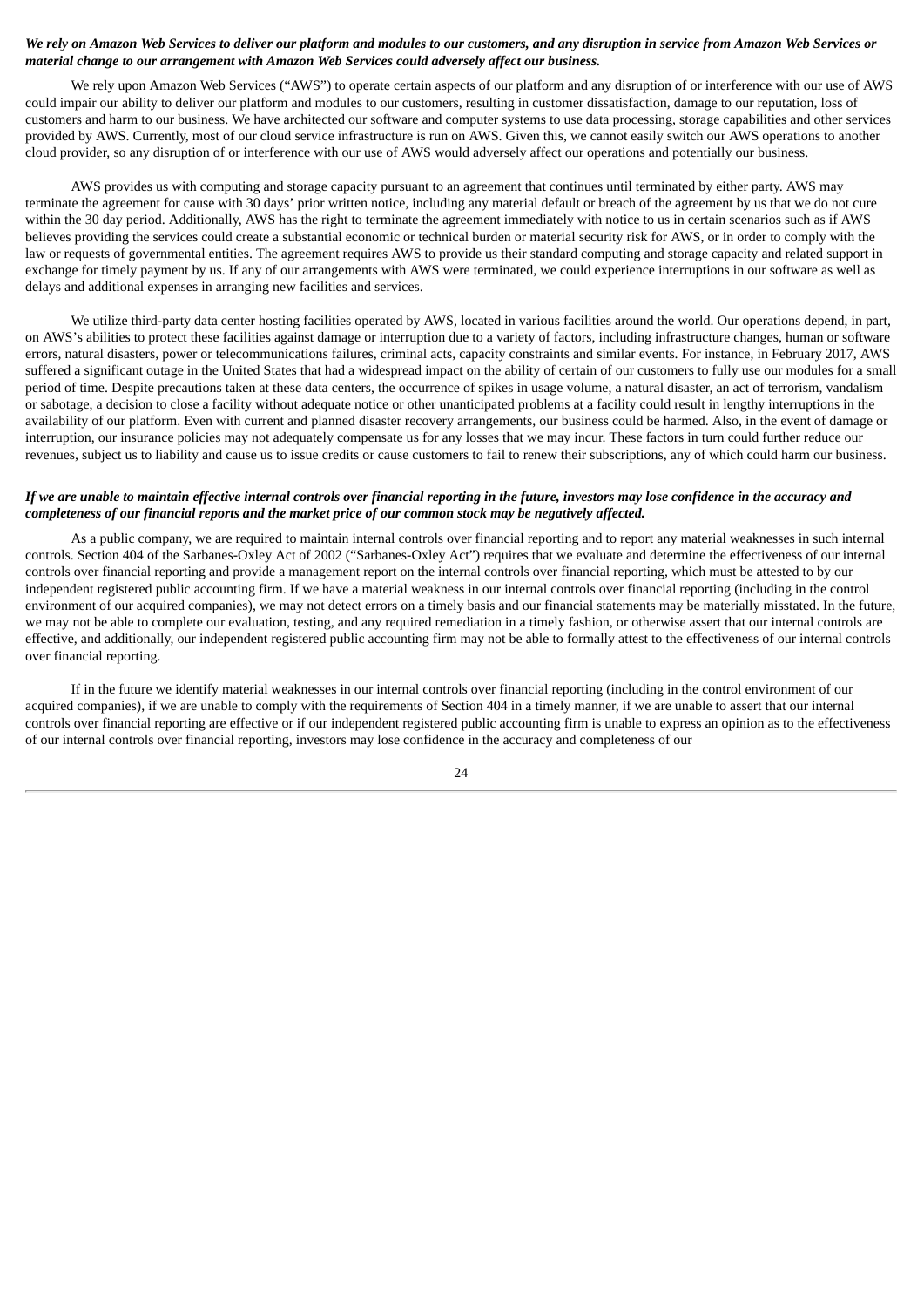financial reports and the market price of our common stock could be negatively affected, and we could become subject to investigations by the Securities and Exchange Commission ("SEC"), Nasdaq or other regulatory authorities, which could require additional financial and management resources to address.

## Our international operations and sales to customers outside the United States or with international operations expose us to risks inherent in *international sales.*

A key element of our growth strategy is to expand our international operations and develop a worldwide customer base. The revenues from non-U.S. regions, as determined based on the billing address of our customers, constituted 36%, 38% and 35% of our total revenues for the fiscal years ended January 31, 2020, 2019, and 2018, respectively. Operating in international markets requires significant resources and management attention and will subject us to regulatory, economic and political risks that are different from those in the United States. While we are gaining additional experience with international operations, our international expansion efforts may not be successful in creating additional demand for our platform outside of the United States or in effectively selling subscriptions to our platform in all of the international markets we enter. There can be no assurance that we will be able to continue to grow our combined revenues from non-U.S. regions as a percentage of our total revenues. In addition, we will face risks in doing business internationally that could adversely affect our business, including:

- the need to localize and adapt our platform for specific countries, including translation into foreign languages and associated expenses;
- data privacy laws that require customer data to be stored and processed in a designated territory;
- difficulties in staffing and managing foreign operations and working with foreign partners;
- different pricing environments, longer sales cycles and longer accounts receivable payment cycles and collections issues;
- new and different sources of competition;
- weaker protection for intellectual property and other legal rights than in the United States and practical difficulties in enforcing intellectual property and other rights outside of the United States;
- laws and business practices favoring local competitors;
- compliance challenges related to the complexity of multiple, conflicting and changing governmental laws and regulations, including employment, tax, privacy and data protection laws and regulations;
- increased financial accounting and reporting burdens and complexities;
- restrictions on the transfer of funds;
- fluctuations in currency exchange rates, which could increase the price of our products outside of the United States, increase the expenses of our international operations and expose us to foreign currency exchange rate risk;
- adverse tax consequences;
- unstable regional and economic political conditions; and
- the fragmentation of longstanding regulatory frameworks caused by Brexit.

As we continue to expand our business globally, our success will depend, in large part, on our ability to anticipate and effectively manage these and other risks associated with our international sales and operations. Our failure to manage any of these risks successfully, or to comply with these laws and regulations, could harm our operations, reduce our sales and harm our business, operating results and financial condition. For example, in certain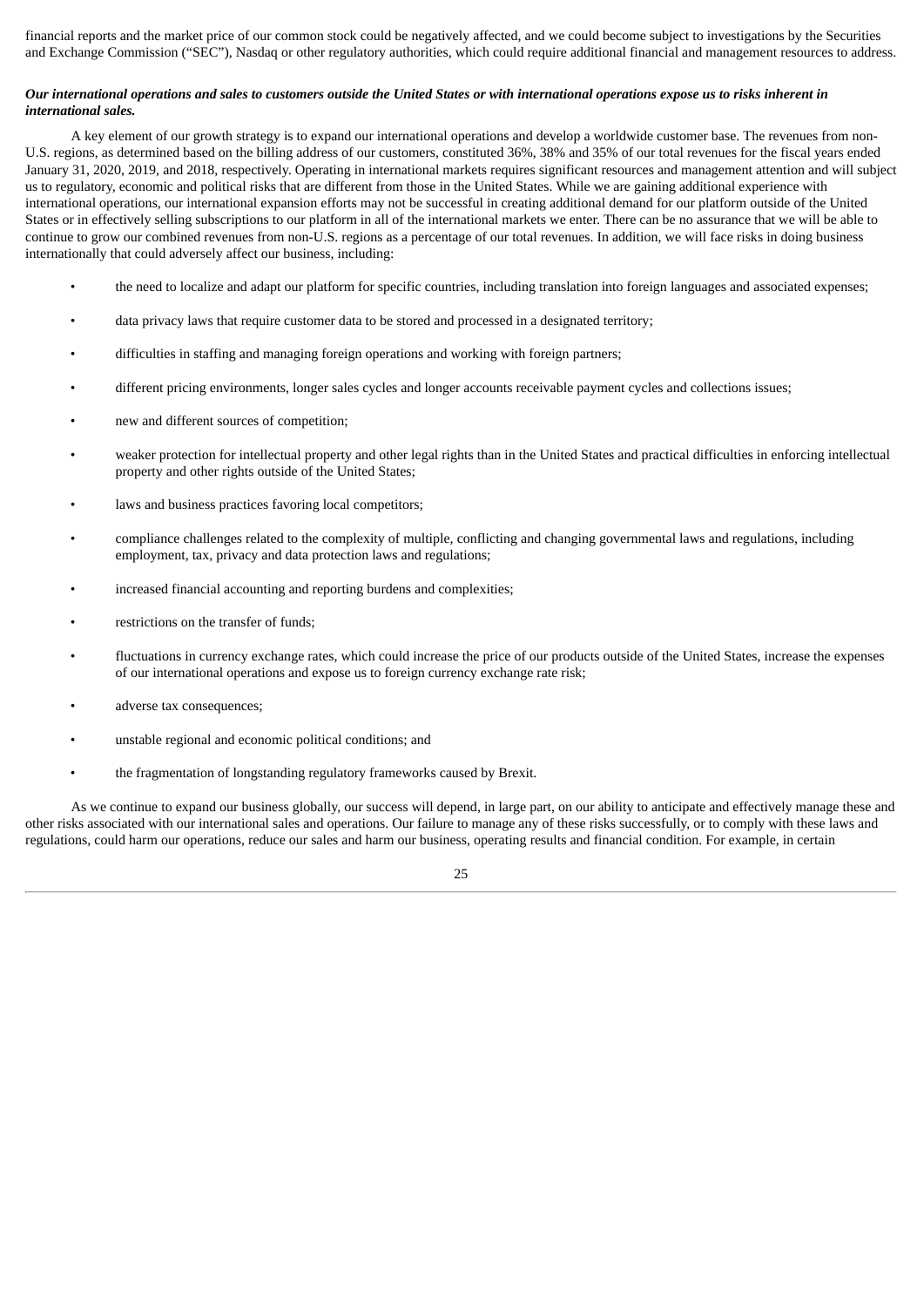foreign countries, particularly those with developing economies, certain business practices that are prohibited by laws and regulations applicable to us, such as the Foreign Corrupt Practices Act, may be more commonplace. Although we have policies and procedures designed to ensure compliance with these laws and regulations, our employees, contractors and agents, as well as channel partners involved in our international sales, may take actions in violation of our policies. Any such violation could have an adverse effect on our business and reputation.

Some of our business partners also have international operations and are subject to the risks described above. Even if we are able to successfully manage the risks of international operations, our business may be adversely affected if our business partners are not able to successfully manage these risks.

## If we fail to manage our technical operations infrastructure, our existing customers may experience service outages and our new customers *may experience delays in the implementation of our platform.*

We have experienced significant growth in the number of users, transactions and data that our operations infrastructure supports. We seek to maintain sufficient excess capacity in our operations infrastructure to meet the needs of all of our customers, as well as to facilitate the rapid provision of new customer implementations and the expansion of existing customer implementations. In addition, we need to properly manage our technological operations infrastructure in order to support version control, changes in hardware and software parameters and the evolution of our platform. However, the provision of new hosting infrastructure requires significant lead time. We have experienced, and may in the future experience, website disruptions, outages and other performance problems. These problems may be caused by a variety of factors, including infrastructure changes, human or software errors, viruses, security attacks, fraud, spikes in customer usage and denial of service issues. In some instances, we may not be able to identify the cause or causes of these performance problems within an acceptable period of time. If we do not accurately predict our infrastructure requirements, our customers may experience service outages that may subject us to financial penalties, financial liabilities and customer losses. If our operations infrastructure fails to keep pace with increased sales, customers may experience delays as we seek to obtain additional capacity, which could adversely affect our revenue as well as our reputation.

#### Our business could be adversely affected if our customers are not satisfied with the implementation services provided by us or our partners.

Our business depends on our ability to satisfy our customers, both with respect to our platform and modules and the professional services that are performed to help our customers use features and functions that address their business needs. Professional services may be performed by our own staff, by a third-party partner or by a combination of the two. Our strategy is to work with partners to increase the breadth of capability and depth of capacity for delivery of these services to our customers, and we expect the number of our partner-led implementations to continue to increase over time. If a customer is not satisfied with the quality of work performed by us or a partner or with the type of professional services or modules delivered, we may incur additional costs in addressing the situation, the profitability of that work might be impaired and the customer's dissatisfaction with our services or those of our partners could damage our ability to retain that customer or expand the number of modules subscribed to by that customer. In addition, negative publicity related to our customer relationships, regardless of its accuracy, may further damage our business by affecting our ability to compete for new business with current and prospective customers.

## We typically provide service level commitments under our customer contracts. If we fail to meet these contractual commitments, we could be obligated to provide credits or refunds for prepaid amounts related to unused subscription services or face contract terminations, which could adversely *affect our revenues.*

Our customer agreements typically provide service level commitments on a monthly basis. If we are unable to meet the stated service level commitments or suffer extended periods of unavailability for our platform, we may be contractually obligated to provide these customers with service credits, typically 10% of the customer's subscription fees for the month in which the service level was not met, and we could face contract terminations, in which case we would be subject to refunds for prepaid amounts related to unused subscription services. Our revenues could be significantly affected if we suffer unexcused downtime under our agreements with our customers. Any extended service outages could adversely affect our reputation, revenues and operating results.

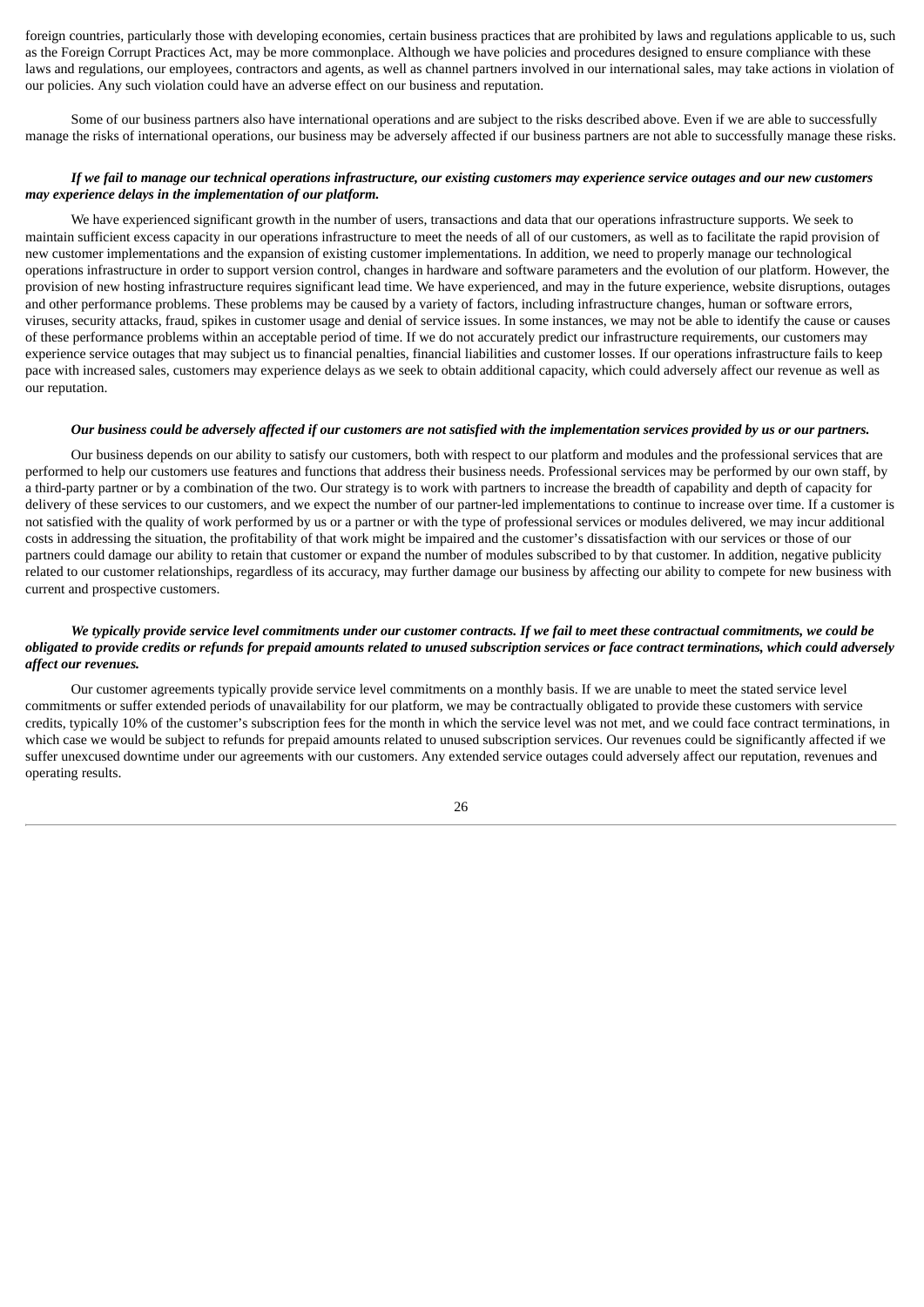## If we fail to integrate our platform with a variety of third-party technologies, our platform may become less marketable and less competitive or *obsolete and our operating results may be harmed.*

Our platform must integrate with a variety of third-party technologies, and we need to continuously modify and enhance our platform to adapt to changes in cloud-enabled hardware, software, networking, browser and database technologies. Any failure of our platform to operate effectively with future technologies could reduce the demand for our platform, resulting in customer dissatisfaction and harm to our business. If we are unable to respond to these changes in a cost-effective manner or if third-party developers and technology are unable or unwilling to provide necessary or complementary integrations, our platform may become less marketable and less competitive or obsolete and our operating results may be negatively affected. In addition, an increasing number of individuals within the enterprise are utilizing mobile devices to access the Internet and corporate resources and to conduct business. If we cannot continue to effectively make our platform available on these mobile devices and offer the information, services and functionality required by enterprises that widely use mobile devices, we may experience difficulty attracting and retaining customers.

#### Any failure to offer high-quality technical support services may adversely affect our relationships with our customers and our financial results.

Once our modules are implemented, our customers depend on our support organization to resolve technical issues relating to our modules. We may be unable to respond quickly enough to accommodate short-term increases in customer demand for support services. We also may be unable to modify the format of our support services to compete with changes in support services provided by our competitors. Increased customer demand for these services, without corresponding revenues, could increase costs and adversely affect our operating results. In addition, our sales process is highly dependent on our platform and business reputation and on positive recommendations from our existing customers. Any failure to maintain high-quality technical support, or a market perception that we do not maintain high-quality support, could adversely affect our reputation, our ability to sell subscriptions to our modules to existing and prospective customers and our business, operating results and financial position.

## Failure to effectively develop and expand our marketing and sales capabilities could harm our ability to increase our customer base and achieve *broader market acceptance of our platform.*

Our ability to increase our customer base and achieve broader market acceptance of our platform will depend to a significant extent on our ability to expand our marketing and sales operations, both domestically and internationally. We plan to continue expanding our direct sales force and engaging additional partners that can provide sales referrals. This expansion will require us to invest significant financial and other resources. Our business will be harmed if our efforts do not generate a corresponding increase in revenues. We may not achieve anticipated revenue growth from expanding our direct sales force if we are unable to hire and develop talented direct sales personnel, if our new direct sales personnel are unable to achieve desired productivity levels in a reasonable period of time or if we are unable to retain our existing direct sales personnel. It often takes six months or longer before our sales representatives are fully-trained and productive. We also may not achieve anticipated growth in revenues from our partners if we are unable to attract and retain additional motivated partners, if any existing or future channel partners fail to successfully market, resell, implement or support our platform for their customers, or if they represent multiple providers and devote greater resources to market, resell, implement and support the products and solutions of these other providers. For example, some of our partners also sell or provide integration and administration services for our competitors' products, and if such partners devote greater resources to marketing, reselling and supporting competing products, this could harm our business, results of operations and financial condition.

#### The loss of one or more of our key customers could negatively affect our ability to market our platform.

We rely on our reputation and recommendations from key customers in order to promote subscriptions to our platform. The loss of any of our key customers could have a significant impact on our revenues, reputation and our ability to obtain new customers. In addition, acquisitions of our customers could lead to cancellation of our contracts with those customers or by the acquiring companies, thereby reducing the number of our existing and potential customers.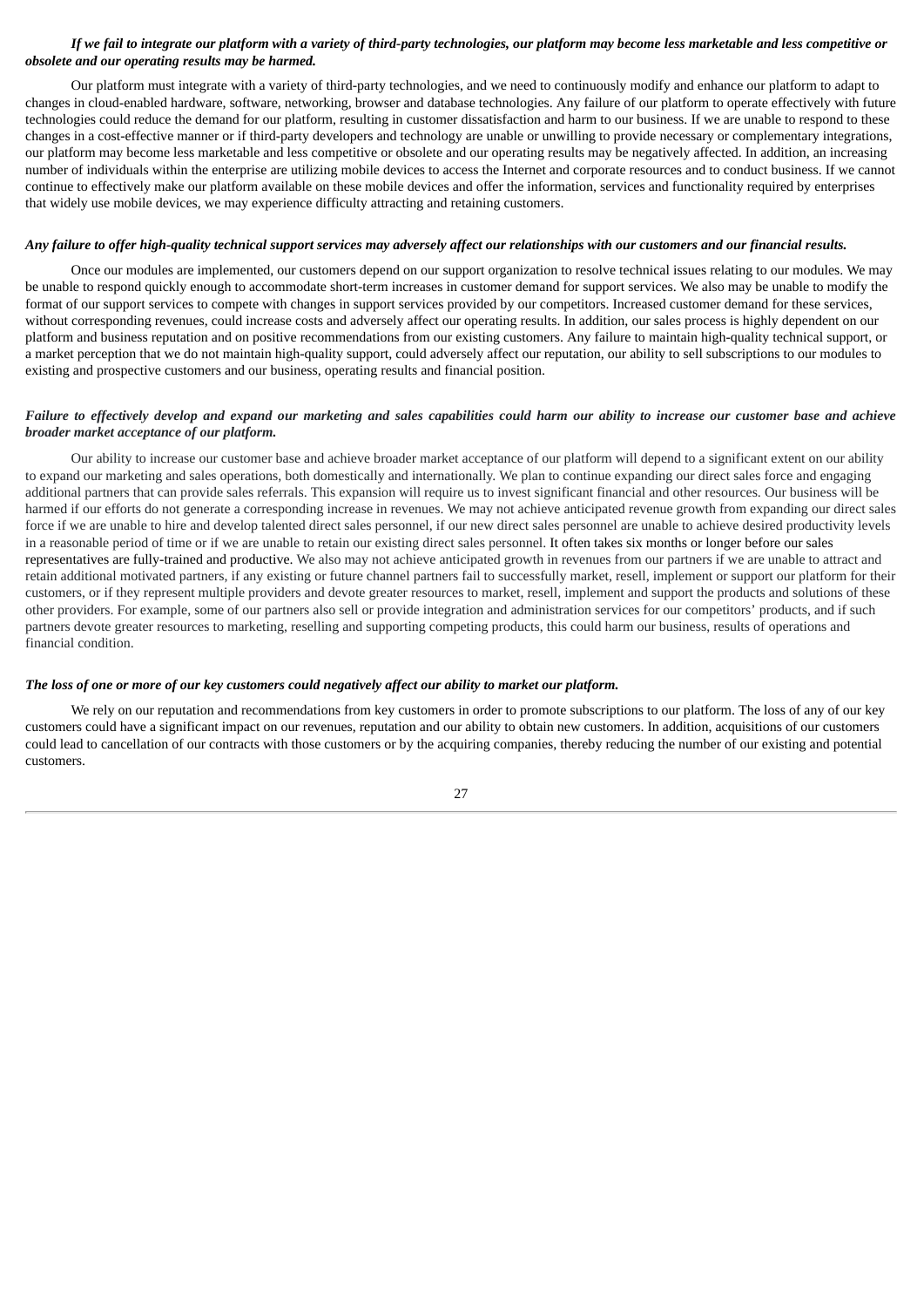## Our reported financial results may be adversely affected by changes in accounting principles generally accepted in the United States.

Generally accepted accounting principles in the United States are subject to interpretation by the Financial Accounting Standards Board ("FASB"), the SEC and various bodies formed to promulgate and interpret appropriate accounting principles. Accounting for revenue from sales of subscriptions to software is particularly complex, is often the subject of intense scrutiny by the SEC and will evolve as FASB continues to consider applicable accounting standards in this area. A change in accounting principles or interpretations could have a significant effect on our reported financial results for periods prior and subsequent to such change. We may adopt new accounting standards retrospectively to prior periods and the adoption may result in an adverse change to previously reported results. Additionally, the adoption of these standards may potentially require enhancements or changes in our systems and will require significant time and cost on behalf of our financial management.

## We may face exposure to foreign currency exchange rate fluctuations, which could adversely affect our business, results of operations and financial *condition.*

As our international operations expand, our exposure to the effects of fluctuations in currency exchange rates grows because our international contracts are sometimes denominated in local currencies, in particular with respect to the Euro, British Pound Sterling, Swedish Krona, Swiss Franc, and Australian Dollar. Over time, an increasing portion of our international contracts may be denominated in local currencies. Therefore, as exchange rates vary, revenues, cost of revenues, operating expenses and other operating results, when re-measured, may differ materially from expectations. We do not currently engage in currency hedging activities to limit the risk of exchange rate fluctuations. However, in the future, we may use derivative instruments, such as foreign currency forward and option contracts, to hedge certain exposures to fluctuations in foreign currency exchange rates. The use of such hedging activities may not offset any or more than a portion of the adverse financial effects of unfavorable movements in foreign exchange rates over the limited time the hedges are in place. Additionally, the use of hedging instruments may introduce additional risks if we are unable to structure effective hedges with such instruments. Moreover, we anticipate growing our business further outside of the United States, and the effects of movements in currency exchange rates will increase as our transaction volume outside of the United States increases. These effects of movements in currency exchange rates could also affect our customers. A strengthening of the U.S. dollar could increase the real cost of our platform to our customers outside of the United States, which could adversely affect our business, operating results, financial condition, and cash flows.

#### If we cannot continue to expand the use of our platform, our ability to grow our business may be harmed and the growth rate of our revenues may *decline.*

Our ability to grow our business depends in part on our ability to compete in the market for the additional modules on our platform, including strategic sourcing, inventory, contracts, supplier management and spend analysis. Our efforts to market these other modules is relatively new and we have allocated significant resources to develop, acquire or otherwise bring to market these modules, and it is uncertain whether these other modules will ever result in significant revenues for us. While we have recently acquired businesses related to certain of these modules, there can be no assurance that these acquisitions will facilitate our efforts to market and sell these other modules in a cost-effective manner. Further, the introduction of new modules beyond these markets may not be successful.

## Large customers often demand more configuration and integration services, or customized features and functions that we do not offer, which could *adversely affect our business and operating results.*

We have historically focused our sales and marketing efforts on large enterprise customers and expect this trend to continue in the near future. Large customers may demand more configuration and integration services, which generally increases our upfront investment in sales and deployment efforts—even for deployments that are handled primarily by one of our implementation partners—with no guarantee that these customers will increase the scope of their subscription in order to offset our greater upfront costs. As a result of these factors, we and our partners must devote a significant amount of sales support and professional services resources to individual customers, increasing the cost and time required to complete sales. Additionally, our platform does not currently permit customers to modify our code. If prospective customers require customized features or functions that we do not offer and that would be difficult for them to deploy themselves, then the market for our platform will be more limited and our business could suffer.

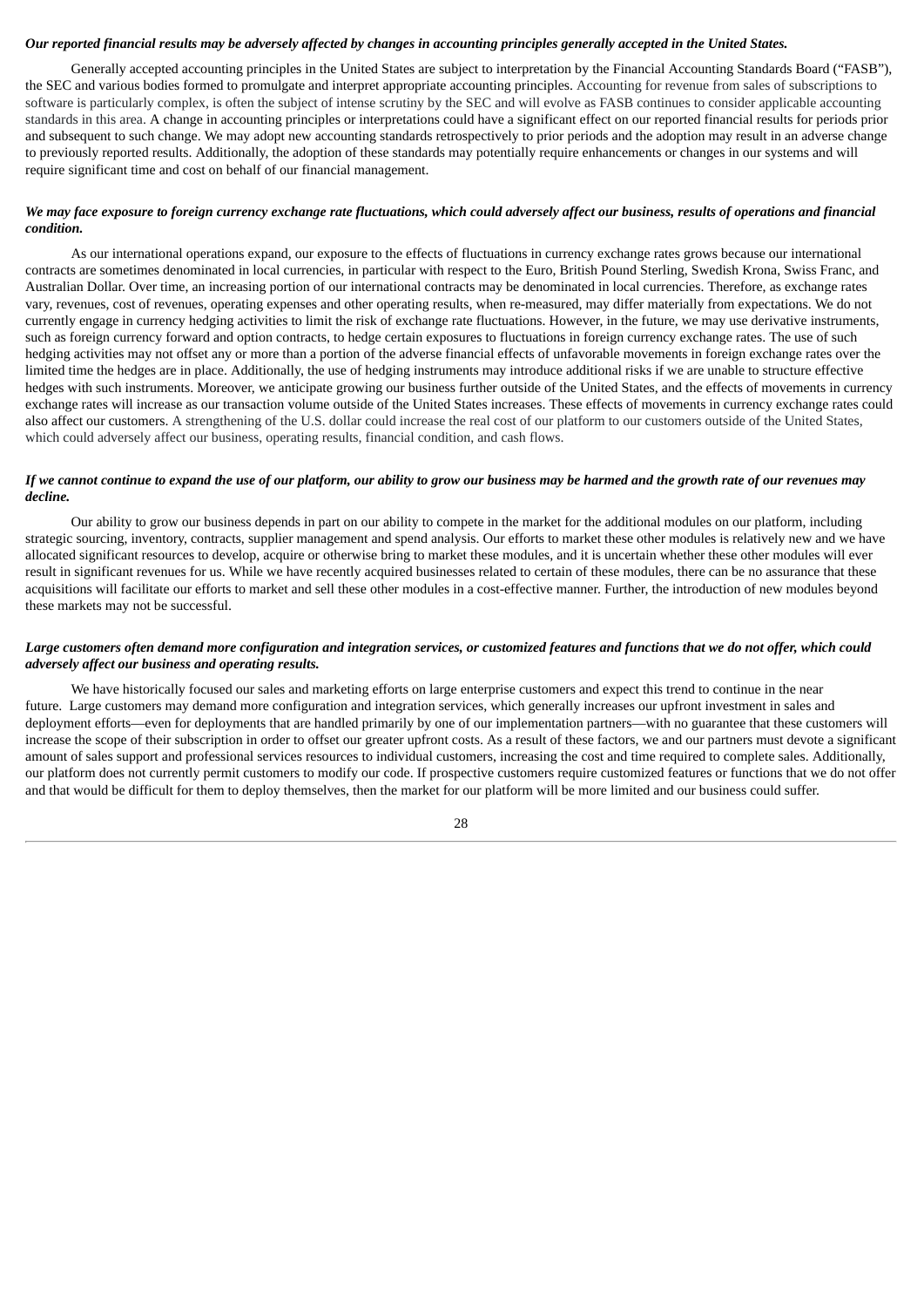## If our platform fails to perform properly, our reputation could be adversely affected, our market share could decline and we could be subject to liability *claims.*

Our platform is inherently complex and may contain material defects or errors. Any defects in functionality or that cause interruptions in the availability of our platform could result in:

- loss or delayed market acceptance and sales;
- breach of warranty claims;
- sales credits or refunds for prepaid amounts related to unused subscription services;
- loss of customers:
- loss of customer data;
- diversion of development and customer service resources; and
- Negative publicity and injury to our reputation.

The costs incurred in correcting any material defects or errors might be substantial and could adversely affect our operating results.

Because of the large amount of data that we collect and manage, it is possible that hardware failures or errors in our systems could result in data loss or corruption or cause the information that we collect to be incomplete or contain inaccuracies that our customers regard as significant. Furthermore, the availability or performance of our platform could be adversely affected by a number of factors, including customers' inability to access the Internet, failure of our network or software systems, security breaches or variability in user traffic for our platform. We may be required to issue credits or refunds for prepaid amounts related to unused services or otherwise be liable to our customers for damages they incur resulting from certain of these events. For example, our customers access our modules through their Internet service providers. If a service provider fails to provide sufficient capacity to support our modules or otherwise experiences service outages, such failure could interrupt our customers' access to our modules and adversely affect their perception of our modules' reliability. In addition to potential liability, if we experience interruptions in the availability of our platform, our reputation could be adversely affected and we could lose customers.

Our errors and omissions insurance may be inadequate or may not be available in the future on acceptable terms, or at all. In addition, our policy may not cover all claims made against us and defending a suit, regardless of its merit, could be costly and divert management's attention.

#### *Our growth depends in part on the success of our strategic relationships with third parties.*

We have established strategic relationships with a number of other companies. In order to grow our business, we anticipate that we will continue to establish and maintain relationships with third parties, such as implementation partners, system integrator partners and technology providers. Identifying partners, and negotiating and documenting relationships with them, requires significant time and resources. Our competitors may be effective in providing incentives to third parties to favor their products or services or to prevent or reduce subscriptions to our services. In addition, acquisitions of our partners by our competitors could result in a decrease in the number of our current and potential customers, as our partners may no longer facilitate the adoption of our platform by potential customers.

If we are unsuccessful in establishing or maintaining our relationships with third parties, our ability to compete in the marketplace or to grow our revenues could be impaired and our operating results could suffer. Even if we are successful in our strategic relationships, we cannot assure you that these relationships will result in increased customer usage of our platform or increased revenues.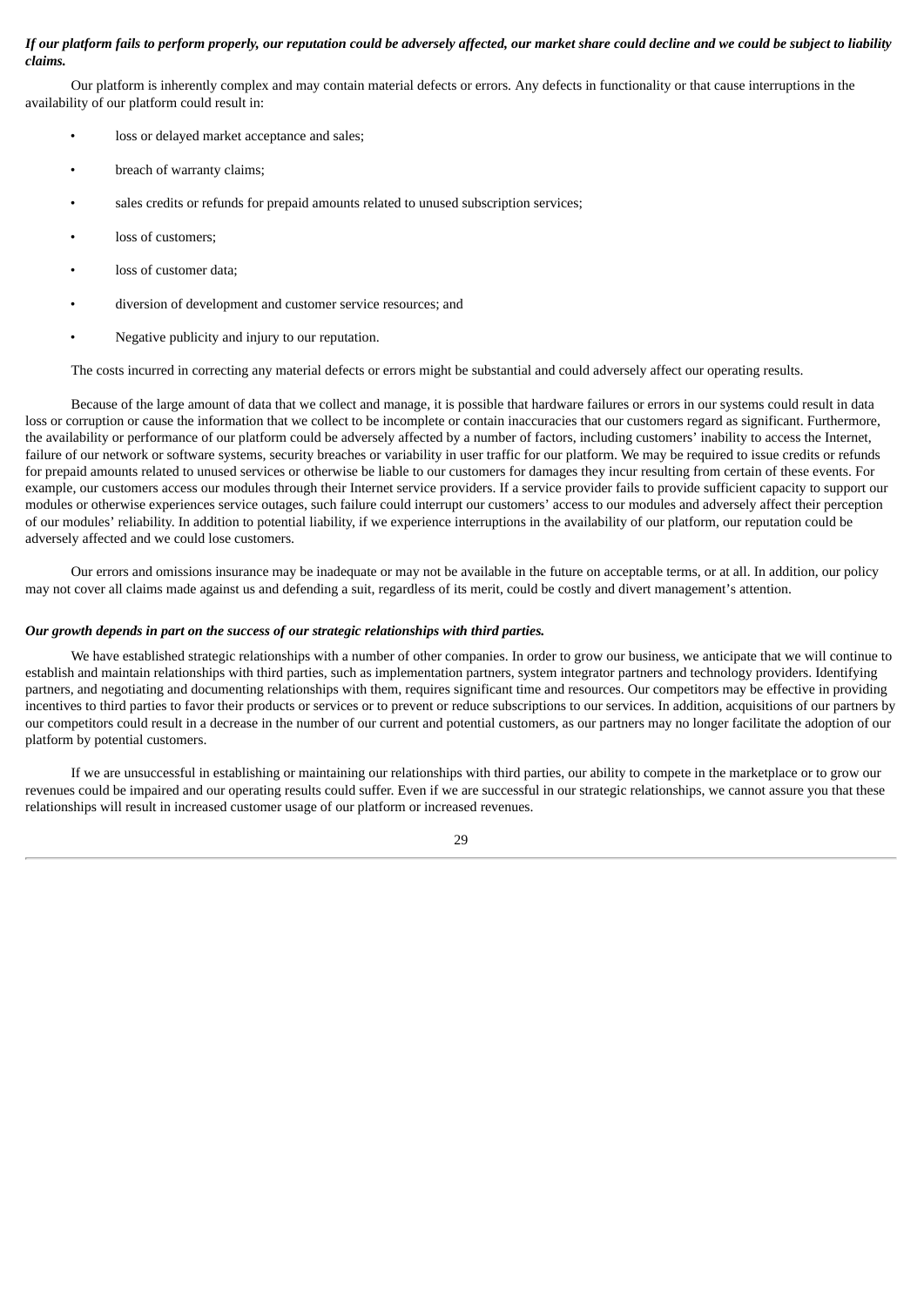## Our estimates of market opportunity and forecasts of market growth that we have publicly disclosed may prove to be inaccurate, and even if the market *in which we compete achieves the forecasted growth, our business could fail to grow at similar rates.*

Market opportunity estimates and growth forecasts are subject to significant uncertainty and are based on assumptions and estimates that may not prove to be accurate. Our estimates and forecasts relating to the size and expected growth of our market that we have publicly disclosed may prove to be inaccurate. Even if the market in which we compete meets our size estimates and forecasted growth, our business could fail to grow at similar rates.

## Any failure to protect our intellectual property rights could impair our ability to protect our proprietary technology and our brand.

Our success and ability to compete depend in part upon our intellectual property. We primarily rely on copyright, patent, trade secret and trademark laws, trade secret protection and confidentiality or contractual agreements with our employees, customers, partners and others to protect our intellectual property rights. However, the steps we take to protect our intellectual property rights may be inadequate.

In order to protect our intellectual property rights, we may be required to expend significant resources to monitor and protect such rights. Litigation brought to protect and enforce our intellectual property rights could be costly, time-consuming and distracting to management and could result in the impairment or loss of portions of our intellectual property. Furthermore, our efforts to enforce our intellectual property rights may be met with defenses, counterclaims and countersuits attacking the validity and enforceability of our intellectual property rights. Our failure to secure, protect and enforce our intellectual property rights could seriously adversely affect our brand and our business. For example, such failures could delay further sales or the implementation of our platform, impair the functionality of our platform, delay introductions of new modules, result in our substituting inferior or more costly technologies into our platform, or injure our reputation.

#### Our platform utilizes open source software, and any failure to comply with the terms of one or more of these open source licenses could negatively *affect our business.*

Our platform utilizes software governed by open source licenses, including for example the MIT License and the Apache License. The terms of various open source licenses have not been interpreted by United States courts, and there is a risk that such licenses could be construed in a manner that imposes unanticipated conditions or restrictions on our ability to market our platform. By the terms of certain open source licenses, if we combine our proprietary software with open source software in a certain manner, we could be required to release the source code of our proprietary software and make it available under open source licenses. In the event that portions of our proprietary software are determined to be subject to an open source license, we could be required to publicly release the affected portions of our source code, or to re-engineer all or a portion of our technologies or otherwise be limited in the licensing of our technologies, each of which could reduce or eliminate the value of our technologies and services. We have established processes to help alleviate these risks, but we cannot assure you that our processes for controlling our use of open source software in our platform will be effective. In addition to risks related to license requirements, the use of open source software can lead to greater risks than use of third-party commercial software, as open source licensors generally do not provide warranties or controls on the origin of the software. Many of the risks associated with the use of open source software cannot be eliminated and could negatively affect our business.

## We employ third-party licensed software for use in or with our platform, and the inability to maintain these licenses or errors in the software we license *could result in increased costs, or reduced service levels, which could adversely affect our business.*

Our platform incorporates certain third-party software obtained under licenses from other companies. We anticipate that we will continue to rely on such third-party software and development tools from third parties in the future. Although we believe that there are commercially reasonable alternatives to the third-party software we currently license, this may not always be the case, or it may be difficult or costly to replace. In addition, integration of the software used in our platform with new third-party software may require significant work and require substantial investment of our time and resources. Also, to the extent that our platform depends upon the successful operation of third-party software in conjunction with our software, any undetected errors or defects in this third-party software could prevent the deployment or impair the functionality of our platform, delay new module introductions, result in a failure of our modules and injure our reputation. Our use of additional or alternative third-party software would require us to enter into license agreements with third parties, which may be time consuming to negotiate or result in increased licensing costs.

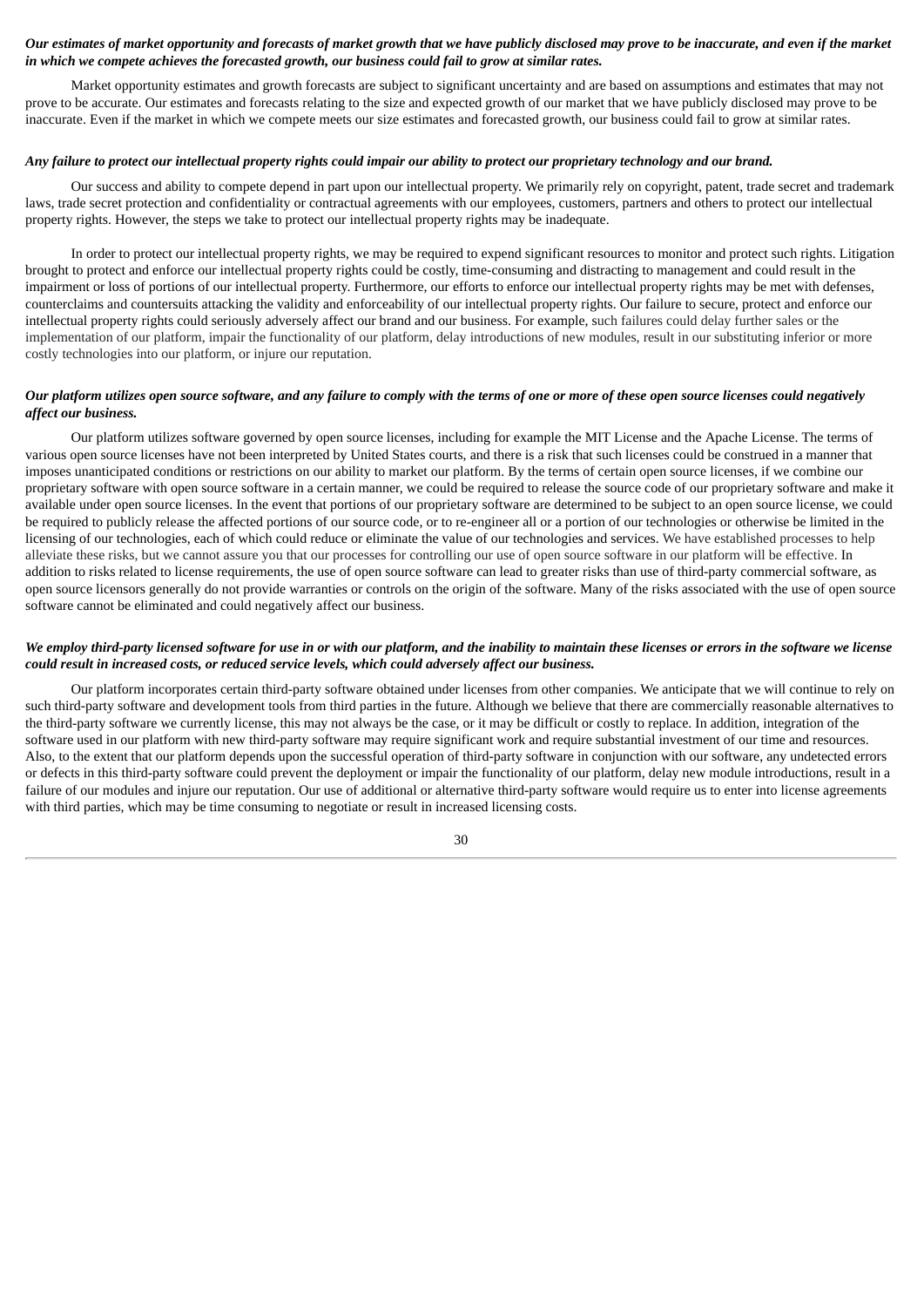## We have incurred and will continue to incur significantly increased costs and devote substantial management time as a result of operating as a public *company.*

As a public company, we have incurred and will continue to incur significant legal, accounting and other expenses. For example, we are subject to the reporting requirements of the Securities Exchange Act of 1934, as amended, and are required to comply with the applicable requirements of the Sarbanes-Oxley Act and the Dodd-Frank Wall Street Reform and Consumer Protection Act, as well as rules and regulations subsequently implemented by the SEC and the Nasdaq Global Select Market, including the establishment and maintenance of effective disclosure and financial controls and changes in corporate governance practices. Compliance with these requirements has increased our legal and financial compliance costs and made some activities more time consuming and costly. In addition, our management and other personnel need to divert attention from operational and other business matters to devote substantial time to these public company requirements. In particular, we are incurring significant expenses and devoting substantial management effort toward ensuring ongoing compliance with the requirements of Section 404 of the Sarbanes-Oxley Act. We have hired and may need to continue to hire additional accounting and financial staff with appropriate public company experience and technical accounting knowledge and maintain an internal audit function. We cannot predict or estimate the amount of additional costs we may incur as a result of being a public company.

In addition, changing laws, regulations, and standards relating to corporate governance and public disclosure are creating uncertainty for public companies, increasing legal and financial compliance costs, and making some activities more time consuming. These laws, regulations, and standards are subject to varying interpretations, in many cases due to their lack of specificity, and, as a result, their application in practice may evolve over time as new guidance is provided by regulatory and governing bodies. This could result in continuing uncertainty regarding compliance matters and higher costs necessitated by ongoing revisions to disclosure and governance practices. We intend to invest resources to comply with evolving laws, regulations, and standards, and this investment may result in increased general and administrative expenses and a diversion of management's time and attention from revenue-generating activities to compliance activities. If our efforts to comply with new laws, regulations, and standards differ from the activities intended by regulatory or governing bodies due to ambiguities related to their application and practice, regulatory authorities may initiate legal proceedings against us and our business may be adversely affected.

The rules and regulations applicable to public companies make it more expensive for us to obtain and maintain director and officer liability insurance, and we may be required to accept reduced coverage or incur substantially higher costs to obtain coverage. These factors could also make it more difficult for us to attract and retain qualified members of our board of directors, particularly to serve on our audit committee and compensation committee, and qualified executive officers.

#### *Contractual disputes with our customers could be costly, time-consuming and harm our reputation.*

Our business is contract intensive and we are party to contracts with our customers all over the world. Our contracts can contain a variety of terms, including service levels, security obligations, indemnification and regulatory requirements. Contract terms may not always be standardized across our customers and can be subject to differing interpretations, which could result in disputes with our customers from time to time. If our customers notify us of a contract breach or otherwise dispute our contract, the resolution of such disputes in a manner adverse to our interests could negatively affect our operating results.

## Our business is subject to the risks of earthquakes, fire, floods and other natural catastrophic events, and to interruption by man-made problems such *as power disruptions, computer viruses, data security breaches or terrorism.*

Our corporate headquarters are located in the San Francisco Bay Area, a region known for seismic activity. A significant natural disaster, such as an earthquake, fire or flood, occurring at our headquarters, at one of our other facilities, at any of our cloud hosting provider facilities, or where a business partner is located could adversely affect our business, results of operations and financial condition. For example, the rapid spread of coronavirus globally in early 2020 has resulted in travel restrictions and in some cases, prohibitions of non-essential travel, disruption and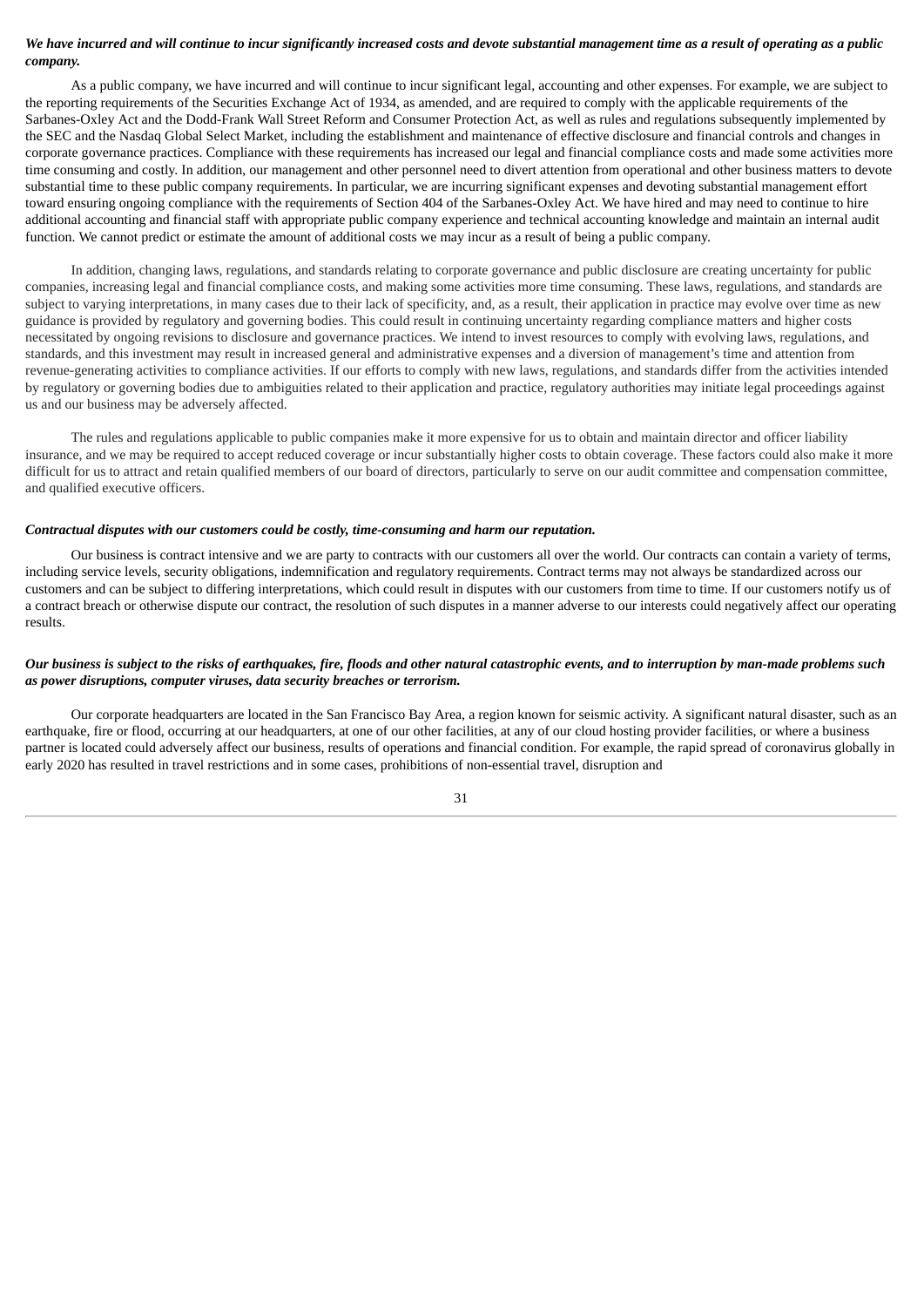shutdown of businesses and greater uncertainty in global financial markets. Health concerns or political or governmental developments in countries in which we or our customers, partners and service providers operate could result in economic, social or labor instability, slow our sales process, result in customers not purchasing or renewing our products or failing to make payments, and could otherwise have a material adverse effect on our business and our results of operations and financial condition. The extent to which the coronavirus impacts our results will depend on future developments, which are highly uncertain and will include emerging information concerning the severity of the coronavirus and the actions taken by governments and private businesses to attempt to contain the coronavirus. Any prolonged contractions in the travel and hospitality industries, along with any effects on supply chain or on other industries in which our customers or partners operate, could materially and adversely impact our business, results of operations and financial condition.

Further, if a natural disaster or man-made problem were to affect Internet service providers, this could adversely affect the ability of our customers to use our products and platform. Although we maintain incident management and disaster response plans, in the event of a major disruption caused by a natural disaster or man-made problem, we may be unable to continue our operations and may endure system interruptions, reputational harm, delays in our development activities, lengthy interruptions in service, breaches of data security and loss of critical data, any of which could adversely affect our business, results of operations and financial condition.

## We are subject to the tax laws of various jurisdictions, which are subject to unanticipated changes and to interpretation, which could harm our future *results.*

We are subject to income taxes in the United States and foreign jurisdictions, and our domestic and international tax liabilities are subject to the allocation of expenses in differing jurisdictions. Our effective tax rate could be adversely affected by changes in the mix of earnings and losses in countries with differing statutory tax rates, certain non-deductible expenses as a result of acquisitions, the valuation of deferred tax assets and liabilities, and changes in federal, state, or international tax laws and accounting principles.

Further, each jurisdiction has different rules and regulations governing sales and use, value added, and similar taxes, and these rules and regulations are subject to varying interpretations that change over time. Certain jurisdictions in which we did not collect such taxes may assert that such taxes are applicable, which could result in tax assessments, penalties, and interest, and we may be required to collect such taxes in the future. In addition, we may be subject to income tax audits by many tax jurisdictions throughout the world, many of which have not established clear guidance on the tax treatment of cloud-based companies. Any tax assessments, penalties, and interest, or future requirements may adversely affect our results of operations. Moreover, imposition of such taxes on us going forward would effectively increase the cost of our products to our customers and might adversely affect our ability to retain existing customers or to gain new customers in the areas in which such taxes are imposed.

In addition, the application of the tax laws of various jurisdictions, including the United States, to our international business activities is subject to interpretation and depends on our ability to operate our business in a manner consistent with our corporate structure. As we operate in numerous taxing jurisdictions, the application of tax laws can also be subject to diverging and sometimes conflicting interpretations by tax authorities of these jurisdictions. Our determination of our tax liability is subject to review by applicable United States and foreign tax authorities. Any adverse outcome of such a review could harm our operating results and financial condition.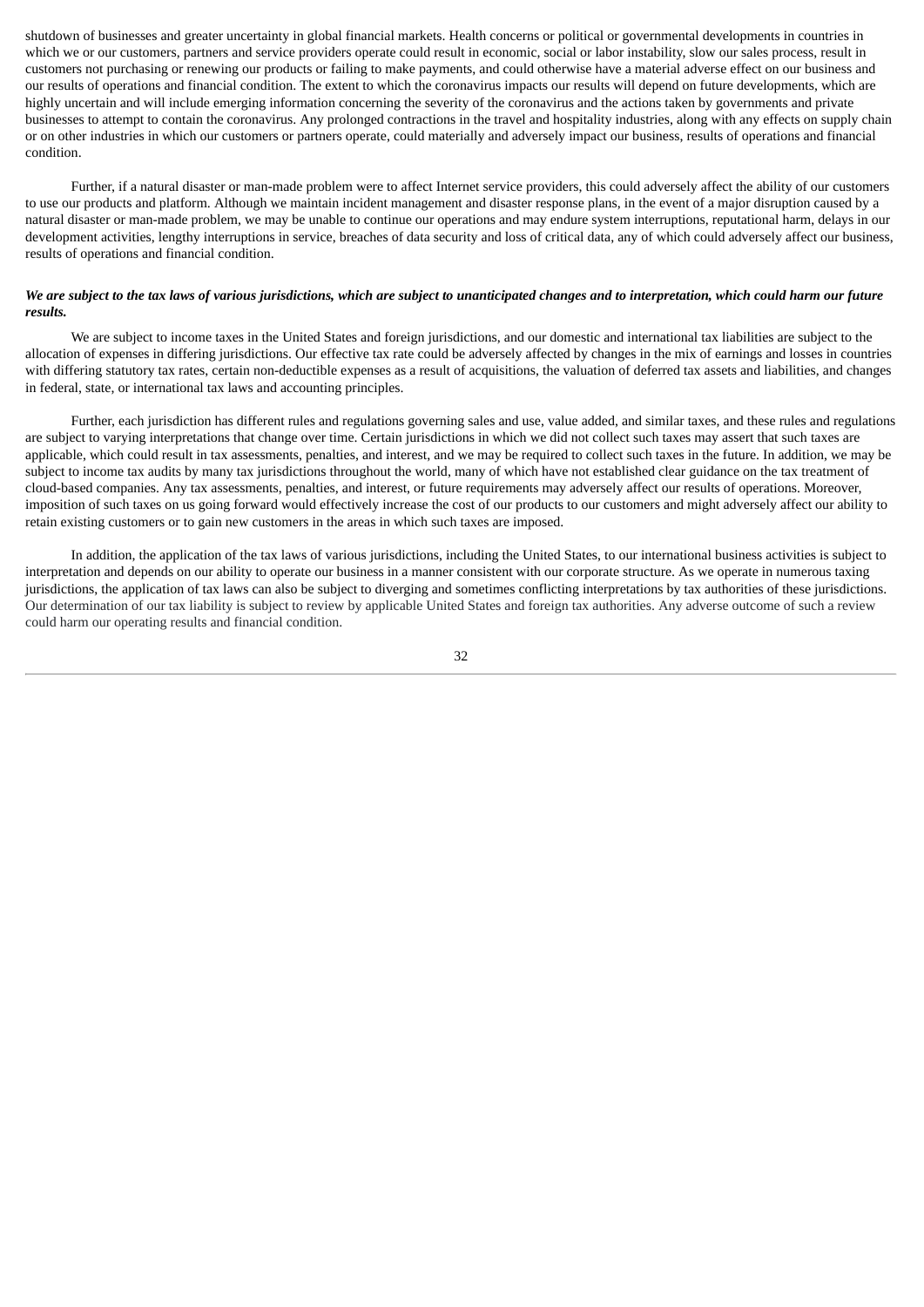On December 22, 2017, the U.S. government enacted comprehensive federal tax legislation commonly referred to as the Tax Cuts and Jobs Act of 2017 (the "Tax Act"). The Tax Act makes changes to the corporate tax rate, business-related deductions and taxation of foreign earnings, among others, that will generally be effective for taxable years beginning after December 31, 2017. These changes could have a material adverse impact on the value of our U.S. deferred tax assets, result in significant one-time charges in the current or future taxable years and increase our future U.S. tax expense. For example, while the Tax Act allows for federal net operating losses incurred in tax years beginning after December 31, 2017 to be carried forward indefinitely, the Tax Act also imposes an 80% limitation on the use of net operating losses that are generated in tax years beginning after December 31, 2017. We are continuing to evaluate the Tax Act and its requirements, as well as its application to our business and its impact on our effective tax rate. At this stage, it is unclear how many U.S. states will incorporate these federal law changes, or portions thereof, into their tax codes. The implementation by us of new practices and processes designed to comply with, and benefit from, the Tax Act and its rules and regulations could require us to make substantial changes to our business practices, allocate additional resources, and increase our costs, which could negatively affect our business, results of operations and financial condition.

## We may not be able to utilize a significant portion of our net operating loss or research tax credit carryforwards, which could adversely affect our *potential profitability.*

We have federal and state net operating loss carryforwards due to prior period losses, which if not utilized will begin to expire in 2026 and 2029 for federal and state purposes, respectively. These net operating loss carryforwards could expire unused and be unavailable to offset future income tax liabilities, which could adversely affect our potential profitability.

In addition, under Sections 382 and 383 of the Internal Revenue Code of 1986, as amended (the "Code"), our ability to utilize net operating loss carryforwards or other tax attributes, such as research tax credits, in any taxable year may be limited if we experience an "ownership change." Such an "ownership change" generally occurs if one or more stockholders or groups of stockholders who own at least 5% of our stock increase their ownership by more than 50 percentage points over their lowest ownership percentage within a rolling three-year period. Similar rules may apply under state tax laws. As of our initial public offering and our subsequent follow-on offering we have not had an ownership change that has triggered any material limitation on the use of our tax attributes for purposes of Section 382 of the Code. Subsequent changes in our stock ownership, however, could cause an "ownership change." It is possible that an ownership change, or any future ownership change, could have a material effect on the use of our net operating loss carryforwards or other tax attributes, which could adversely affect our potential profitability.

## We have incurred substantial indebtedness that may decrease our business flexibility, access to capital, and/or increase our borrowing costs, and we *may still incur substantially more debt, which may adversely affect our operations and financial results.*

In January 2018, we issued \$230 million aggregate principal amount of 0.375% convertible senior notes due 2023, which we refer to as the 2023 Convertible Notes, and in June 2019, we issued \$805 million aggregate principal amount of our 0.125% Convertible Senior Notes due 2025, which we refer to as our 2025 Convertible Notes, which we collectively refer to as the Convertible Notes. As of January 31, 2020, we had \$623.0 million in total long-term liabilities outstanding, comprised primarily of \$562.6 million in net principal that remains outstanding under the 2025 Convertible Notes. Our indebtedness may:

- limit our ability to borrow additional funds for working capital, capital expenditures, acquisitions or other general business purposes;
- limit our ability to use our cash flow or obtain additional financing for future working capital, capital expenditures, acquisitions or other general business purposes;
- require us to use a substantial portion of our cash flow from operations to make debt service payments;
- limit our flexibility to plan for, or react to, changes in our business and industry;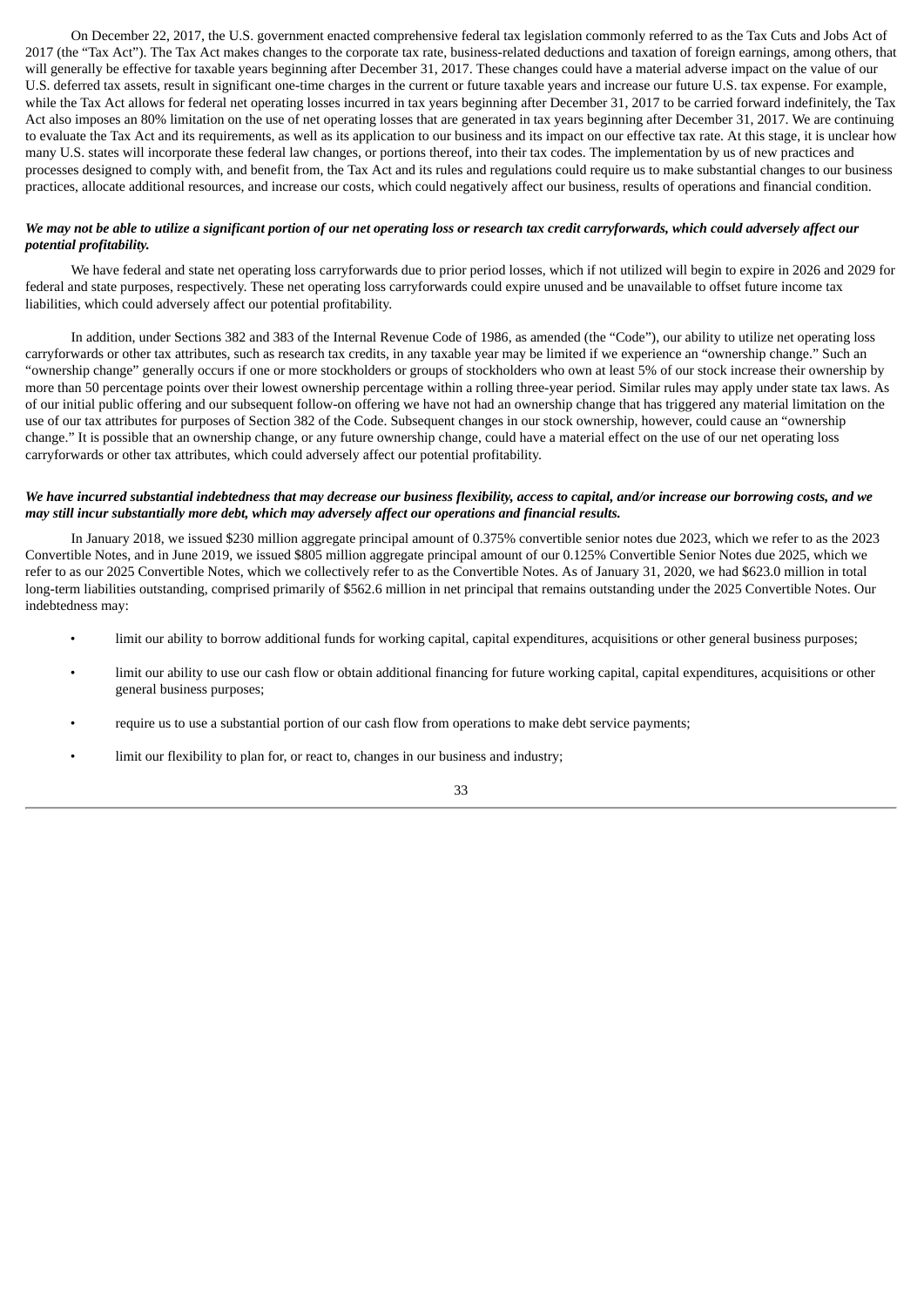- place us at a competitive disadvantage compared to our less leveraged competitors; and
- increase our vulnerability to the impact of adverse economic and industry conditions.

Further, the indenture governing the Convertible Notes does not restrict our ability to incur additional indebtedness and we and our subsidiaries may incur substantial additional indebtedness in the future, subject to the restrictions contained in any future debt instruments existing at the time, some of which may be secured indebtedness.

# Servicing our debt will require a significant amount of cash. We may not have sufficient cash flow from our business to pay our substantial debt, and we may not have the ability to raise the funds necessary to settle conversions of the Convertible Notes in cash or to repurchase the Convertible Notes *upon a fundamental change, which could adversely affect our business and results of operations.*

Our ability to make scheduled payments of the principal of, to pay interest on, or to refinance our indebtedness, including the amounts payable under the Convertible Notes, depends on our future performance, which is subject to economic, financial, competitive, and other factors beyond our control. Our business may not continue to generate cash flow from operations in the future sufficient to service our indebtedness and make necessary capital expenditures. If we are unable to generate such cash flow, we may be required to adopt one or more alternatives, such as selling assets, restructuring debt, or obtaining additional equity capital on terms that may be onerous or highly dilutive. Our ability to refinance our indebtedness will depend on the capital markets and our financial condition at such time. We may not be able to engage in any of these activities or engage in these activities on desirable terms, which could result in a default on our debt obligations.

Further, holders of the Convertible Notes have the right to require us to repurchase all or a portion of their Convertible Notes upon the occurrence of a "fundamental change" (as defined in the indenture governing the Convertible Notes (the "indenture")) before the maturity date at a repurchase price equal to 100% of the principal amount of the Convertible Notes to be repurchased, plus accrued and unpaid interest, if any. In addition, upon conversion of the Convertible Notes, unless we elect to deliver solely shares of our common stock to settle such conversion (other than paying cash in lieu of delivering any fractional share), we will be required to make cash payments in respect of the Convertible Notes being converted. However, we may not have enough available cash or be able to obtain financing at the time we are required to make repurchases of Convertible Notes surrendered therefor or pay cash with respect to Convertible Notes being converted.

# The conditional conversion feature of the Convertible Notes, when triggered, may adversely affect our financial condition and operating results.

In the event the conditional conversion feature of the Convertible Notes is triggered, holders of the Convertible Notes will be entitled to convert their Convertible Notes at any time during specified periods at their option. If one or more holders elect to convert their Convertible Notes, unless we elect to satisfy our conversion obligation by delivering solely shares of our common stock (other than paying cash in lieu of delivering any fractional share), we would be required to settle a portion or all of our conversion obligation in cash, which could adversely affect our liquidity. As disclosed in Note 9 of notes to our consolidated financial statements, the conditional conversion feature of the 2023 Notes was triggered as of January 31, 2020.

In addition, even if certain holders of Convertible Notes do not elect to convert their Convertible Notes, we could be required under applicable accounting rules to reclassify all or a portion of the outstanding principal of the Convertible Notes as a current rather than long-term liability, which would result in a material reduction of our net working capital.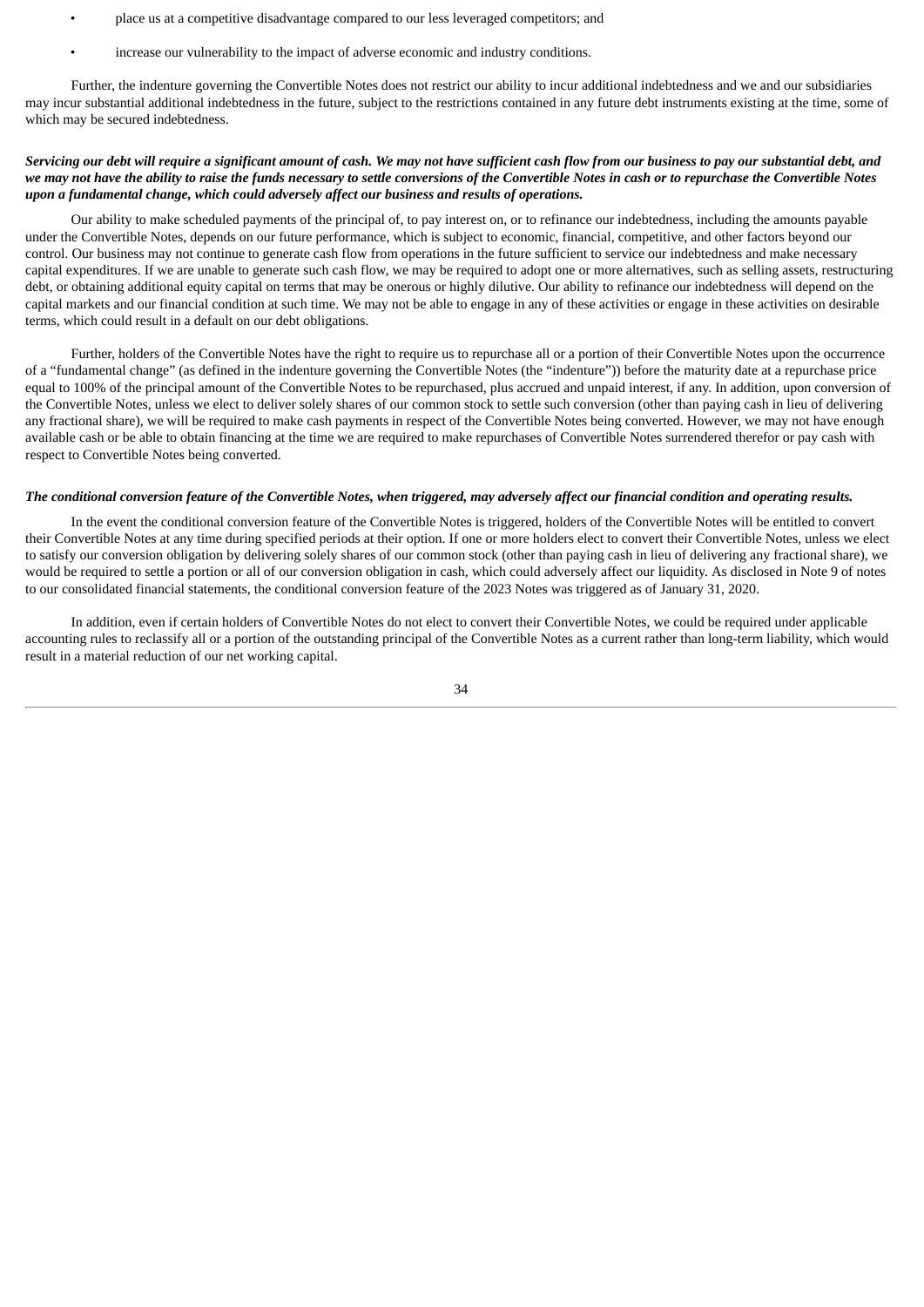# The accounting method for convertible debt securities that may be settled in cash, such as the Convertible Notes, could have a material effect on our *reported financial results.*

Under Accounting Standards Codification 470-20, Debt with Conversion and Other Options ("ASC 470-20"), an entity must separately account for the liability and equity components of the convertible debt instruments (such as the Convertible Notes) that may be settled entirely or partially in cash upon conversion in a manner that reflects the issuer's economic interest cost. The effect of ASC 470-20 on the accounting for the Convertible Notes is that the equity component is required to be included in the additional paid-in capital section of stockholders' equity on our consolidated balance sheet at the issuance date and the value of the equity component would be treated as debt discount for purposes of accounting for the debt component of the Convertible Notes. As a result, we will be required to record a greater amount of non-cash interest expense as a result of the amortization of the discounted carrying value of the Convertible Notes to their face amount over the term of the Convertible Notes. We will report larger net losses (or lower net income) in our financial results because ASC 470-20 will require interest to include both the amortization of the debt discount and the instrument's non-convertible coupon interest rate, which could adversely affect our reported or future financial results, the trading price of our common stock and the trading price of the Convertible Notes.

In addition, under certain circumstances, convertible debt instruments (such as the Convertible Notes) that may be settled entirely or partly in cash may be accounted for utilizing the treasury stock method, the effect of which is that the shares issuable upon conversion of such Convertible Notes are not included in the calculation of diluted earnings per share except to the extent that the conversion value of such Convertible Notes exceeds their principal amount. Under the treasury stock method, for diluted earnings per share purposes, the transaction is accounted for as if the number of shares of common stock that would be necessary to settle such excess, if we elected to settle such excess in shares, are issued. We cannot be sure that the accounting standards in the future will continue to permit the use of the treasury stock method. If we are unable or otherwise elect not to use the treasury stock method in accounting for the shares issuable upon conversion of the Convertible Notes, then our diluted earnings per share could be adversely affected.

#### *The capped call transactions may affect the value of the Convertible Notes and our common stock.*

In connection with the pricing of the Convertible Notes, we entered into capped call transactions with certain financial institutions. The capped call transactions are expected generally to reduce or offset the potential dilution upon conversion of the Convertible Notes and/or offset any cash payments we are required to make in excess of the principal amount of converted Convertible Notes, as the case may be, with such reduction and/or offset subject to a cap.

In connection with establishing their initial hedges of the capped call transactions, these financial institutions or their respective affiliates likely purchased shares of our common stock and/or entered into various derivative transactions with respect to our common stock concurrently with or shortly after the pricing of the Convertible Notes. These financial institutions or their respective affiliates may modify their hedge positions by entering into or unwinding various derivatives with respect to our common stock and/or purchasing or selling our common stock or other securities of ours in secondary market transactions following the pricing of the Convertible Notes and prior to the maturity of the Convertible Notes (and are likely to do so during any observation period related to a conversion of Convertible Notes). This activity could also cause or avoid an increase or a decrease in the market price of our common stock or the Convertible Notes.

The potential effect, if any, of these transactions and activities on the price of our common stock or the Convertible Notes will depend in part on market conditions and cannot be ascertained at this time. Any of these activities could adversely affect the value of our common stock.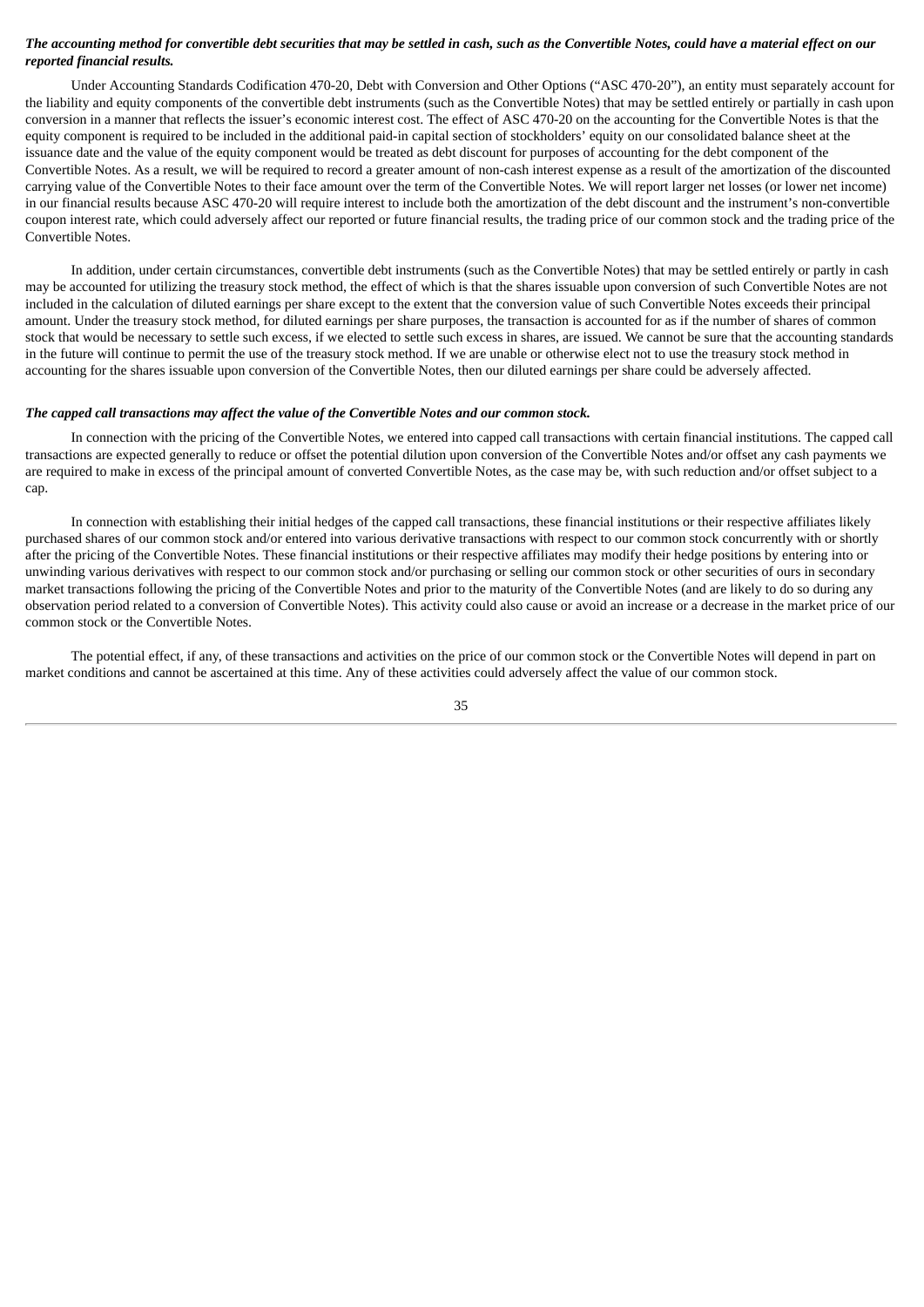# Conversion of the Convertible Notes will dilute the ownership interest of existing stockholders, including holders who had previously converted their *Convertible Notes, or may otherwise depress the price of our common stock.*

The conversion of some or all of the Convertible Notes will dilute the ownership interests of existing stockholders to the extent we deliver shares of our common stock upon conversion of any of the Convertible Notes. The Convertible Notes are currently convertible and may from time to time in the future be convertible at the option of their holders prior to their scheduled terms under certain circumstances. Any sales in the public market of the common stock issuable upon such conversion could adversely affect prevailing market prices of our common stock. In addition, the existence of the Convertible Notes may encourage short selling by market participants because the conversion of the Convertible Notes could be used to satisfy short positions, or anticipated conversion of the Convertible Notes into shares of our common stock could depress the price of our common stock.

# **Risks Related to Ownership of Our Common Stock**

# Our stock price has been subject to fluctuations, and will likely continue to be subject to fluctuations and decline, due to factors beyond our control and *you may lose all or part of your investment.*

The market price of our common stock is subject to wide fluctuations in response to various factors, some of which are beyond our control. These factors, as well as the volatility of our common stock, could affect the price at which our convertible noteholders could sell the common stock received upon conversion of the Convertible Notes and could also impact the trading price of the Convertible Notes. Since shares of our common stock were sold in our initial public offering in October 2016 at a price of \$18.00 per share, the reported high and low sales prices of our common stock has ranged from \$22.50 to \$174.27 through January 31, 2020. The market price of our common stock may fluctuate significantly in response to numerous factors, many of which are beyond our control, including:

- the overall performance of the equity markets;
- our operating performance and the performance of other similar companies;
- changes in our projected or target operating results and key metrics that we provide to the public, as well as those published by research analysts that follow our stock, our failure to meet or exceed these projections or targets or changes in recommendations by securities analysts;
- changes in our financial, operating or other metrics, regardless of whether we consider those metrics as reflective of the current state or long-term prospects of our business, and how those results compare to securities analyst expectations, including whether those results fail to meet, exceed, or significantly exceed securities analyst expectations;
- announcements of technological innovations, pricing changes, new software or enhancements to services, acquisitions, strategic alliances or significant agreements by us or by our competitors;
- disruptions in our services due to computer hardware, software or network problems;
- announcements of customer additions and customer cancellations or delays in customer purchases;
- recruitment or departure of key personnel;
- the economy as a whole, market conditions in our industry and the industries of our customers;
- extraordinary expenses such as litigation or other dispute-related expenses or settlement payments;
- conversion of the Convertible Notes;
- the impact of the coronavirus outbreak, including on the global economy, our results of operations, enterprise software spending and business continuity;

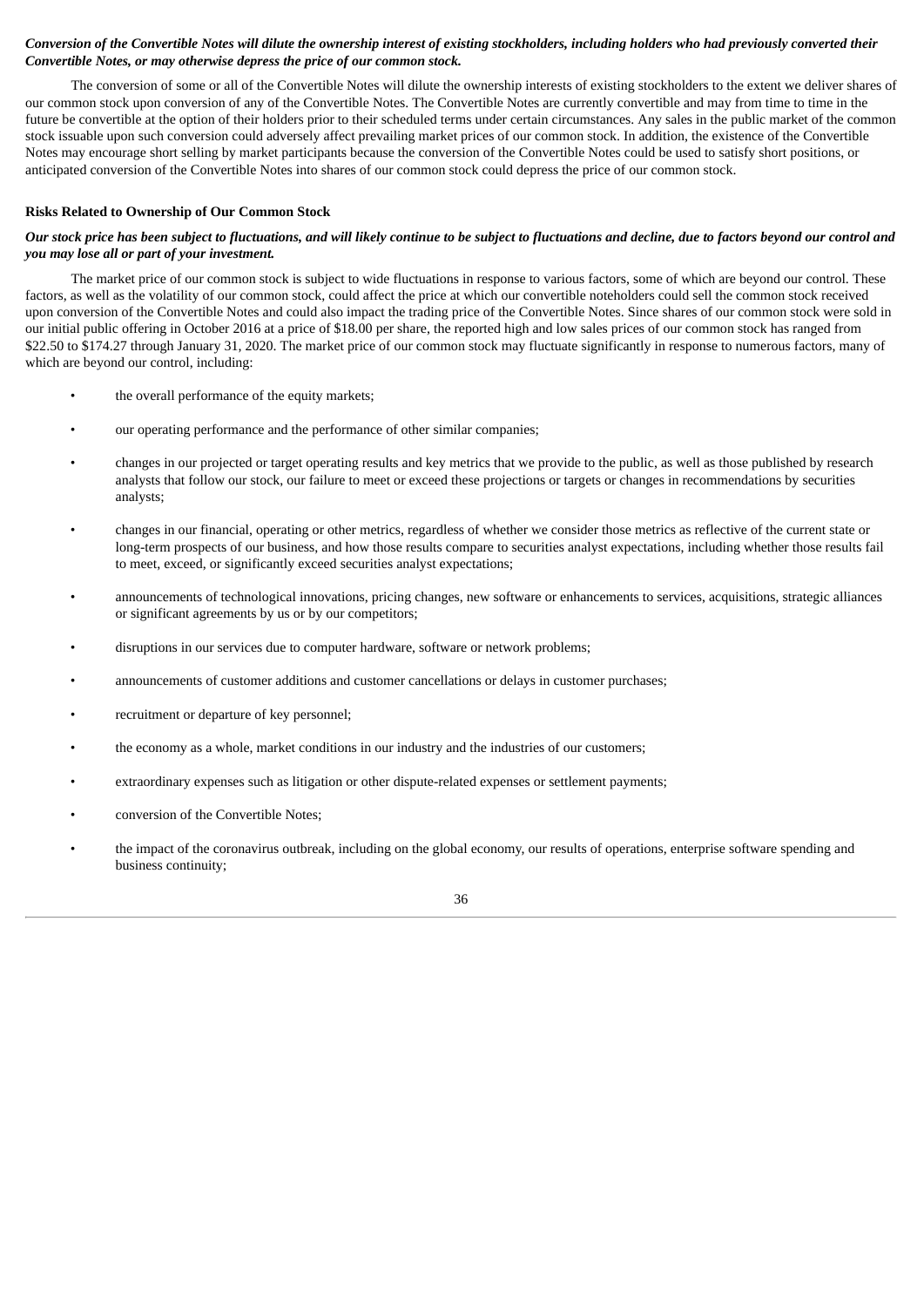- the size of our market float; and
- any other factors discussed in this annual report.

In addition, the stock markets have experienced extreme price and volume fluctuations that have affected and continue to affect the market prices of equity securities of many technology companies. Stock prices of many technology companies have fluctuated in a manner unrelated or disproportionate to the operating performance of those companies. In the past, stockholders have filed securities class action litigation following periods of market volatility. If we were to become involved in securities litigation, it could subject us to substantial costs, divert resources and the attention of management from our business and adversely affect our business.

# Sales of a substantial number of shares of our common stock in the public market, or the perception that they might occur, could cause the price of our *common stock to decline.*

The price of our common stock could decline if there are substantial sales of our common stock, particularly sales by our directors, executive officers, and significant stockholders. The shares held by these persons may be sold in the public market in the United States, subject to prior registration in the United States, if required, or reliance upon an exemption from United States registration, including, in the case of shares held by affiliates or control persons, compliance with the volume restrictions of Rule 144. In addition, some of our executive officers have entered into Rule 10b5-1 trading plans under which they have contracted with a broker to sell shares of our common stock on a periodic basis.

Sales of a substantial number of shares of our common stock in the public market, or the perception that these sales might occur, for whatever reason, including as a result of the conversion of the outstanding Convertible Notes, could cause the market price of our common stock to decline or make it more difficult for our stockholders to sell their common stock at a time and price that they deem appropriate and could impair our ability to raise capital through the sale of additional equity or equity linked securities. In addition, we have filed a registration statement to register shares reserved for future issuance under our equity compensation plans. Subject to the satisfaction of applicable exercise periods and, in the case of shares held by affiliates or control persons, compliance with the volume restrictions of Rule 144, the shares issued upon exercise of outstanding stock options, settlement of outstanding restricted stock units, or conversion of the Convertible Notes into common stock will be available for immediate resale in the United States in the open market.

We have also reserved a substantial amount of shares of our common stock in connection with awards issued under our equity incentive plans and upon conversion of the Convertible Notes, the issuance of which will dilute the ownership interests of existing stockholders. Any sales in the public market of the common stock issuable upon such issuance or conversion could adversely affect prevailing market prices of our common stock.

We are unable to predict the effect that sales, or the perception that our shares may be available for sale, will have on the prevailing market price of our common stock and the trading price of the Convertible Notes.

# If securities or industry analysts do not continue to publish research or publish inaccurate or unfavorable research about our business, our stock price *and trading volume could decline.*

The trading market for our common stock depends in part on the research and reports that securities or industry analysts publish about us or our business. If industry analysts cease coverage of us, the trading price for our common stock and the trading price of the Convertible Notes will be negatively affected. If one or more of the analysts who cover us downgrade our common stock or publish inaccurate or unfavorable research about our business or if our results fall short of the projected results published by one or more research analyst, our common stock price and the trading price of the Convertible Notes will likely decline. If one or more of these analysts ceases coverage of us or fail to publish reports on us regularly, demand for our common stock could decrease, which might cause our common stock price and trading volume, and the trading price of the Convertible Notes, to decline.

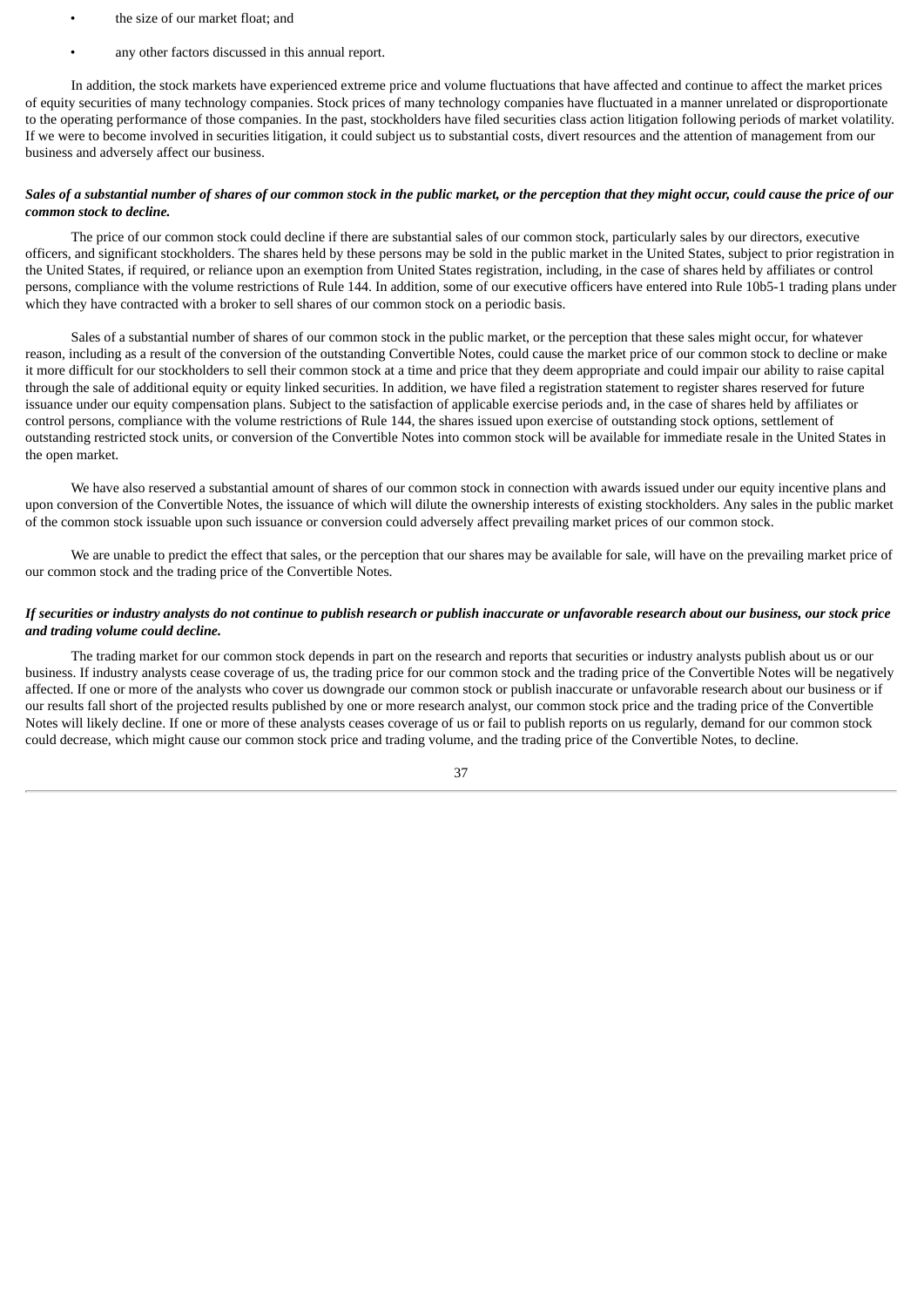In addition, independent industry analysts, such as Gartner and Forrester, often provide reviews of our products and platform capabilities, as well as those of our competitors, and perception of our offerings in the marketplace may be significantly influenced by these reviews. We have no control over what these industry analysts report, and because industry analysts may influence current and potential customers, our brand could be harmed if they do not provide a positive review of our products and platform capabilities or view us as a market leader.

### *We do not intend to pay dividends for the foreseeable future.*

We have never declared nor paid cash dividends on our capital stock. We currently intend to retain any future earnings to finance the operation and expansion of our business, and we do not expect to declare or pay any dividends in the foreseeable future. Consequently, stockholders, including holders of our Convertible Notes who receive shares of our common stock upon conversion of the Convertible Notes, must rely on sales of their common stock after price appreciation, which may never occur, as the only way to realize any future gains on their investment.

# Delaware law, provisions in our amended and restated certificate of incorporation ("Restated Certificate") and amended and restated bylaws ("Restated Bylaws"), and provisions in the indenture for our Convertible Notes could make a merger, tender offer or proxy contest difficult, thereby depressing the *trading price of our common stock and Convertible Notes.*

Our status as a Delaware corporation and the anti-takeover provisions of the Delaware General Corporation Law may discourage, delay or prevent a change in control by prohibiting us from engaging in a business combination with an interested stockholder for a period of three years after the person becomes an interested stockholder, even if a change of control would be beneficial to our existing stockholders. In addition, our Restated Certificate and Restated Bylaws contain provisions that may make the acquisition of our company more difficult, including the following:

- the requirement of a classified board of directors with three-year staggered terms, which could delay the ability of stockholders to change the membership of a majority of our board of directors;
- the ability of our board of directors to issue shares of preferred stock and to determine the price and other terms of those shares, including preferences and voting rights, without stockholder approval, which could be used to significantly dilute the ownership of a hostile acquiror;
- the exclusive right of our board of directors to elect a director to fill a vacancy created by the expansion of our board of directors or the resignation, death or removal of a director, which prevents stockholders from being able to fill vacancies on our board of directors;
- a prohibition on stockholder action by written consent, which forces stockholder action to be taken at an annual or special meeting of our stockholders;
- the requirement that a special meeting of stockholders be called only by a majority vote of our entire board of directors, the chairman of our board of directors or our chief executive officer, which could delay the ability of our stockholders to force consideration of a proposal or to take action, including to remove directors;
- the requirement for the affirmative vote of holders of at least 66 2/3% of the voting power of all of the then-outstanding shares of the voting stock, voting together as a single class, to amend the provisions of our Restated Certificate relating to the management of our business or our Restated Bylaws, which may inhibit the ability of an acquiror to effect such amendments to facilitate an unsolicited takeover attempt; and
- advance notice procedures with which stockholders must comply to nominate candidates to our board of directors or to propose matters to be acted upon at a stockholders' meeting, which may discourage or deter a potential acquiror from conducting a solicitation of proxies to elect the acquiror's own slate of directors or otherwise attempting to obtain control of us.

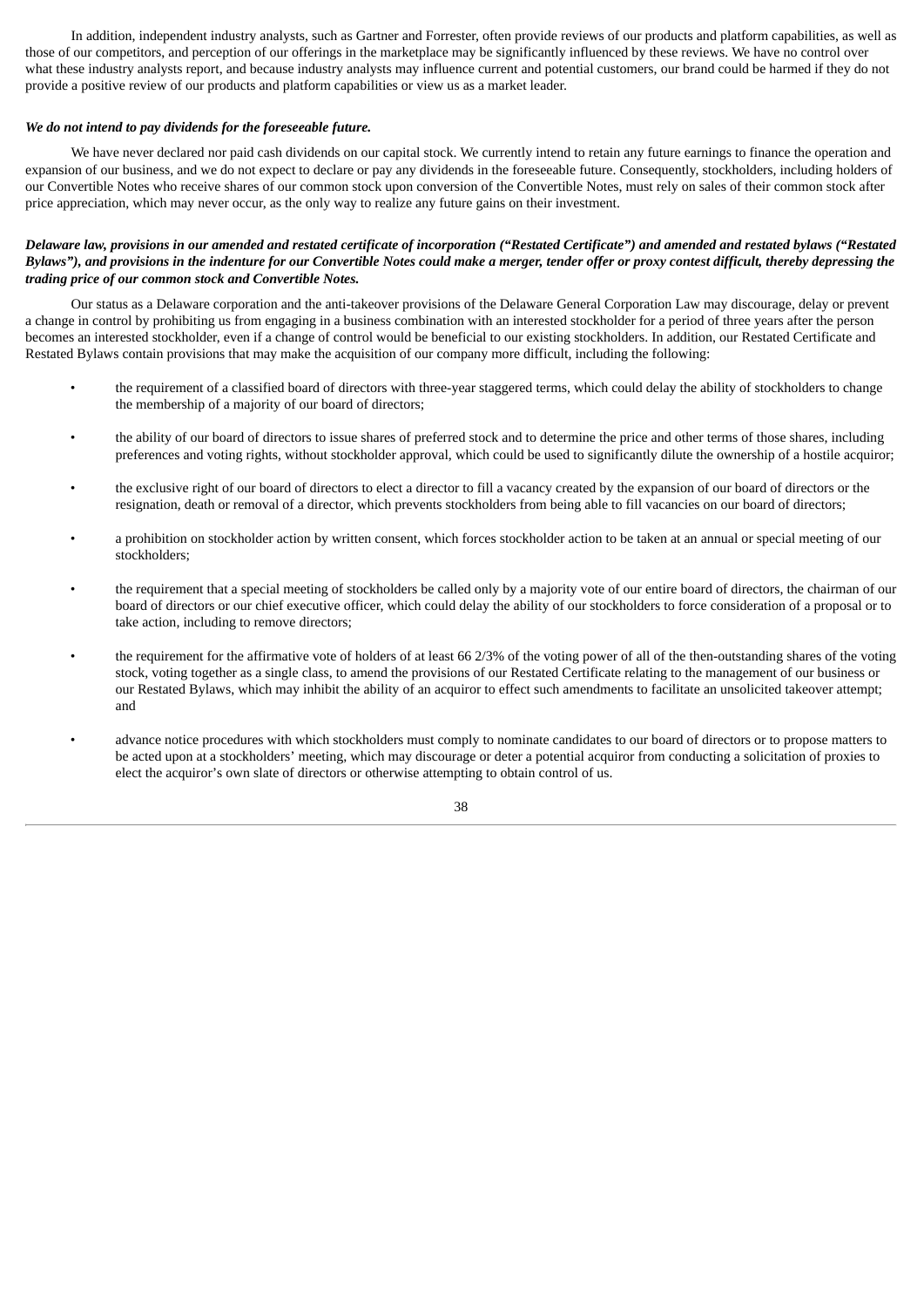In addition, as a Delaware corporation, we are subject to Section 203 of the Delaware General Corporation Law. These provisions may prohibit large stockholders, in particular those owning 15% or more of our outstanding voting stock, from merging or combining with us for a certain period of time. A Delaware corporation may opt out of this provision by express provision in its original certificate of incorporation or by amendment to its certificate of incorporation or bylaws approved by its stockholders. However, we have not opted out of this provision.

In addition, if a fundamental change occurs prior to the maturity date of the Convertible Notes, holders of the Convertible Notes will have the right, at their option, to require us to repurchase all or a portion of their Convertible Notes. If a "make-whole fundamental change" (as defined in the indenture) occurs prior the maturity date, we will in some cases be required to increase the conversion rate of the Convertible Notes for a holder that elects to convert its Convertible Notes in connection with such make-whole fundamental change. These features of the Convertible Notes may make a potential acquisition more expensive for a potential acquiror, which may in turn make it less likely for a potential acquiror to offer to purchase our company, or reduce the amount of consideration offered for each share of our common stock in a potential acquisition. Furthermore, the indenture prohibits us from engaging in certain mergers or acquisitions unless, among other things, the surviving entity assumes our obligations under the Convertible Notes.

These and other provisions in our Restated Certificate, Restated Bylaws, Convertible Notes, indenture and in Delaware law could deter or prevent a third party from acquiring us or could make it more difficult for stockholders or potential acquirors to obtain control of our board of directors or initiate actions that are opposed by our then-current board of directors, including to delay or impede a merger, tender offer, or proxy contest involving our company. The existence of these provisions could negatively affect the price of our common stock and the trading price of the Convertible Notes and limit opportunities for you to realize value in a corporate transaction.

# Our Restated Certificate provides that the Court of Chancery of the State of Delaware is the exclusive forum for substantially all disputes between us and our stockholders, which could limit our stockholders' ability to obtain a favorable judicial forum for disputes with us or our directors, officers or *employees.*

Our Restated Certificate provides that the Court of Chancery of the State of Delaware is the exclusive forum for any derivative action or proceeding brought on our behalf, any action asserting a breach of fiduciary duty, any action asserting a claim against us arising pursuant to the Delaware General Corporation Law, our Restated Certificate or our Restated Bylaws or any action asserting a claim against us that is governed by the internal affairs doctrine. This choice of forum provision may limit a stockholder's ability to bring a claim in a judicial forum that it finds favorable for disputes with us or our directors, officers or other employees and may discourage these types of lawsuits. Alternatively, if a court were to find the choice of forum provision contained in our amended and restated certificate of incorporation to be inapplicable or unenforceable in an action, we might incur additional costs associated with resolving such action in other jurisdictions. For the avoidance of doubt, these choice of forum provisions may not apply to suits brought to enforce a duty or liability created by the Securities Act, the Exchange Act or any other claim for which the federal courts have exclusive jurisdiction.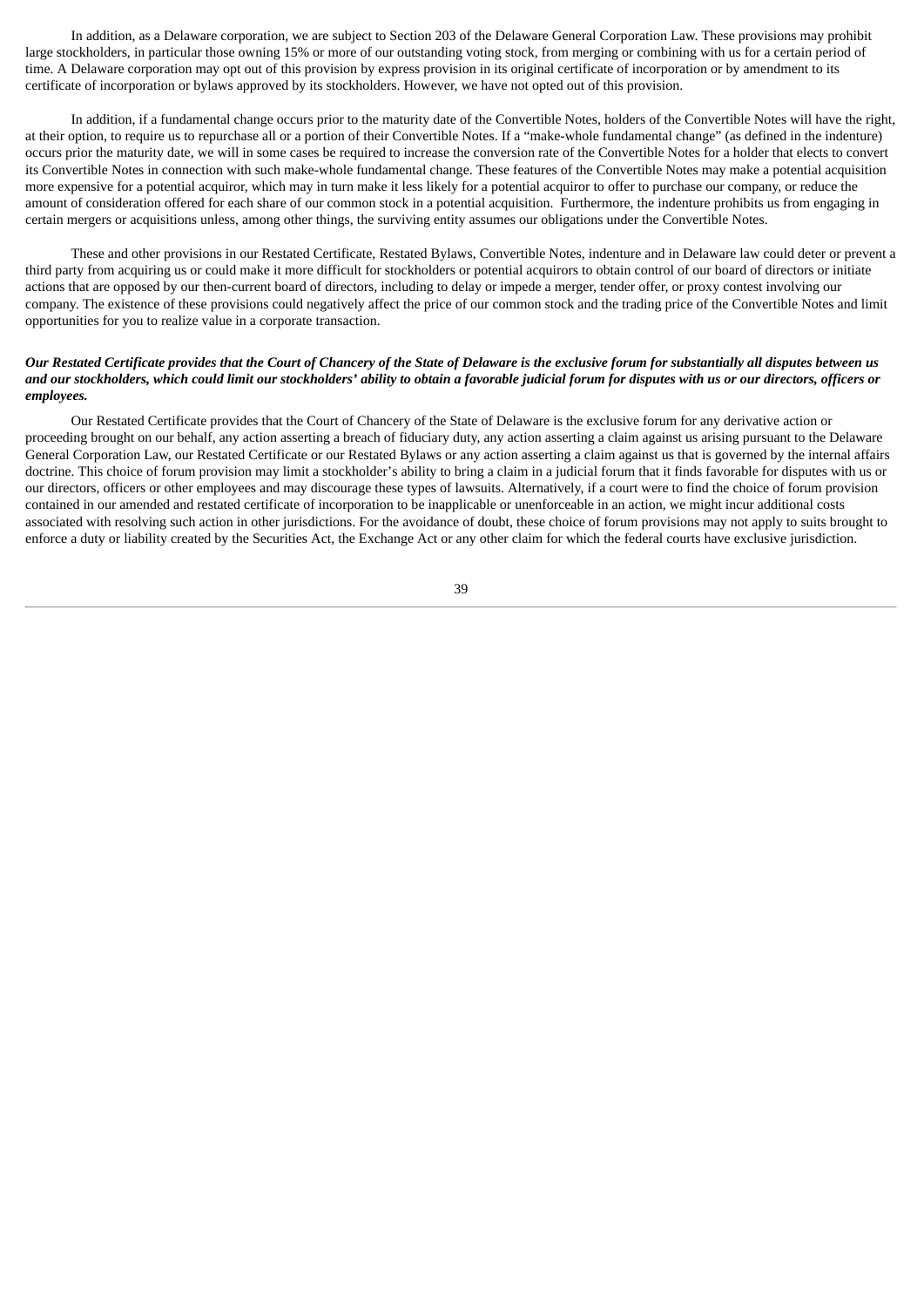# **Item 1B. Unresolved Staff Comments.**

None.

#### **Item 2. Properties.**

We lease approximately 69,220 square feet of space for our corporate headquarters in San Mateo, California pursuant to a master lease that expires in April 2024.

We have additional domestic offices in New York, Cincinnati, Pittsburgh, Boca Raton, New Jersey, Boston, San Diego, Seattle and Reno. We also have international offices in Australia, Canada, France, Germany, India, Ireland, Italy, Mexico, the Netherlands, Norway, Singapore, Sweden, Switzerland, the United Kingdom, and Japan. We may further expand our facilities capacity as our employee base grows. We believe that we will be able to obtain additional space on commercially reasonable terms.

# **Item 3. Legal Proceedings.**

From time to time we may become involved in legal proceedings or be subject to claims arising in the ordinary course of business. As our growth continues, we may become party to an increasing number of litigation matters and claims. Although the results of litigation and claims cannot be predicted with certainty, we currently believe that the final outcome of these ordinary course matters will not have a material adverse effect on our business, operating results, financial condition or cash flows. Regardless of the outcome, litigation can have an adverse impact on us because of defense and settlement costs, diversion of management resources and other factors.

# **Item 4. Mine Safety Disclosures.**

Not applicable.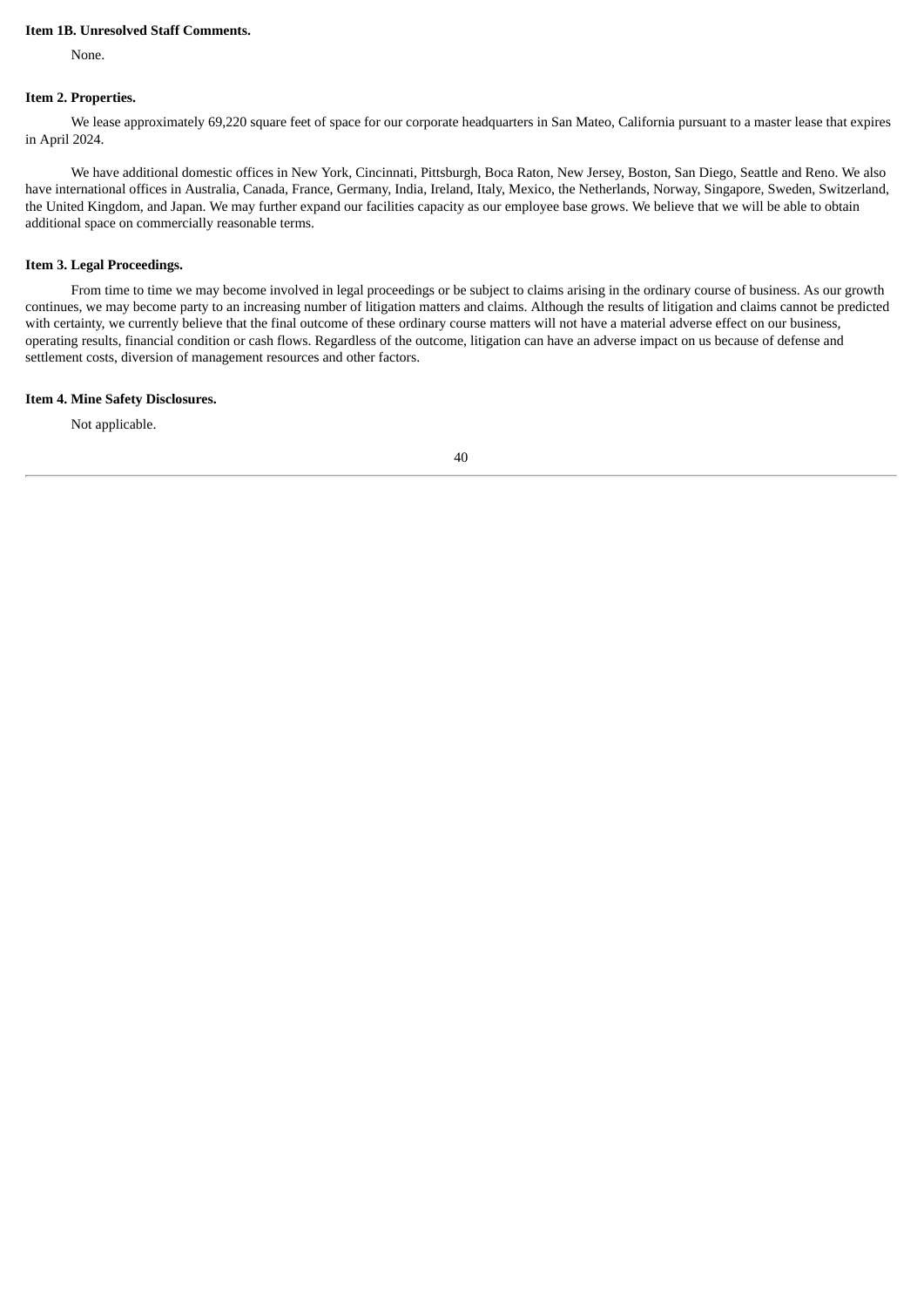### **PART II**

# Item 5. Market for Registrant's Common Equity, Related Stockholder Matters and Issuer Purchases of Equity Securities.

### **Market Information for Common Stock**

Our common stock is traded on the Nasdaq Global Select Market under the symbol "COUP."

### **Holders**

As of January 31, 2020 there were 72 registered stockholders of record of our common stock and we believe a substantially greater number of beneficial owners who hold shares through brokers, banks or other nominees.

## **Dividends**

We have never declared or paid any cash dividends on our capital stock, and we do not currently intend to pay any cash dividends on our capital stock in the foreseeable future. We currently intend to retain all available funds and any future earnings to support operations and to finance the growth and development of our business. Any future determination to pay dividends will be made at the discretion of our board of directors subject to applicable laws and will depend upon, among other factors, our results of operations, financial condition, contractual restrictions and capital requirements. Our future ability to pay cash dividends on our capital stock may also be limited by the terms of any future debt or preferred securities or future credit facility.

#### **Unregistered Sales of Equity Securities**

None.

#### **Performance Graph**

The following shall not be deemed "filed" for purposes of Section 18 of the Securities Exchange Act of 1934, as amended, or incorporated by reference into any of our other filings under the Securities Exchange Act of 1934, as amended, or the Securities Act of 1933, as amended.

The graph below compares the cumulative total stockholder return on our common stock with the cumulative total return on the Nasdaq Composite Index and the Nasdaq Computer Index. The graph assumes \$100 was invested at the market close on October 6, 2016, which was our initial trading day, in our common stock. Data for the Nasdaq Composite Index and the Nasdaq Computer Index assume reinvestment of dividends. Our offering price of our common stock in our IPO, which had a closing stock price of \$33.28 on October 6, 2016, was \$18.00 per share.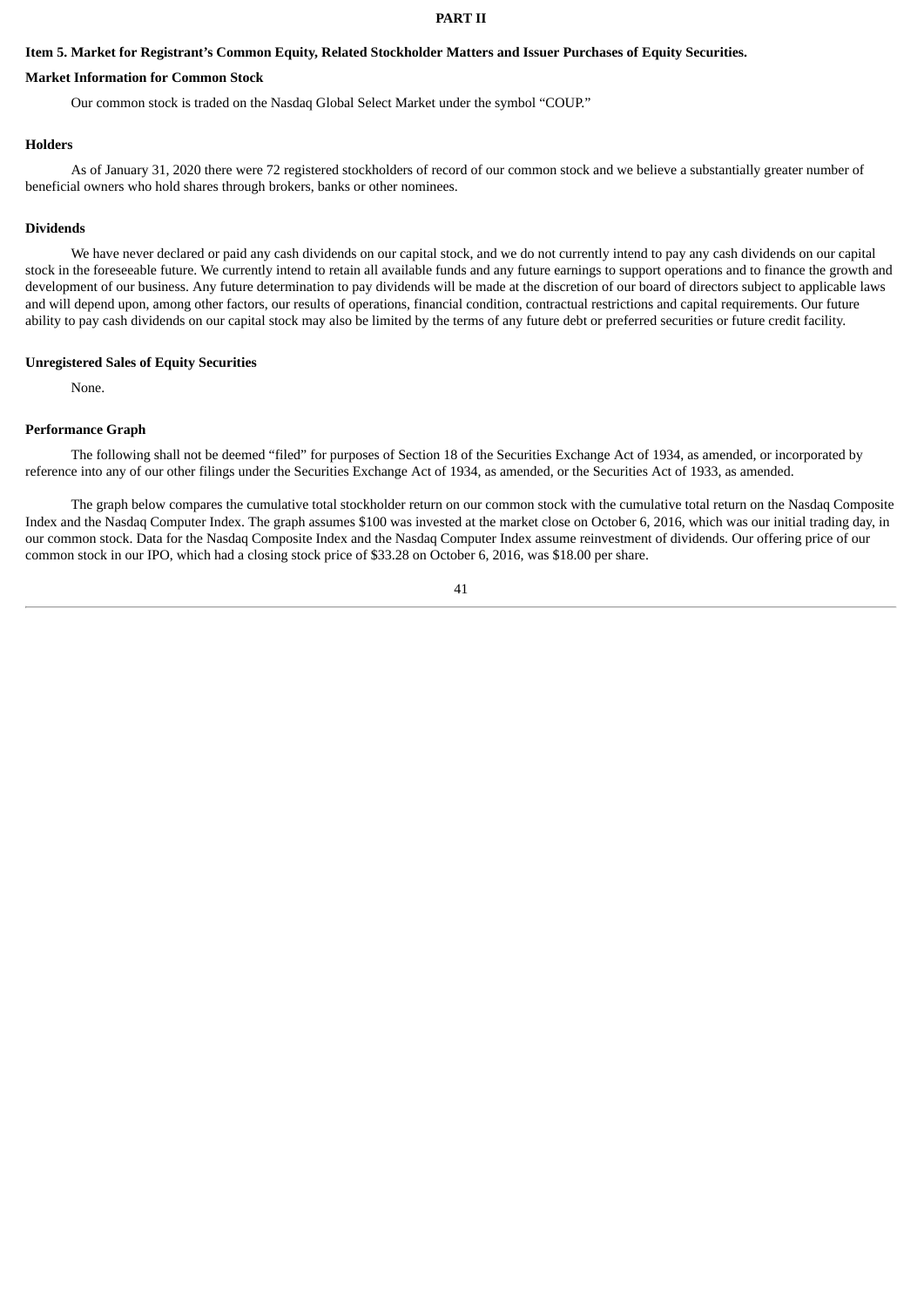The comparisons in the graph below are based upon historical data and are not indicative of, nor intended to forecast, future performance of our common stock.

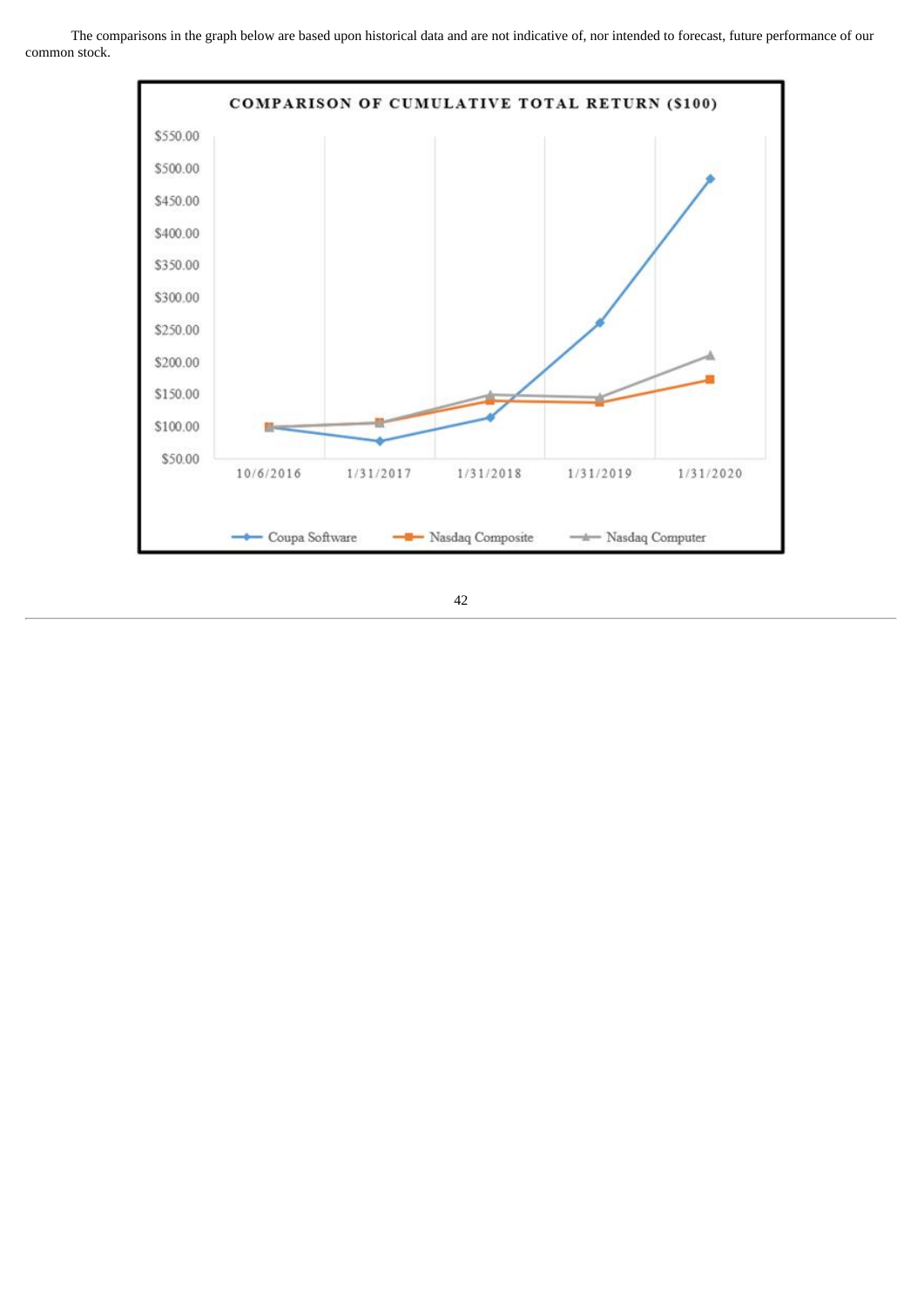### **Item 6. Selected Financial Data.**

The following selected consolidated financial data should be read in conjunction with "Management's Discussion and Analysis of Financial Condition and Results of Operations" and the consolidated financial statements and related notes included within this Annual Report on Form 10-K. The consolidated statements of operations data for the fiscal years ended January 31, 2020, 2019 and 2018, and the consolidated balance sheet data as of January 31, 2020 and 2019 are derived from our audited consolidated financial statements and related notes included elsewhere in this Annual Report on Form 10-K. The consolidated statements of operations data for the fiscal years ended January 31, 2017 and 2016, and the consolidated balance sheet data as of January 31, 2018, 2017 and 2016 are derived from audited consolidated financial statements that are not included in this Annual Report on Form 10-K. Our historical results are not necessarily indicative of our future results. The selected consolidated financial data in this section are not intended to replace our consolidated financial statements and the related notes, and are qualified in their entirety by the consolidated financial statements and related notes included elsewhere in this Annual Report on Form 10-K. Since we adopted the new revenue standard effective on February 1, 2018 using the modified retrospective method, the financial data for fiscal 2020 and 2019 were prepared under the new revenue standard, and the financial data for the years from fiscal 2016 to 2018 were prepared prior to the adoption of the new revenue standard.

|                                                                                    |               | For the year ended<br>January 31, |              |                   |              |                                       |                        |                   |                |                 |
|------------------------------------------------------------------------------------|---------------|-----------------------------------|--------------|-------------------|--------------|---------------------------------------|------------------------|-------------------|----------------|-----------------|
|                                                                                    |               | 2020                              |              | 2019              |              | 2018                                  |                        | 2017              |                | 2016            |
|                                                                                    |               |                                   |              |                   |              | (in thousands, except per share data) |                        |                   |                |                 |
| <b>Consolidated Statements of Operations Data:</b><br>Revenues:                    |               |                                   |              |                   |              |                                       |                        |                   |                |                 |
|                                                                                    |               |                                   |              |                   |              |                                       |                        |                   |                |                 |
| Subscription services<br>Professional services and other                           | \$            | 345,261<br>44,458                 | \$           | 233,428<br>26,938 | \$           | 164,865<br>21,915                     | $\mathfrak{F}$         | 117,788<br>15,987 | \$             | 75,667<br>8,011 |
|                                                                                    |               | 389,719                           |              | 260,366           |              | 186,780                               |                        |                   |                | 83,678          |
| Total revenues                                                                     |               |                                   |              |                   |              |                                       |                        | 133,775           |                |                 |
| Cost of revenues:                                                                  |               |                                   |              |                   |              |                                       |                        |                   |                |                 |
| Subscription services $(1)$                                                        |               | 89,452                            |              | 53,153            |              | 36,481                                |                        | 25,055            |                | 16,804          |
| Professional services and other $(1)$                                              |               | 49,764                            |              | 30,301            |              | 23,425                                |                        | 21,214            |                | 15,107          |
| Total cost of revenues                                                             |               | 139,216                           |              | 83,454            |              | 59,906                                |                        | 46,269            |                | 31,911          |
| Gross profit                                                                       |               | 250,503                           |              | 176,912           |              | 126,874                               |                        | 87,506            |                | 51,767          |
| Operating expenses:                                                                |               |                                   |              |                   |              |                                       |                        |                   |                |                 |
| Research and development(1)                                                        |               | 93,089                            |              | 61,608            |              | 44,536                                |                        | 30,262            |                | 22,767          |
| Sales and marketing $(1)$                                                          |               | 155,216                           |              | 105,659           |              | 88,722                                |                        | 68,562            |                | 54,713          |
| General and administrative $(1)$                                                   |               | 75,623                            |              | 57,005            |              | 38,578                                |                        | 24,106            |                | 19,540          |
| Total operating expenses                                                           |               | 323,928                           |              | 224,272           |              | 171,836                               |                        | 122,930           |                | 97,020          |
| Loss from operations                                                               |               | (73, 425)                         |              | (47,360)          |              | (44, 962)                             |                        | (35, 424)         |                | (45,253)        |
| Interest expense                                                                   |               | (37,658)                          |              | (12,518)          |              | (502)                                 |                        | (14)              |                |                 |
| Interest income and other, net                                                     |               | 9,316                             |              | 3,817             |              | 3,307                                 |                        | (1, 321)          |                | (568)           |
| Loss before provision for (benefit from) income taxes                              |               | (101, 767)                        |              | (56,061)          |              | (42, 157)                             |                        | (36,759)          |                | (45, 821)       |
| Provision for (benefit from) income taxes                                          |               | (10, 935)                         |              | (537)             |              | 1,648                                 |                        | 848               |                | 335             |
| <b>Net loss</b>                                                                    | $\mathbf{\$}$ | (90, 832)                         | $\mathbb{S}$ | (55, 524)         | $\mathbb{S}$ | (43, 805)                             | $\mathbf{\hat{S}}$     | (37, 607)         | $\mathfrak{s}$ | (46, 156)       |
| Net loss per share attributable to common stockholders,                            |               |                                   |              |                   |              |                                       |                        |                   |                |                 |
| basic and diluted(2)                                                               | \$            | (1.45)                            | \$           | (0.96)            | \$           | (0.83)                                | \$                     | (1.88)            | \$             | (9.81)          |
| Weighted-average number of shares used in computing                                |               |                                   |              |                   |              |                                       |                        |                   |                |                 |
| net loss per share attributable to common stockholders,<br>basic and diluted $(2)$ |               | 62,484                            |              | 57,716            |              | 52,999                                |                        | 19,988            |                | 4,704           |
|                                                                                    |               |                                   |              |                   |              |                                       |                        |                   |                |                 |
| <b>Other Financial Data:</b>                                                       |               |                                   |              |                   |              |                                       |                        |                   |                |                 |
| Non-GAAP operating profit (loss)                                                   | \$            | 31,927                            | \$           | 12,466            | \$           | (11, 833)                             | - \$                   | $(24,869)$ \$     |                | (32, 355)       |
| Non-GAAP net profit (loss)                                                         | \$            | 36,616                            | \$           | 11,583            | \$           | (11,319)                              | -\$                    | (27, 125)         | \$             | (33,258)        |
| Free cash flows                                                                    | \$            | 56,186                            | \$           | 29,908            | \$           | 15,138                                | $\mathbf{\mathcal{S}}$ | $(25, 446)$ \$    |                | (25, 937)       |

(1) Includes stock-based compensation expense as follows: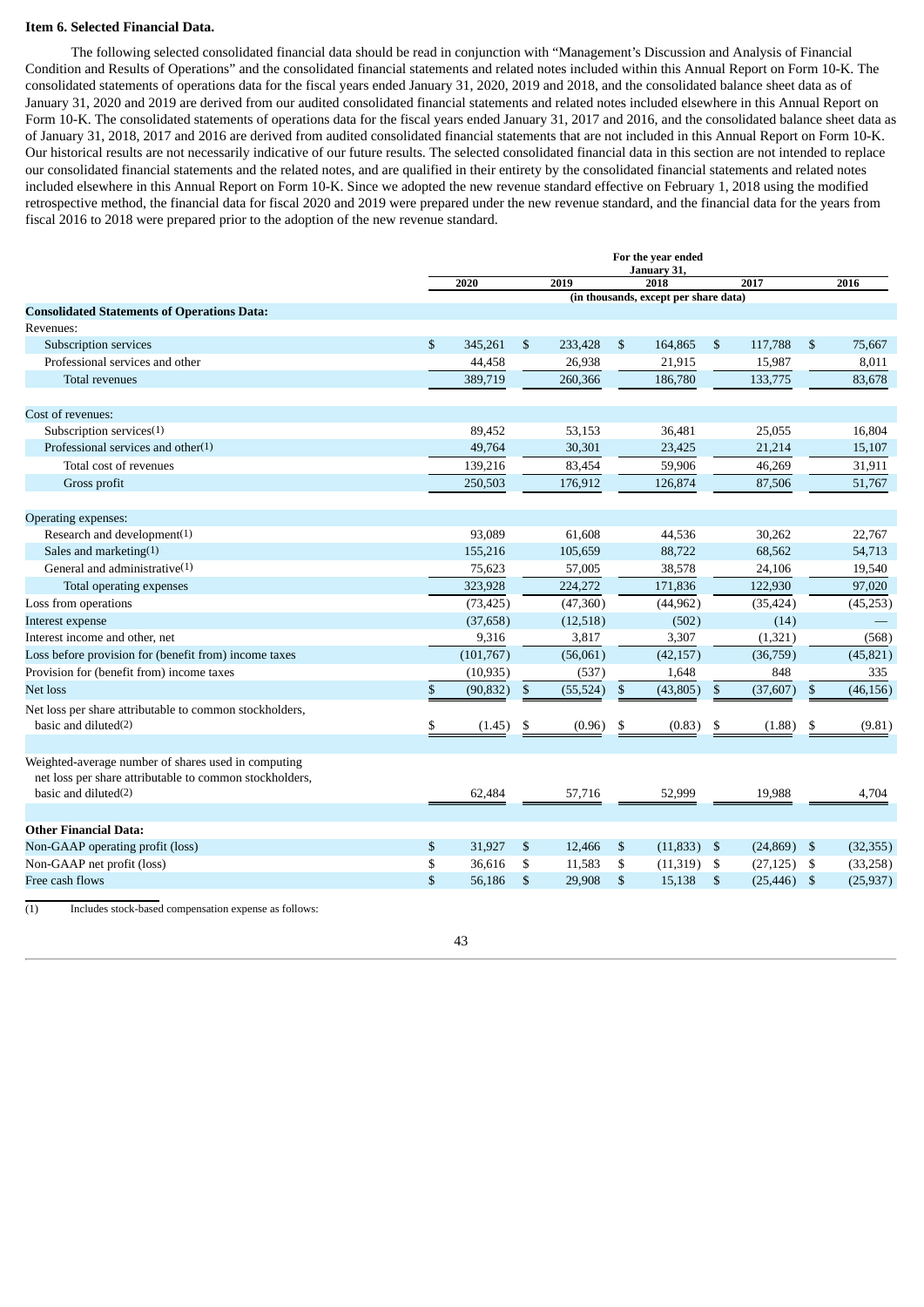|                                 | For the year ended<br>January 31, |    |        |   |                |     |       |  |        |
|---------------------------------|-----------------------------------|----|--------|---|----------------|-----|-------|--|--------|
|                                 | 2020                              |    | 2019   |   | 2018           |     | 2017  |  | 2016   |
|                                 |                                   |    |        |   | (in thousands) |     |       |  |        |
| Cost of revenues:               |                                   |    |        |   |                |     |       |  |        |
| Subscription services           | 6.982                             | \$ | 4,285  | S | 2.105          | - S | 715   |  | 235    |
| Professional services and other | 7,773                             |    | 4,269  |   | 2,722          |     | 772   |  | 1,014  |
| Research and development        | 20,159                            |    | 11.841 |   | 6.928          |     | 1,766 |  | 1,236  |
| Sales and marketing             | 23,352                            |    | 14,786 |   | 8.476          |     | 3,130 |  | 1,347  |
| General and administrative      | 23,110                            |    | 17,765 |   | 9,464          |     | 3,069 |  | 6,736  |
| Total stock-based compensation  | 81,376                            |    | 52,946 |   | 29,695         |     | 9,452 |  | 10,568 |

(2) See Note 13 to our consolidated financial statements for an explanation of the method used to calculate basic and diluted net loss per share attributable to common stockholders.

|                                           | As of January 31, |      |         |      |                |      |         |      |            |
|-------------------------------------------|-------------------|------|---------|------|----------------|------|---------|------|------------|
|                                           | 2020              | 2019 |         | 2018 |                | 2017 |         |      | 2016       |
|                                           |                   |      |         |      | (in thousands) |      |         |      |            |
| <b>Consolidated Balance Sheet Data:</b>   |                   |      |         |      |                |      |         |      |            |
| Cash and cash equivalents                 | 268,045           | \$.  | 141,250 | \$.  | 412.903        | -S   | 201,721 | - \$ | 92,348     |
| Marketable securities                     | 499,160           |      | 180,169 |      |                |      |         |      |            |
| Working capital                           | 418.563           |      | 32,051  |      | 335,278        |      | 153,039 |      | 48,601     |
| <b>Total assets</b>                       | 1,594,073         |      | 740,064 |      | 572,450        |      | 283,864 |      | 139,926    |
| Deferred revenue, current and non-current | 261,783           |      | 182,587 |      | 128,030        |      | 90,840  |      | 64,926     |
| Convertible senior notes, net             | 749,727           |      | 174.615 |      | 163,010        |      |         |      |            |
| Convertible preferred stock               |                   |      |         |      |                |      |         |      | 164,950    |
| Total stockholders' equity (deficit)      | 445.657           |      | 313,281 |      | 240.545        |      | 173.892 |      | (106, 239) |

# **Non‑GAAP Financial Measures**

In addition to our results determined in accordance with U.S. generally accepted accounting principles, or GAAP, we believe the following non‑GAAP measures are useful in evaluating our operating performance. We regularly review the measures set forth below as we evaluate our business.

|                                  |                              |  |        |  | For the year ended |  |           |  |           |
|----------------------------------|------------------------------|--|--------|--|--------------------|--|-----------|--|-----------|
|                                  | January 31,                  |  |        |  |                    |  |           |  |           |
|                                  | 2020<br>2017<br>2019<br>2018 |  |        |  |                    |  | 2016      |  |           |
|                                  |                              |  |        |  | (in thousands)     |  |           |  |           |
| Non-GAAP operating profit (loss) | 31.927                       |  | 12.466 |  | (11, 833)          |  | (24, 869) |  | (32, 355) |
| Non-GAAP net profit (loss)       | 36.616                       |  | 11,583 |  | (11, 319)          |  | (27,125)  |  | (33,258)  |
| Free cash flows                  | 56,186                       |  | 29.908 |  | 15,138             |  | (25, 446) |  | (25,937)  |

We define non-GAAP operating profit (loss) as loss from operations before stock based compensation and amortization of acquired intangible assets and in fiscal 2016 and 2017, before litigation-related costs. We define non-GAAP net profit (loss) as net loss before stock based compensation, amortization of acquired intangible assets, amortization of debt discount and issuance costs, and related tax effects, including non-recurring income tax adjustments and in fiscal 2016 and 2017, before litigation-related costs. We define free cash flows as operating cash flows less purchases of property and equipment.

We believe non-GAAP operating profit (loss) and non-GAAP net profit (loss) provide investors and other users of our financial information consistency and comparability with our past financial performance and facilitate period to period comparisons of operations. We believe non-GAAP operating profit (loss) and non-GAAP net profit (loss) are useful in evaluating our operating performance compared to that of other companies in our industry, as these metrics generally eliminate the effects of certain items that may vary for different companies for reasons unrelated to overall operating performance. We believe information regarding free cash flows provides useful information to investors because it is an indicator of the strength and performance of our business operations.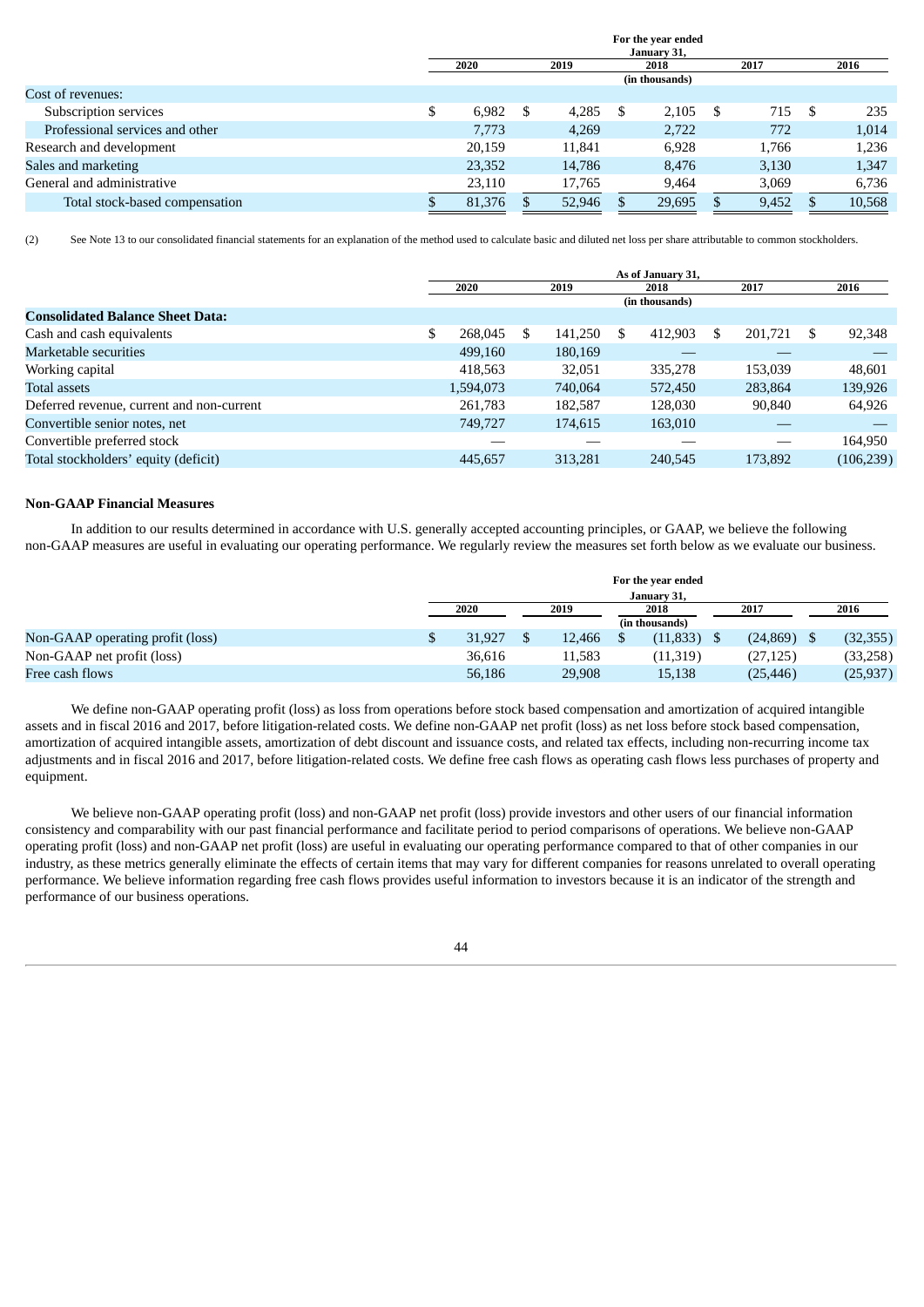We use non-GAAP operating profit (loss), non-GAAP net profit (loss) and free cash flows in conjunction with traditional GAAP measures as part of our overall assessment of our performance, including the preparation of our annual operating budget and quarterly forecasts, to evaluate the effectiveness of our business strategies and to communicate with our board of directors concerning our financial performance. Our definitions may differ from the definitions used by other companies and therefore comparability may be limited. In addition, other companies may not publish these or similar metrics. Thus, our non-GAAP operating profit (loss), non-GAAP net profit (loss) and free cash flows should be considered in addition to, not as substitutes for, or in isolation from, measures prepared in accordance with GAAP.

We compensate for these limitations by providing investors and other users of our financial information a reconciliation of non-GAAP operating profit (loss) to loss from operations, non-GAAP net profit (loss) to net loss, and free cash flows to operating cash flows. We encourage investors and others to review our financial information in its entirety, not to rely on any single financial measure and to view non-GAAP operating profit (loss), non-GAAP net profit (loss), and free cash flows in conjunction with loss from operations, net loss, and the consolidated statements of cash flows. The following tables provide a reconciliation of loss from operations to non-GAAP operating profit (loss), from net loss to non-GAAP net profit (loss), and from net cash provided by (used in) operating activities to free cash flows (in thousands):

|                                            |              |  |          |  | For the year ended |  |                |      |           |
|--------------------------------------------|--------------|--|----------|--|--------------------|--|----------------|------|-----------|
|                                            | January 31,  |  |          |  |                    |  |                |      |           |
|                                            | 2020<br>2019 |  | 2018     |  | 2017               |  |                | 2016 |           |
|                                            |              |  |          |  | (in thousands)     |  |                |      |           |
| Loss from operations                       | (73, 425)    |  | (47,360) |  | (44, 962)          |  | $(35, 424)$ \$ |      | (45,253)  |
| Stock-based compensation                   | 81.376       |  | 52.946   |  | 29,695             |  | 9.452          |      | 10,568    |
| Litigation-related costs                   |              |  |          |  |                    |  | 151            |      | 1,943     |
| Amortization of acquired intangible assets | 23.976       |  | 6.880    |  | 3.434              |  | 952            |      | 387       |
| Non-GAAP operating profit (loss)           | 31.927       |  | 12,466   |  | (11, 833)          |  | (24, 869)      |      | (32, 355) |

|                                                  | For the year ended<br>January 31, |    |           |              |                            |      |               |  |           |
|--------------------------------------------------|-----------------------------------|----|-----------|--------------|----------------------------|------|---------------|--|-----------|
|                                                  | 2020                              |    |           | 2019<br>2018 |                            |      | 2017          |  | 2016      |
| Net loss                                         | \$<br>(90, 832)                   | -S | (55, 524) | <sup>S</sup> | (in thousands)<br>(43,805) | - \$ | $(37,607)$ \$ |  | (46, 156) |
| Stock-based compensation                         | 81,376                            |    | 52,946    |              | 29,695                     |      | 9,452         |  | 10,568    |
| Litigation-related costs                         |                                   |    |           |              |                            |      | 151           |  | 1,943     |
| Amortization of acquired intangible assets       | 23.976                            |    | 6.880     |              | 3.434                      |      | 952           |  | 387       |
| Amortization of debt discount and issuance costs | 35,922                            |    | 11,605    |              | 459                        |      |               |  |           |
| Aggregate adjustment for income taxes            | (13, 826)                         |    | (4,324)   |              | (1, 102)                   |      | (73)          |  |           |
| Non-GAAP net profit (loss)                       | 36,616                            |    | 11,583    |              | (11,319)                   |      | (27, 125)     |  | (33,258)  |

|                                                     |             |          |  |         |  | For the year ended |  |                |  |          |
|-----------------------------------------------------|-------------|----------|--|---------|--|--------------------|--|----------------|--|----------|
|                                                     | January 31, |          |  |         |  |                    |  |                |  |          |
|                                                     |             | 2020     |  | 2019    |  | 2018               |  | 2017           |  | 2016     |
|                                                     |             |          |  |         |  | (in thousands)     |  |                |  |          |
| Net cash provided by (used in) operating activities |             | 68.156   |  | 37,436  |  | 19,626             |  | $(20, 955)$ \$ |  | (22,069) |
| Less: purchases of property and equipment           |             | (11,970) |  | (7,528) |  | (4, 488)           |  | (4,491)        |  | (3,868)  |
| Free cash flows                                     |             | 56.186   |  | 29.908  |  | 15,138             |  | (25, 446)      |  | (25,937) |

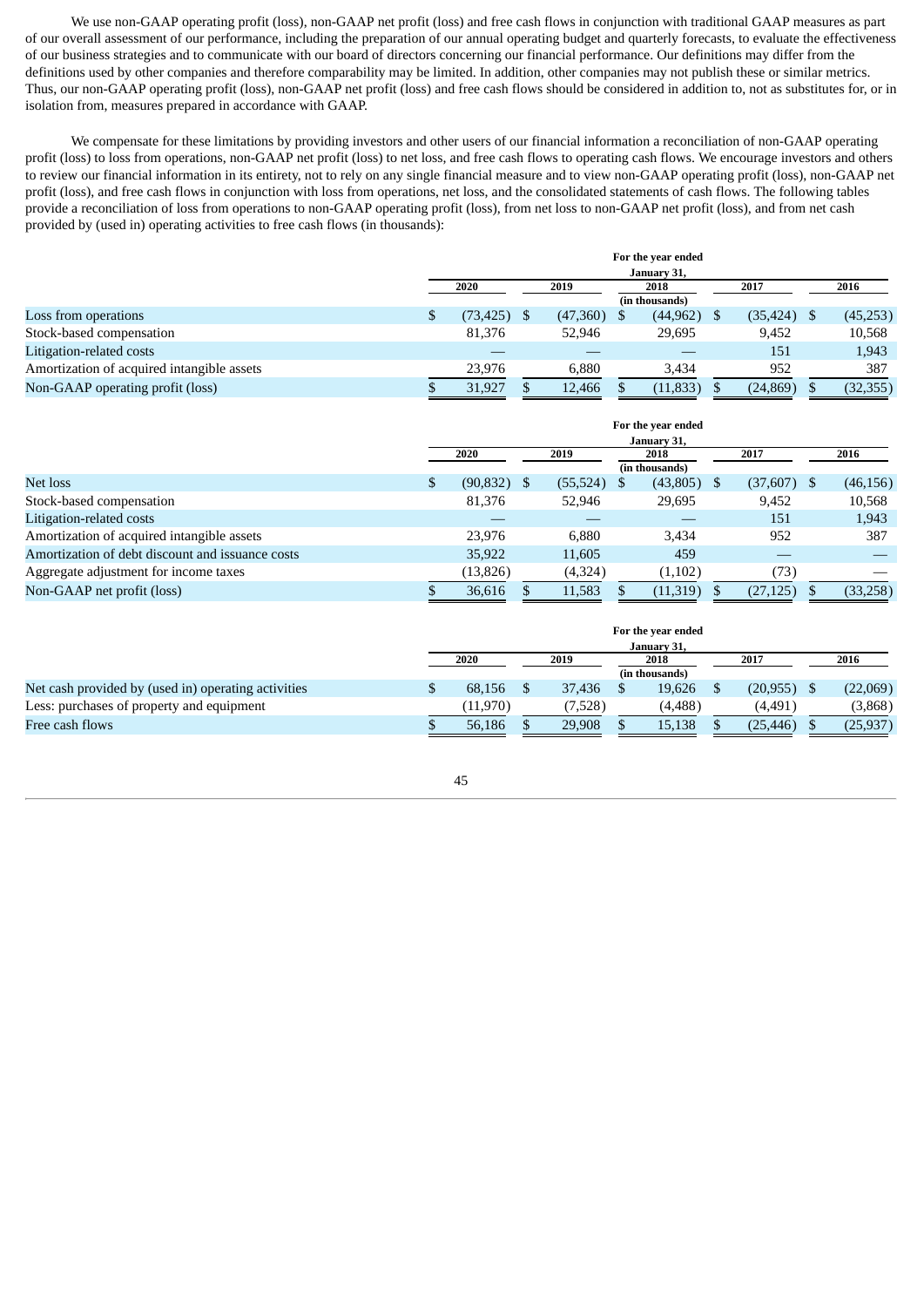#### **Item 7. Management's Discussion and Analysis of Financial Condition and Results of Operations.**

The following discussion and analysis of our financial condition and results of operations should be read in conjunction with our consolidated financial statements and related notes appearing elsewhere in this Annual Report on Form 10-K. As discussed in the section titled "Note About Forward-Looking Statements," the following discussion and analysis contains forward-looking statements that involve risks and uncertainties, as well as assumptions that, if they never materialize or prove incorrect, could cause our results to differ materially from those expressed or implied by such forwardlooking statements. Factors that could cause or contribute to these differences include, but are not limited to, those identified below, those discussed in "Note About Forward-Looking Statements" and those discussed in the section titled "Risk Factors" under Part I, Item 1A in this Annual Report on Form 10-K.

This section of this Form 10-K generally discusses fiscal 2020 and 2019 items and year-to-year comparisons between fiscal 2020 and 2019. Discussions of fiscal 2018 items and year-to-year comparisons between fiscal 2019 and fiscal 2018 that are not included in this Form 10-K can be found in "Management's Discussion and Analysis of Financial Condition and Results of Operations" in Part II, Item 7 of the Company's Annual Report on Form 10-K for the fiscal year ended January 31, 2019.

# **Overview**

We are a leading provider of business spend management ("BSM") solutions, with a comprehensive, cloud-based platform that connects our customers with more than five million suppliers globally.

Our platform provides greater visibility into and control over how companies spend money. Using our platform, businesses are able to achieve real, measurable value and savings that drive their profitability; we call this "Value as a Service." We refer to the process companies use to purchase goods and services as business spend management and to the money that they manage with this process as spend under management. We offer a comprehensive, cloud-based BSM platform that is tightly integrated and delivers a broad range of capabilities that would otherwise require the purchase and use of multiple disparate point applications. The core of our platform consists of procurement, invoicing, expense management, and payments modules that form our transactional engine and capture a company's spend. In addition, our platform offers supporting modules to help companies further manage their spend, including strategic sourcing, spend analysis, contract management, supplier management, and contingent workforce management. We also offer a purchasing program, Coupa Advantage, that leverages the collective buying power of Coupa customers, and we provide benchmarking and insights to customers on our BSM platform through a solution we refer to as Community Intelligence. Moreover, through our Coupa Open Business Network, suppliers of all sizes can easily interact with buyers electronically, thus significantly reducing paper, improving operating efficiencies and reducing costs.

We offer access to our platform under a Software-as-a-Service ("SaaS") business model. At the time of initial deployment, our customers often make a set of common functions available to the majority of their licensed employees, as well as incremental modules for select employees and procurement specialists, who we refer to as power users. Customers can rapidly implement our platform, with implementation periods typically ranging from a few weeks to several months. Customers also benefit from software updates that typically require little downtime.

We market and sell our solutions to a broad range of enterprises worldwide. We have a diverse, multinational customer base spanning various sizes and industries and no significant customer concentration. No customer accounted for more than 10% of our total revenues for the years ended January 31, 2020, 2019 and 2018, respectively.

We market our platform primarily through a direct sales force and also benefit from leads driven by our partner ecosystem. Our initial contract terms are typically three years, although some customers commit for longer or shorter periods. Substantially all of our customers pay annually, one year in advance. We provide a scaled pricing model based on the number of users per module—as the number of users increases, the subscription price per user decreases. Our subscription fee includes access to our service, technical support and management of the hosting infrastructure. We generally recognize revenues from our subscription fees ratably over the contractual term of the arrangement. We do not charge suppliers who are on our platform to transact with our customers. We believe this approach helps attract more suppliers to our platform and increases the value of our platform to customers.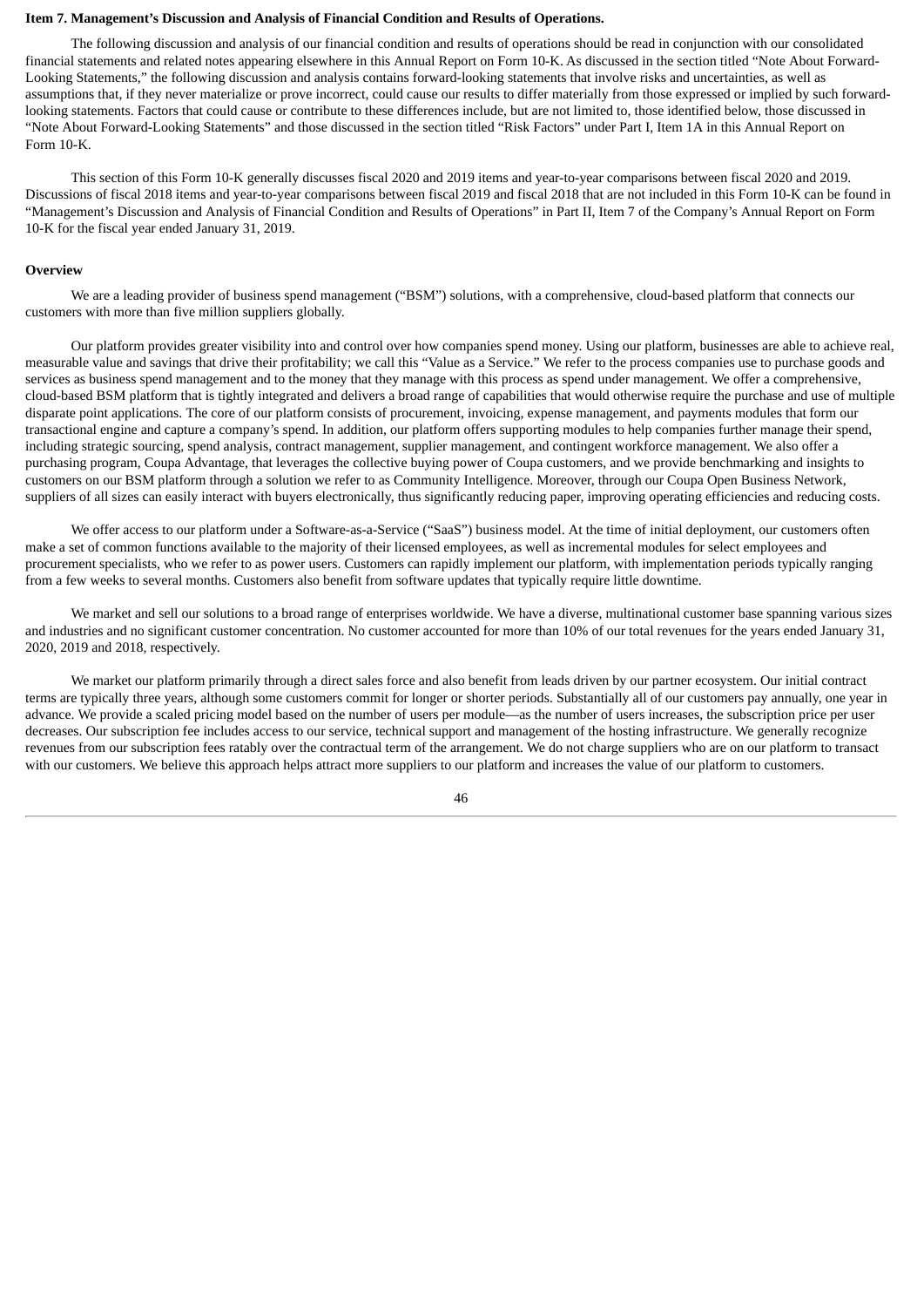We have continued to make significant expenditures and investments for long-term growth, including investment in our platform and infrastructure to deliver new functionality and modules to meet the evolving needs of our customers and to take advantage of our market opportunity. We intend to continue to increase our investment in sales and marketing, as we further expand our sales teams, increase our marketing activities, and grow our international operations. Internationally, we currently offer our platform in Europe, the Middle East and Africa ("EMEA"), Latin America ("LATAM") and Asia-Pacific ("APAC"), including Japan. The combined revenues from non-U.S. regions, as determined based on the billing address of our customers, constituted 36%, 38% and 35%, respectively, of our total revenues for the years ended January 31, 2020, 2019 and 2018. We believe there is further opportunity to increase our international revenues in absolute dollars and as a percentage of our total revenues. As a result, we are increasingly investing in our international operations and we intend to expand our footprint in international markets.

Operating in international markets requires significant resources and management attention and will subject us to regulatory, economic, and political risks that are different from those in the United States. Nevertheless the intent to expand our international operations, our international expansion efforts may not be successful in creating additional demand for our platform outside of the United States or in effectively selling subscriptions to our platform in any or all of the international markets we enter.

## **Recent Business Developments**

In May 2019, we completed the acquisition of Exari Group, Inc. for consideration of approximately \$214.6 million in cash, or \$208.3 million net of cash acquired. The acquisition extends our BSM platform with advanced contract lifecycle management capabilities to enable companies to comprehensively manage their contract lifecycle and operationalize their contracts against spend transactions.

In June 2019, we issued \$805.0 million aggregate principal amount of 0.125% Convertible Senior Notes due 2025. In conjunction with the issuance of the notes, we purchased capped call at price of \$118.7 million. The net proceeds from the issuance of the 2025 Notes were \$667.4 million, net of debt issuance costs, including the underwriting discount and the cash used to purchase the capped call.

In December 2019, we completed the acquisition of Yapta, Inc., a leader in the travel price optimization market whose technology dynamically monitors airfare and hotel prices, identifies savings opportunities, and rebooks reservations when prices drop. We paid aggregate consideration of approximately \$111.2 million in cash (which amount includes \$9.8 million that is being held in escrow for 15 months after the transaction closing date and \$12.5 million payable upon the achievement of Yapta's revenue target during the twelve months starting from the transaction closing date). This technology will be an integral part of our travel and expense portfolio. This acquisition was not a significant acquisition under Regulation S-X.

#### **Our Business Model**

Our business model focuses on maximizing the lifetime value of a customer relationship, and we continue to make significant investments in order to grow our customer base. Due to our subscription model, we recognize subscription revenues ratably over the term of the subscription period. As a result, the profitability of a customer to our business in any particular period depends in part upon how long a customer has been a subscriber on our platform. In general, the associated upfront costs with respect to new customers are higher in the first year than the aggregate revenues we recognize from those new customers in the first year. We believe that, over time, as our customer base grows and a relatively higher percentage of our subscription revenues are attributable to renewals versus new customers or upsells to existing customers, associated sales and marketing expenses and other allocated upfront costs as a percentage of revenues will decrease, subject to investments we plan to make in our business. Over the lifetime of the customer relationship, we also incur sales and marketing costs to manage the account, renew or upsell the customer to more modules and more users. However, these costs are significantly less than the costs initially incurred to acquire the customer. We calculate the lifetime value of our customers and associated customer acquisition costs for a particular year by comparing (i) gross profit from net new subscription revenues for the year multiplied by the inverse of the estimated subscription renewal rate to (ii) total sales and marketing expense incurred in the preceding year. On this basis, we estimate that for each of fiscal 2020, 2019 and 2018, the calculated lifetime value of our customers has exceeded six times the associated cost of acquiring them.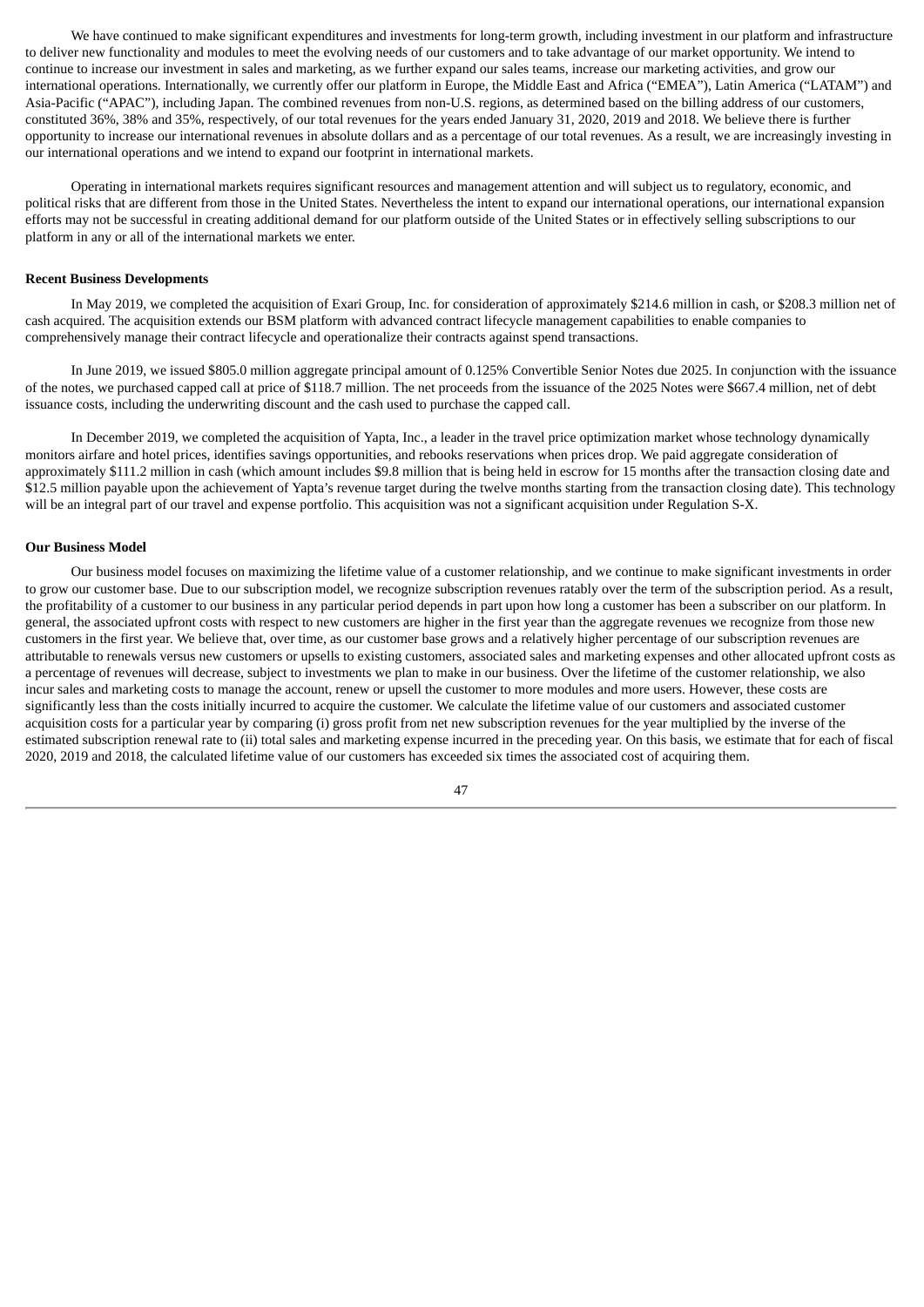# **Key Metrics**

We review the following key metrics to evaluate our business, measure our performance, identify trends affecting our business, formulate business plans and make strategic decisions:

|                                                 | As of January 31. |  |         |  |       |  |  |
|-------------------------------------------------|-------------------|--|---------|--|-------|--|--|
|                                                 | 2020              |  | 2019    |  | 2018  |  |  |
| Cumulative spend under management (\$ billions) | 1.655.2           |  | 1.079.2 |  | 680.2 |  |  |
| Remaining performance obligations (\$ millions) | 724.9             |  | 498.6   |  | N/A   |  |  |
| Deferred revenue (\$ millions)                  | 261.8             |  | 182.6   |  | 128.0 |  |  |
| Total customers                                 | .390              |  | 988     |  | 717   |  |  |

#### *Cumulative Spend Under Management*

Cumulative spend under management represents the aggregate dollar value of transactions through our core platform for all of our customers collectively since we launched our core platform. We define our core platform as our procurement, invoicing and expense management modules. We calculate this metric by aggregating the actual transaction data for purchase orders, invoices and expenses from customers using our core platform. Cumulative spend under management does not include spending data or transactions associated with modules from acquired companies. We regularly review our process for calculating this metric and periodically make adjustments to improve its accuracy. We believe that any such adjustments are immaterial unless otherwise stated.

The cumulative spend under management metric presented above does not directly correlate to our revenue or results of operations because we do not generally charge our customers based on actual usage of our core platform. However, we believe the cumulative spend under management metric does illustrate the adoption, scale and value of our platform, which we believe enhances our ability to maintain existing customers and attract new customers.

## *Remaining Performance Obligaions and Deferred Revenue*

Remaining performance obligations represents the amount of consideration allocated to unsatisfied performance obligations related to noncancelable contracts, which include both the deferred revenue balance and amounts that will be invoiced and recognized as revenue in future periods. In calculating the remaining performance obligation amount, we elected to apply the two expedients under the revenue standard to exclude remaining performance obligations amounts related to contracts that are twelve months or less and contracts where revenue is being recognized under the as-invoiced method.

In addition, we generally execute multiple year subscription contracts for our platform and invoice an initial amount at contract signing followed by subsequent annual invoices. At any point in the contract term, there might be amounts that are not due for billing yet. These amounts are not recorded in our consolidated financial statements, and are considered to be part of the remaining performance obligations amount.

The remaining performance obligations amount is intended to provide visibility into future revenue streams. We expect remaining performance obligations to fluctuate up or down from period to period for several reasons, including amounts, timing, and duration of customer contracts, as well as timing of billing cycles for each order.

Our deferred revenue consists of amounts that have been invoiced but not yet recognized as revenues as of the end of a reporting period. The majority of our deferred revenue balance consists of subscription revenues that are recognized ratably over the related contractual period.

## *Total Customers*

We generally define a customer as a separate and distinct entity (such as a company or an educational or government institution), a distinct business unit of a large corporation or a partner organization, in each case that have an active contract with us to access our services. We believe the number of total customers is a key indicator of our market penetration, growth and future revenues. Our ability to attract new customers is primarily affected by the effectiveness of our marketing programs and our direct sales force. Accordingly, we have assertively invested in and intend to continue to invest in our direct sales force. In addition, we are continuing to pursue additional partnerships with global systems integrators and other strategic partners.

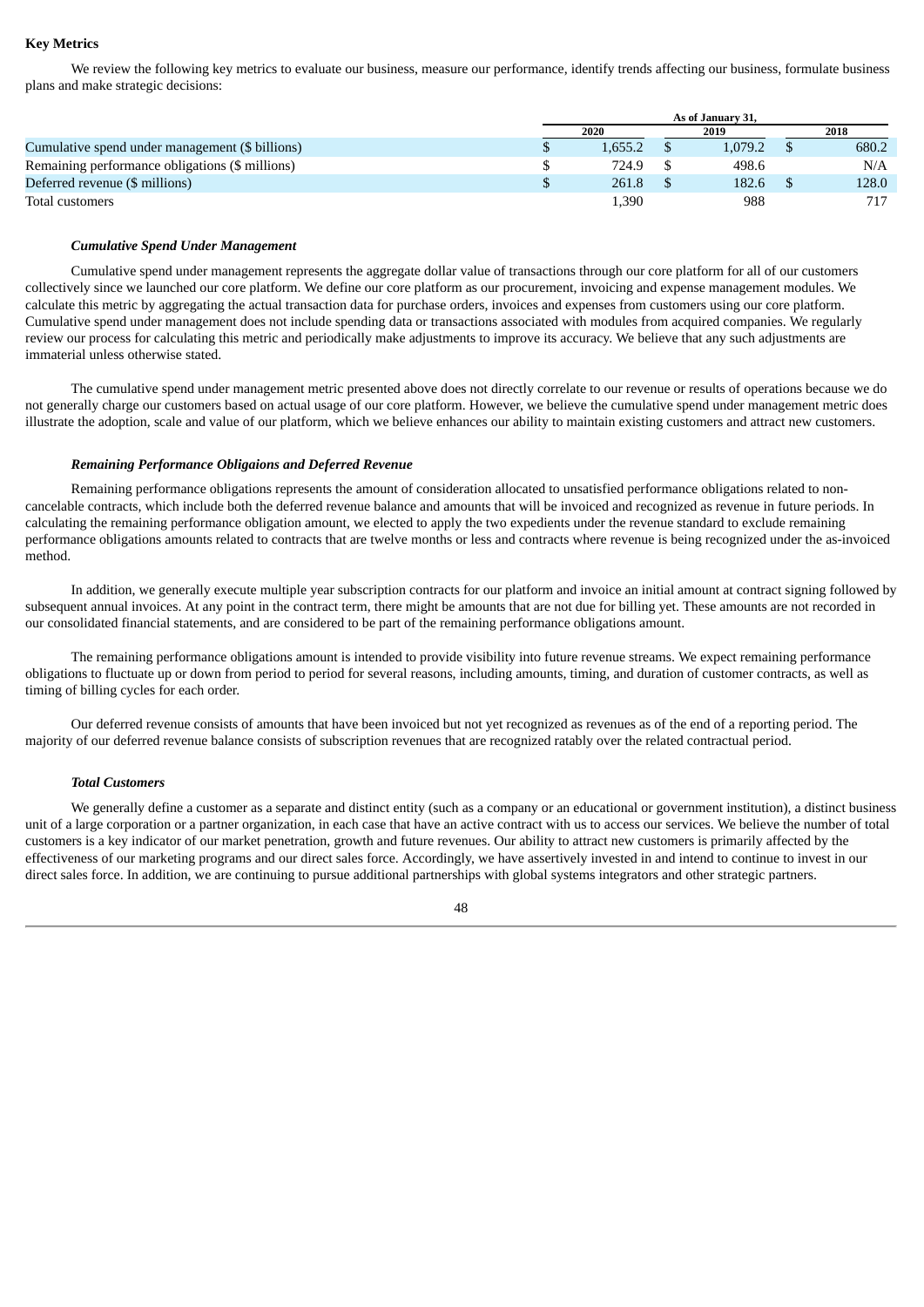#### **Components of Results of Operations**

# *Revenues*

We offer subscriptions to our cloud-based BSM platform, including procurement, invoicing and expense management. We derive our revenues primarily from subscription fees and professional services fees. Subscription revenues consist primarily of fees to provide our customers access to our cloud-based platform, which includes routine customer support at no additional cost. Professional services fees include deployment services, optimization services, and training. Subscription revenues are a function of renewal rates, the number of customers, the number of users at each customer, the number of modules subscribed to by each customer, and the price of our modules.

Generally, subscription fees are recognized ratably as revenues over the contract term beginning on the date the application is made available to the customer. Our new business subscriptions typically have a term of three years, although some customers commit for longer or shorter periods. We generally invoice our customers in annual installments at the beginning of each year in the subscription period. Amounts that have been invoiced are initially recorded as deferred revenue and are recognized ratably over the subscription period. Amounts that will be invoiced and recognized as revenue in future periods are reflected as remaining performance obligations within the notes to our consolidated financial statements.

Professional services revenues and other consists primarily of fees associated with the implementation and configuration of our subscription service. Professional services are generally sold on a time-and-materials or fixed-fee basis. Revenue for both time-and-material and fixed-fee arrangements are recognized over-time as the services are performed. We have the ability to reasonably measure progress toward complete satisfaction of the professional services arrangement. For fixed-fee arrangements, we recognize revenue on the basis of performed hours relative to the total estimated hours to complete satisfaction of the professional service arrangement.

Our professional services engagements typically span from a few weeks to several months. For this reason, our professional services revenues may fluctuate significantly from period to period. The terms of our typical professional services arrangements provide that our customers pay us within 30 days from the invoice date. Fixed-fee services arrangements are generally invoiced in advance. We have made significant investments in our professional services business that are designed to ensure customer success and adoption of our platform. We are continuing to invest in expanding our professional services partner ecosystem to further support our customers. As the professional services practices of our partner firms continue to develop, we expect them to increasingly contract directly with our subscription customers and we incentivize our sales force to further this objective.

#### *Cost of Revenues*

# *Subscription Services*

Cost of subscription services consists primarily of expenses related to hosting our service and providing customer support. Significant expenses are comprised of data center capacity costs; personnel and related costs directly associated with our cloud infrastructure and customer support, including salaries, benefits, bonuses and stock-based compensation; allocated overhead; amortization of developed technology and capitalized software development costs.

# *Professional Services and Other Cost of Revenues*

Cost of professional services and other cost of revenues consist primarily of personnel and related costs directly associated with our professional services and training departments, including salaries, benefits, bonuses and stock-based compensation; the costs of contracted third-party vendors; and allocated overhead. These costs are generally expensed in the period incurred.

Professional services associated with the implementation and configuration of our subscription platform are performed directly by our services team, as well as by contracted third-party vendors. In cases in which third party vendors invoice us for services performed for our customers, those fees are accrued over the requisite service period.

 $\overline{A}Q$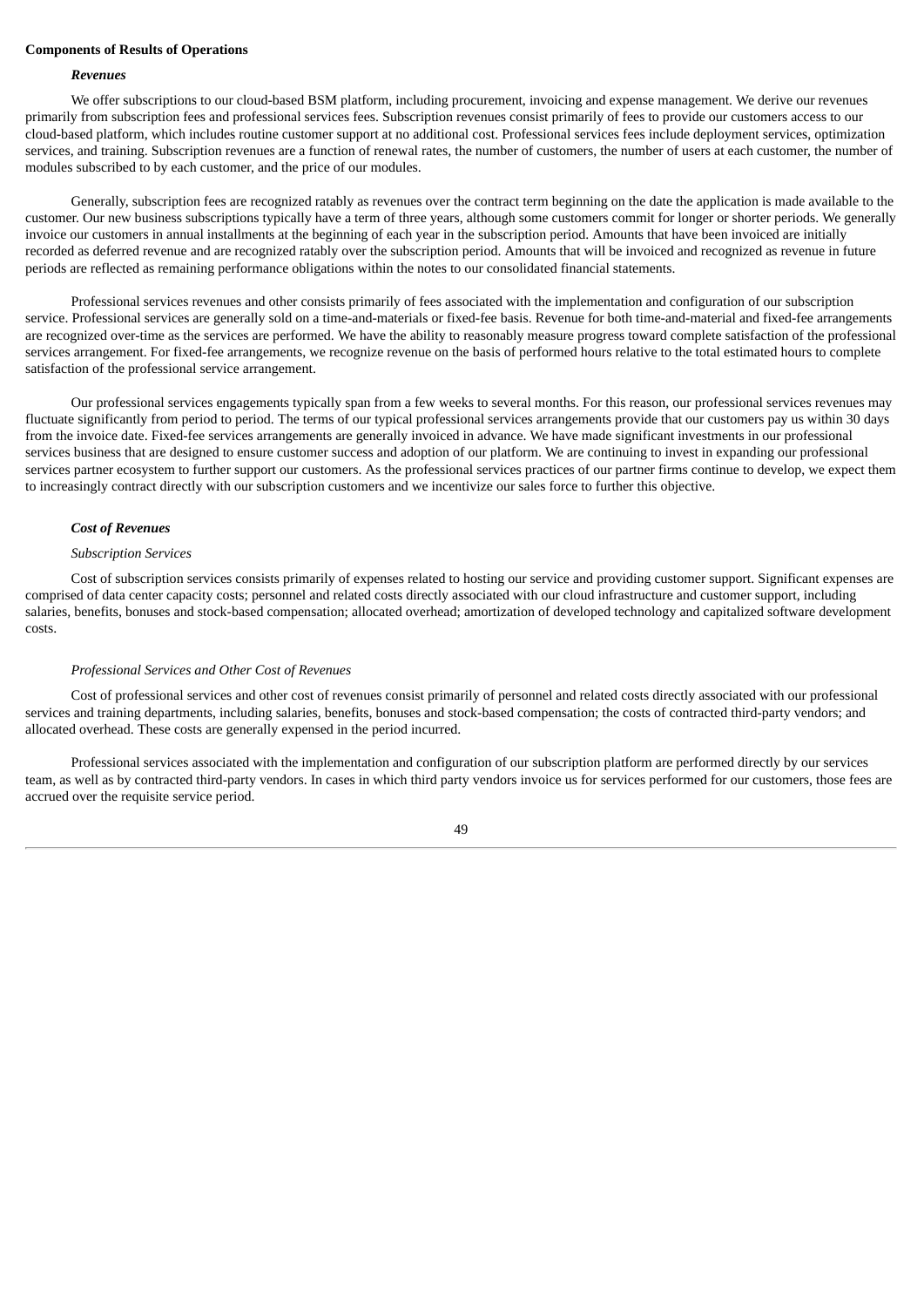# *Operating Expenses*

#### *Research and Development*

Research and development expenses consist primarily of personnel costs of our development team, including salaries, benefits, bonuses, stockbased compensation expense and allocated overhead costs. Our cycle of frequent updates has facilitated rapid innovation and the introduction of new modules throughout our history. We have aggressively invested, and intend to continue to invest, in developing technology to support our growth. We capitalize certain software development costs that are attributable to developing new modules and features and adding incremental functionality to our platform, and we amortize such costs as costs of subscription revenues over the estimated life of the new application or incremental functionality, which is either two years or three years.

#### *Sales and Marketing*

Sales and marketing expenses consist primarily of personnel and related costs directly associated with our sales and marketing staff, including salaries, benefits, bonuses, commissions and stock-based compensation. Commissions earned by our sales force that are considered incremental costs of obtaining a noncancellable subscription contract are deferred and amortized over a period of benefit that we have determined to be five years. Other sales and marketing costs include promotional events to promote our brand, including our INSPIRE conferences, advertising, allocated overhead and amortization of customer relationships and trademark.

#### *General and Administrative*

General and administrative expenses consist of personnel costs and related expenses for executive, finance, legal, human resources, recruiting, and administrative personnel, including salaries, benefits, bonuses and stock-based compensation expense; professional fees for external legal, accounting, recruiting and other consulting services; allocated overhead costs; and legal settlements.

# *Interest Expense*

Interest expense consists primarily of interest expense and the amortization of debt discount and issuance costs associated with our convertible senior notes issued in January 2018 and June 2019.

#### *Interest Income and Other, Net*

Interest income and Other, net consists primarily of interest income earned on our investments in marketable securities and cash and cash equivalents, in addition to the effects of exchange rates on our foreign currency-denominated asset and liability balances. All translation adjustments are recorded as foreign currency gains (losses) in the consolidated statements of operations.

#### *Provision for (Benefit from) Income Taxes*

Provision for income taxes consists primarily of income taxes related to foreign and state jurisdictions in which we conduct business. Benefit from income taxes is primarily related to the release of valuation allowances for deferred tax assets for the year ended January 31, 2020, partially offset by income taxes related to foreign and state jurisdictions. We maintain a full valuation allowance on net deferred tax assets of our U.S. and the majority of our international entities as we have concluded that it is not more likely than not that the deferred assets will be utilized.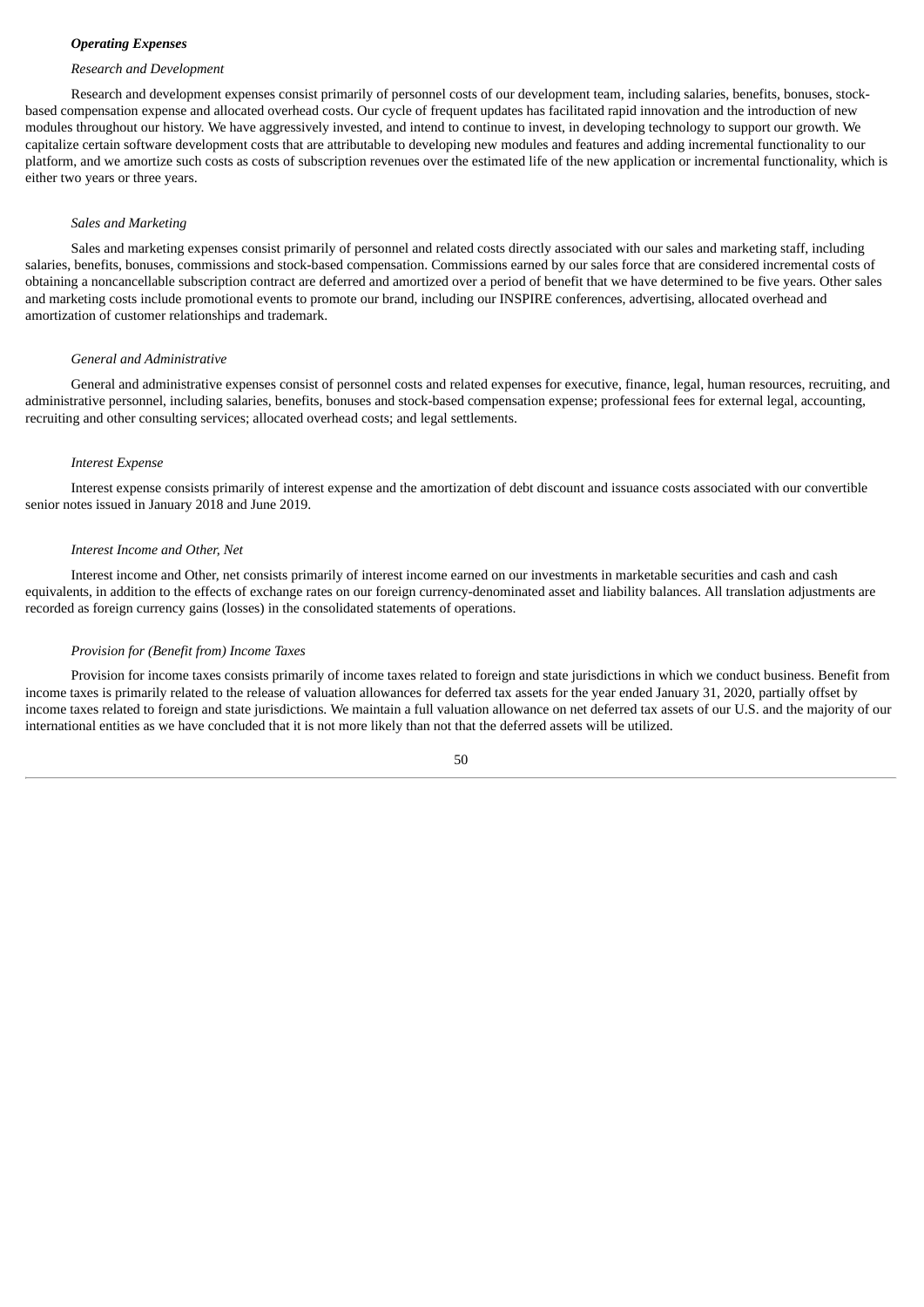# **Results of Operations**

The following tables set forth selected consolidated statements of operations data and such data as a percentage of total revenues for each of the periods indicated:

|                                                       | For the year ended |    |                |    |           |  |  |  |
|-------------------------------------------------------|--------------------|----|----------------|----|-----------|--|--|--|
|                                                       |                    |    | January 31,    |    |           |  |  |  |
|                                                       | 2020               |    | 2019           |    | 2018      |  |  |  |
|                                                       |                    |    | (in thousands) |    |           |  |  |  |
| <b>Revenues:</b>                                      |                    |    |                |    |           |  |  |  |
| Subscription services                                 | \$<br>345,261      | \$ | 233,428        | \$ | 164,865   |  |  |  |
| Professional services and other                       | 44,458             |    | 26,938         |    | 21,915    |  |  |  |
| Total revenues                                        | 389,719            |    | 260,366        |    | 186,780   |  |  |  |
| Cost of revenues:                                     |                    |    |                |    |           |  |  |  |
| Subscription services                                 | 89,452             |    | 53,153         |    | 36,481    |  |  |  |
| Professional services and other                       | 49,764             |    | 30,301         |    | 23,425    |  |  |  |
| Total cost of revenues                                | 139,216            |    | 83,454         |    | 59,906    |  |  |  |
| Gross profit                                          | 250,503            |    | 176,912        |    | 126,874   |  |  |  |
| Operating expenses:                                   |                    |    |                |    |           |  |  |  |
| Research and development                              | 93,089             |    | 61,608         |    | 44,536    |  |  |  |
| Sales and marketing                                   | 155,216            |    | 105,659        |    | 88,722    |  |  |  |
| General and administrative                            | 75,623             |    | 57,005         |    | 38,578    |  |  |  |
| Total operating expenses                              | 323,928            |    | 224,272        |    | 171,836   |  |  |  |
| Loss from operations                                  | (73, 425)          |    | (47,360)       |    | (44, 962) |  |  |  |
| Interest expense                                      | (37, 658)          |    | (12,518)       |    | (502)     |  |  |  |
| Interest income and other, net                        | 9,316              |    | 3,817          |    | 3,307     |  |  |  |
| Loss before provision for (benefit from) income taxes | (101,767)          |    | (56,061)       |    | (42, 157) |  |  |  |
| Provision for (benefit from) income taxes             | (10, 935)          |    | (537)          |    | 1,648     |  |  |  |
| Net loss                                              | \$<br>(90, 832)    | \$ | (55, 524)      | \$ | (43, 805) |  |  |  |

|                                                       |                | For the year ended<br>January 31. |                       |  |  |  |  |
|-------------------------------------------------------|----------------|-----------------------------------|-----------------------|--|--|--|--|
|                                                       | 2020           | 2019                              | 2018                  |  |  |  |  |
| <b>Revenues:</b>                                      |                |                                   |                       |  |  |  |  |
| Subscription services                                 | 89             | $\%$<br>90                        | $\frac{0}{0}$<br>88 % |  |  |  |  |
| Professional services and other                       | 11             | 10                                | 12                    |  |  |  |  |
| Total revenues                                        | 100            | 100                               | 100                   |  |  |  |  |
| Cost of revenues:                                     |                |                                   |                       |  |  |  |  |
| Subscription services                                 | 23             | 20                                | 20                    |  |  |  |  |
| Professional services and other                       | 13             | 12                                | 13                    |  |  |  |  |
| Total cost of revenues                                | 36             | 32                                | 33                    |  |  |  |  |
| Gross profit                                          | 64             | 68                                | 67                    |  |  |  |  |
| Operating expenses:                                   |                |                                   |                       |  |  |  |  |
| Research and development                              | 24             | 24                                | 24                    |  |  |  |  |
| Sales and marketing                                   | 40             | 41                                | 48                    |  |  |  |  |
| General and administrative                            | 19             | 22                                | 21                    |  |  |  |  |
| Total operating expenses                              | 83             | 87                                | 93                    |  |  |  |  |
| Loss from operations                                  | (19)           | (19)                              | (26)                  |  |  |  |  |
| Interest expense                                      | (10)           | (5)                               |                       |  |  |  |  |
| Interest income and other, net                        | $\overline{2}$ |                                   | $\overline{2}$        |  |  |  |  |
| Loss before provision for (benefit from) income taxes | (27)           | (23)                              | (24)                  |  |  |  |  |
| Provision for (benefit from) income taxes             | (3)            |                                   |                       |  |  |  |  |
| Net loss                                              | (24) %         | (23) %                            | (25) %                |  |  |  |  |

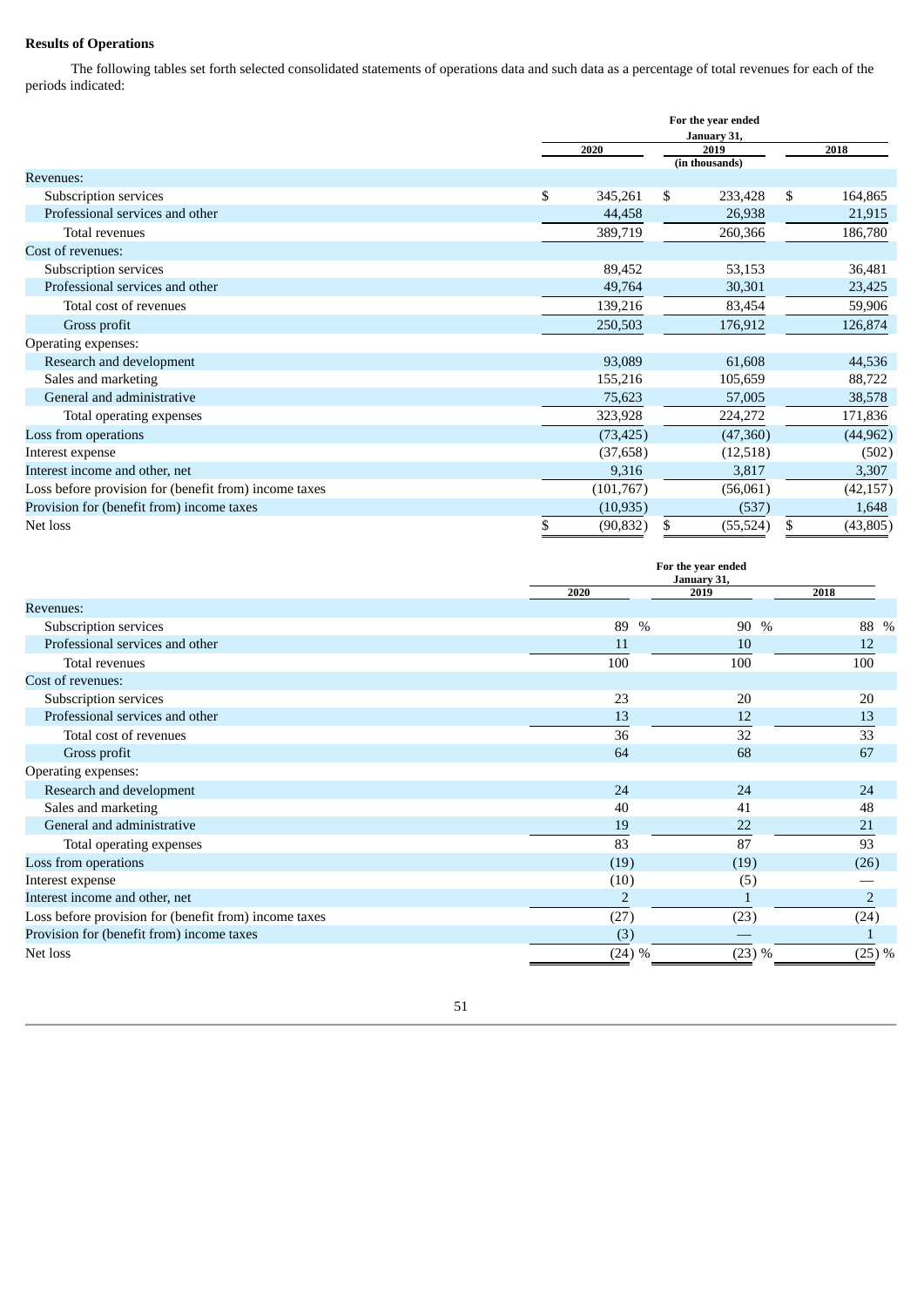# **Fiscal Years Ended January 31, 2020 and 2019**

*Revenues*

|                                 |  | For the year ended |                |         |          |  |  |  |
|---------------------------------|--|--------------------|----------------|---------|----------|--|--|--|
|                                 |  | January 31,        | 2019 to 2020   |         |          |  |  |  |
|                                 |  | 2020               |                | 2019    | % Change |  |  |  |
|                                 |  |                    | (in thousands) |         |          |  |  |  |
| Subscription services           |  | 345.261            |                | 233,428 | 48%      |  |  |  |
| Professional services and other |  | 44.458             |                | 26,938  | 65%      |  |  |  |
| Total revenues                  |  | 389,719            |                | 260,366 | 50%      |  |  |  |

Total revenues were \$389.7 million for the fiscal year ended January 31, 2020 compared to \$260.4 million for the fiscal year ended January 31, 2019, an increase of \$129.3 million, or 50%. Subscription services revenues were \$345.3 million, or 89% of total revenues, for the fiscal year ended January 31, 2020, compared to \$233.4 million, or 90% of total revenues, for the fiscal year ended January 31, 2019. This increase in absolute dollars was primarily due to the acquisition of new customers and the sale of additional modules and users to existing customers, and to a lesser extent, new revenues generated by the acquisitions completed during the fiscal year ended January 31, 2020. Professional services revenues were \$44.5 million for the fiscal year ended January 31, 2020 compared to \$26.9 million for the fiscal year ended January 31, 2019. The increase of \$17.6 million, or 65%, was primarily due to an increase in customers and training revenues, and revenues generated from acquisitions completed during the fiscal year ended January 31, 2020.

## *Cost of Revenues*

|                                 | For the year ended<br>January 31, | 2019 to 2020   |        |          |
|---------------------------------|-----------------------------------|----------------|--------|----------|
|                                 | 2020                              |                | 2019   | % Change |
|                                 |                                   | (in thousands) |        |          |
| Subscription services           | \$<br>89.452                      |                | 53,153 | 68%      |
| Professional services and other | 49.764                            |                | 30.301 | 64%      |
| Total cost of revenues          | 139,216                           |                | 83,454 | 67%      |

Cost of subscription services was \$89.5 million for the fiscal year ended January 31, 2020 compared to \$53.2 million for the fiscal year ended January 31, 2019, an increase of \$36.3 million, or 68%. The increase in cost of subscription services was primarily due to increases of \$12.5 million in hosting fees to accommodate increased customer spend, \$12.2 million increase in intangible amortization, \$7.6 million increase in employee compensation costs related to higher headcount, including stock-based compensation costs and \$4.0 million in other costs driven by our overall growth.

Cost of professional services was \$49.8 million for the fiscal year ended January 31, 2020, compared to \$30.3 million for the fiscal year ended January 31, 2019, an increase of \$19.5 million, or 64%. The increase in cost of professional services was primarily due to an increase of \$12.2 million in employee compensation costs related to higher headcount, including stock-based compensation costs, \$4.0 million for professional and outside services primarily related to customers implementation, and \$3.3 million in other costs driven by our overall growth.

*Gross Profit*

| For the year ended<br>January 31,<br>2019<br>2020 |         |                |  |
|---------------------------------------------------|---------|----------------|--|
|                                                   |         |                |  |
|                                                   |         |                |  |
| 176,912                                           | 250,503 | ۰υ             |  |
|                                                   |         | (in thousands) |  |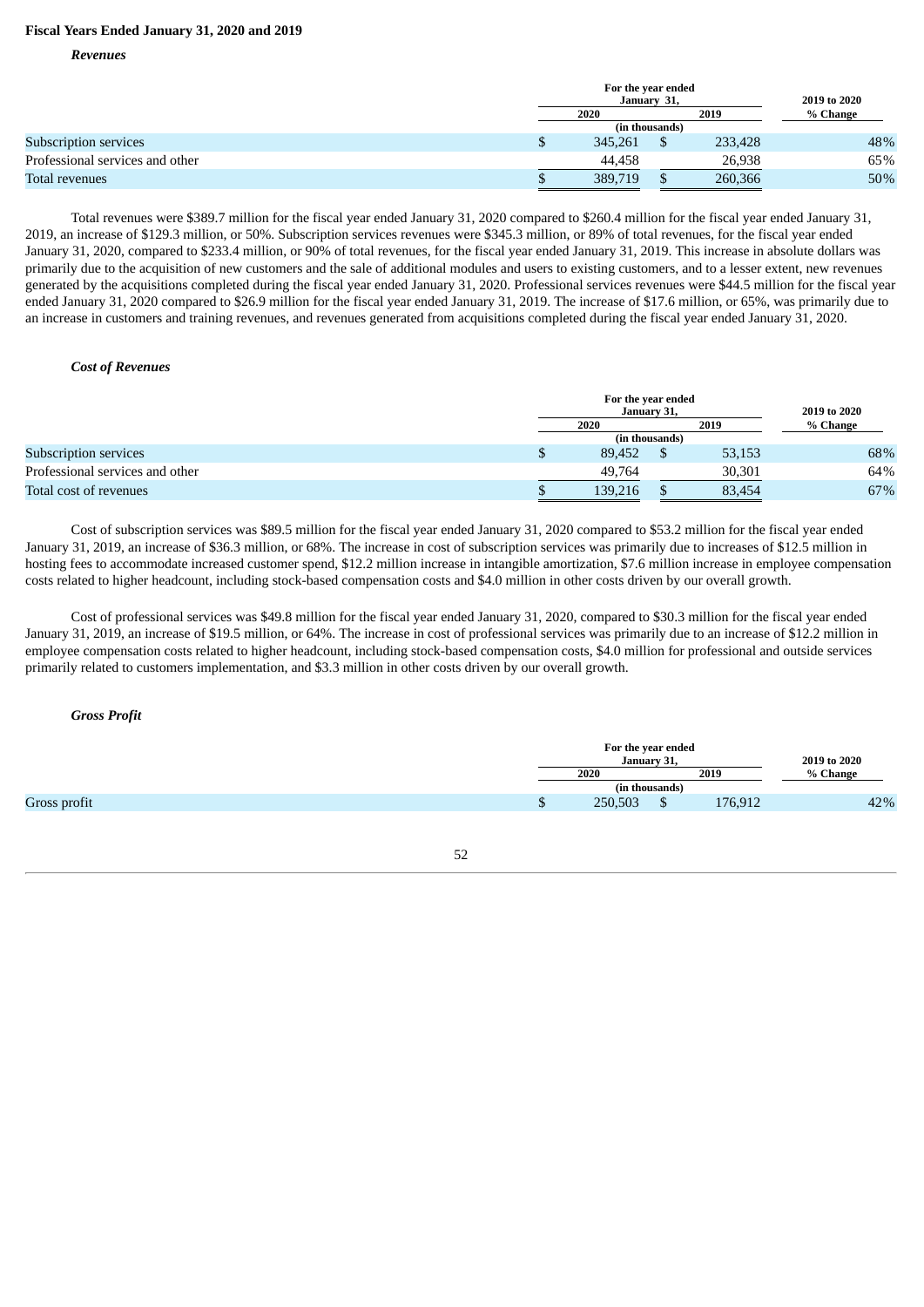Gross profit was \$250.5 million for the fiscal year ended January 31, 2020, compared to \$176.9 million for the fiscal year ended January 31, 2019, an increase of \$73.6 million, or 42%. The increase in gross profit was primarily due to the acquisition of new customers, and the sale of new additional users or modules to existing customers, in addition and to a lesser extent, new revenues generated by the acquisitions completed during the fiscal year ended January 31, 2020. Gross margin was 64% for the fiscal year ended January 31, 2020, compared to 68% for the fiscal year ended January 31, 2019. The decrease in gross margin was primarily due to the increase in amortization of developed technology assets related to the acquisitions completed during the year ended January 31, 2020.

# *Operating Expenses*

#### *Research and Development*

|                          | For the year ended | January 31.    |        | 2019 to 2020 |
|--------------------------|--------------------|----------------|--------|--------------|
|                          | 2020               |                | 2019   | % Change     |
|                          |                    | (in thousands) |        |              |
| Research and development | 93,089             |                | 61,608 | 51%          |

Research and development expenses were \$93.1 million for the fiscal year ended January 31, 2020 compared to \$61.6 million for the fiscal year ended January 31, 2019, an increase of \$31.5 million, or 51%. The increase was primarily due to increases of \$29.0 million in employee compensation costs related to higher headcount, including stock-based compensation costs, and \$2.5 million net of other costs including allocated facilities costs driven by our overall growth. We expect research and development expenses will continue to increase in fiscal 2020 in absolute dollars as we continue to invest in research and development activities.

#### *Sales and Marketing*

|  | For the year ended<br>January 31. | 2019 to 2020 |         |          |
|--|-----------------------------------|--------------|---------|----------|
|  | 2019<br>2020                      |              |         | % Change |
|  | (in thousands)                    |              |         |          |
|  | 155.216                           |              | 105,659 | 47%      |

Sales and marketing expenses were \$155.2 million for the fiscal year ended January 31, 2020, compared to \$105.7 million for the fiscal year ended January 31, 2019, an increase of \$49.5 million, or 47%. The increase was primarily due to an increase of \$34.2 million in employee compensation costs related to higher headcount, including stock-based compensation costs, \$4.5 million increase in customer relationship amortization and an increase of \$10.8 million related to allocated facilities, travel and other costs. We expect sales and marketing expenses will increase in fiscal 2020 due to the continuing expansion of our global sales and marketing activities.

#### *General and Administrative*

|                            | For the year ended<br>January 31, |                |        | 2019 to 2020 |
|----------------------------|-----------------------------------|----------------|--------|--------------|
|                            | 2020                              |                | 2019   | % Change     |
|                            |                                   | (in thousands) |        |              |
| General and administrative | 75,623                            |                | 57,005 | 33%          |

General and administrative expenses were \$75.6 million for the fiscal year ended January 31, 2020 compared to \$57.0 million for the fiscal year ended January 31, 2019, an increase of \$18.6 million, or 33%. The increase was primarily due to \$14.2 million in employee compensation costs related to higher headcount, including stock-based compensation costs, an increase of \$1.7 million for professional and outside service costs related to acquisition cost for the recently completed acquisitions, and an increase of \$2.7 million related to allocated facilities and other costs driven by our overall growth. We expect general and administrative expenses will continue to increase in fiscal 2021 in absolute dollars due to the growth of our company.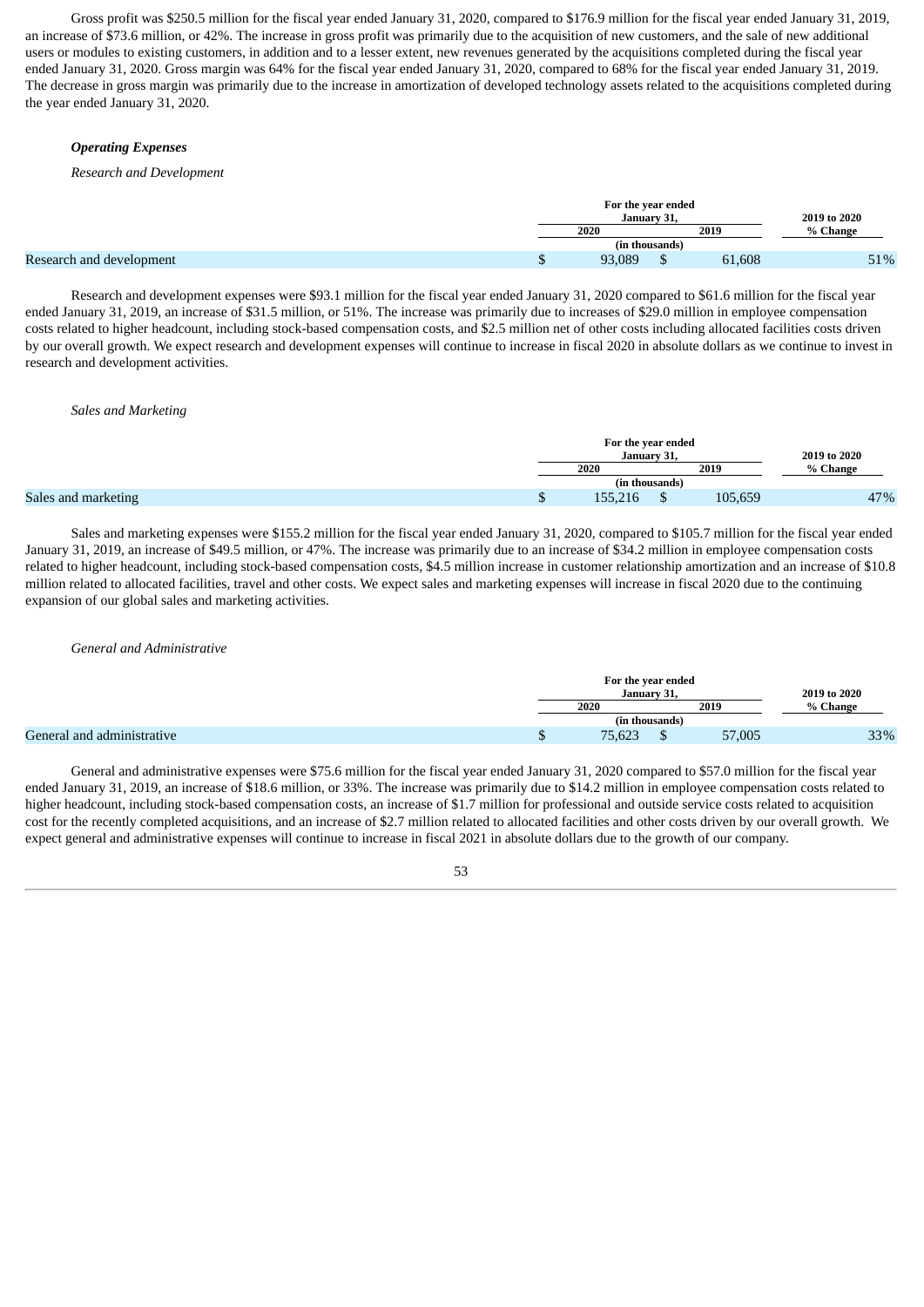|                  | For the year ended | January 31,    |                       | 2019 to 2020 |
|------------------|--------------------|----------------|-----------------------|--------------|
|                  | 2019<br>2020       |                |                       | % Change     |
|                  |                    | (in thousands) |                       |              |
| Interest expense | 37,658             | ш              | $1^{\circ}$<br>12,518 | <b>NM</b>    |

Interest expense was \$37.7 million for the fiscal year ended January 31, 2020, compared to \$12.5 million for the fiscal year ended January 31, 2019. The \$25.2 million increase in interest expense was primarily due amortization of the debt discount and issuance costs and accrued interest on our convertible senior notes issued on June 2019.

#### *Interest Income and Other, Net*

|  | For the year ended | January 31. |       | 2019 to 2020 |
|--|--------------------|-------------|-------|--------------|
|  | 2020<br>2019       |             |       | % Change     |
|  | (in thousands)     |             |       |              |
|  | 9,316              |             | 3,817 | NM           |

Interest income and other, net was \$9.3 million for the fiscal year ended January 31, 2020 compared to \$3.8 million for the fiscal year ended January 31, 2019. The increase in other income, net was due to a \$5.3 million increase in interest income earned from our greater investments in marketable securities and money market funds, and \$0.2 million decrease in net currency loss.

## *Benefit From Income Taxes*

|                           |   | For the year ended<br>January 31. |       | 2019 to 2020 |
|---------------------------|---|-----------------------------------|-------|--------------|
|                           |   | 2020                              | 2019  | % Change     |
|                           |   | (in thousands)                    |       |              |
| Benefit from income taxes | Ψ | (10, 935)                         | (537) | NM           |

The benefit from income taxes was \$10.9 million for the fiscal year ended January 31, 2020, compared to benefit from income taxes of \$0.5 million for the fiscal year ended January 31, 2019. Benefit from income taxes for the fiscal year ended January 31, 2020 is primarily related to the release of valuation allowances for deferred tax assets from acquisitions completed during the year, partially offset by income taxes related to foreign and state jurisdictions. We maintain a full valuation allowance on net deferred tax assets of our U.S. and the majority of our international entities as we have concluded that it is not more likely than not that the deferred assets will be utilized.

### **Fiscal Years Ended January 31, 2019 and 2018**

For a comparison of our results of operations for the fiscal years ended January 31, 2019 and 2018, see Item 7, *Management's Discussion and Analysis of Financial Condition and Results of Operations,* of our Annual Report on Form 10-K for the fiscal year ended January 31, 2019, filed with the SEC on March 27, 2019.

### **Liquidity and Capital Resources**

Our principal sources of liquidity are cash, cash equivalents, marketable securities, and cash generated from operations. As of January 31, 2020, we had cash and cash equivalents of \$268.0 million, and marketable securities of \$499.2 million. We had outstanding 2023 Notes and 2025 Notes with outstanding aggregate principal amounts of \$230.0 million and \$805.0 million, respectively, as of January 31, 2020.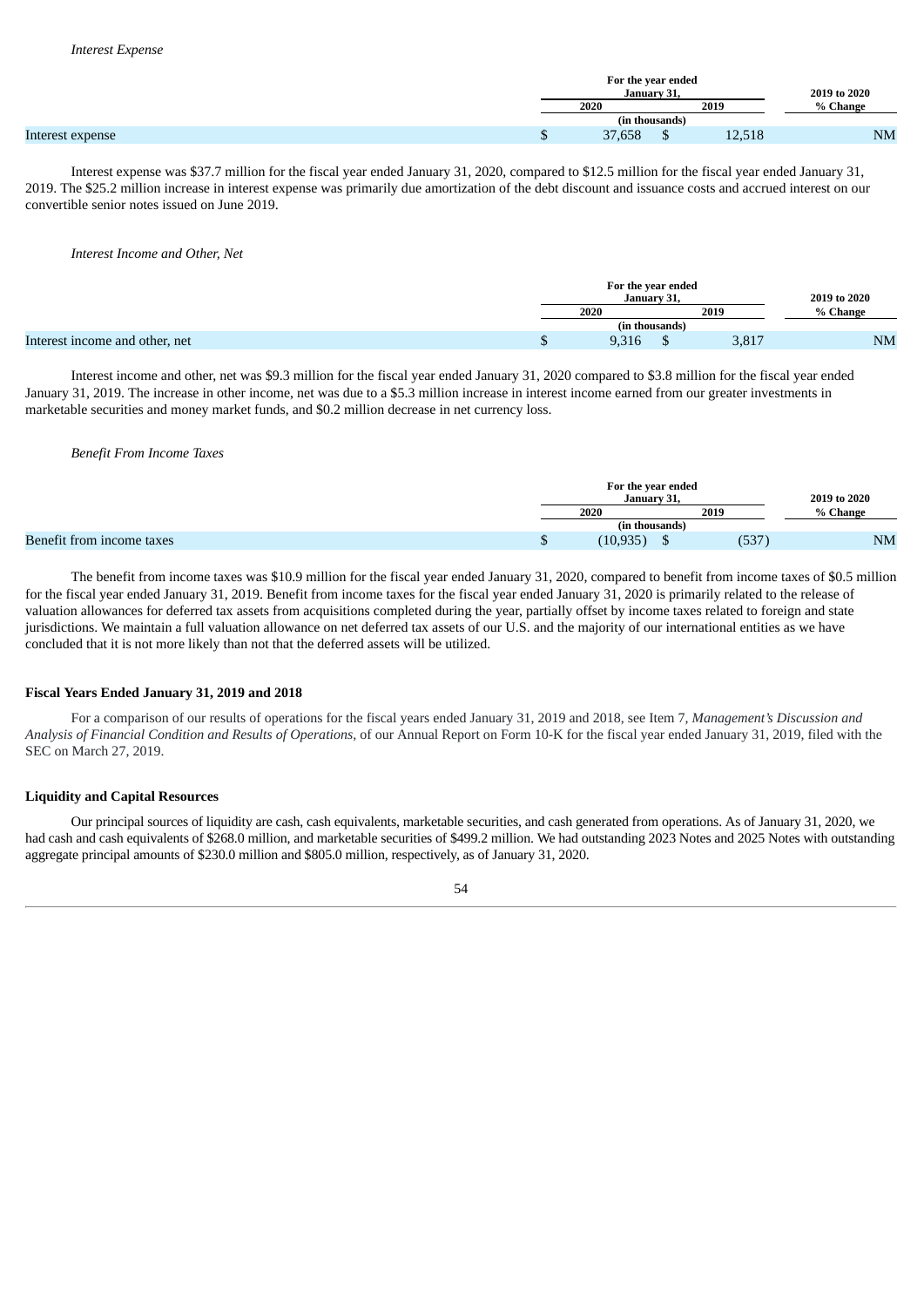For more than twenty trading days during the thirty consecutive trading days ended January 31, 2020, the last reported sale price of our common stock exceeded 130% of the conversion price of the 2023 Notes. As a result, the 2023 Notes are convertible at the option of the holders. We have the ability to settle the Convertible Notes in cash, shares of our common stock, or a combination of cash and shares of our common stock at our own election. As of January 31, 2020, we received conversion requests on the 2023 Notes for an aggregate principal amount of \$89.5 million. We elected to settled the principal amount of the conversion requests in cash and incremental conversion value in shares. The conversion requests are expected to be settled during the quarter ending April 30, 2020. The 2025 Notes were not convertible as of January 31, 2020. It is our current intent to settle conversions of the remaining 2023 Notes and the 2025 Notes through combination settlement, which involves repayment of the principal portion in cash and any excess of the conversion value over the principal amount in shares of our common stock. We have decided not to exercise the capped calls entered into in conjuction with the 2023 Notes.

In conjunction with the issuance of the Convertible Notes, we entered into capped call transactions that reduces our exposure to additional cash payments above principal balances in the event of a cash conversion of the Convertible Notes. We may owe additional cash to the noteholders upon early conversion if our stock price exceeds \$63.821 per share for the 2023 Notes or \$295.55 for the 2025 Notes. Although our incremental exposure to the additional cash payment above the principal amount of the Convertible Notes is reduced by the capped calls, conversion of the Convertible Notes by noteholders may cause dilution to the ownership interests of existing stockholders.

Our cash equivalents are comprised primarily of bank deposits and money market funds. We believe our existing cash and cash equivalents and marketable securities will be sufficient to meet our projected operating requirements for at least the next 12 months from the filing of this annual report.

Our future capital requirements will depend on many factors, including our pace of growth, subscription renewal activity, the timing and extent of spend to support development efforts, the expansion of sales and marketing activities, the introduction of new and enhanced services offerings and the continuing market acceptance of our services. We have in the past and believe that it is likely we will in the future enter into arrangements to acquire or invest in complementary businesses, services and technologies and intellectual property rights. We may be required to seek additional equity or debt financing. In the event that additional financing is required from outside sources, we may not be able to raise it on terms acceptable to us, or at all. If we are unable to raise additional capital when desired, our business, operating results and financial condition would be adversely affected.

## *Operating Activities*

Cash provided by operating activities for the fiscal year ended January 31, 2020 was \$68.2 million compared to \$37.4 million for the year ended January 31, 2019. This increase was driven by growth in customer billings and collections on accounts receivable, partially offset by increased payments for operating expenses.

#### *Investing Activities*

Cash used in investing activities for the fiscal year ended January 31, 2020 of \$637.9 million was primarily related to the net purchase of marketable securities of \$317.5 million, \$308.4 million spent on business acquisitions, net of cash acquired, and purchases of property and equipment of \$12.0 million.

#### *Financing Activities*

Cash provided by financing activities for the fiscal year ended January 31, 2020 of \$696.7 million, was primarily due to net proceeds of \$667.4 million obtained from the issuance of 2025 Notes and the purchase of the associated capped calls, \$29.3 million from the exercise of stock options and issuance of our common stock under the stock purchase and stock option plans.

#### **Off-Balance Sheet Arrangements**

Through January 31, 2020, we did not have any relationships with unconsolidated organizations or financial partnerships, such as structured finance or special purpose entities that would have been established for the purpose of facilitating off-balance sheet arrangements or other contractually narrow or limited purposes.

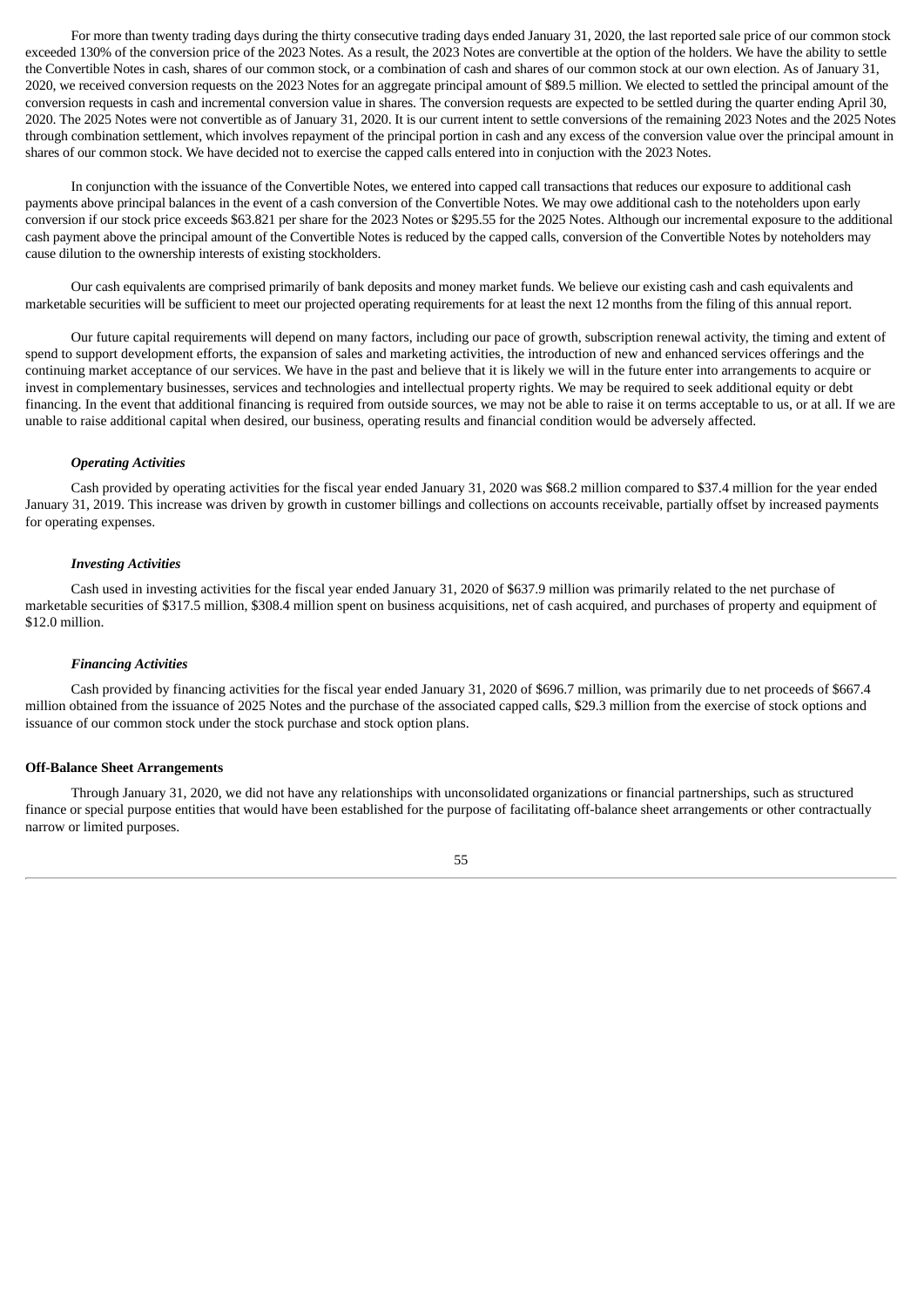# **Commitments and Contractual Obligations**

Our principal commitments and contractual obligations consist of our Convertible Notes, obligations under operating leases for office facilities and contractual purchase obligations for hosting services that support our business operations. The following table summarizes our non-cancelable contractual obligations as of January 31, 2020.

|                                        |           |                     | Payments due by period |  |                        |  |         |  |     |                             |
|----------------------------------------|-----------|---------------------|------------------------|--|------------------------|--|---------|--|-----|-----------------------------|
|                                        | Total     | Less Than<br>l Year |                        |  | 3-5 Years<br>1-3 Years |  |         |  |     | <b>More Than</b><br>5 Years |
|                                        |           |                     | (in thousands)         |  |                        |  |         |  |     |                             |
| Convertible senior notes $(1)$         | 1,035,000 |                     | 96,047                 |  | 133,953                |  | 805,000 |  |     |                             |
| Aggregate interest obligation $(1)(2)$ | 7.041     |                     | 1,509                  |  | 4.023                  |  | 1,509   |  |     |                             |
| Operating lease obligations            | 38,363    |                     | 10,128                 |  | 17,347                 |  | 9.938   |  | 950 |                             |
| Purchase obligations                   | 7.000     |                     | 7.000                  |  | _                      |  |         |  |     |                             |
| Total contractual obligations          | 1,087,404 |                     | 114,684                |  | 155,323                |  | 816,447 |  | 950 |                             |

(1) The conversion period for the Convertible Notes was open as of January 31, 2020, and as such the net carrying value of the Convertible Notes is included within current liabilities on our Consolidated Balance Sheet. The principal balances of the Convertible Notes are reflected in the payment period in the table above based on the contractual maturity assuming no conversion.

(2) Represents estimated aggregate interest obligations for our outstanding Convertible Notes that are payable in cash.

# **Critical Accounting Policies and Estimates**

Our management's discussion and analysis of our financial condition and results of operations is based on our financial statements, which have been prepared in accordance with GAAP. The preparation of these financial statements requires us to make estimates and assumptions that affect the reported amounts of assets and liabilities and the disclosure of contingent assets and liabilities at the date of the financial statements, as well as the reported revenues generated and expenses incurred during the reporting periods. Our estimates are based on our historical experience and on various other factors that we believe are reasonable under the circumstances, the results of which form the basis for making judgments about the carrying value of assets and liabilities that are not readily apparent from other sources. Actual results may differ from these estimates under different assumptions or conditions. We believe that the accounting policies discussed below are critical to understanding our historical and future performance, as these policies relate to the more significant areas involving management's judgments and estimates.

# *Revenue Recognition*

We derive our revenues primarily from subscription services fees and professional services fees. Revenues are recognized when control of these services are transferred to our customers in an amount that reflects the consideration we expect to be entitled to in exchange for those services. Revenues are recognized net of applicable taxes imposed on the related transaction. Our revenue recognition policy follows guidance from Accounting Standards Codification 606, *Revenue from Contracts with Customers (Topic 606)*.

We determine revenue recognition through the following five-step framework:

- Identification of the contract, or contracts, with a customer;
- Identification of the performance obligations in the contract;
- Determination of the transaction price;
- Allocation of the transaction price to the performance obligations in the contract; and
- Recognition of revenue when, or as, we satisfy a performance obligation.

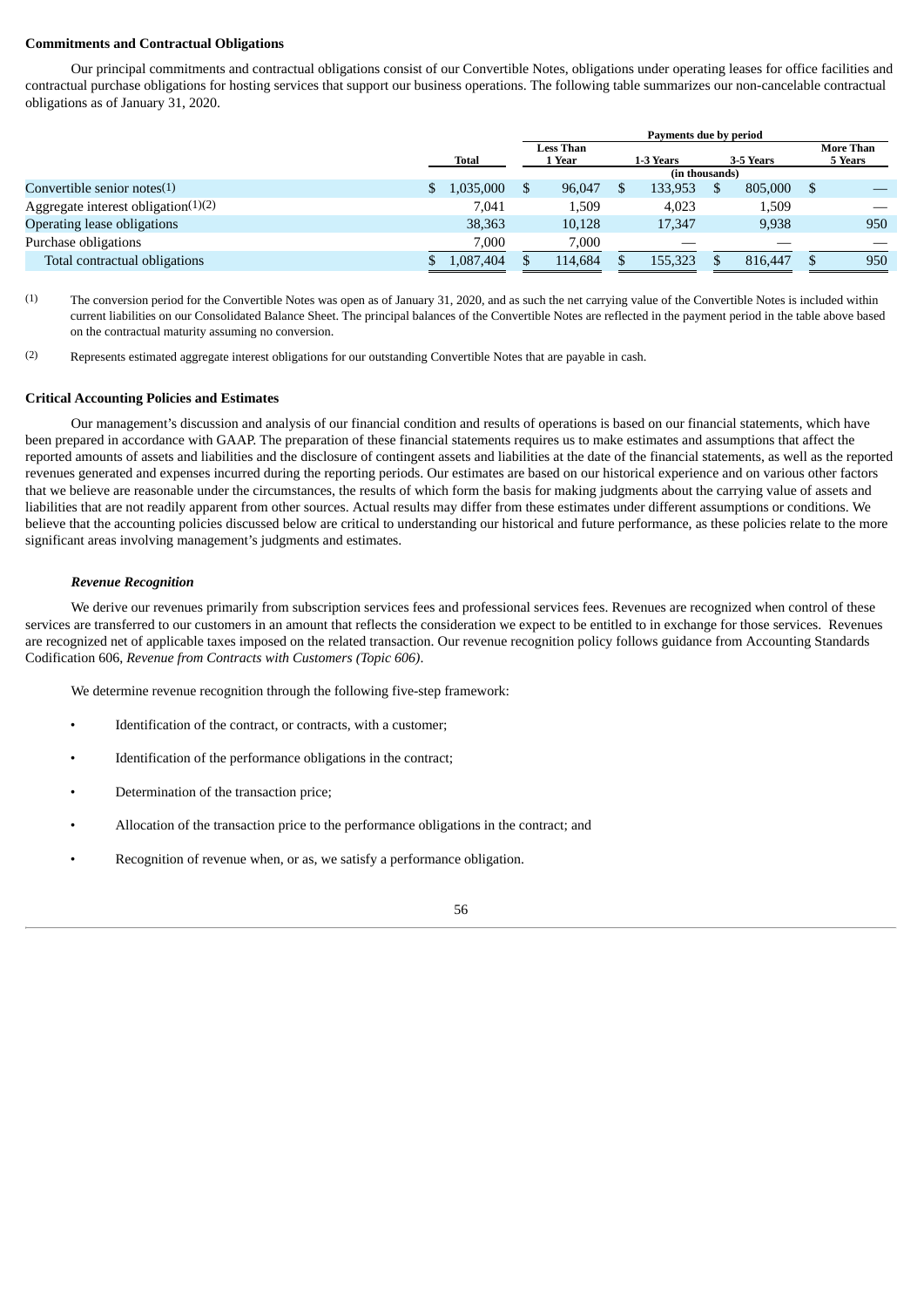#### *Subscription Services Revenues*

We offer subscriptions to our cloud-based business spend management platform, including procurement, invoicing and expense management. Subscription services revenues consist primarily of fees to provide our customers access to our cloud-based platform, which includes routine customer support. Subscription service contracts do not provide customers with the right to take possession of the software, are non-cancelable, and do not contain general rights of return. Generally subscription revenues are recognized ratably over the contractual term of the arrangement, beginning on the date that the service is made available to the customer. Subscription contracts typically have a term of three years with invoicing occurring in annual installments at the beginning of each year in the subscription period. Subscription revenues also include fees to provide support and updates to legacy Exari customers. The support and update revenues associated with these customers are recognized ratably over the contract term.

#### *Professional Services Revenues*

We offer professional services which include deployment services, optimization services, and training. Professional services are generally sold on a time-and-materials basis or fixed-fee basis. For services billed on a time-and-materials basis, revenue is recognized over time as services are performed. For services billed on a fixed-fee basis, invoicing typically occurs in advance, and revenue is recognized over time based on the proportion performed.

#### *Significant Judgments*

Our contracts with customers often include promises to transfer multiple products and services to a customer. For these contracts, we account for individual performance obligations separately if they are distinct. Subscription services and professional services are both distinct performance obligations that are accounted for separately. In contracts with multiple performance obligations, the transaction price is allocated to each separate performance obligations on a relative standalone selling price basis.

The determination of standalone selling price ("SSP") for each distinct performance obligations requires judgment. We determine SSP for performance obligations based on overall pricing objectives, which take into consideration market conditions and entity-specific factors. This includes a review of historical sales data related to the size of arrangements, the cloud applications being sold, customer demographics and the numbers and types of users within the arrangements. We use a range of amounts to estimate SSP for performance obligations. There is typically more than one SSP for individual products and services due to the stratification of those products and services by certain considerations such as size and type of customer.

#### *Deferred Commissions*

Commissions are earned by sales personnel upon the execution of the sales contract by the customer, and commission payments are made shortly after they are earned. Commission costs can be associated specifically with subscription and professional services arrangements. Commissions earned by our sales personnel are considered incremental and recoverable costs of obtaining a contract with a customer. These costs are deferred and then amortized over a period of benefit of five years. We determined the period of benefit by taking into consideration our past experience with customers, future cash flows expected from customers, industry peers and other available information.

We capitalized commission costs of \$26.2 million, and \$15.3 million and amortized \$9.6 million and \$5.8 to sales and marketing expense in the accompanying consolidated statements of operations during the years ended January 31, 2020 and 2019, respectively.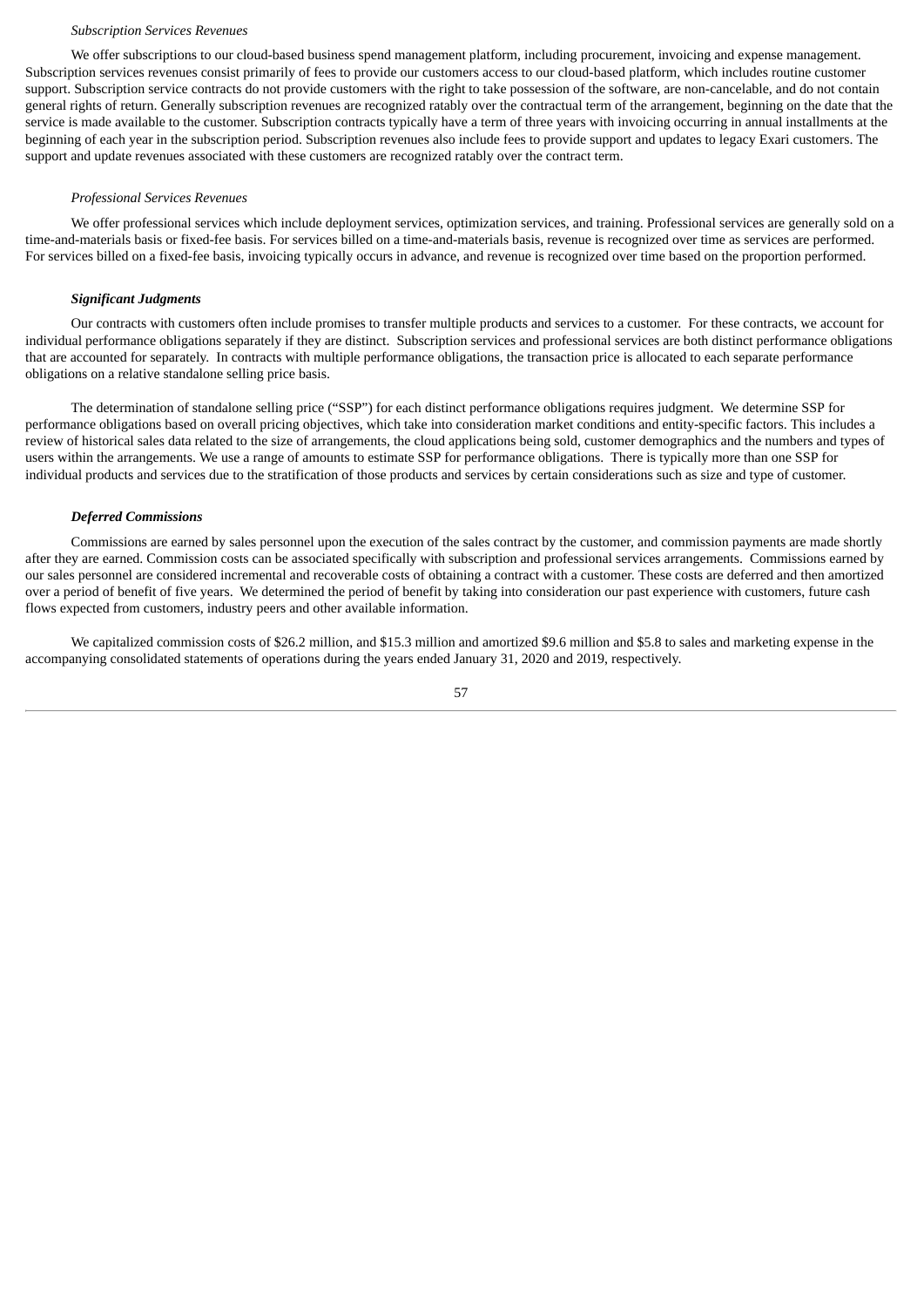### *Business Combinations*

We account for acquisitions of entities that include inputs and processes and have the ability to create outputs as business combinations. For acquired businesses, we record tangible and intangible assets acquired and liabilities assumed based on their estimated fair values at the acquisition dates. The excess of the purchase price over those fair values is recorded as goodwill. During the measurement period, which may be up to one year from the acquisition date, we may record adjustments to the assets acquired and liabilities assumed with the corresponding offset to goodwill. Upon the conclusion of the measurement period or final determination of the values of assets acquired or liabilities assumed, whichever comes first, any subsequent adjustments are recorded to the consolidated statements of operations.

Accounting for business combinations requires our management to make significant estimates and assumptions at the acquisition date, including estimated fair value of acquired intangible assets, and related amortization period. The estimates of fair value require management to also make estimates of, among other things, future expected cash flows, discount rates or expected costs to reproduce an asset. Although we believe the assumptions and estimates we have made in the past have been reasonable and appropriate, these estimates are based on historical experience and information obtained from the management of the acquired companies and are inherently uncertain.

We review goodwill for impairment annually during the fourth quarter or more frequently if events or changes in circumstances would more likely than not reduce the fair value of our single reporting unit below its carrying value. As of January 31, 2020, no impairment of goodwill has been identified.

Acquired finite-lived intangible assets are amortized over their estimated useful lives. We evaluate the recoverability of our intangible assets for possible impairment whenever events or circumstances indicate that the carrying amount of such assets may not be recoverable. We have not recorded any significant impairment charges during the years presented.

In addition to the recoverability assessment, we routinely review the remaining estimated useful lives of our finite-lived intangible assets. If we modify the estimated useful life assumption for any asset, the remaining unamortized balance would be amortized over the revised estimated useful life.

#### *Convertible Notes*

We account for the issued Convertible Senior Notes ("Convertible Notes") as separate liability and equity components. The carrying amount of the liability component was calculated by measuring the fair value of a similar liability that does not have an associated convertible feature using a discounted cash flow model with a discount rate determined using observable yields for stand-alone debt instruments with a comparable credit rating and term. The carrying amount of the equity component representing the conversion option was determined by deducting the fair value of the liability component from the par value of the Convertible Notes as a whole. This difference represents a debt discount that is amortized to interest expense over the term of the Convertible Notes using the effective interest rate method. The equity component is not remeasured as long as it continues to meet the conditions for equity classification. We allocated issuance costs incurred to the liability and equity components. Issuance costs attributable to the liability component are being amortized to expense over the respective term of the Convertible Notes, and issuance costs attributable to the equity components were netted with the respective equity component in additional paid in capital.

To the extent that we receive note conversion requests prior to the maturity of the Convertible Notes, a portion of the equity component is classified as temporary equity, which is measured as the difference between the principal and net carrying amount of the notes requested for conversion. Upon settlement of the conversion requests, the difference between the fair value and the amortized book value of the liability component of the Convertible Notes requested for conversion is recorded as a gain or loss on early note conversion. The fair value of the Convertible Notes are measured based on a similar liability that does not have an associated convertible feature over the remaining term of the Convertible Notes.

#### **Recent Accounting Pronouncements**

Refer to Note 2, "Significant Accounting Policies" in the Notes to Consolidated Financial Statements included elsewhere in this Annual Report for analysis of recent accounting pronouncements that are applicable to our business.

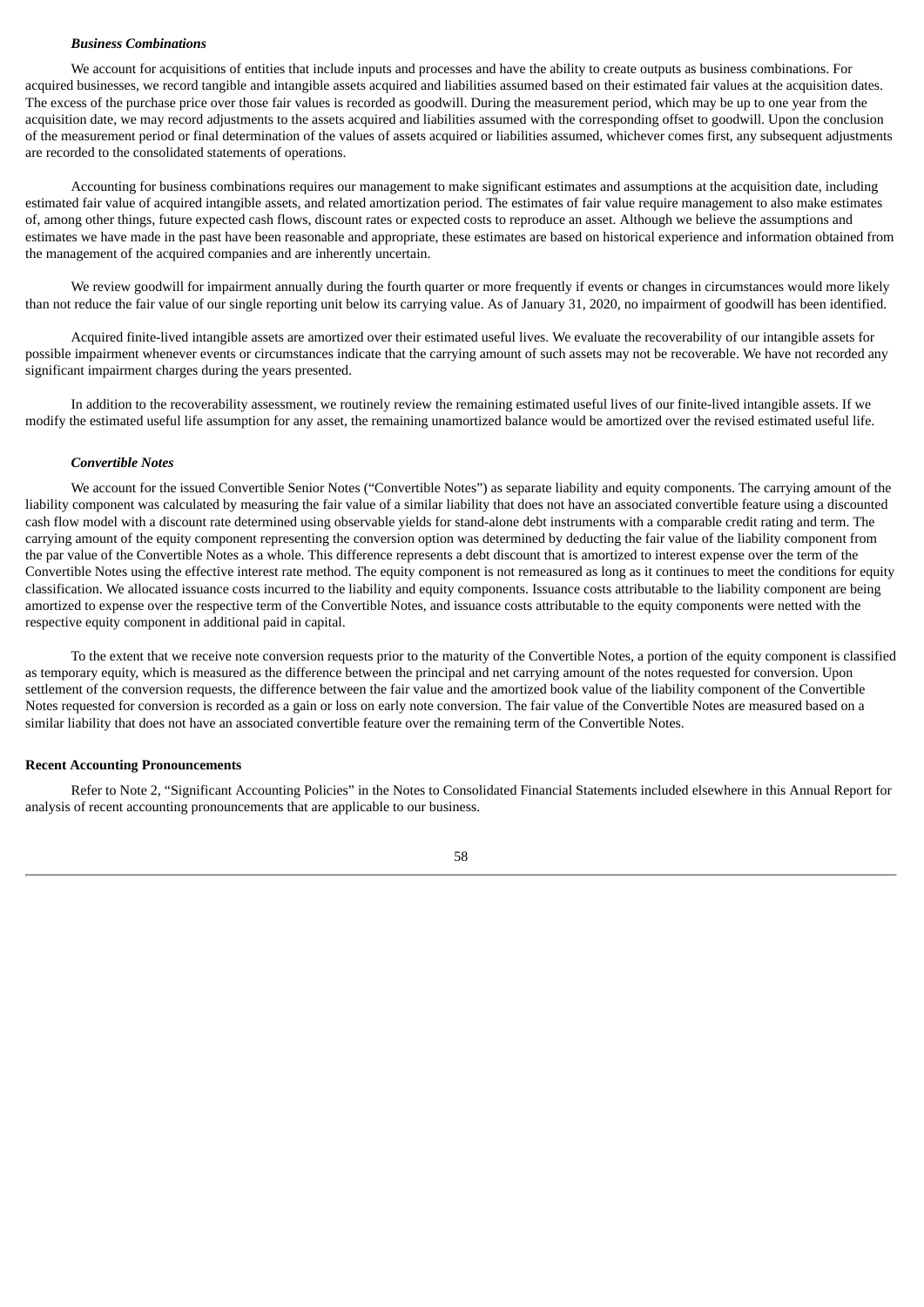# **Item 7A. Quantitative and Qualitative Disclosures About Market Risk.**

#### **Foreign Currency Exchange Risk**

Our results of operations and cash flows are subject to fluctuations due to changes in foreign currency exchange rates, particularly changes in the Euro and British Pound Sterling. Due to the relative size of our international operations to date, our foreign currency exposure has been limited and thus we have not instituted a hedging program. We performed a sensitivity analysis and determined that a 10% change in the value of the U.S. dollar would result in an approximate \$6.3 million impact on our net loss for both of the years ended January 31, 2020 and 2019. We expect our international operations to continue to grow in the near term and we are continually monitoring our foreign currency exposure to determine when we should begin a hedging program. Most of our agreements have been, and we expect will continue to be, denominated in U.S. dollars.

### **Market Risk and Market Interest Risk**

In June 2019, we issued \$805 million aggregate principal amount of 0.125% convertible senior notes due 2025. In January 2018, we issued \$230 million aggregate principal amount of 0.375% convertible senior notes due 2023. The 2025 Notes and 2023 Notes have fixed annual interest rates at 0.125% and 0.375%, respectively and, therefore, we do not have economic interest rate exposure on our Convertible Notes. However, the values of the Convertible Notes are exposed to interest rate risk. Generally, the fair market value of our fixed interest rate Convertible Notes will increase as interest rates fall and decrease as interest rates rise. In addition, the fair values of the Convertible Notes are affected by our stock price. The fair value of the Convertible Notes will generally increase as our common stock price increases and will generally decrease as our common stock price declines in value. Additionally, we carry the Convertible Notes at par value less the portion allocated to equity and the related unamortized discount and issuance costs on our balance sheet, and we present the fair value for required disclosure purposes only.

Our exposure to interest rate risk also is related to our interest-bearing assets, primarily our cash and cash equivalents. A hypothetical 100 basis points increase in interest rates would have impacted interest income by \$2.8 million for both of the years ended January 31, 2020 and 2019, respectively.

## **Item 8. Financial Statements and Supplementary Data.**

The financial statements and supplementary financial information required by this Item 8 are included in our consolidated financial statements and notes and are set forth in the pages indicated in Part IV, Item 15(a) of this Annual Report on Form 10‑K and are incorporated herein by reference.

#### **Item 9. Changes in and Disagreements With Accountants on Accounting and Financial Disclosure.**

None.

# **Item 9A. Controls and Procedures.**

#### **a) Evaluation of Disclosure Controls and Procedures.**

Our management, with the participation of our Chief Executive Officer and our Chief Financial Officer, evaluated the effectiveness of our disclosure controls and procedures as of January 31, 2020. The term "disclosure controls and procedures," as defined in Rules 13a-15(e) and 15d-15(e) under the Exchange Act, means controls and other procedures of a company that are designed to ensure that information required to be disclosed by a company in the reports that it files or submits under the Exchange Act is recorded, processed, summarized and reported, within the time periods specified in the SEC's rules and forms. Disclosure controls and procedures include, without limitation, controls and procedures designed to ensure that information required to be disclosed by a company in the reports that it files or submits under the Exchange Act is accumulated and communicated to our management, including its principal executive and principal financial officers, as appropriate to allow timely decisions regarding required disclosure.

Based on the evaluation of our disclosure controls and procedures as of January 31, 2020, our Chief Executive Officer and Chief Financial Officer concluded that, as of such date, our disclosure controls and procedures were effective at the reasonable assurance level.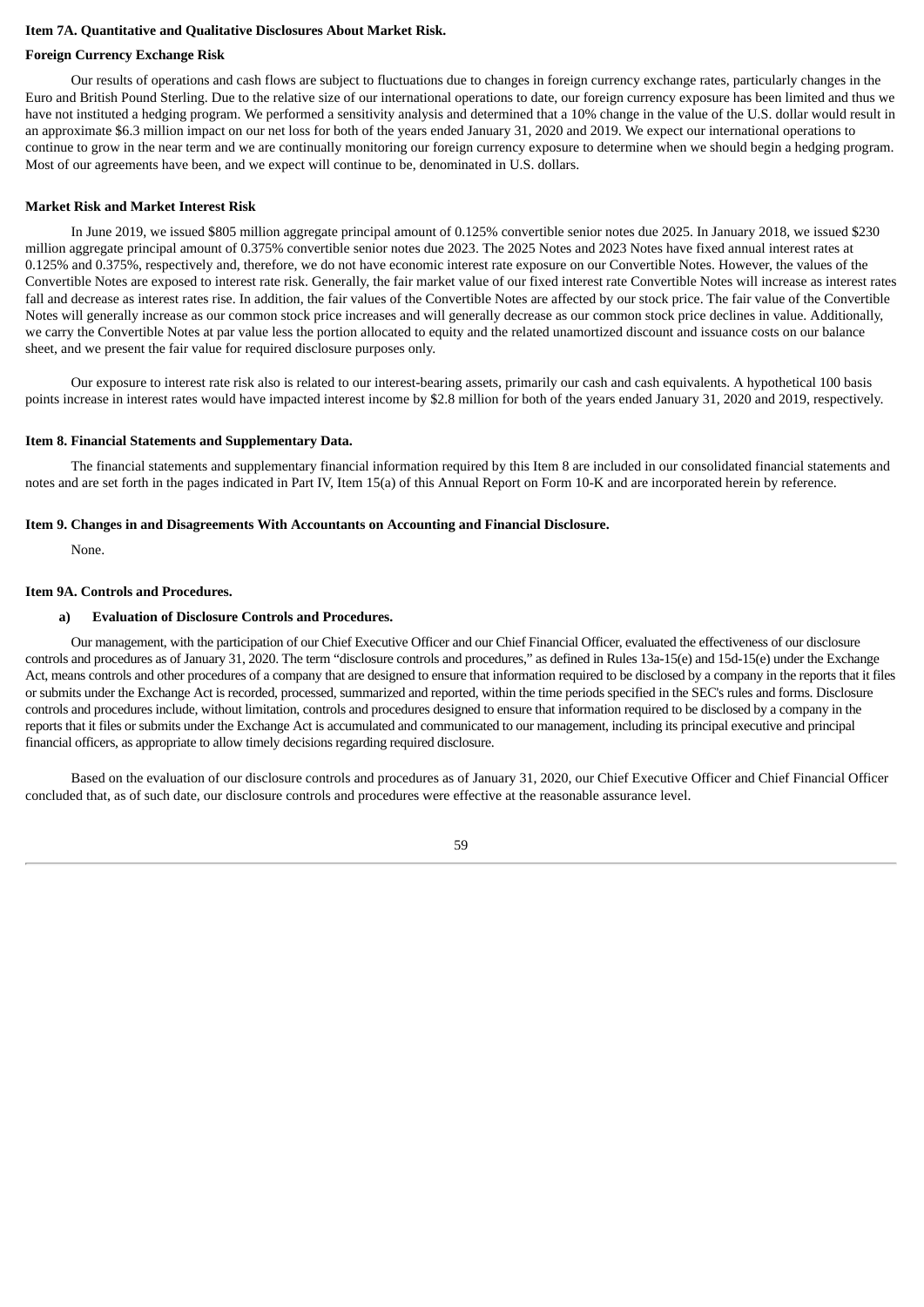## **b) Management's Report on Internal Control Over Financial Reporting**

Our management is responsible for establishing and maintaining adequate internal control over financial reporting, as such term is defined in Exchange Act Rule 13a-15(f). Our internal control over financial reporting is designed to provide reasonable assurance regarding the reliability of financial reporting and the preparation of financial statements for external purposes in accordance with generally accepted accounting principles.

Our management, including the CEO and CFO, conducted an evaluation of the effectiveness of our internal control over financial reporting based on the Internal Control—Integrated Framework issued by the Committee of Sponsoring Organizations of the Treadway Commission (2013 framework). In accordance with guidance issued by the Securities and Exchange Commission, companies are permitted to exclude acquisitions from their final assessment of internal control over financial reporting for the first fiscal year in which the acquisition occurred. We have excluded from our evaluation of internal control over financial reporting, the internal control activities of Exari Group, Inc. "Exari", which we acquired in May 2019, and Yapta, Inc. "Yapta", which we acquired in December 2019. The financial results of these acquisitions are included from the date of acquisition in the January 31, 2020 consolidated financial statements and constituted collectively less than 3% of total assets and 5% of total revenues, respectively, as of and for the year ended January 31, 2020. Based on the results of this evaluation, our management concluded that our internal control over financial reporting was effective as of January 31, 2020.

The effectiveness of our internal control over financial reporting as of January 31, 2020 has been audited by Ernst & Young LLP, an independent registered public accounting firm, as stated in their report which is included elsewhere herein.

# **c) Changes in Internal Control Over Financial Reporting.**

There was no change in our internal control over financial reporting that occurred during the quarter ended January 31, 2020 that has materially affected, or is reasonably likely to materially affect, our internal control over financial reporting.

## **d) Inherent Limitations on Effectiveness of Controls.**

Our management, including our principal executive officer and principal financial officer, do not expect that our disclosure controls or our internal control over financial reporting will prevent all errors and all fraud. A control system, no matter how well conceived and operated, can provide only reasonable, not absolute, assurance that the objectives of the control system are met. Further, the design of a control system must reflect the fact that there are resource constraints, and the benefits of controls must be considered relative to their costs. Because of the inherent limitations in all control systems, no evaluation of controls can provide absolute assurance that all control issues and instances of fraud, if any, have been detected. These inherent limitations include the realities that judgments in decision-making can be faulty, and that breakdowns can occur because of a simple error or mistake. Additionally, controls can be circumvented by the individual acts of some persons, by collusion of two or more people or by management override of the controls. The design of any system of controls is also based in part upon certain assumptions about the likelihood of future events, and there can be no assurance that any design will succeed in achieving its stated goals under all potential future conditions; over time, controls may become inadequate because of changes in conditions, or the degree of compliance with policies or procedures may deteriorate. Because of the inherent limitations in a cost-effective control system, misstatements due to error or fraud may occur and not be detected.

## **Item 9B. Other Information.**

None.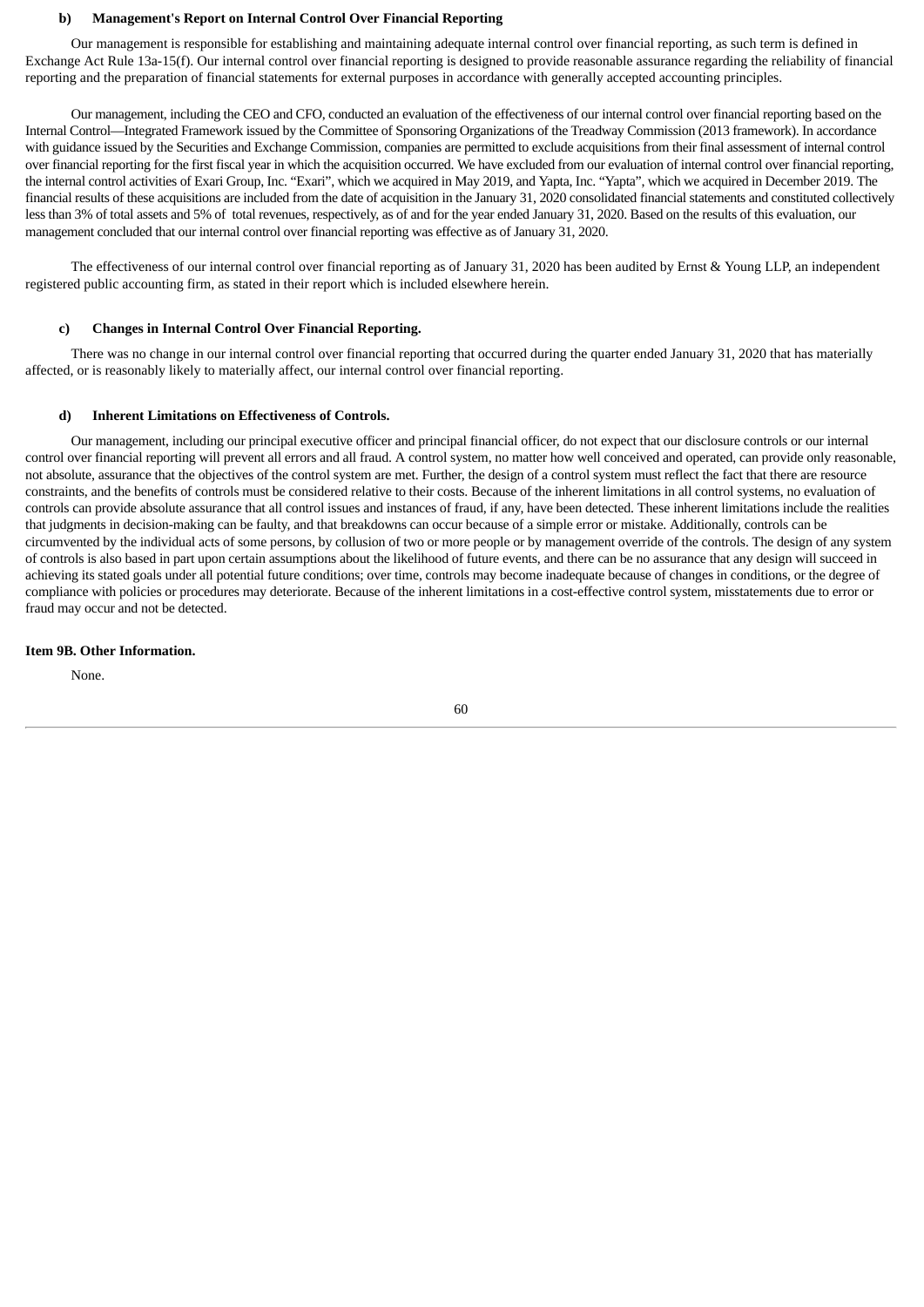# **Item 10. Directors, Executive Officers and Corporate Governance.**

The information called for by this item will be set forth in our Proxy Statement for the 2020 Annual Meeting of Stockholders to be filed with the SEC within 120 days of the fiscal year ended January 31, 2020 (Proxy Statement) and is incorporated herein by reference.

## **Item 11. Executive Compensation.**

The information called for by this item will be set forth in our Proxy Statement and is incorporated herein by reference.

## **Item 12. Security Ownership of Certain Beneficial Owners and Management and Related Stockholder Matters.**

The information required by this item will be set forth in our Proxy Statement and is incorporated herein by reference.

# **Item 13. Certain Relationships and Related Transactions, and Director Independence.**

The information required by this item will be set forth in our Proxy Statement and is incorporated herein by reference.

# **Item 14. Principal Accountant Fees and Services.**

The information required by this item will be set forth in our Proxy Statement and is incorporated herein by reference.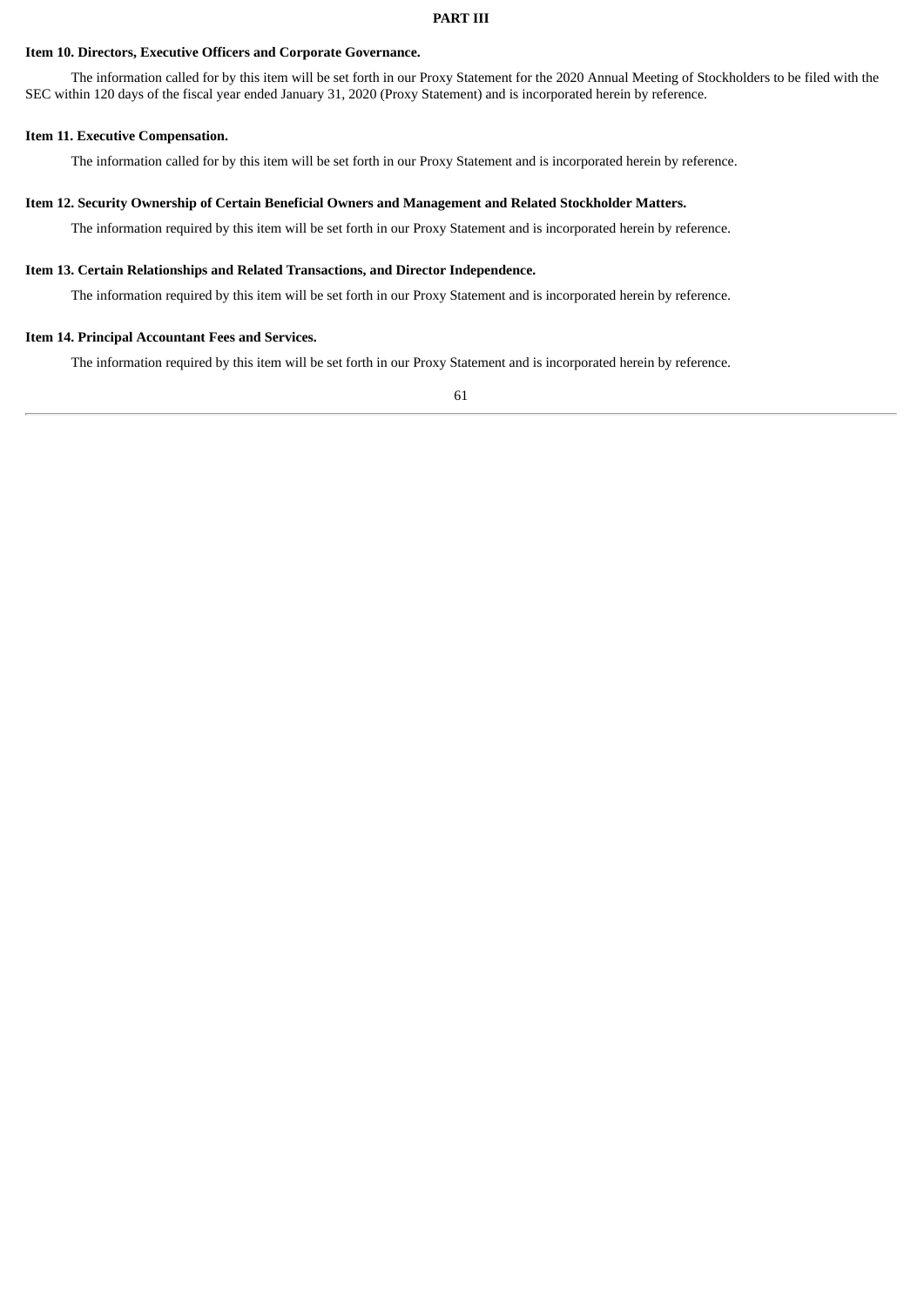# **PART IV**

# **Item 15. Exhibits, Financial Statement Schedules.**

(a) Documents Filed with Report

(1) *Financial Statements.*

| Reports of Independent Registered Public Accounting Firm                                            | $F-2$  |
|-----------------------------------------------------------------------------------------------------|--------|
| Consolidated Balance Sheets as of January 31, 2020 and 2019                                         | $F-7$  |
| Consolidated Statements of Operations for the Years ended January 31, 2020, 2019 and 2018           | $F-8$  |
| Consolidated Statements of Comprehensive Loss for the Years ended January 31, 2020, 2019 and 2018   | $F-9$  |
| Consolidated Statements of Stockholders' Equity for the Years ended January 31, 2020, 2019 and 2018 | $F-10$ |
| Consolidated Statements of Cash Flows for the Years ended January 31, 2020, 2019 and 2018           | $F-11$ |
| <b>Notes to Consolidated Financial Statements</b>                                                   | $F-12$ |

(2) *Financial Statement Schedules.*

# **Schedule II – Valuation and Qualifying Accounts (in thousands)**

|                                 | <b>Balance as of</b><br>beginning of<br>vear | <b>Additions</b> | <b>Deductions</b> | <b>Balance as of</b><br>end of year |
|---------------------------------|----------------------------------------------|------------------|-------------------|-------------------------------------|
| Year ended January 31, 2020     |                                              |                  |                   |                                     |
| Allowance for doubtful accounts | 70                                           | 76               | (85)              | 61                                  |
| Year ended January 31, 2019     |                                              |                  |                   |                                     |
| Allowance for doubtful accounts | 9.                                           | 94               | (33)              | 70                                  |
| Year ended January 31, 2018     |                                              |                  |                   |                                     |
| Allowance for doubtful accounts | 672                                          | 105              | (768)             | 9                                   |

Schedules not listed above have been omitted because the information required to be set forth therein is not applicable or is shown in the financial statements or notes herein.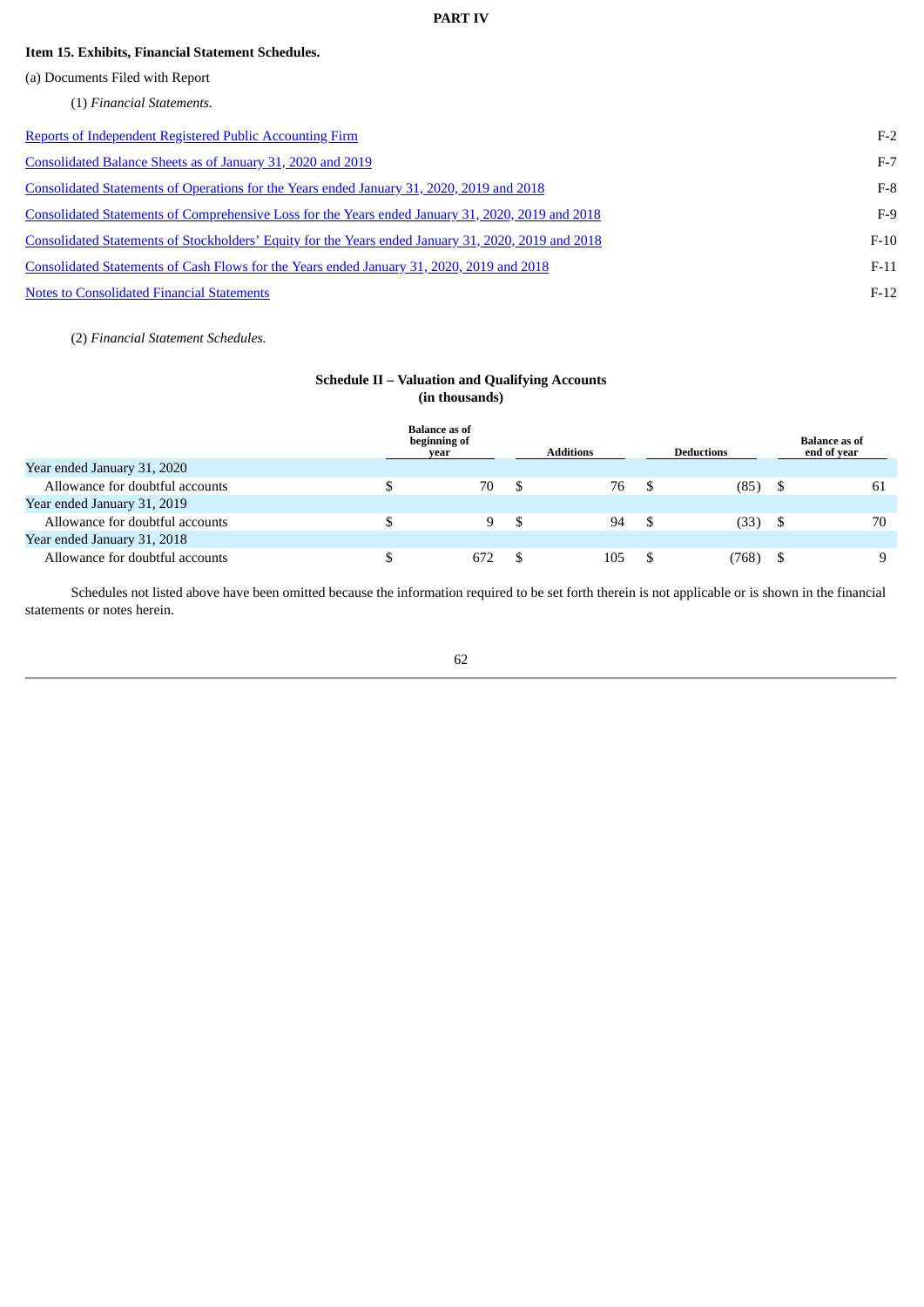# (3) *Exhibits.*

|             | <b>Description</b>                                                                                                                                                                                                               |         | <b>Incorporated by Reference</b> |                |                    |                          |  |  |  |
|-------------|----------------------------------------------------------------------------------------------------------------------------------------------------------------------------------------------------------------------------------|---------|----------------------------------|----------------|--------------------|--------------------------|--|--|--|
| Exhibit No. |                                                                                                                                                                                                                                  | Form    | File No.                         | <b>Exhibit</b> | <b>Filing Date</b> | <b>Filed</b><br>Herewith |  |  |  |
| 2.1         | Share purchase agreement dated April 7, 2017.                                                                                                                                                                                    | $8-K$   | 001-37901                        | 2.1            | 4/7/2017           |                          |  |  |  |
| 2.2         | Purchase Agreement, dated December 4, 2018,<br>by and among the Registrant, Hiperos, LLC,<br>GTCR/Opus Blocker Corp., GTCR Fund X/C LP,<br><b>GTCR/Opus Splitter LP, and Opus Global</b><br>Holdings, LLC.                       | $8-K$   | 001-37901                        | 2.1            | 12/10/2018         |                          |  |  |  |
| 2.3         | Agreement and Plan of Merger by and among the<br>Registrant, Epic Merger Sub, Inc., Exari Group,<br>Inc., and Beacon Equity Partners, LLC, as<br>stockholder representative.                                                     | $8-K$   | 001-37901                        | 2.1            | 4/16/2019          |                          |  |  |  |
| 3.1         | <b>Amended and Restated Certificate of</b><br><b>Incorporation of Registrant.</b>                                                                                                                                                | $10-Q$  | 001-37901                        | 3.1            | 12/9/2016          |                          |  |  |  |
| 3.2         | Amended and Restated Bylaws of Registrant.                                                                                                                                                                                       | $10-Q$  | 001-37901                        | 3.2            | 12/9/2016          |                          |  |  |  |
| 4.1         | <b>Amended and Restated Investors' Rights</b><br>Agreement, dated May 26, 2015, by and among<br>the Registrant and the parties thereto.                                                                                          | $S-1$   | 333-213546                       | 4.1            | 9/8/2016           |                          |  |  |  |
| 4.2         | <b>Waiver of Notice and Registration Rights and</b><br><b>Amendment to Amended and Restated Investors</b><br><b>Rights Agreement.</b>                                                                                            | $S-1/A$ | 333-217105                       | 4.1.2          | 4/10/2017          |                          |  |  |  |
| 4.3         | Indenture with respect to the Company's 0.375%<br>Convertible Senior Notes due 2023, dated as of<br>January 17, 2018, between the Registrant and<br>Wilmington Trust, National Association, as<br>trustee                        | $8-K$   | 001-37901                        | 4.1            | 1/18/2018          |                          |  |  |  |
| 4.4         | Indenture (including form of Note) with respect<br>to the Company's 0.125% Convertible Senior<br>Notes due 2025, dated as of June 11, 2019,<br>between the Registrant and Wilmington Trust,<br>National Association, as trustee. | $8-K$   | 001-37901                        | 4.1            | 6/11/2019          |                          |  |  |  |
| 4.5         | Description of the Registrant's Securities<br>Registered Pursuant to Section 12 of the<br><b>Securities Exchange Act of 1934</b>                                                                                                 |         |                                  |                |                    | $\boldsymbol{X}$         |  |  |  |
| $10.1*$     | Form of Indemnification Agreement between the<br>Registrant and each of its directors and executive<br>officers.                                                                                                                 | $S-1/A$ | 333-213546                       | 10.1           | 9/23/2016          |                          |  |  |  |
|             |                                                                                                                                                                                                                                  | 63      |                                  |                |                    |                          |  |  |  |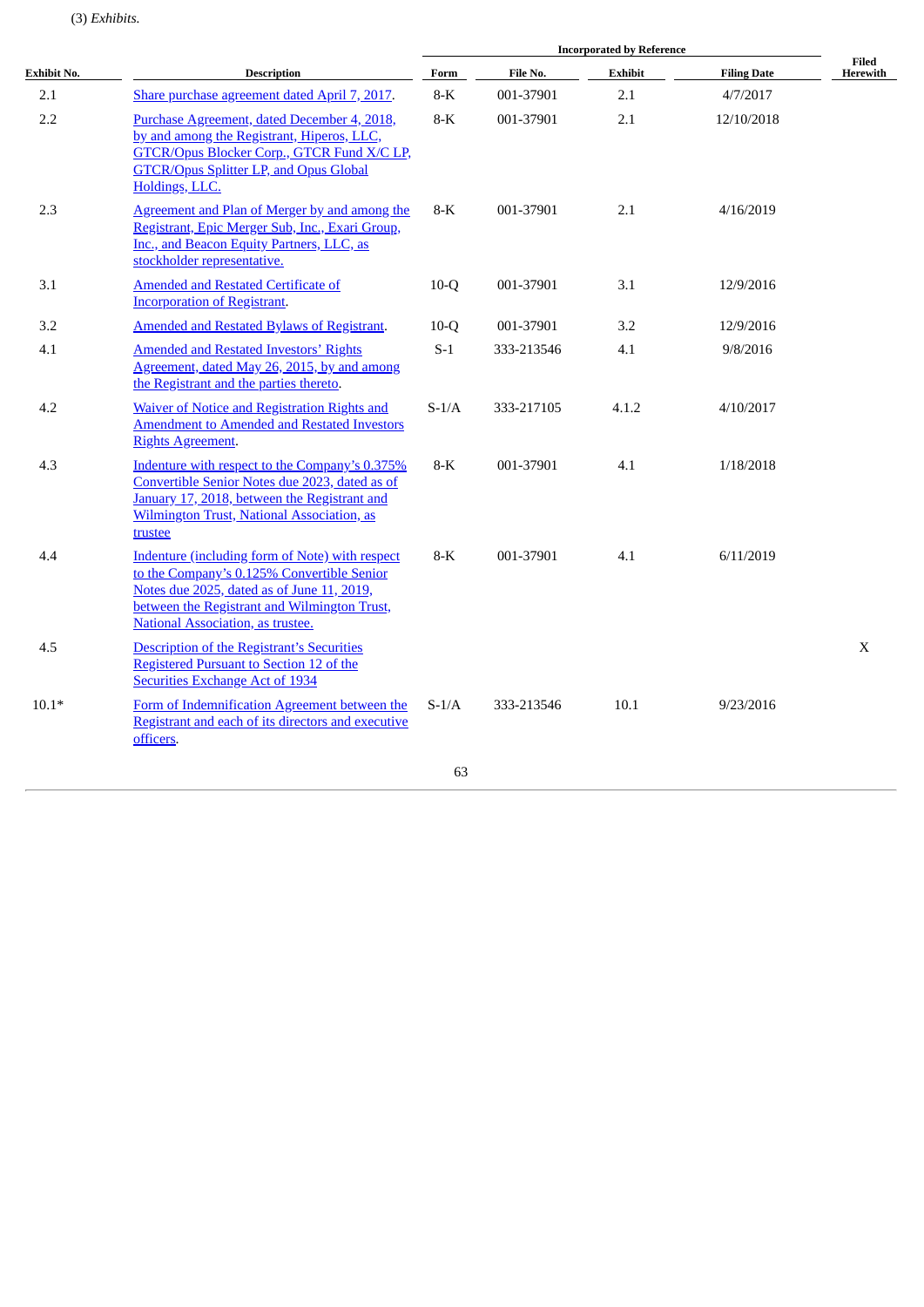| Exhibit No. | <b>Description</b>                                                                                                                               | Form    | File No.   | Exhibit | <b>Filing Date</b> | Filed<br>Herewith |
|-------------|--------------------------------------------------------------------------------------------------------------------------------------------------|---------|------------|---------|--------------------|-------------------|
| $10.2*$     | 2006 Stock Plan, as amended, and forms of<br>agreements thereunder.                                                                              | $S-1/A$ | 333-213546 | 10.2    | 9/23/2016          |                   |
| $10.3*$     | Registrant's 2016 Equity Incentive Plan and<br>forms of agreements thereunder.                                                                   | $S-1/A$ | 333-213546 | 10.3    | 9/23/2016          |                   |
| $10.4*$     | Registrant's 2016 Employee Stock Purchase Plan<br>and form of Participation Agreement thereunder.                                                | $S-1/A$ | 333-213546 | 10.4    | 10/4/2016          |                   |
| $10.5*$     | <b>Incentive Bonus Plan.</b>                                                                                                                     | $S-1$   | 333-213546 | 10.5    | 9/8/2016           |                   |
| $10.6*$     | Offer Letter, dated May 19, 2016, and Severance<br>and Change in Control Agreement, between the<br>Registrant and Robert Bernshteyn.             | $S-1$   | 333-213546 | 10.6    | 9/8/2016           |                   |
| $10.7*$     | Offer Letter, dated May 19, 2016, and Severance<br>and Change in Control Agreement, between the<br><b>Registrant and Todd Ford.</b>              | $S-1$   | 333-213546 | 10.8    | 9/8/2016           |                   |
| $10.8*$     | Offer Letter, dated September 27, 2017, and<br>Severance and Change in Control Agreement,<br>between the Registrant and Mark Riggs.              | $10-K$  | 001-37901  | 10.8    | 3/27/2019          |                   |
| $10.9*$     | Offer Letter, dated August 25, 2016, between the<br><b>Registrant and Steven Winter.</b>                                                         | $S-1$   | 333-213546 | 10.10   | 9/8/2016           |                   |
| $10.10*$    | Offer Letter, dated May 19, 2016, and Severance<br>and Change in Control Agreement, between the<br><b>Registrant and Ravi Thakur.</b>            | $S-1$   | 333-213546 | 10.9    | 9/8/2016           |                   |
| 10.11       | Lease Agreement, dated March 20, 2014, among the<br><b>Registrant and Crossroads Associates and</b><br><b>Clocktower Associates, as amended.</b> | $S-1$   | 333-213546 | 10.11   | 9/8/2016           |                   |
| 10.11.1     | Third Amendment, dated May 1, 2017, to the Lease<br>Agreement by and between the Registrant and<br><b>BCSP Crossroads Property LLC.</b>          | $10-Q$  | 001-37901  | 10.1    | 9/8/2017           |                   |
| $10.12*$    | <b>Compensation Program for Non-Employee</b><br>Directors.                                                                                       | $10-Q$  | 001-37901  | 10.1    | 9/6/2018           |                   |
| 10.13       | Form of Base Capped Call Confirmation with<br>respect to the 2023 Notes.                                                                         | 8-K     | 001-37901  | 99.1    | 1/18/2018          |                   |
| 10.14       | Form of Additional Capped Call Confirmation<br>with respect to the 2023 Notes.                                                                   | 8-K     | 001-37901  | 99.2    | 1/18/2018          |                   |
|             |                                                                                                                                                  | 64      |            |         |                    |                   |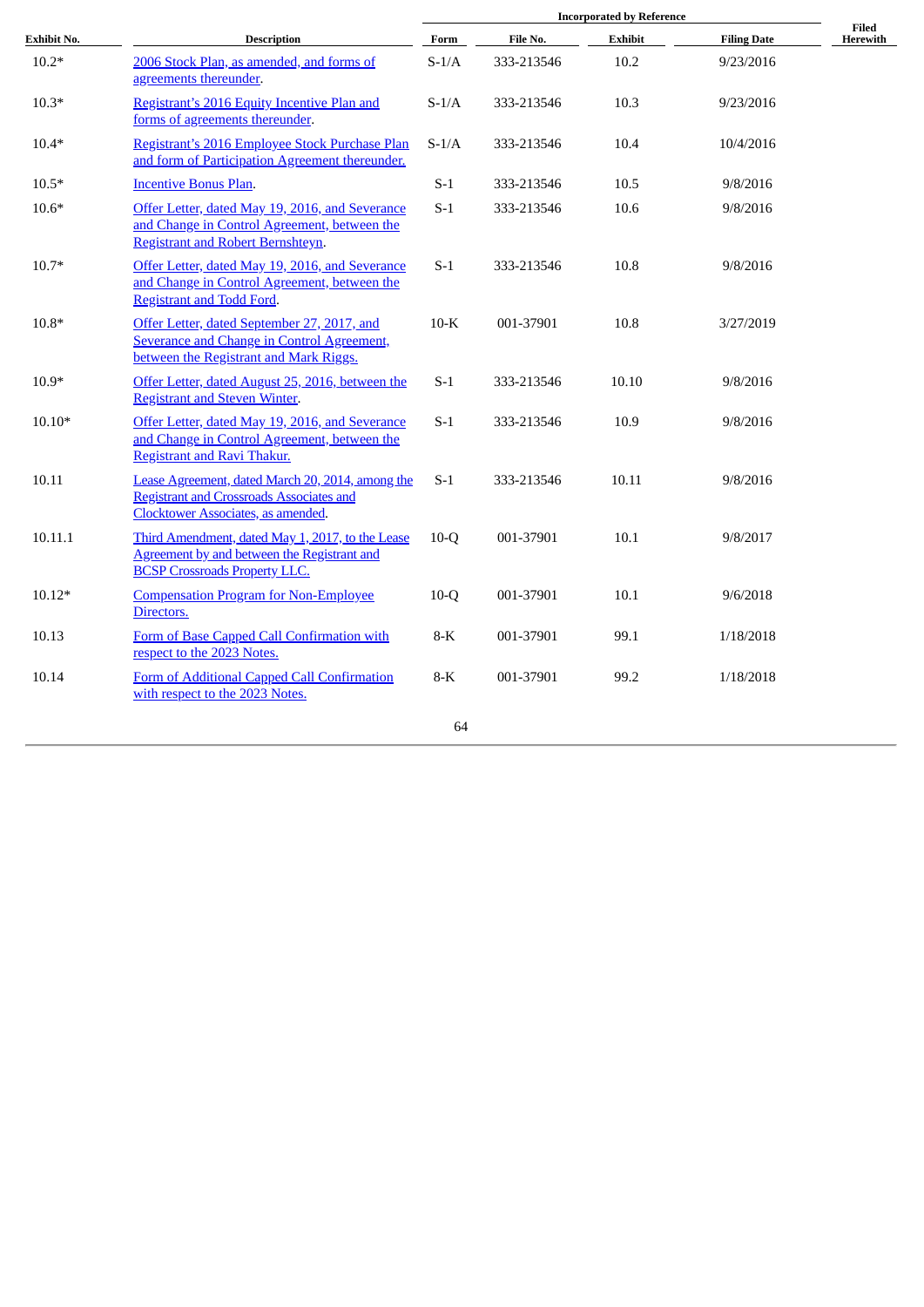|             |                                                                                                                                                                                                                                          | <b>Incorporated by Reference</b> |           |                |                    |                   |
|-------------|------------------------------------------------------------------------------------------------------------------------------------------------------------------------------------------------------------------------------------------|----------------------------------|-----------|----------------|--------------------|-------------------|
| Exhibit No. | <b>Description</b>                                                                                                                                                                                                                       | Form                             | File No.  | <b>Exhibit</b> | <b>Filing Date</b> | Filed<br>Herewith |
| 10.15       | Form of Base Capped Call Confirmation with<br>respect to the 2025 Notes.                                                                                                                                                                 | $8-K$                            | 001-37901 | 99.1           | 6/11/2019          |                   |
| 10.16       | Form of Additional Capped Call Confirmation<br>with respect to the 2025 Notes.                                                                                                                                                           | $8-K$                            | 001-37901 | 99.2           | 6/11/2019          |                   |
| 10.17       | Form of Director Confidentiality Agreement.                                                                                                                                                                                              | $10-K$                           | 001-37901 | 10.14          | 3/28/2018          |                   |
| $10.18*$    | <b>Amended and Restated Severance and Change of</b><br>Control Agreement, dated September 24, 2019,<br>between the Registrant and Robert Bernshteyn.                                                                                     | $10-Q$                           | 001-37901 | 10.1           | 12/3/2019          |                   |
| $10.19*$    | <b>Amended and Restated Severance and Change of</b><br>Control Agreement, dated September 27, 2019,<br>between the Registrant and Mark Riggs.                                                                                            | $10-Q$                           | 001-37901 | 10.2           | 12/3/2019          |                   |
| $10.20*$    | <b>Amended and Restated Severance and Change of</b><br>Control Agreement, dated September 28, 2019,<br>between the Registrant and Steve Winter.                                                                                          | $10-Q$                           | 001-37901 | 10.3           | 12/3/2019          |                   |
| $10.21*$    | <b>Amended and Restated Severance and Change of</b><br>Control Agreement, dated September 30, 2019,<br>between the Registrant and Todd Ford.                                                                                             | $10-Q$                           | 001-37901 | 10.4           | 12/3/2019          |                   |
| 21.1        | <b>List of Subsidiaries of Registrant.</b>                                                                                                                                                                                               |                                  |           |                |                    | $\mathbf X$       |
| 23.1        | <b>Consent of Independent Registered Public</b><br><b>Accounting Firm.</b>                                                                                                                                                               |                                  |           |                |                    | X                 |
| 24.1        | Power of Attorney (contained in the signature<br>page to this Annual Report on Form 10-K).                                                                                                                                               |                                  |           |                |                    |                   |
| 31.1        | <b>Certification of Principal Executive Officer</b><br>Pursuant to Rules 13a-14(a) and 15d-14(a) under<br>the Securities Exchange Act of 1934, as Adopted<br><b>Pursuant to Section 302 of the Sarbanes-Oxley</b><br>Act of 2002.        |                                  |           |                |                    | X                 |
| 31.2        | <b>Certification of Principal Financial Officer</b><br>Pursuant to Rules 13a-14(a) and 15d-14(a) under<br>the Securities Exchange Act of 1934, as Adopted<br><b>Pursuant to Section 302 of the Sarbanes-Oxley</b><br><b>Act of 2002.</b> |                                  |           |                |                    | X                 |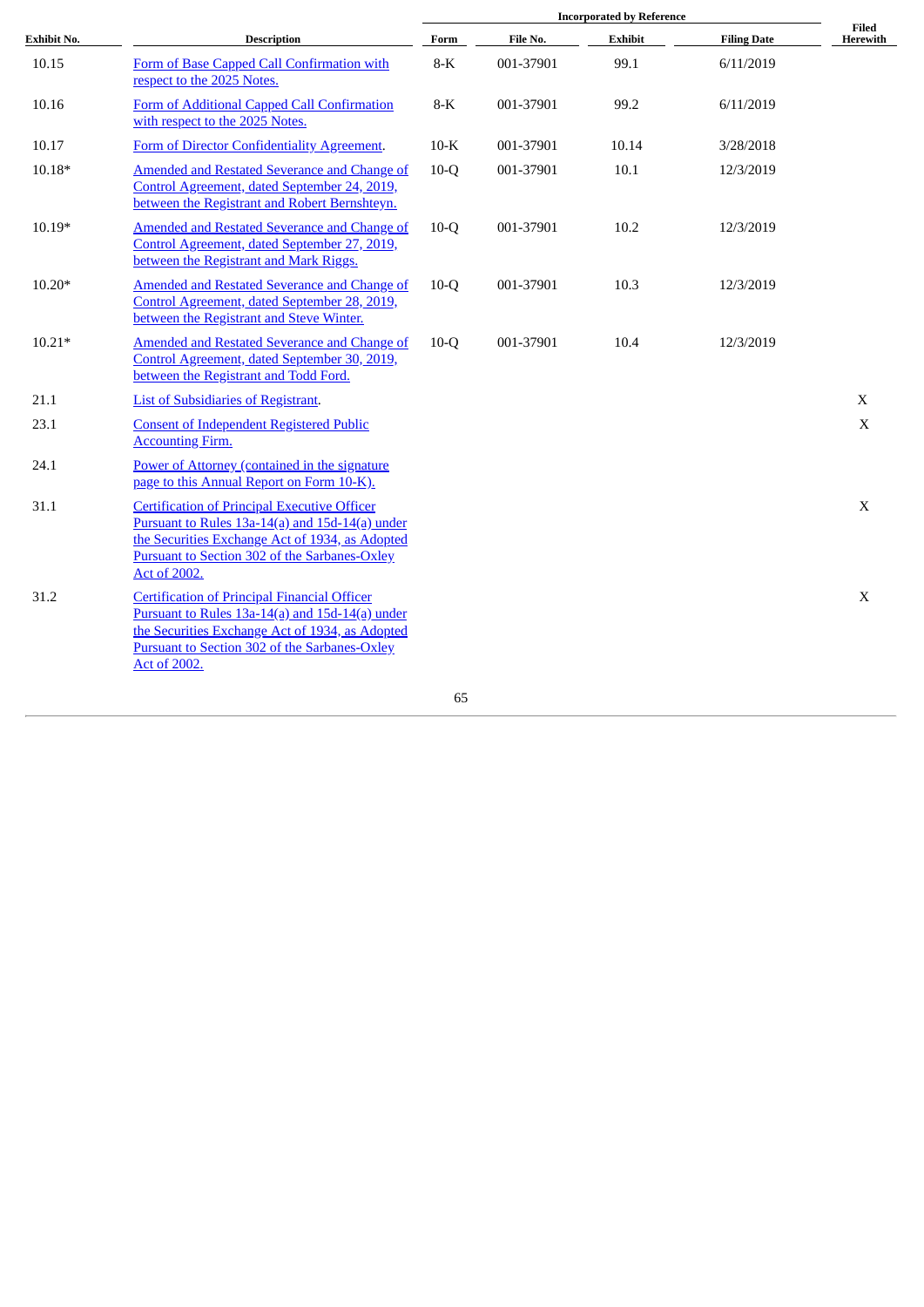|                    | <b>Description</b>                                                                                                                                                                   |      |          |         |                    |                   |
|--------------------|--------------------------------------------------------------------------------------------------------------------------------------------------------------------------------------|------|----------|---------|--------------------|-------------------|
| <b>Exhibit No.</b> |                                                                                                                                                                                      | Form | File No. | Exhibit | <b>Filing Date</b> | Filed<br>Herewith |
| 32.1               | <b>Certification of Principal Executive Officer</b><br>Pursuant to 18 U.S.C. Section 1350, as Adopted<br><b>Pursuant to Section 906 of the Sarbanes-Oxley</b><br><b>Act of 2002.</b> |      |          |         |                    | X                 |
| 32.2               | <b>Certification of Principal Financial Officer</b><br>Pursuant to 18 U.S.C. Section 1350, as Adopted<br><b>Pursuant to Section 906 of the Sarbanes-Oxley</b><br>Act of 2002.        |      |          |         |                    | X                 |
| 101.INS            | Inline XBRL Instance Document – the instance<br>document does not appear in the Interactive Data<br>File because its XBRL tags are embedded within<br>the Inline XBRL document       |      |          |         |                    | X                 |
| 101.SCH            | Inline XBRL Taxonomy Extension Schema<br>Document                                                                                                                                    |      |          |         |                    | X                 |
| 101.CAL            | Inline XBRL Taxonomy Extension Calculation<br>Linkbase Document                                                                                                                      |      |          |         |                    | X                 |
| 101.DEF            | Inline XBRL Taxonomy Extension Definition<br>Linkbase Document                                                                                                                       |      |          |         |                    | X                 |
| 101.LAB            | Inline XBRL Taxonomy Extension Label<br>Linkbase Document                                                                                                                            |      |          |         |                    | X                 |
| 101.PRE            | Inline XBRL Taxonomy Extension Presentation<br>Linkbase Document                                                                                                                     |      |          |         |                    | X                 |
| 104                | The cover page for the Company's Annual Report on Form 10-K for the year ended January 31, 2020, has been formatted<br>in Inline XBRL                                                |      |          |         |                    |                   |
| $\ast$             | Indicates a management contract or compensatory plan.                                                                                                                                |      |          |         |                    |                   |
|                    | (b) Exhibits: See Item $15(a)(3)$ , above.                                                                                                                                           |      |          |         |                    |                   |
|                    | (c) Financial Statement Schedules: See Item 15(a)(2), above.                                                                                                                         |      |          |         |                    |                   |

# **Item 16. Form 10-K Summary.**

None.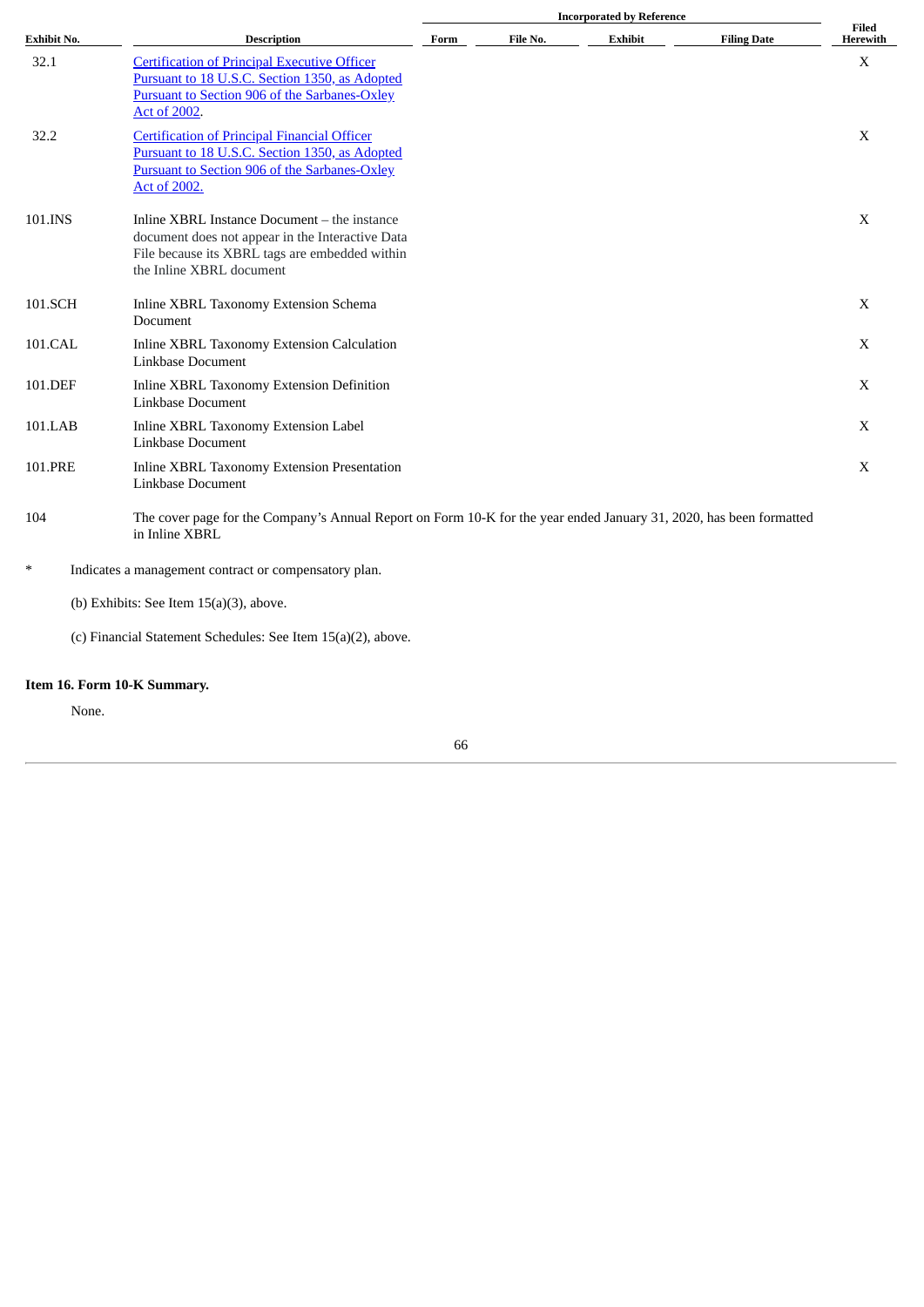## **SIGNATURES**

Pursuant to the requirements of Section 13 or 15(d) of the Securities Exchange Act of 1934, the Registrant has duly caused this report to be signed on its behalf by the undersigned, thereunto duly authorized.

Coupa Software Incorporated

Date: March 20, 2020 By: /s/ Robert Bernshteyn

**Robert Bernshteyn** *Chief Executive Officer*

### **POWER OF ATTORNEY**

<span id="page-69-0"></span>KNOW ALL PERSONS BY THESE PRESENTS, that each person whose signature appears below hereby constitutes and appoints Robert Bernshteyn and Todd Ford, and each of them, as his or her true and lawful attorney-in-fact and agent with full power of substitution, for him or her in any and all capacities, to sign any and all amendments to this Annual Report on Form 10-K, and to file the same, with all exhibits thereto and other documents in connection therewith, with the SEC, granting unto said attorney-in-fact and agent full power and authority to do and perform each and every act and thing requisite and necessary to be done in connection therewith, as fully for all intents and purposes as he or she might or could do in person, hereby ratifying and confirming all that said attorney-in-fact and agent, or his substitute, may lawfully do or cause to be done by virtue hereof.

Pursuant to the requirements of the Securities Exchange Act of 1934, this report has been signed below by the following persons on behalf of the Registrant in the capacities and on the dates indicated.

| Name                                                    | <b>Title</b>                                                          | <b>Date</b>    |
|---------------------------------------------------------|-----------------------------------------------------------------------|----------------|
| /s/ Robert Bernshteyn<br><b>Robert Bernshteyn</b>       | Chief Executive Officer and Director<br>(Principal Executive Officer) | March 20, 2020 |
| /s/ Todd Ford<br><b>Todd Ford</b>                       | Chief Financial Officer<br>(Principal Financial Officer)              | March 20, 2020 |
| /s/ Anthony Tiscornia<br><b>Anthony Tiscornia</b>       | <b>Chief Accounting Officer</b><br>(Principal Accounting Officer)     | March 20, 2020 |
| /s/ Leslie Campbell<br><b>Leslie Campbell</b>           | Director                                                              | March 20, 2020 |
| /s/ Roger Siboni<br><b>Roger Siboni</b>                 | <b>Director</b>                                                       | March 20, 2020 |
| /s/ Tayloe Stansbury<br><b>Tayloe Stansbury</b>         | Director                                                              | March 20, 2020 |
| /s/ Scott Thompson<br><b>Scott Thompson</b>             | <b>Director</b>                                                       | March 20, 2020 |
| /s/ Frank van Veenendaal<br><b>Frank van Veenendaal</b> | Director                                                              | March 20, 2020 |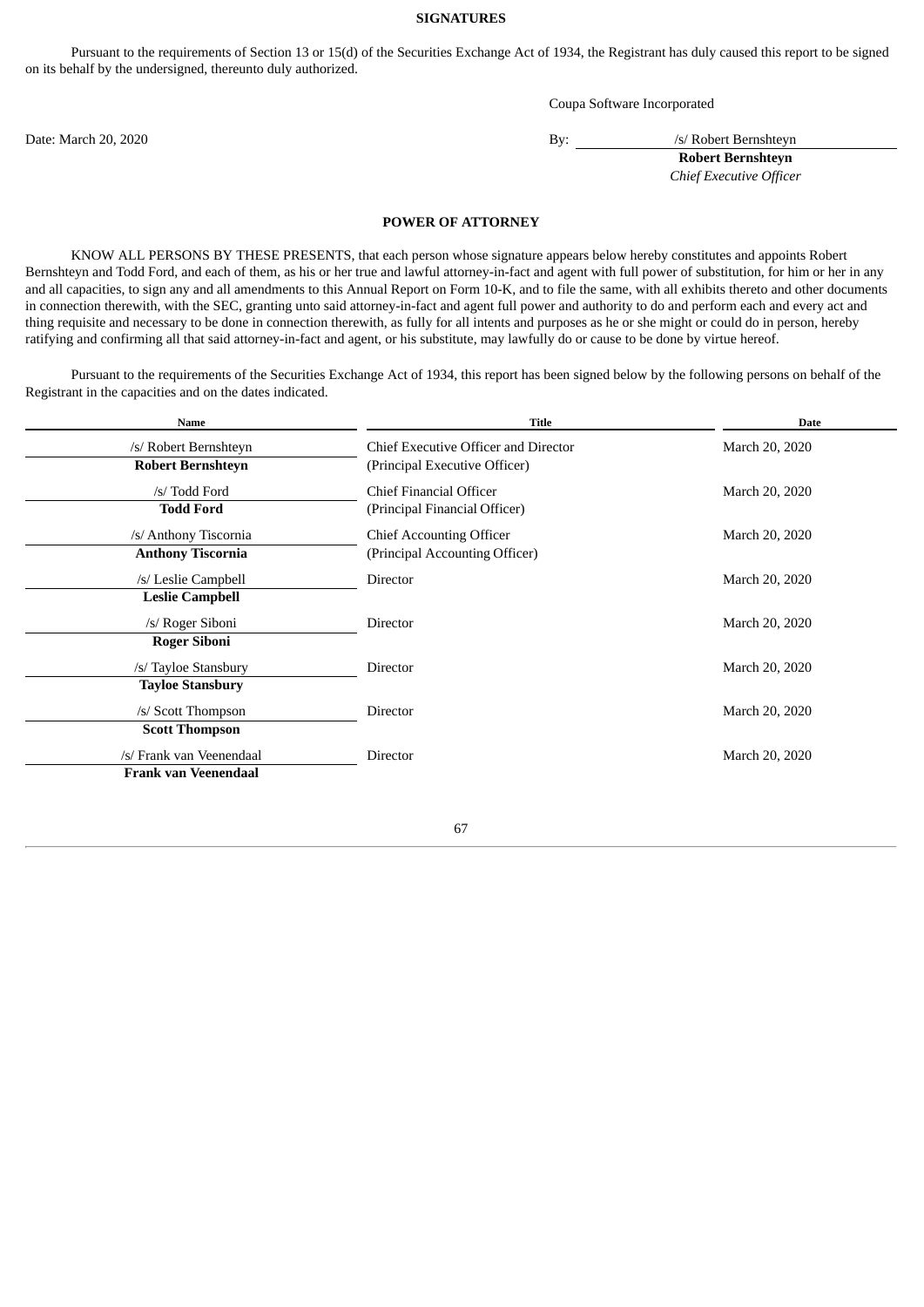# **INDEX TO CONSOLIDATED FINANCIAL STATEMENTS**

| $F-2$  |
|--------|
| $F-7$  |
| $F-8$  |
| $F-9$  |
| $F-10$ |
| $F-11$ |
| $F-12$ |
|        |

F-1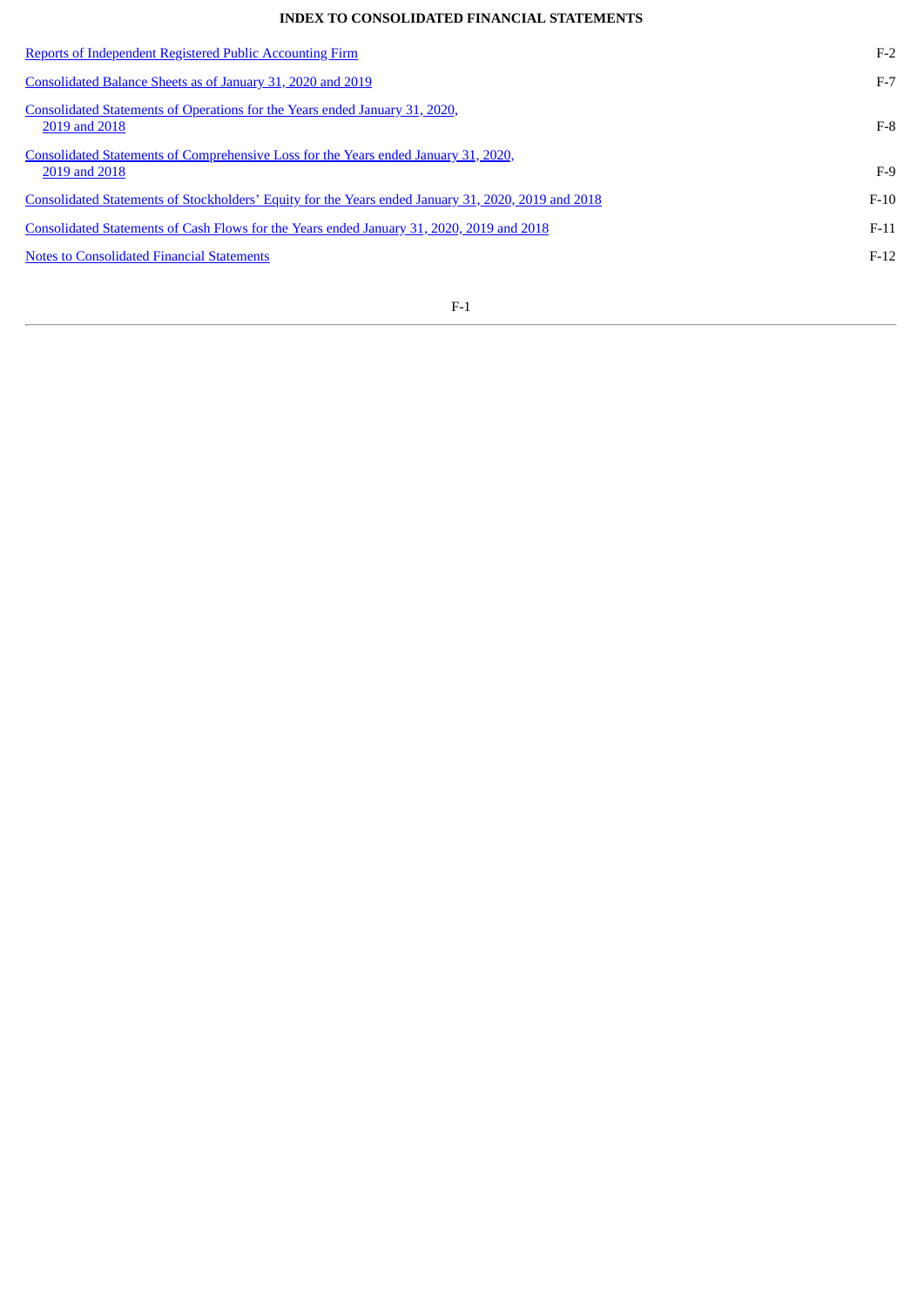## **Report of Independent Registered Public Accounting Firm**

<span id="page-71-0"></span>The Stockholders and Board of Directors of Coupa Software Incorporated

# **Opinion on the Financial Statements**

We have audited the accompanying consolidated balance sheets of Coupa Software Incorporated (the Company) as of January 31, 2020 and 2019, the related consolidated statements of operations, comprehensive loss, stockholders' equity and cash flows for each of the three years in the period ended January 31, 2020, and the related notes and financial statement schedule listed in the Index at Item 15(a)(2) (collectively referred to as the "consolidated financial statements"). In our opinion, the consolidated financial statements present fairly, in all material respects, the financial position of the Company at January 31, 2020 and 2019, and the results of its operations and its cash flows for each of the three years in the period ended January 31, 2020, in conformity with U.S. generally accepted accounting principles.

We also have audited, in accordance with the standards of the Public Company Accounting Oversight Board (United States) (PCAOB), the Company's internal control over financial reporting as of January 31, 2020, based on criteria established in Internal Control — Integrated Framework issued by the Committee of Sponsoring Organizations of the Treadway Commission (2013 framework) and our report dated March 20, 2020 expressed an unqualified opinion thereon.

# **Adoption of ASU No. 2014-09**

As discussed in Note 2 to the consolidated financial statements, the Company changed its method of accounting for revenue from contracts with customers, and incremental costs to acquire contracts with customers in the year ended January 31, 2019, due to the Company's adoption of ASU No. 2014-09, *Revenue from Contracts with Customers*.

# **Basis for Opinion**

These financial statements are the responsibility of the Company's management. Our responsibility is to express an opinion on the Company's financial statements based on our audits. We are a public accounting firm registered with the PCAOB and are required to be independent with respect to the Company in accordance with the U.S. federal securities laws and the applicable rules and regulations of the Securities and Exchange Commission and the PCAOB.

We conducted our audits in accordance with the standards of the PCAOB. Those standards require that we plan and perform the audit to obtain reasonable assurance about whether the financial statements are free of material misstatement, whether due to error or fraud. Our audits included performing procedures to assess the risks of material misstatement of the financial statements, whether due to error or fraud, and performing procedures that respond to those risks. Such procedures included examining, on a test basis, evidence regarding the amounts and disclosures in the financial statements. Our audits also included evaluating the accounting principles used and significant estimates made by management, as well as evaluating the overall presentation of the financial statements. We believe that our audits provide a reasonable basis for our opinion.

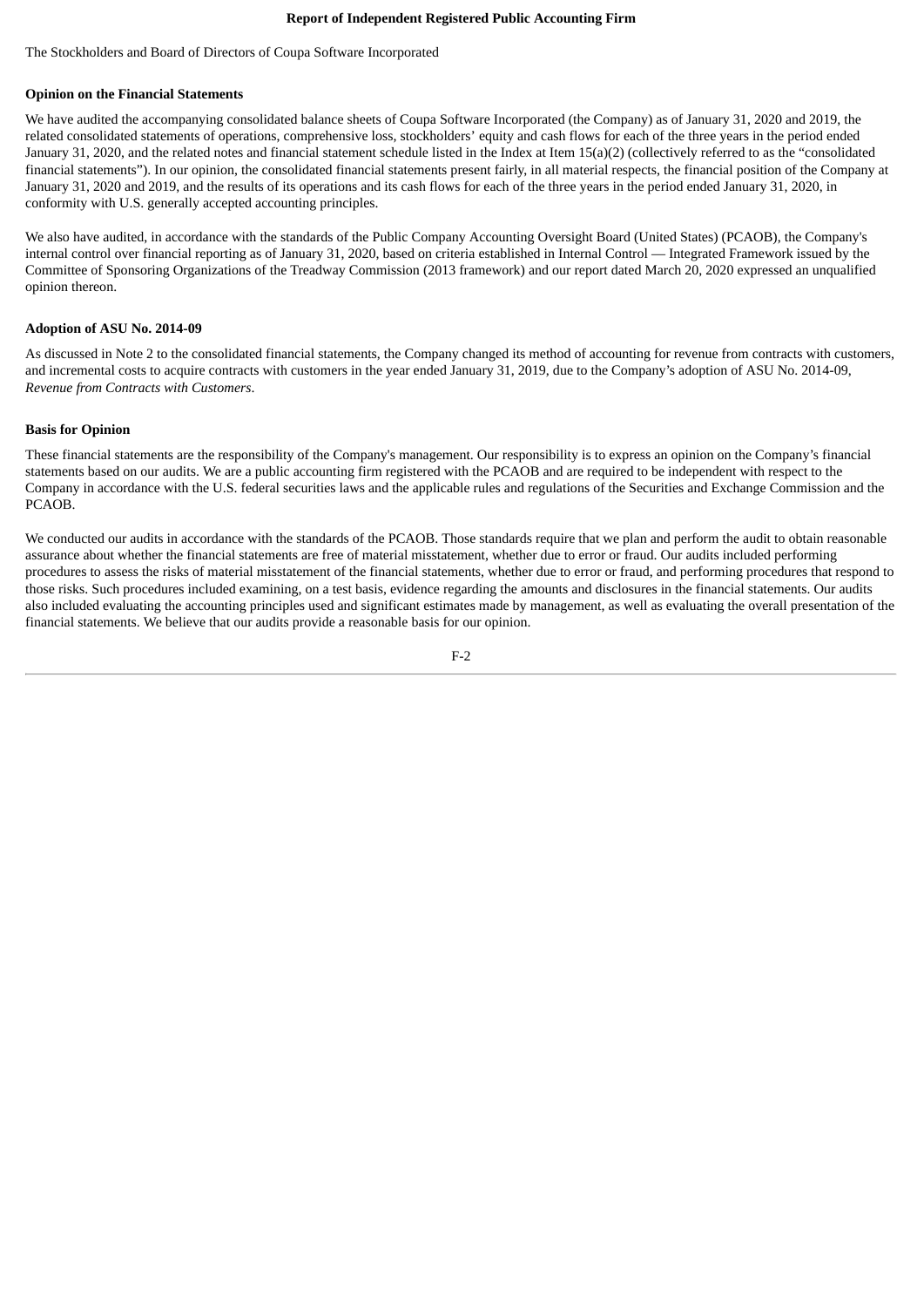# **Critical Audit Matters**

The critical audit matters communicated below are matters arising from the current period audit of the financial statements that were communicated or required to be communicated to the audit committee and that: (1) relate to accounts or disclosures that are material to the financial statements and (2) involved our especially challenging, subjective or complex judgments. The communication of critical audit matters does not alter in any way our opinion on the consolidated financial statements, taken as a whole, and we are not, by communicating the critical audit matters below, providing separate opinions on the critical audit matters or on the accounts or disclosures to which they relate.

#### *Revenue recognition - Identifying and evaluating terms and conditions in contracts*

*Description of the Matter* As discussed in Note 2 to the consolidated financial statements, the Company derives its revenues primarily from subscription services fees and professional services fees. The Company determines revenue recognition following five-step framework in line with ASC 606, *Revenue from Contracts with Customers* (Topic 606) "ASC 606". Management applies significant effort and judgment in identifying and evaluating any non-standard terms and conditions in contracts which may impact revenue recognition. Auditing revenue recognition was complex due to the significant amount of effort and judgment required in the identification and evaluation of terms and conditions in contracts that impact revenue recognition. *How We Addressed the Matter in Our Audit* We obtained an understanding, evaluated the design and tested the operating effectiveness of the Company's controls over the internal review and assessment of terms and conditions within contracts that would impact revenue recognition in accordance with ASC 606. Our substantive procedures included, among others, testing the completeness and accuracy of management's identification and evaluation of terms and conditions within contracts, reading executed contracts for a sample of revenue transactions and evaluating whether the Company appropriately applied its revenue recognition policy to the arrangements based on the terms and conditions therein. We additionally assessed the appropriateness of the related disclosures in the consolidated financial statements. *Acquisition of Exari Group, Inc. and Yapta, Inc. – Fair Value of technology-related intangible assets Description of the Matter* As discussed in Note 4 to the consolidated financial statements, the Company completed two acquisitions accounted for as business combinations during fiscal 2020: Exari Group, Inc. (Exari) for consideration of \$214.6 million and Yapta, Inc. (Yapta) for consideration of \$111.2 million. Auditing the Company's accounting for its acquisitions of Exari and Yapta was complex due to the significant estimation required in determining the fair value of developed technology intangible assets, which were valued and recorded at \$45.4 million for Exari and \$31.3 million for Yapta. The Company used a discounted cash flow model to measure the developed technology intangible assets. The significant estimation was primarily due to the judgmental nature of the inputs to the valuation model and the sensitivity of the fair value to certain underlying significant assumptions, in particular, the projections of future revenue, including the impact of technology migration curves. This significant assumption is forward-looking and could be affected by future economic and market conditions.

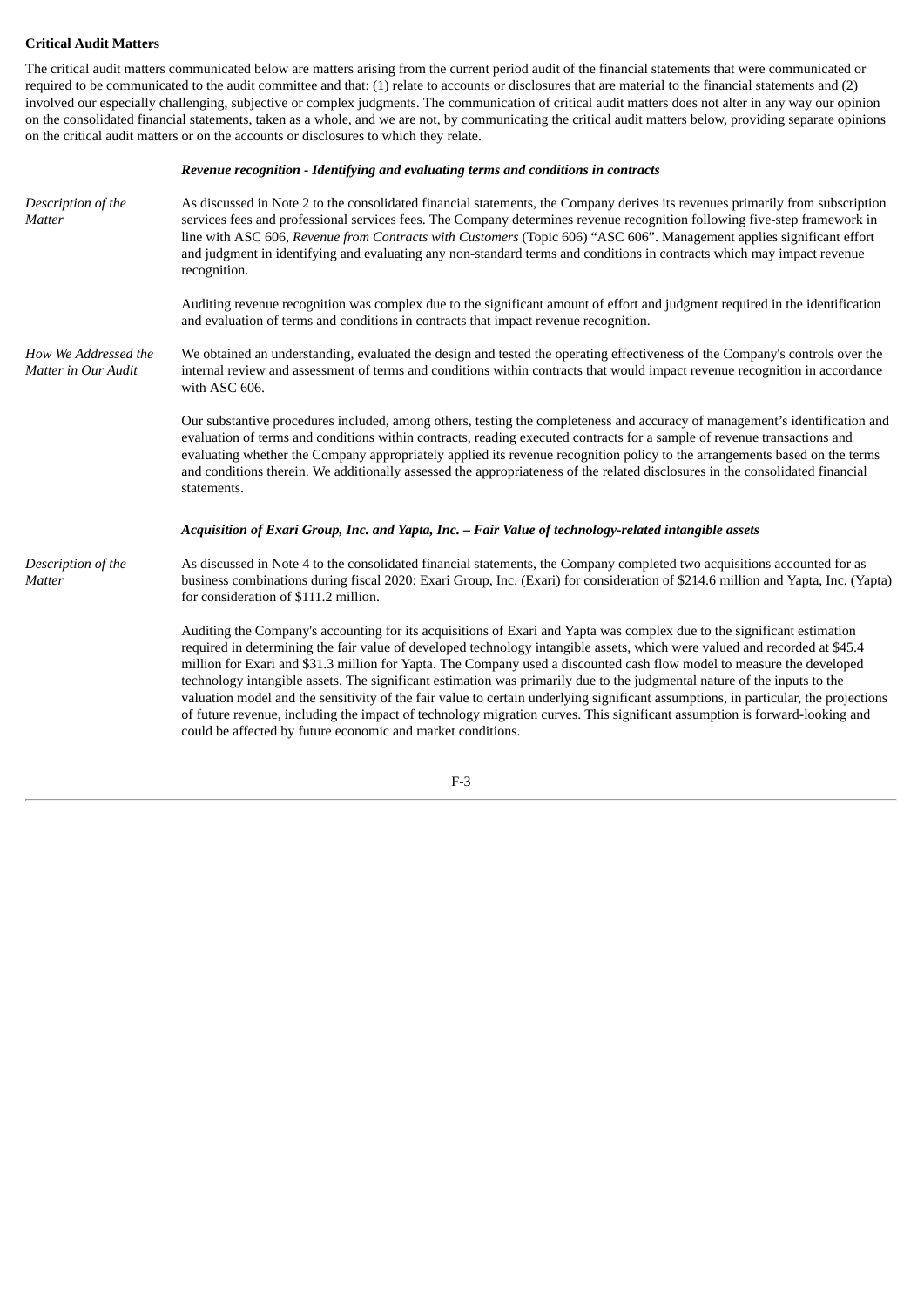| How We Addressed the<br>Matter in Our Audit | We obtained an understanding, evaluated the design and tested the operating effectiveness of the Company's controls over its<br>accounting for acquisitions, such as controls over the recognition and measurement of developed technology intangible assets,<br>including the valuation model and underlying assumptions used to develop such estimates.                                                                                                                                                                                                                                                                                                                                                                                                                                                                                                                                                                                                               |
|---------------------------------------------|-------------------------------------------------------------------------------------------------------------------------------------------------------------------------------------------------------------------------------------------------------------------------------------------------------------------------------------------------------------------------------------------------------------------------------------------------------------------------------------------------------------------------------------------------------------------------------------------------------------------------------------------------------------------------------------------------------------------------------------------------------------------------------------------------------------------------------------------------------------------------------------------------------------------------------------------------------------------------|
|                                             | To test the estimated fair value of the developed technology intangible assets, our audit procedures included, among others,<br>involvement of our valuation specialists to assist us in the evaluation of the valuation methodology used by the Company and<br>procedures to test the assumptions used in the valuation, including the completeness and accuracy of the underlying data. We<br>performed a sensitivity analysis of the discount rate and revenue projections to evaluate the change in the fair value resulting<br>from changes in the assumptions. We also compared the revenue forecast assumptions, including the impact of technology<br>migration curves, to current industry, market and economic trends, to the assumptions used to value similar assets in other<br>acquisitions, to historical results of the acquired business and to other guideline companies within the same industry.                                                    |
|                                             | <b>Fair Value determination of Convertible Senior Notes</b>                                                                                                                                                                                                                                                                                                                                                                                                                                                                                                                                                                                                                                                                                                                                                                                                                                                                                                             |
| Description of the<br>Matter                | As discussed in Note 9 to the consolidated financial statements, in June 2019, the Company issued \$805.0 million in<br>convertible debt (Convertible Notes). Concurrent with the issuance of the Convertible Notes, the Company entered into capped<br>call transactions that are exercisable upon conversion of the Convertible Notes (collectively with the Convertible Notes<br>referred to as the Convertible Notes Transactions). The accounting for the Convertible Notes Transactions was complex as it<br>required assessment as to whether features in the Convertible Notes required bifurcation and an evaluation of the appropriate<br>classification of those features in the financial statements. Additionally, the Convertible Notes Transactions were complex as<br>valuation of the conversion feature in the Convertible Notes involved estimation of the fair value of the liability component of<br>the Convertible Notes on a stand-alone basis. |
|                                             | Auditing management's evaluation of the Convertible Notes Transactions involved addressing the complexity in assessing the<br>components for separability and assessing valuation of the liability component on a stand-alone basis. The Company estimated<br>the fair value of the liability component of the Convertible Notes using a discounted cash flow model with a discount rate<br>determined using observable yields for stand-alone debt instruments with a comparable credit rating and term. The fair value<br>of the liability component is sensitive to changes in the discount rate. The Company also performed a detailed analysis of the<br>terms of the Convertible Notes Transactions to identify whether there were any embedded derivatives that required separate<br>identification and valuation under applicable accounting guidance.                                                                                                          |
| How We Addressed the<br>Matter in Our Audit | We obtained an understanding, evaluated the design and tested the operating effectiveness of controls over the Company's<br>accounting for the Convertible Notes Transactions, including its controls over estimating the fair value of the stand-alone<br>liability component and evaluating the existence and valuation of embedded derivatives.                                                                                                                                                                                                                                                                                                                                                                                                                                                                                                                                                                                                                      |
|                                             | To test the initial accounting for the Convertible Notes Transactions, our procedures included, among others, inspection of the<br>agreements for the Convertible Notes Transactions and assessing management's application of the relevant accounting<br>guidance. We also involved our valuation specialists to assist in our evaluation of the Company's determination of the fair<br>value of the liability component on a stand-alone basis, including testing the appropriateness of the methodology and the<br>discount rate.                                                                                                                                                                                                                                                                                                                                                                                                                                    |
| /s/ Ernst & Young LLP                       |                                                                                                                                                                                                                                                                                                                                                                                                                                                                                                                                                                                                                                                                                                                                                                                                                                                                                                                                                                         |
|                                             | We have served as the Company's auditor since 2015.                                                                                                                                                                                                                                                                                                                                                                                                                                                                                                                                                                                                                                                                                                                                                                                                                                                                                                                     |

Redwood City, California March 20, 2020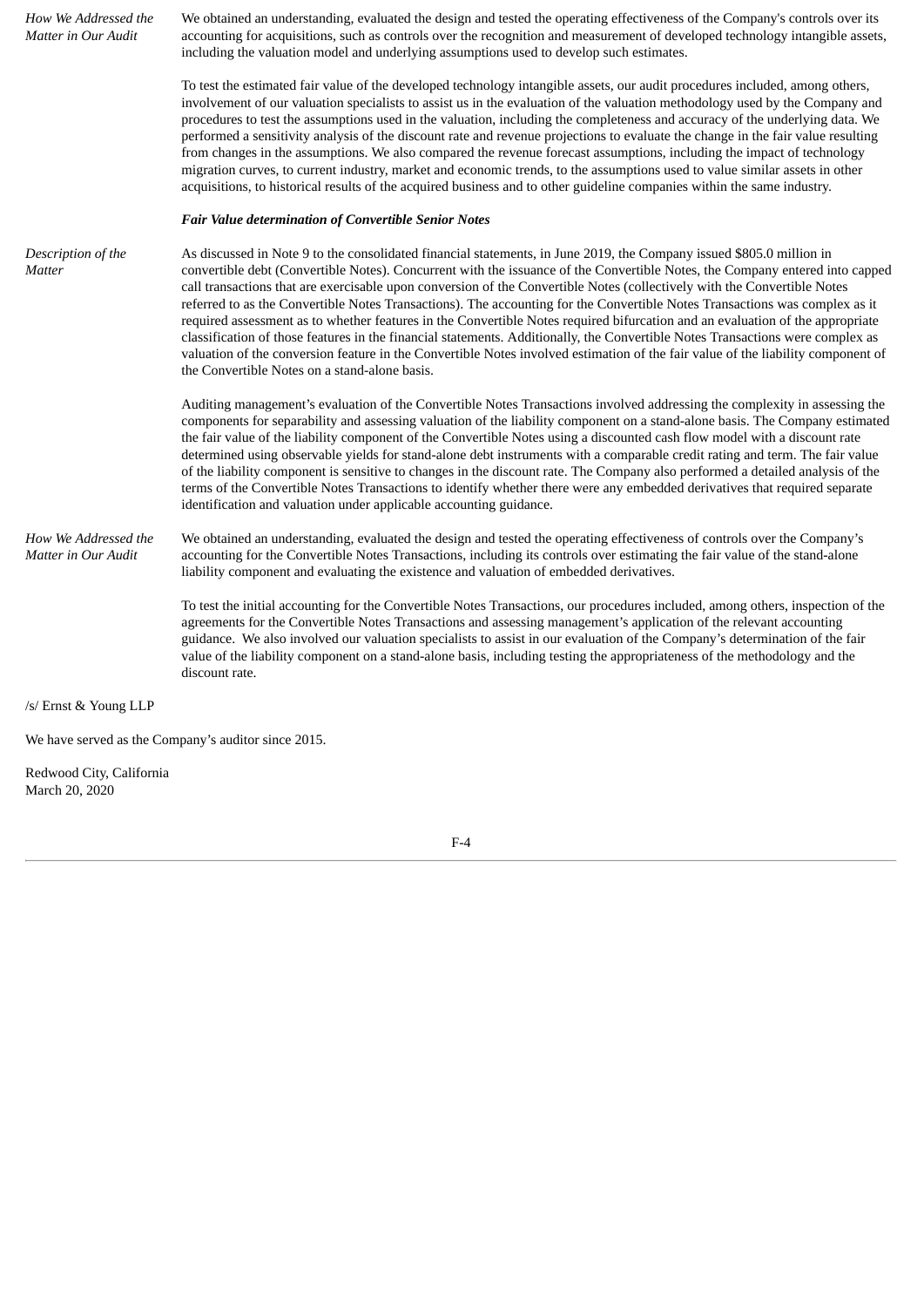#### **Report of Independent Registered Public Accounting Firm**

The Stockholders and Board of Directors of Coupa Software Incorporated

# **Opinion on Internal Control over Financial Reporting**

We have audited Coupa Software Incorporated's internal control over financial reporting as of January 31, 2020, based on criteria established in Internal Control - Integrated Framework issued by the Committee of Sponsoring Organizations of the Treadway Commission (2013 framework) (the COSO criteria). In our opinion, Coupa Software Incorporated (the Company) maintained, in all material respects, effective internal control over financial reporting as of January 31, 2020, based on the COSO criteria.

As indicated in the accompanying Management's Report on Internal Control over Financial Reporting, management's assessment of and conclusion on the effectiveness of internal control over financial reporting did not include the internal controls of Exari Group, Inc. and Yapta, Inc., which are included in the 2020 consolidated financial statements of the Company and collectively constituted less than 3% of total assets as of January 31, 2020, and less than 5% of revenues for the year then ended. Our audit of internal control over financial reporting of the Company also did not include an evaluation of the internal control over financial reporting of Exari Group, Inc. and Yapta, Inc.

We also have audited, in accordance with the standards of the Public Company Accounting Oversight Board (United States) (PCAOB), the 2020 consolidated balance sheets of the Company as of January 31, 2020 and 2019, the related consolidated statements of operations, comprehensive loss, stockholders' equity and cash flows for each of the three years in the period ended January 31, 2020 and the related notes and schedule and our report dated March 20, 2020 expressed an unqualified opinion thereon.

## **Basis for Opinion**

The Company's management is responsible for maintaining effective internal control over financial reporting and for its assessment of the effectiveness of internal control over financial reporting included in the accompanying Management's Report on Internal Control over Financial Reporting. Our responsibility is to express an opinion on the Company's internal control over financial reporting based on our audit. We are a public accounting firm registered with the PCAOB and are required to be independent with respect to the Company in accordance with the U.S. federal securities laws and the applicable rules and regulations of the Securities and Exchange Commission and the PCAOB.

We conducted our audit in accordance with the standards of the PCAOB. Those standards require that we plan and perform the audit to obtain reasonable assurance about whether effective internal control over financial reporting was maintained in all material respects.

Our audit included obtaining an understanding of internal control over financial reporting, assessing the risk that a material weakness exists, testing and evaluating the design and operating effectiveness of internal control based on the assessed risk, and performing such other procedures as we considered necessary in the circumstances. We believe that our audit provides a reasonable basis for our opinion.

## **Definition and Limitations of Internal Control Over Financial Reporting**

A company's internal control over financial reporting is a process designed to provide reasonable assurance regarding the reliability of financial reporting and the preparation of financial statements for external purposes in accordance with generally accepted accounting principles. A company's internal control over financial reporting includes those policies and procedures that (1) pertain to the maintenance of records that, in reasonable detail, accurately and fairly reflect the transactions and dispositions of the assets of the company; (2) provide reasonable assurance that transactions are recorded as necessary to permit preparation of financial statements in accordance with generally accepted accounting principles, and that receipts and expenditures of the company are being made only in accordance with authorizations of management and directors of the company; and (3) provide reasonable assurance regarding prevention or timely detection of unauthorized acquisition, use, or disposition of the company's assets that could have a material effect on the financial statements.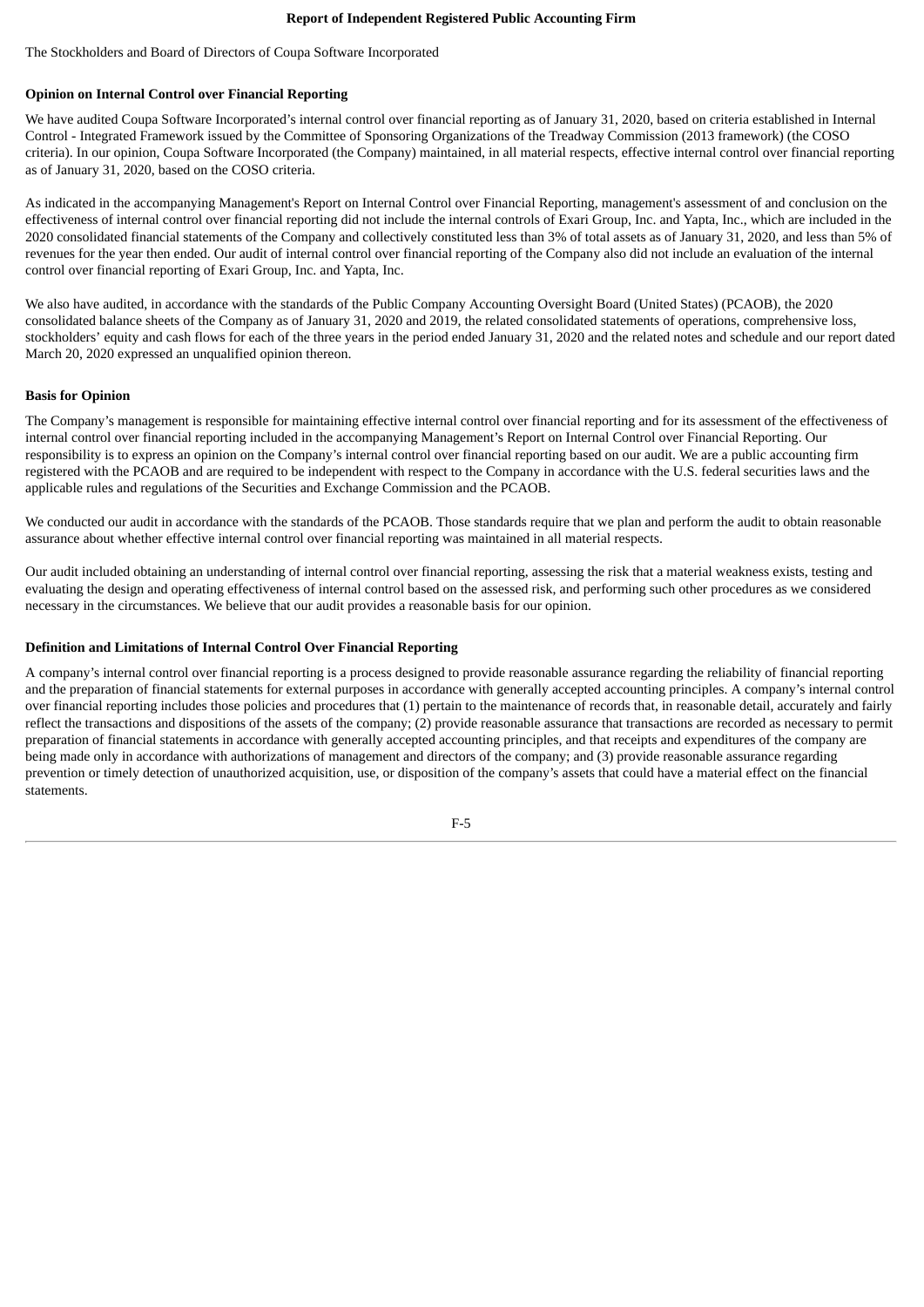Because of its inherent limitations, internal control over financial reporting may not prevent or detect misstatements. Also, projections of any evaluation of effectiveness to future periods are subject to the risk that controls may become inadequate because of changes in conditions, or that the degree of compliance with the policies or procedures may deteriorate.

/s/ Ernst & Young LLP

Redwood City, California March 20, 2020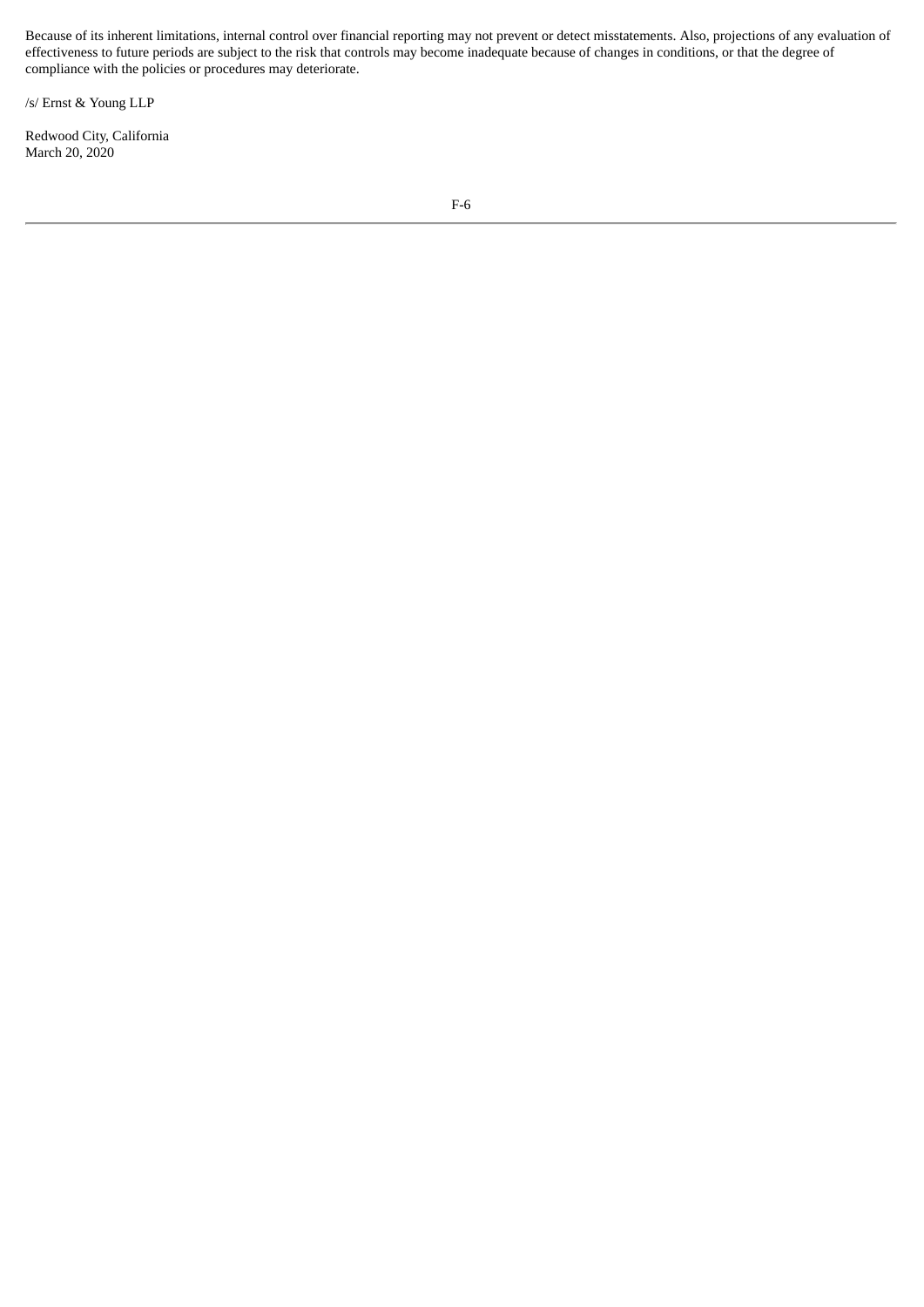# **CONSOLIDATED BALANCE SHEETS**

# **(In thousands, except share and per share amounts)**

|                                                                                                                                       | As of January 31, |    |            |  |  |
|---------------------------------------------------------------------------------------------------------------------------------------|-------------------|----|------------|--|--|
|                                                                                                                                       | 2020              |    | 2019       |  |  |
| <b>Assets</b>                                                                                                                         |                   |    |            |  |  |
| Current assets:                                                                                                                       |                   |    |            |  |  |
| Cash and cash equivalents                                                                                                             | \$<br>268,045     | \$ | 141,250    |  |  |
| Marketable securities                                                                                                                 | 499,160           |    | 180,169    |  |  |
| Accounts receivable, net of allowances                                                                                                | 118,508           |    | 95,274     |  |  |
| Prepaid expenses and other current assets                                                                                             | 31,636            |    | 10,343     |  |  |
| Deferred commissions, current portion                                                                                                 | 11,982            |    | 7,324      |  |  |
| Total current assets                                                                                                                  | 929,331           |    | 434,360    |  |  |
| Property and equipment, net                                                                                                           | 18,802            |    | 10,549     |  |  |
| Deferred commissions, net of current portion                                                                                          | 30,921            |    | 18,904     |  |  |
| Goodwill                                                                                                                              | 442,112           |    | 209,560    |  |  |
| Intangible assets, net                                                                                                                | 128,660           |    | 55,925     |  |  |
| Operating lease right-of-use assets                                                                                                   | 32,026            |    |            |  |  |
| Other assets                                                                                                                          | 12,221            |    | 10,766     |  |  |
| <b>Total assets</b>                                                                                                                   | \$<br>1,594,073   | \$ | 740,064    |  |  |
| Liabilities, Temporary Equity and Stockholders' Equity                                                                                |                   |    |            |  |  |
| Current liabilities:                                                                                                                  |                   |    |            |  |  |
| Accounts payable                                                                                                                      | \$<br>3,517       | \$ | 5,485      |  |  |
| Accrued expenses and other current liabilities                                                                                        | 54,245            |    | 41,792     |  |  |
| Deferred revenue, current portion                                                                                                     | 257,692           |    | 179,967    |  |  |
| Convertible senior notes, net (Note 9)                                                                                                | 187,115           |    | 174,615    |  |  |
| Operating lease liabilities, current portion                                                                                          | 8,199             |    |            |  |  |
| Total current liabilities                                                                                                             | 510,768           |    | 401,859    |  |  |
| Convertible senior notes, net (Note 9)                                                                                                | 562,612           |    |            |  |  |
| Deferred revenue, net of current portion                                                                                              | 4,091             |    | 2,620      |  |  |
| Operating lease liabilities, net of current portion                                                                                   | 25,490            |    |            |  |  |
| Other liabilities                                                                                                                     | 28,620            |    | 22,304     |  |  |
| <b>Total liabilities</b>                                                                                                              | 1,131,581         |    | 426,783    |  |  |
| Commitments and contingencies (Note 10)                                                                                               |                   |    |            |  |  |
| Temporary equity (Note 9)                                                                                                             | 16,835            |    |            |  |  |
| Stockholders' equity:                                                                                                                 |                   |    |            |  |  |
| Preferred stock, \$0.0001 par value per share; 25,000,000 shares                                                                      |                   |    |            |  |  |
| authorized at January 31, 2020 and 2019; zero shares issued<br>and outstanding at January 31, 2020 and 2019                           |                   |    |            |  |  |
| Common stock, \$0.0001 par value per share; 625,000,000 shares<br>authorized at January 31, 2020 and January 31, 2019; 64,528,970 and |                   |    |            |  |  |
| 60,455,381 shares issued and outstanding as of January 31, 2020 and                                                                   |                   |    |            |  |  |
| January 31, 2019, respectively                                                                                                        | 7                 |    | 6          |  |  |
| Additional paid-in capital                                                                                                            | 790,468           |    | 567,797    |  |  |
| Accumulated other comprehensive income                                                                                                | 871               |    | 335        |  |  |
| Accumulated deficit                                                                                                                   | (345, 689)        |    | (254, 857) |  |  |
| Total stockholders' equity                                                                                                            | 445,657           |    | 313,281    |  |  |
| Total liabilities, temporary equity and stockholders' equity                                                                          | \$<br>1,594,073   | \$ | 740,064    |  |  |

See Notes to Consolidated Financial Statements.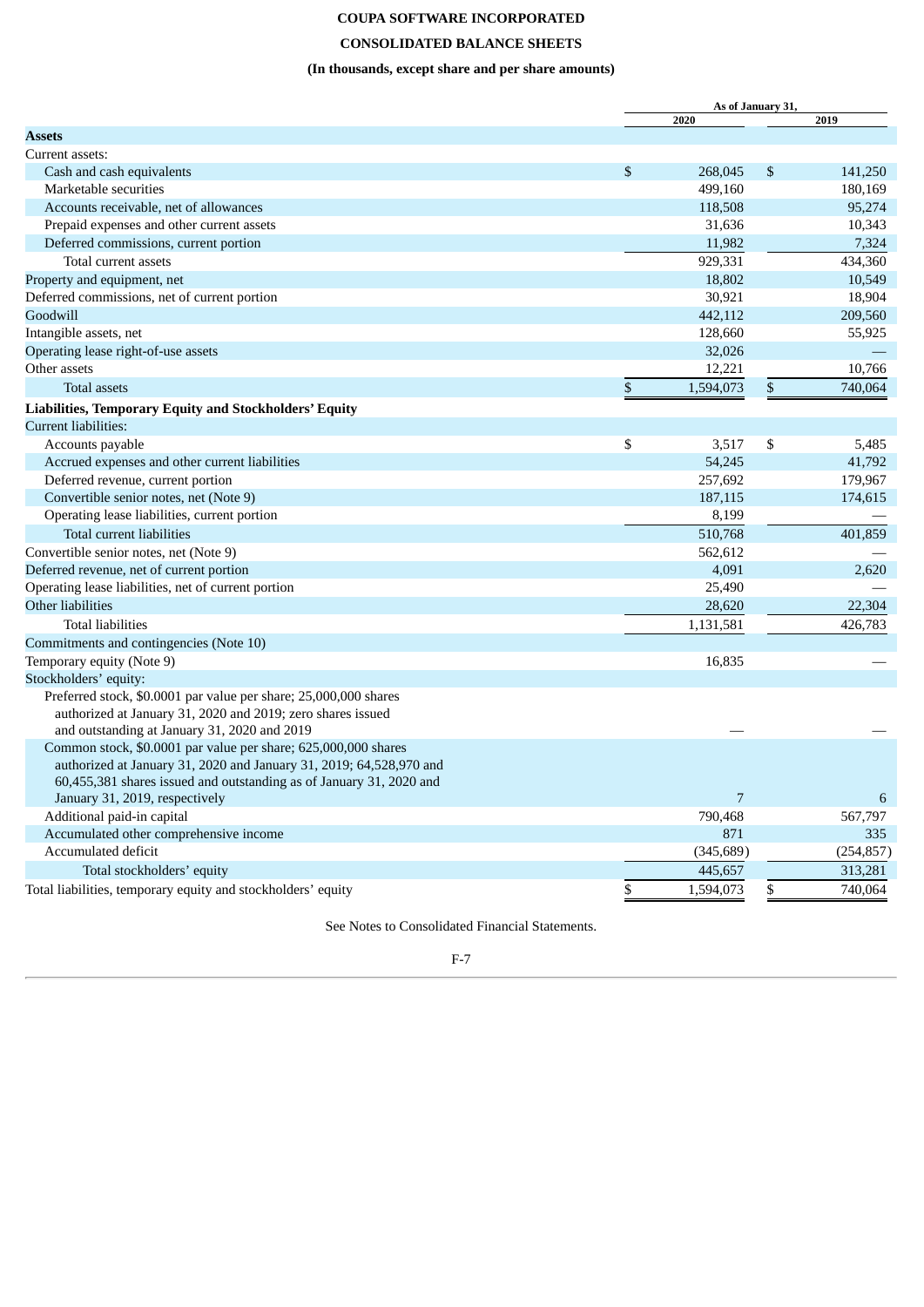# **CONSOLIDATED STATEMENTS OF OPERATIONS**

# **(In thousands, except per share amounts)**

|                                                                   | For the year ended<br>January 31, |    |           |    |           |  |  |
|-------------------------------------------------------------------|-----------------------------------|----|-----------|----|-----------|--|--|
|                                                                   | 2020                              |    | 2019      |    | 2018      |  |  |
| <b>Revenues:</b>                                                  |                                   |    |           |    |           |  |  |
| Subscription services                                             | \$<br>345,261                     | \$ | 233,428   | \$ | 164,865   |  |  |
| Professional services and other                                   | 44,458                            |    | 26,938    |    | 21,915    |  |  |
| Total revenues                                                    | 389,719                           |    | 260,366   |    | 186,780   |  |  |
| Cost of revenues:                                                 |                                   |    |           |    |           |  |  |
| Subscription services                                             | 89,452                            |    | 53,153    |    | 36,481    |  |  |
| Professional services and other                                   | 49,764                            |    | 30,301    |    | 23,425    |  |  |
| Total cost of revenues                                            | 139,216                           |    | 83,454    |    | 59,906    |  |  |
| Gross profit                                                      | 250,503                           |    | 176,912   |    | 126,874   |  |  |
| Operating expenses:                                               |                                   |    |           |    |           |  |  |
| Research and development                                          | 93,089                            |    | 61,608    |    | 44,536    |  |  |
| Sales and marketing                                               | 155,216                           |    | 105,659   |    | 88,722    |  |  |
| General and administrative                                        | 75,623                            |    | 57,005    |    | 38,578    |  |  |
| Total operating expenses                                          | 323,928                           |    | 224,272   |    | 171,836   |  |  |
| Loss from operations                                              | (73, 425)                         |    | (47,360)  |    | (44, 962) |  |  |
| Interest expense                                                  | (37, 658)                         |    | (12,518)  |    | (502)     |  |  |
| Interest income and other, net                                    | 9,316                             |    | 3,817     |    | 3,307     |  |  |
| Loss before provision for (benefit from) income taxes             | (101, 767)                        |    | (56,061)  |    | (42, 157) |  |  |
| Provision for (benefit from) income taxes                         | (10, 935)                         |    | (537)     |    | 1,648     |  |  |
| Net loss                                                          | (90, 832)                         | \$ | (55, 524) | \$ | (43,805)  |  |  |
| Net loss per share attributable to common stockholders, basic and |                                   |    |           |    |           |  |  |
| diluted                                                           | \$<br>(1.45)                      | \$ | (0.96)    | \$ | (0.83)    |  |  |
| Weighted-average number of shares used in computing net loss      |                                   |    |           |    |           |  |  |
| per share attributable to common stockholders, basic and diluted  | 62,484                            |    | 57,716    |    | 52,999    |  |  |

See Notes to Consolidated Financial Statements.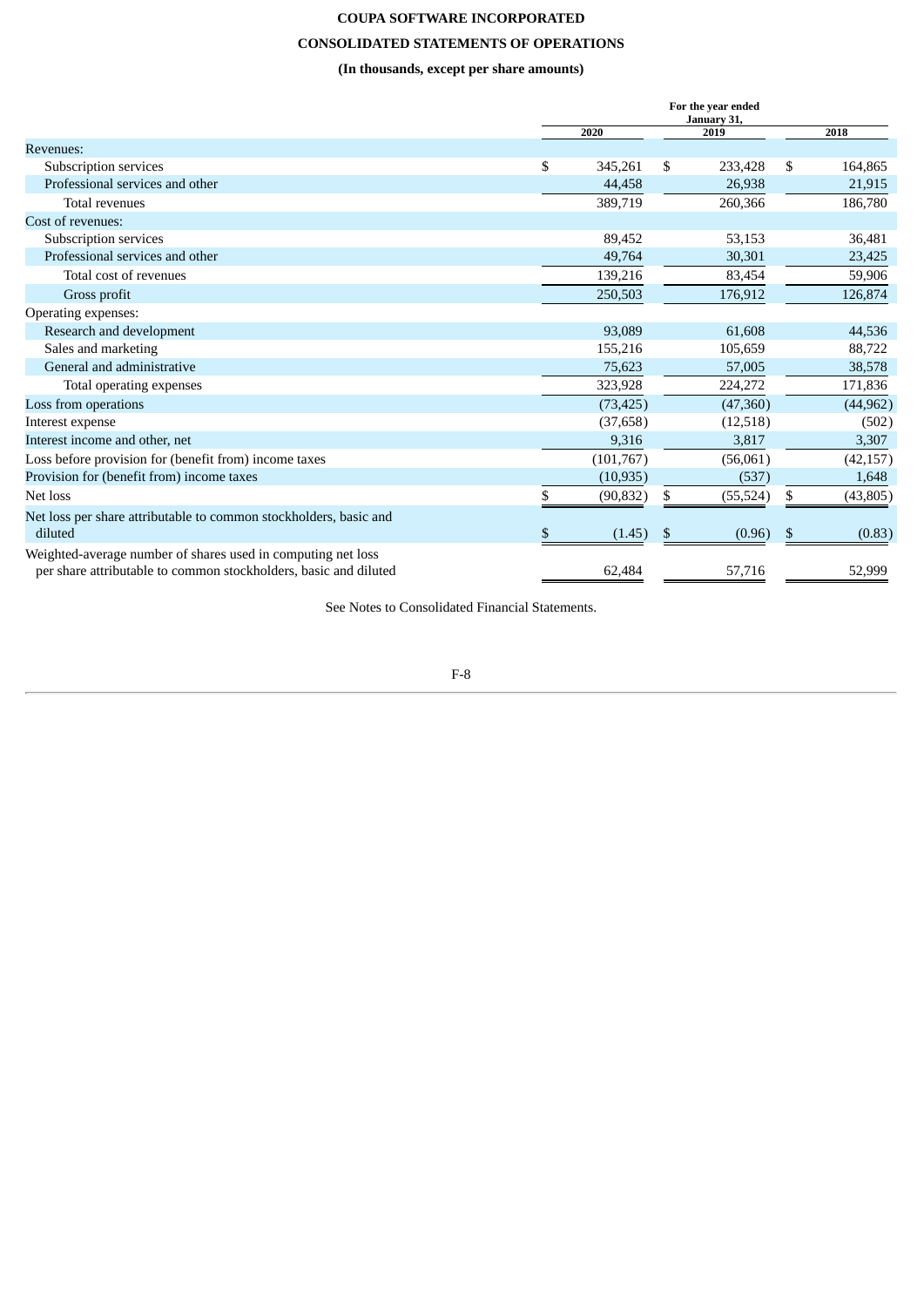# **CONSOLIDATED STATEMENTS OF COMPREHENSIVE LOSS**

# **(In thousands)**

|                                                          | For the year ended<br>January 31. |           |  |           |  |          |  |  |
|----------------------------------------------------------|-----------------------------------|-----------|--|-----------|--|----------|--|--|
|                                                          |                                   | 2020      |  | 2019      |  | 2018     |  |  |
| Net loss                                                 |                                   | (90, 832) |  | (55, 524) |  | (43,805) |  |  |
| Other comprehensive income (loss) in relation to defined |                                   |           |  |           |  |          |  |  |
| benefit plans, net of tax                                |                                   | 119       |  | 598       |  | (298)    |  |  |
| Unrealized gain on marketable securities, net of tax     |                                   | 417       |  | 35        |  |          |  |  |
| Comprehensive loss                                       |                                   | (90, 296) |  | (54, 891) |  | (44,103) |  |  |

See Notes to Consolidated Financial Statements.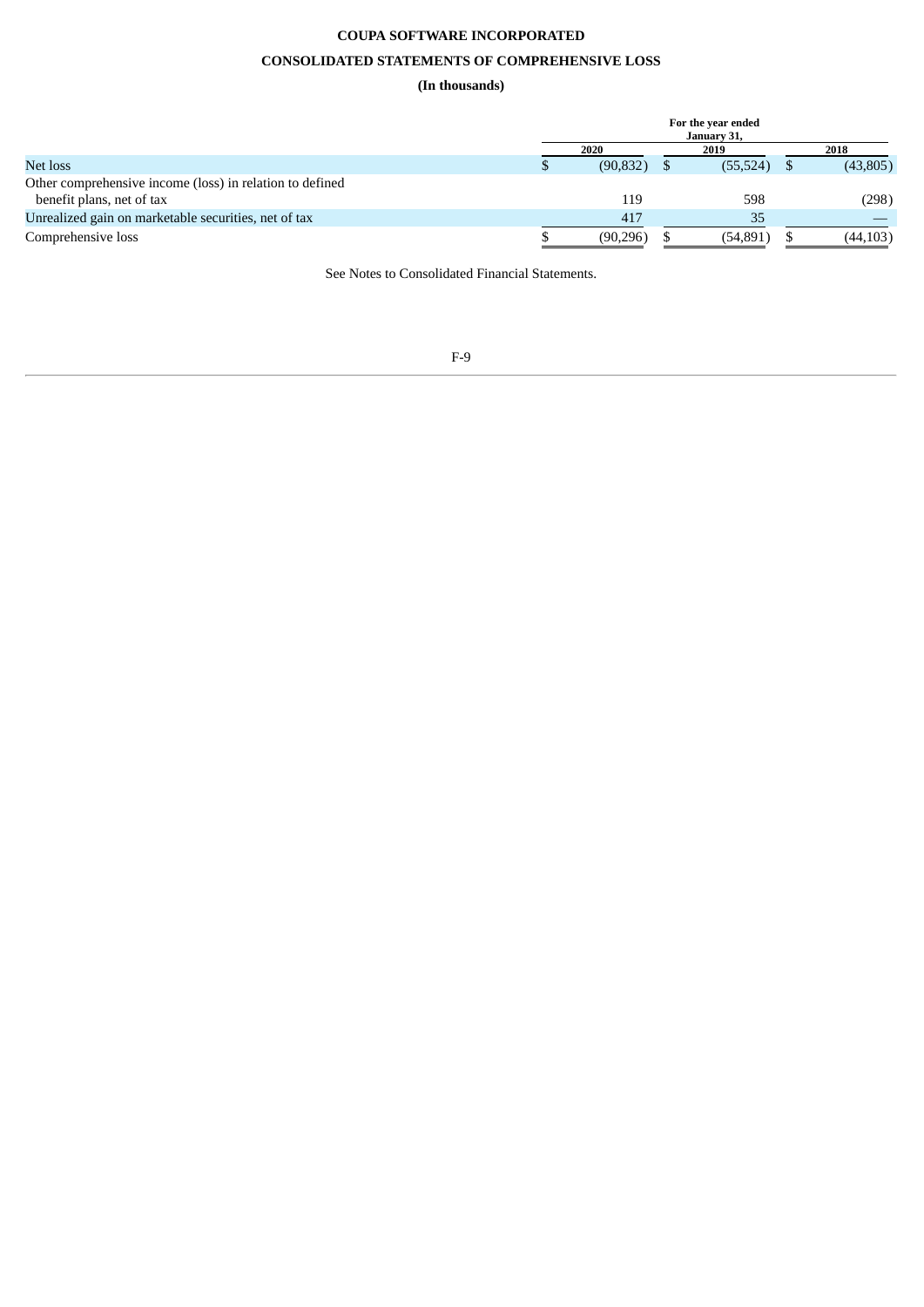# **COUPA SOFTWARE INCORPORATED CONSOLIDATED STATEMENTS OF STOCKHOLDERS' EQUITY**

# **(In thousands, except share amounts)**

|                                                                     | <b>Common Stock</b><br><b>Shares</b> | <b>Amount</b>            | <b>Additional</b><br>Paid-In<br>Capital | Accumulated<br>Other<br>Comprehensive<br>Loss | <b>Accumulated</b><br><b>Deficit</b>                                                                                                                                                                                           | Total<br><b>Stockholders</b><br>Equity |
|---------------------------------------------------------------------|--------------------------------------|--------------------------|-----------------------------------------|-----------------------------------------------|--------------------------------------------------------------------------------------------------------------------------------------------------------------------------------------------------------------------------------|----------------------------------------|
| Balance at January 31, 2017                                         | 50,251,541                           | $\mathcal{S}$<br>5       | $\mathbb{S}$<br>334,363                 | $\mathbf{s}$<br>÷.                            | $\mathbf{s}$<br>(160, 476)                                                                                                                                                                                                     | $\mathbb{S}$<br>173,892                |
| Secondary offering, net of issuance costs of \$816                  | 959,618                              |                          | 22,263                                  |                                               |                                                                                                                                                                                                                                | 22,263                                 |
| Equity component of convertible senior notes, net of issuance costs |                                      |                          | 60,470                                  |                                               |                                                                                                                                                                                                                                | 60,470                                 |
| Purchase of capped calls                                            |                                      |                          | (23, 322)                               |                                               |                                                                                                                                                                                                                                | (23, 322)                              |
| Issuance of common stock for acquisitions                           | 369,733                              |                          |                                         |                                               |                                                                                                                                                                                                                                |                                        |
| Issuance of common stock for employee share purchase plan           | 441,124                              | $\overline{\phantom{a}}$ | 6,824                                   |                                               | $\sim$                                                                                                                                                                                                                         | 6,824                                  |
| Exercise of stock options                                           | 3,399,499                            | $\mathbf{1}$             | 12,498                                  |                                               |                                                                                                                                                                                                                                | 12,499                                 |
| Vesting of early exercised stock options                            | $\overline{\phantom{0}}$             | $\sim$                   | 2,219                                   |                                               | $\overline{\phantom{a}}$                                                                                                                                                                                                       | 2,219                                  |
| Stock-based compensation expense                                    |                                      |                          | 29,803                                  |                                               | -                                                                                                                                                                                                                              | 29,803                                 |
| Vested restricted stock units                                       | 290,827                              |                          |                                         |                                               |                                                                                                                                                                                                                                |                                        |
| Impact of the adoption of new accounting pronouncements             |                                      |                          | 200                                     |                                               | (200)                                                                                                                                                                                                                          |                                        |
| Other comprehensive loss                                            | $\overline{\phantom{a}}$             | $\overline{\phantom{a}}$ | $\overline{\phantom{a}}$                | (298)                                         |                                                                                                                                                                                                                                | (298)                                  |
| Net loss                                                            |                                      |                          |                                         | $\qquad \qquad -$                             | (43,805)                                                                                                                                                                                                                       | (43,805)                               |
| Balance at January 31, 2018                                         | 55,712,342                           | 6                        | 445,318                                 | (298)                                         | (204, 481)                                                                                                                                                                                                                     | 240,545                                |
| Issuance of common stock for acquisitions (Note 4)                  | 553,746                              |                          | 46,157                                  |                                               |                                                                                                                                                                                                                                | 46,157                                 |
| Issuance of common stock for employee share purchase plan           | 505,717                              | $\overline{\phantom{a}}$ | 8,778                                   |                                               | $\sim$                                                                                                                                                                                                                         | 8,778                                  |
| Exercise of stock options                                           | 2,824,836                            |                          | 13,606                                  |                                               |                                                                                                                                                                                                                                | 13,606                                 |
| Vesting of early exercised stock options                            |                                      |                          | 333                                     |                                               | and the contract of the contract of the contract of the contract of the contract of the contract of the contract of the contract of the contract of the contract of the contract of the contract of the contract of the contra | 333                                    |
| Stock-based compensation expense                                    |                                      |                          | 53,605                                  |                                               |                                                                                                                                                                                                                                | 53,605                                 |
| Vested restricted stock units                                       | 858,740                              |                          |                                         |                                               |                                                                                                                                                                                                                                |                                        |
| Impact of the adoption of new accounting pronouncements (Note 2)    |                                      |                          |                                         |                                               | 5.148                                                                                                                                                                                                                          | 5,148                                  |
| Other comprehensive income                                          | $\overline{\phantom{0}}$             | $\overline{\phantom{0}}$ | $\overline{\phantom{0}}$                | 633                                           | $\overline{\phantom{0}}$                                                                                                                                                                                                       | 633                                    |
| Net loss                                                            |                                      | -                        |                                         | $\qquad \qquad -$                             | (55, 524)                                                                                                                                                                                                                      | (55, 524)                              |
| Balance at January 31, 2019                                         | 60,455,381                           | 6                        | 567,797                                 | 335                                           | (254, 857)                                                                                                                                                                                                                     | 313,281                                |
| Equity component of 2025 Notes, net of issuance costs               |                                      |                          | 246,967                                 |                                               |                                                                                                                                                                                                                                | 246,967                                |
| Purchase of capped calls                                            |                                      | $\overline{\phantom{0}}$ | (118, 738)                              |                                               |                                                                                                                                                                                                                                | (118, 738)                             |
| Cancellation of common stock issued from acquisitions               | (7, 784)                             |                          |                                         |                                               |                                                                                                                                                                                                                                |                                        |
| Issuance of common stock for employee share purchase plan           | 215,472                              | $\overline{\phantom{0}}$ | 11.455                                  |                                               | and the contract of the contract of the contract of the contract of the contract of the contract of the contract of the contract of the contract of the contract of the contract of the contract of the contract of the contra | 11,455                                 |
| Exercise of stock options                                           | 2,712,063                            | $\mathbf{1}$             | 17,419                                  |                                               |                                                                                                                                                                                                                                | 17,420                                 |
| Stock-based compensation expense                                    |                                      |                          | 82,403                                  |                                               | $\sim$                                                                                                                                                                                                                         | 82,403                                 |
| Vested restricted stock units                                       | 1,153,838                            |                          |                                         |                                               |                                                                                                                                                                                                                                |                                        |
| Temporary equity reclassification                                   | $\overline{\phantom{a}}$             | $\sim$                   | (16, 835)                               | $\overline{\phantom{m}}$                      | $\overline{\phantom{a}}$                                                                                                                                                                                                       | (16, 835)                              |
| Other comprehensive loss                                            |                                      |                          |                                         | 536                                           |                                                                                                                                                                                                                                | 536                                    |
| Net loss                                                            |                                      |                          |                                         |                                               | (90, 832)                                                                                                                                                                                                                      | (90, 832)                              |
| Balance at January 31, 2020                                         | 64,528,970                           | $\overline{7}$           | 790,468<br>\$                           | 871                                           | (345, 689)<br>\$                                                                                                                                                                                                               | 445,657                                |

See Notes to Consolidated Financial Statements.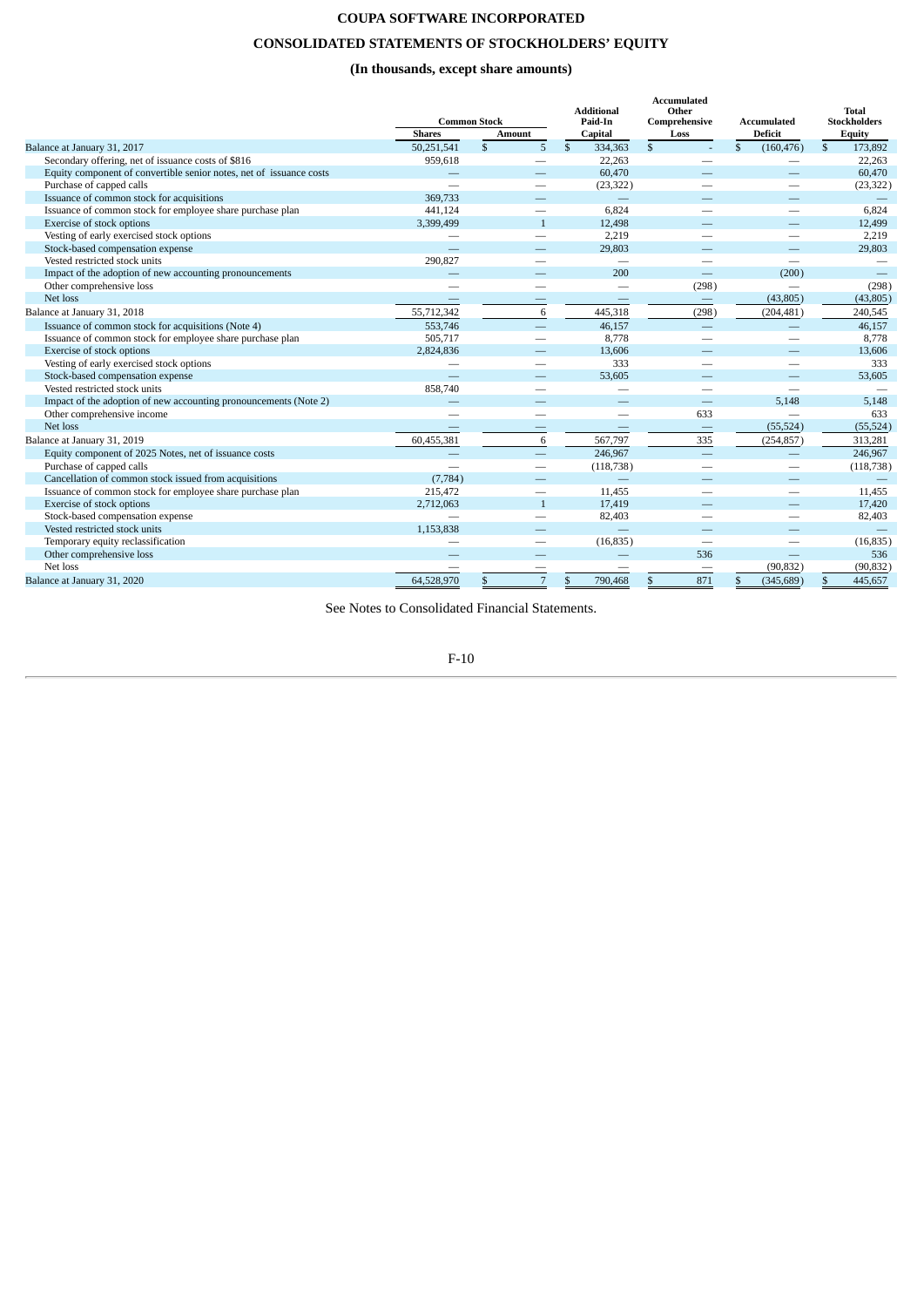# **CONSOLIDATED STATEMENTS OF CASH FLOWS**

# **(In thousands)**

| January 31,<br>2019<br>2018<br>2020<br><b>Cash flows from operating activities</b><br>\$<br>(90, 832)<br>\$<br>(55, 524)<br>\$<br>(43,805)<br>Net loss<br>Adjustments to reconcile net loss to net cash provided by operating<br>activities:<br>Depreciation and amortization<br>28,553<br>10.442<br>7,562<br>Accretion of discounts on marketable securities, net<br>325<br>(1,621)<br>9.556<br>Amortization of deferred commissions<br>5,791<br>4,001<br>35,922<br>459<br>Amortization of debt discount and issuance costs<br>11,605<br>81,376<br>Stock-based compensation<br>52,945<br>29,694<br>Other<br>282<br>41<br>(1, 381)<br>Accounts receivable<br>(11, 154)<br>(28, 493)<br>(10,710)<br>Prepaid expenses and other current assets<br>(16,380)<br>410<br>(390)<br>Other assets<br>9,176<br>(3,402)<br>(746)<br>Deferred commissions<br>(26, 231)<br>(15, 332)<br>(5,667)<br>Accounts payable<br>(3,720)<br>3,182<br>(4,005)<br>Accrued expenses and other liabilities<br>(20, 727)<br>11,399<br>7,120<br>Deferred revenue<br>36,072<br>73,673<br>45,752<br>68,156<br>37,436<br>19,626<br>Net cash provided by operating activities<br><b>Cash flows from investing activities</b><br>Purchases of marketable securities<br>(302, 922)<br>(583, 151)<br>Maturities of marketable securities<br>66,363<br>124,139<br>Sale of marketable securities<br>199,314<br>Acquisitions, net of cash acquired<br>(308, 406)<br>(143, 885)<br>(46, 075)<br>Purchases of property and equipment<br>(11,970)<br>(7,528)<br>(4,488)<br>Net cash used in investing activities<br>(637, 850)<br>(330, 196)<br>(50, 563)<br>Proceeds from issuance of convertible senior notes, net of issuance costs<br>786.157<br>(639)<br>223,675<br>Purchase of capped calls<br>(23, 322)<br>(118, 738)<br>Proceeds from issuance of common stock, net of underwriting<br>discounts, commissions and offering costs<br>22,264<br>17,781<br>Proceeds from the exercise of common stock options<br>12,964<br>12,500<br>Proceeds from issuance of common stock for employee stock purchase plan<br>11,455<br>8,778<br>6,824<br>696,655<br>21,103<br>241,941<br>Net cash provided by financing activities<br>126.961<br>(271.657)<br>211.004<br>Net increase (decrease) in cash, cash equivalents, and restricted cash<br>Cash, cash equivalents, and restricted cash at beginning of period<br>141,319<br>412,976<br>201,972<br>268,280<br>412,976<br>Cash, cash equivalents, and restricted cash at end of period<br>141,319<br>Supplemental disclosure of cash flow data<br>Cash paid for income taxes<br>2,294<br>4,910<br>1,314<br>\$<br>858<br>\$<br>1,489<br>\$<br>\$<br>Interest expense paid<br>Supplemental disclosure of non-cash investing and financing activities<br>Issuance of common stock in connection with acquisitions<br>46,157<br>\$<br>$\mathcal{S}$<br>2.219<br>$\mathcal{S}$<br>333<br>Vesting of early exercised stock options<br>Property and equipment included in accounts payable and accrued<br>832<br>expenses and other current liabilities<br>337<br>\$<br>\$<br>70<br>Reconciliation of cash, cash equivalents, and restricted cash to the<br>consolidated balance sheets<br>Cash and cash equivalents<br>$\mathcal{S}$<br>268,045<br>\$<br>141,250<br>$\mathfrak{s}$<br>412.903<br>Restricted cash, included in other assets<br>235<br>69<br>73 |                                                                               | For the year ended |         |    |         |              |         |  |  |  |
|-------------------------------------------------------------------------------------------------------------------------------------------------------------------------------------------------------------------------------------------------------------------------------------------------------------------------------------------------------------------------------------------------------------------------------------------------------------------------------------------------------------------------------------------------------------------------------------------------------------------------------------------------------------------------------------------------------------------------------------------------------------------------------------------------------------------------------------------------------------------------------------------------------------------------------------------------------------------------------------------------------------------------------------------------------------------------------------------------------------------------------------------------------------------------------------------------------------------------------------------------------------------------------------------------------------------------------------------------------------------------------------------------------------------------------------------------------------------------------------------------------------------------------------------------------------------------------------------------------------------------------------------------------------------------------------------------------------------------------------------------------------------------------------------------------------------------------------------------------------------------------------------------------------------------------------------------------------------------------------------------------------------------------------------------------------------------------------------------------------------------------------------------------------------------------------------------------------------------------------------------------------------------------------------------------------------------------------------------------------------------------------------------------------------------------------------------------------------------------------------------------------------------------------------------------------------------------------------------------------------------------------------------------------------------------------------------------------------------------------------------------------------------------------------------------------------------------------------------------------------------------------------------------------------------------------------------------------------------------------------------------------------------------------------------------------------------------------------------------------------------------------------------------------------------------------------------------------------------------------------------------------------------------------------------------------------------------------------------------------|-------------------------------------------------------------------------------|--------------------|---------|----|---------|--------------|---------|--|--|--|
|                                                                                                                                                                                                                                                                                                                                                                                                                                                                                                                                                                                                                                                                                                                                                                                                                                                                                                                                                                                                                                                                                                                                                                                                                                                                                                                                                                                                                                                                                                                                                                                                                                                                                                                                                                                                                                                                                                                                                                                                                                                                                                                                                                                                                                                                                                                                                                                                                                                                                                                                                                                                                                                                                                                                                                                                                                                                                                                                                                                                                                                                                                                                                                                                                                                                                                                                                             |                                                                               |                    |         |    |         |              |         |  |  |  |
|                                                                                                                                                                                                                                                                                                                                                                                                                                                                                                                                                                                                                                                                                                                                                                                                                                                                                                                                                                                                                                                                                                                                                                                                                                                                                                                                                                                                                                                                                                                                                                                                                                                                                                                                                                                                                                                                                                                                                                                                                                                                                                                                                                                                                                                                                                                                                                                                                                                                                                                                                                                                                                                                                                                                                                                                                                                                                                                                                                                                                                                                                                                                                                                                                                                                                                                                                             |                                                                               |                    |         |    |         |              |         |  |  |  |
|                                                                                                                                                                                                                                                                                                                                                                                                                                                                                                                                                                                                                                                                                                                                                                                                                                                                                                                                                                                                                                                                                                                                                                                                                                                                                                                                                                                                                                                                                                                                                                                                                                                                                                                                                                                                                                                                                                                                                                                                                                                                                                                                                                                                                                                                                                                                                                                                                                                                                                                                                                                                                                                                                                                                                                                                                                                                                                                                                                                                                                                                                                                                                                                                                                                                                                                                                             |                                                                               |                    |         |    |         |              |         |  |  |  |
|                                                                                                                                                                                                                                                                                                                                                                                                                                                                                                                                                                                                                                                                                                                                                                                                                                                                                                                                                                                                                                                                                                                                                                                                                                                                                                                                                                                                                                                                                                                                                                                                                                                                                                                                                                                                                                                                                                                                                                                                                                                                                                                                                                                                                                                                                                                                                                                                                                                                                                                                                                                                                                                                                                                                                                                                                                                                                                                                                                                                                                                                                                                                                                                                                                                                                                                                                             |                                                                               |                    |         |    |         |              |         |  |  |  |
|                                                                                                                                                                                                                                                                                                                                                                                                                                                                                                                                                                                                                                                                                                                                                                                                                                                                                                                                                                                                                                                                                                                                                                                                                                                                                                                                                                                                                                                                                                                                                                                                                                                                                                                                                                                                                                                                                                                                                                                                                                                                                                                                                                                                                                                                                                                                                                                                                                                                                                                                                                                                                                                                                                                                                                                                                                                                                                                                                                                                                                                                                                                                                                                                                                                                                                                                                             |                                                                               |                    |         |    |         |              |         |  |  |  |
|                                                                                                                                                                                                                                                                                                                                                                                                                                                                                                                                                                                                                                                                                                                                                                                                                                                                                                                                                                                                                                                                                                                                                                                                                                                                                                                                                                                                                                                                                                                                                                                                                                                                                                                                                                                                                                                                                                                                                                                                                                                                                                                                                                                                                                                                                                                                                                                                                                                                                                                                                                                                                                                                                                                                                                                                                                                                                                                                                                                                                                                                                                                                                                                                                                                                                                                                                             |                                                                               |                    |         |    |         |              |         |  |  |  |
|                                                                                                                                                                                                                                                                                                                                                                                                                                                                                                                                                                                                                                                                                                                                                                                                                                                                                                                                                                                                                                                                                                                                                                                                                                                                                                                                                                                                                                                                                                                                                                                                                                                                                                                                                                                                                                                                                                                                                                                                                                                                                                                                                                                                                                                                                                                                                                                                                                                                                                                                                                                                                                                                                                                                                                                                                                                                                                                                                                                                                                                                                                                                                                                                                                                                                                                                                             |                                                                               |                    |         |    |         |              |         |  |  |  |
|                                                                                                                                                                                                                                                                                                                                                                                                                                                                                                                                                                                                                                                                                                                                                                                                                                                                                                                                                                                                                                                                                                                                                                                                                                                                                                                                                                                                                                                                                                                                                                                                                                                                                                                                                                                                                                                                                                                                                                                                                                                                                                                                                                                                                                                                                                                                                                                                                                                                                                                                                                                                                                                                                                                                                                                                                                                                                                                                                                                                                                                                                                                                                                                                                                                                                                                                                             |                                                                               |                    |         |    |         |              |         |  |  |  |
|                                                                                                                                                                                                                                                                                                                                                                                                                                                                                                                                                                                                                                                                                                                                                                                                                                                                                                                                                                                                                                                                                                                                                                                                                                                                                                                                                                                                                                                                                                                                                                                                                                                                                                                                                                                                                                                                                                                                                                                                                                                                                                                                                                                                                                                                                                                                                                                                                                                                                                                                                                                                                                                                                                                                                                                                                                                                                                                                                                                                                                                                                                                                                                                                                                                                                                                                                             |                                                                               |                    |         |    |         |              |         |  |  |  |
|                                                                                                                                                                                                                                                                                                                                                                                                                                                                                                                                                                                                                                                                                                                                                                                                                                                                                                                                                                                                                                                                                                                                                                                                                                                                                                                                                                                                                                                                                                                                                                                                                                                                                                                                                                                                                                                                                                                                                                                                                                                                                                                                                                                                                                                                                                                                                                                                                                                                                                                                                                                                                                                                                                                                                                                                                                                                                                                                                                                                                                                                                                                                                                                                                                                                                                                                                             |                                                                               |                    |         |    |         |              |         |  |  |  |
|                                                                                                                                                                                                                                                                                                                                                                                                                                                                                                                                                                                                                                                                                                                                                                                                                                                                                                                                                                                                                                                                                                                                                                                                                                                                                                                                                                                                                                                                                                                                                                                                                                                                                                                                                                                                                                                                                                                                                                                                                                                                                                                                                                                                                                                                                                                                                                                                                                                                                                                                                                                                                                                                                                                                                                                                                                                                                                                                                                                                                                                                                                                                                                                                                                                                                                                                                             |                                                                               |                    |         |    |         |              |         |  |  |  |
|                                                                                                                                                                                                                                                                                                                                                                                                                                                                                                                                                                                                                                                                                                                                                                                                                                                                                                                                                                                                                                                                                                                                                                                                                                                                                                                                                                                                                                                                                                                                                                                                                                                                                                                                                                                                                                                                                                                                                                                                                                                                                                                                                                                                                                                                                                                                                                                                                                                                                                                                                                                                                                                                                                                                                                                                                                                                                                                                                                                                                                                                                                                                                                                                                                                                                                                                                             | Changes in operating assets and liabilities net of effects from acquisitions: |                    |         |    |         |              |         |  |  |  |
|                                                                                                                                                                                                                                                                                                                                                                                                                                                                                                                                                                                                                                                                                                                                                                                                                                                                                                                                                                                                                                                                                                                                                                                                                                                                                                                                                                                                                                                                                                                                                                                                                                                                                                                                                                                                                                                                                                                                                                                                                                                                                                                                                                                                                                                                                                                                                                                                                                                                                                                                                                                                                                                                                                                                                                                                                                                                                                                                                                                                                                                                                                                                                                                                                                                                                                                                                             |                                                                               |                    |         |    |         |              |         |  |  |  |
|                                                                                                                                                                                                                                                                                                                                                                                                                                                                                                                                                                                                                                                                                                                                                                                                                                                                                                                                                                                                                                                                                                                                                                                                                                                                                                                                                                                                                                                                                                                                                                                                                                                                                                                                                                                                                                                                                                                                                                                                                                                                                                                                                                                                                                                                                                                                                                                                                                                                                                                                                                                                                                                                                                                                                                                                                                                                                                                                                                                                                                                                                                                                                                                                                                                                                                                                                             |                                                                               |                    |         |    |         |              |         |  |  |  |
|                                                                                                                                                                                                                                                                                                                                                                                                                                                                                                                                                                                                                                                                                                                                                                                                                                                                                                                                                                                                                                                                                                                                                                                                                                                                                                                                                                                                                                                                                                                                                                                                                                                                                                                                                                                                                                                                                                                                                                                                                                                                                                                                                                                                                                                                                                                                                                                                                                                                                                                                                                                                                                                                                                                                                                                                                                                                                                                                                                                                                                                                                                                                                                                                                                                                                                                                                             |                                                                               |                    |         |    |         |              |         |  |  |  |
|                                                                                                                                                                                                                                                                                                                                                                                                                                                                                                                                                                                                                                                                                                                                                                                                                                                                                                                                                                                                                                                                                                                                                                                                                                                                                                                                                                                                                                                                                                                                                                                                                                                                                                                                                                                                                                                                                                                                                                                                                                                                                                                                                                                                                                                                                                                                                                                                                                                                                                                                                                                                                                                                                                                                                                                                                                                                                                                                                                                                                                                                                                                                                                                                                                                                                                                                                             |                                                                               |                    |         |    |         |              |         |  |  |  |
|                                                                                                                                                                                                                                                                                                                                                                                                                                                                                                                                                                                                                                                                                                                                                                                                                                                                                                                                                                                                                                                                                                                                                                                                                                                                                                                                                                                                                                                                                                                                                                                                                                                                                                                                                                                                                                                                                                                                                                                                                                                                                                                                                                                                                                                                                                                                                                                                                                                                                                                                                                                                                                                                                                                                                                                                                                                                                                                                                                                                                                                                                                                                                                                                                                                                                                                                                             |                                                                               |                    |         |    |         |              |         |  |  |  |
|                                                                                                                                                                                                                                                                                                                                                                                                                                                                                                                                                                                                                                                                                                                                                                                                                                                                                                                                                                                                                                                                                                                                                                                                                                                                                                                                                                                                                                                                                                                                                                                                                                                                                                                                                                                                                                                                                                                                                                                                                                                                                                                                                                                                                                                                                                                                                                                                                                                                                                                                                                                                                                                                                                                                                                                                                                                                                                                                                                                                                                                                                                                                                                                                                                                                                                                                                             |                                                                               |                    |         |    |         |              |         |  |  |  |
|                                                                                                                                                                                                                                                                                                                                                                                                                                                                                                                                                                                                                                                                                                                                                                                                                                                                                                                                                                                                                                                                                                                                                                                                                                                                                                                                                                                                                                                                                                                                                                                                                                                                                                                                                                                                                                                                                                                                                                                                                                                                                                                                                                                                                                                                                                                                                                                                                                                                                                                                                                                                                                                                                                                                                                                                                                                                                                                                                                                                                                                                                                                                                                                                                                                                                                                                                             |                                                                               |                    |         |    |         |              |         |  |  |  |
|                                                                                                                                                                                                                                                                                                                                                                                                                                                                                                                                                                                                                                                                                                                                                                                                                                                                                                                                                                                                                                                                                                                                                                                                                                                                                                                                                                                                                                                                                                                                                                                                                                                                                                                                                                                                                                                                                                                                                                                                                                                                                                                                                                                                                                                                                                                                                                                                                                                                                                                                                                                                                                                                                                                                                                                                                                                                                                                                                                                                                                                                                                                                                                                                                                                                                                                                                             |                                                                               |                    |         |    |         |              |         |  |  |  |
|                                                                                                                                                                                                                                                                                                                                                                                                                                                                                                                                                                                                                                                                                                                                                                                                                                                                                                                                                                                                                                                                                                                                                                                                                                                                                                                                                                                                                                                                                                                                                                                                                                                                                                                                                                                                                                                                                                                                                                                                                                                                                                                                                                                                                                                                                                                                                                                                                                                                                                                                                                                                                                                                                                                                                                                                                                                                                                                                                                                                                                                                                                                                                                                                                                                                                                                                                             |                                                                               |                    |         |    |         |              |         |  |  |  |
|                                                                                                                                                                                                                                                                                                                                                                                                                                                                                                                                                                                                                                                                                                                                                                                                                                                                                                                                                                                                                                                                                                                                                                                                                                                                                                                                                                                                                                                                                                                                                                                                                                                                                                                                                                                                                                                                                                                                                                                                                                                                                                                                                                                                                                                                                                                                                                                                                                                                                                                                                                                                                                                                                                                                                                                                                                                                                                                                                                                                                                                                                                                                                                                                                                                                                                                                                             |                                                                               |                    |         |    |         |              |         |  |  |  |
|                                                                                                                                                                                                                                                                                                                                                                                                                                                                                                                                                                                                                                                                                                                                                                                                                                                                                                                                                                                                                                                                                                                                                                                                                                                                                                                                                                                                                                                                                                                                                                                                                                                                                                                                                                                                                                                                                                                                                                                                                                                                                                                                                                                                                                                                                                                                                                                                                                                                                                                                                                                                                                                                                                                                                                                                                                                                                                                                                                                                                                                                                                                                                                                                                                                                                                                                                             |                                                                               |                    |         |    |         |              |         |  |  |  |
|                                                                                                                                                                                                                                                                                                                                                                                                                                                                                                                                                                                                                                                                                                                                                                                                                                                                                                                                                                                                                                                                                                                                                                                                                                                                                                                                                                                                                                                                                                                                                                                                                                                                                                                                                                                                                                                                                                                                                                                                                                                                                                                                                                                                                                                                                                                                                                                                                                                                                                                                                                                                                                                                                                                                                                                                                                                                                                                                                                                                                                                                                                                                                                                                                                                                                                                                                             |                                                                               |                    |         |    |         |              |         |  |  |  |
|                                                                                                                                                                                                                                                                                                                                                                                                                                                                                                                                                                                                                                                                                                                                                                                                                                                                                                                                                                                                                                                                                                                                                                                                                                                                                                                                                                                                                                                                                                                                                                                                                                                                                                                                                                                                                                                                                                                                                                                                                                                                                                                                                                                                                                                                                                                                                                                                                                                                                                                                                                                                                                                                                                                                                                                                                                                                                                                                                                                                                                                                                                                                                                                                                                                                                                                                                             |                                                                               |                    |         |    |         |              |         |  |  |  |
|                                                                                                                                                                                                                                                                                                                                                                                                                                                                                                                                                                                                                                                                                                                                                                                                                                                                                                                                                                                                                                                                                                                                                                                                                                                                                                                                                                                                                                                                                                                                                                                                                                                                                                                                                                                                                                                                                                                                                                                                                                                                                                                                                                                                                                                                                                                                                                                                                                                                                                                                                                                                                                                                                                                                                                                                                                                                                                                                                                                                                                                                                                                                                                                                                                                                                                                                                             |                                                                               |                    |         |    |         |              |         |  |  |  |
|                                                                                                                                                                                                                                                                                                                                                                                                                                                                                                                                                                                                                                                                                                                                                                                                                                                                                                                                                                                                                                                                                                                                                                                                                                                                                                                                                                                                                                                                                                                                                                                                                                                                                                                                                                                                                                                                                                                                                                                                                                                                                                                                                                                                                                                                                                                                                                                                                                                                                                                                                                                                                                                                                                                                                                                                                                                                                                                                                                                                                                                                                                                                                                                                                                                                                                                                                             |                                                                               |                    |         |    |         |              |         |  |  |  |
|                                                                                                                                                                                                                                                                                                                                                                                                                                                                                                                                                                                                                                                                                                                                                                                                                                                                                                                                                                                                                                                                                                                                                                                                                                                                                                                                                                                                                                                                                                                                                                                                                                                                                                                                                                                                                                                                                                                                                                                                                                                                                                                                                                                                                                                                                                                                                                                                                                                                                                                                                                                                                                                                                                                                                                                                                                                                                                                                                                                                                                                                                                                                                                                                                                                                                                                                                             | <b>Cash flows from financing activities</b>                                   |                    |         |    |         |              |         |  |  |  |
|                                                                                                                                                                                                                                                                                                                                                                                                                                                                                                                                                                                                                                                                                                                                                                                                                                                                                                                                                                                                                                                                                                                                                                                                                                                                                                                                                                                                                                                                                                                                                                                                                                                                                                                                                                                                                                                                                                                                                                                                                                                                                                                                                                                                                                                                                                                                                                                                                                                                                                                                                                                                                                                                                                                                                                                                                                                                                                                                                                                                                                                                                                                                                                                                                                                                                                                                                             |                                                                               |                    |         |    |         |              |         |  |  |  |
|                                                                                                                                                                                                                                                                                                                                                                                                                                                                                                                                                                                                                                                                                                                                                                                                                                                                                                                                                                                                                                                                                                                                                                                                                                                                                                                                                                                                                                                                                                                                                                                                                                                                                                                                                                                                                                                                                                                                                                                                                                                                                                                                                                                                                                                                                                                                                                                                                                                                                                                                                                                                                                                                                                                                                                                                                                                                                                                                                                                                                                                                                                                                                                                                                                                                                                                                                             |                                                                               |                    |         |    |         |              |         |  |  |  |
|                                                                                                                                                                                                                                                                                                                                                                                                                                                                                                                                                                                                                                                                                                                                                                                                                                                                                                                                                                                                                                                                                                                                                                                                                                                                                                                                                                                                                                                                                                                                                                                                                                                                                                                                                                                                                                                                                                                                                                                                                                                                                                                                                                                                                                                                                                                                                                                                                                                                                                                                                                                                                                                                                                                                                                                                                                                                                                                                                                                                                                                                                                                                                                                                                                                                                                                                                             |                                                                               |                    |         |    |         |              |         |  |  |  |
|                                                                                                                                                                                                                                                                                                                                                                                                                                                                                                                                                                                                                                                                                                                                                                                                                                                                                                                                                                                                                                                                                                                                                                                                                                                                                                                                                                                                                                                                                                                                                                                                                                                                                                                                                                                                                                                                                                                                                                                                                                                                                                                                                                                                                                                                                                                                                                                                                                                                                                                                                                                                                                                                                                                                                                                                                                                                                                                                                                                                                                                                                                                                                                                                                                                                                                                                                             |                                                                               |                    |         |    |         |              |         |  |  |  |
|                                                                                                                                                                                                                                                                                                                                                                                                                                                                                                                                                                                                                                                                                                                                                                                                                                                                                                                                                                                                                                                                                                                                                                                                                                                                                                                                                                                                                                                                                                                                                                                                                                                                                                                                                                                                                                                                                                                                                                                                                                                                                                                                                                                                                                                                                                                                                                                                                                                                                                                                                                                                                                                                                                                                                                                                                                                                                                                                                                                                                                                                                                                                                                                                                                                                                                                                                             |                                                                               |                    |         |    |         |              |         |  |  |  |
|                                                                                                                                                                                                                                                                                                                                                                                                                                                                                                                                                                                                                                                                                                                                                                                                                                                                                                                                                                                                                                                                                                                                                                                                                                                                                                                                                                                                                                                                                                                                                                                                                                                                                                                                                                                                                                                                                                                                                                                                                                                                                                                                                                                                                                                                                                                                                                                                                                                                                                                                                                                                                                                                                                                                                                                                                                                                                                                                                                                                                                                                                                                                                                                                                                                                                                                                                             |                                                                               |                    |         |    |         |              |         |  |  |  |
|                                                                                                                                                                                                                                                                                                                                                                                                                                                                                                                                                                                                                                                                                                                                                                                                                                                                                                                                                                                                                                                                                                                                                                                                                                                                                                                                                                                                                                                                                                                                                                                                                                                                                                                                                                                                                                                                                                                                                                                                                                                                                                                                                                                                                                                                                                                                                                                                                                                                                                                                                                                                                                                                                                                                                                                                                                                                                                                                                                                                                                                                                                                                                                                                                                                                                                                                                             |                                                                               |                    |         |    |         |              |         |  |  |  |
|                                                                                                                                                                                                                                                                                                                                                                                                                                                                                                                                                                                                                                                                                                                                                                                                                                                                                                                                                                                                                                                                                                                                                                                                                                                                                                                                                                                                                                                                                                                                                                                                                                                                                                                                                                                                                                                                                                                                                                                                                                                                                                                                                                                                                                                                                                                                                                                                                                                                                                                                                                                                                                                                                                                                                                                                                                                                                                                                                                                                                                                                                                                                                                                                                                                                                                                                                             |                                                                               |                    |         |    |         |              |         |  |  |  |
|                                                                                                                                                                                                                                                                                                                                                                                                                                                                                                                                                                                                                                                                                                                                                                                                                                                                                                                                                                                                                                                                                                                                                                                                                                                                                                                                                                                                                                                                                                                                                                                                                                                                                                                                                                                                                                                                                                                                                                                                                                                                                                                                                                                                                                                                                                                                                                                                                                                                                                                                                                                                                                                                                                                                                                                                                                                                                                                                                                                                                                                                                                                                                                                                                                                                                                                                                             |                                                                               |                    |         |    |         |              |         |  |  |  |
|                                                                                                                                                                                                                                                                                                                                                                                                                                                                                                                                                                                                                                                                                                                                                                                                                                                                                                                                                                                                                                                                                                                                                                                                                                                                                                                                                                                                                                                                                                                                                                                                                                                                                                                                                                                                                                                                                                                                                                                                                                                                                                                                                                                                                                                                                                                                                                                                                                                                                                                                                                                                                                                                                                                                                                                                                                                                                                                                                                                                                                                                                                                                                                                                                                                                                                                                                             |                                                                               |                    |         |    |         |              |         |  |  |  |
|                                                                                                                                                                                                                                                                                                                                                                                                                                                                                                                                                                                                                                                                                                                                                                                                                                                                                                                                                                                                                                                                                                                                                                                                                                                                                                                                                                                                                                                                                                                                                                                                                                                                                                                                                                                                                                                                                                                                                                                                                                                                                                                                                                                                                                                                                                                                                                                                                                                                                                                                                                                                                                                                                                                                                                                                                                                                                                                                                                                                                                                                                                                                                                                                                                                                                                                                                             |                                                                               |                    |         |    |         |              |         |  |  |  |
|                                                                                                                                                                                                                                                                                                                                                                                                                                                                                                                                                                                                                                                                                                                                                                                                                                                                                                                                                                                                                                                                                                                                                                                                                                                                                                                                                                                                                                                                                                                                                                                                                                                                                                                                                                                                                                                                                                                                                                                                                                                                                                                                                                                                                                                                                                                                                                                                                                                                                                                                                                                                                                                                                                                                                                                                                                                                                                                                                                                                                                                                                                                                                                                                                                                                                                                                                             |                                                                               |                    |         |    |         |              |         |  |  |  |
|                                                                                                                                                                                                                                                                                                                                                                                                                                                                                                                                                                                                                                                                                                                                                                                                                                                                                                                                                                                                                                                                                                                                                                                                                                                                                                                                                                                                                                                                                                                                                                                                                                                                                                                                                                                                                                                                                                                                                                                                                                                                                                                                                                                                                                                                                                                                                                                                                                                                                                                                                                                                                                                                                                                                                                                                                                                                                                                                                                                                                                                                                                                                                                                                                                                                                                                                                             |                                                                               |                    |         |    |         |              |         |  |  |  |
|                                                                                                                                                                                                                                                                                                                                                                                                                                                                                                                                                                                                                                                                                                                                                                                                                                                                                                                                                                                                                                                                                                                                                                                                                                                                                                                                                                                                                                                                                                                                                                                                                                                                                                                                                                                                                                                                                                                                                                                                                                                                                                                                                                                                                                                                                                                                                                                                                                                                                                                                                                                                                                                                                                                                                                                                                                                                                                                                                                                                                                                                                                                                                                                                                                                                                                                                                             |                                                                               |                    |         |    |         |              |         |  |  |  |
|                                                                                                                                                                                                                                                                                                                                                                                                                                                                                                                                                                                                                                                                                                                                                                                                                                                                                                                                                                                                                                                                                                                                                                                                                                                                                                                                                                                                                                                                                                                                                                                                                                                                                                                                                                                                                                                                                                                                                                                                                                                                                                                                                                                                                                                                                                                                                                                                                                                                                                                                                                                                                                                                                                                                                                                                                                                                                                                                                                                                                                                                                                                                                                                                                                                                                                                                                             |                                                                               |                    |         |    |         |              |         |  |  |  |
|                                                                                                                                                                                                                                                                                                                                                                                                                                                                                                                                                                                                                                                                                                                                                                                                                                                                                                                                                                                                                                                                                                                                                                                                                                                                                                                                                                                                                                                                                                                                                                                                                                                                                                                                                                                                                                                                                                                                                                                                                                                                                                                                                                                                                                                                                                                                                                                                                                                                                                                                                                                                                                                                                                                                                                                                                                                                                                                                                                                                                                                                                                                                                                                                                                                                                                                                                             |                                                                               |                    |         |    |         |              |         |  |  |  |
|                                                                                                                                                                                                                                                                                                                                                                                                                                                                                                                                                                                                                                                                                                                                                                                                                                                                                                                                                                                                                                                                                                                                                                                                                                                                                                                                                                                                                                                                                                                                                                                                                                                                                                                                                                                                                                                                                                                                                                                                                                                                                                                                                                                                                                                                                                                                                                                                                                                                                                                                                                                                                                                                                                                                                                                                                                                                                                                                                                                                                                                                                                                                                                                                                                                                                                                                                             |                                                                               |                    |         |    |         |              |         |  |  |  |
|                                                                                                                                                                                                                                                                                                                                                                                                                                                                                                                                                                                                                                                                                                                                                                                                                                                                                                                                                                                                                                                                                                                                                                                                                                                                                                                                                                                                                                                                                                                                                                                                                                                                                                                                                                                                                                                                                                                                                                                                                                                                                                                                                                                                                                                                                                                                                                                                                                                                                                                                                                                                                                                                                                                                                                                                                                                                                                                                                                                                                                                                                                                                                                                                                                                                                                                                                             |                                                                               |                    |         |    |         |              |         |  |  |  |
|                                                                                                                                                                                                                                                                                                                                                                                                                                                                                                                                                                                                                                                                                                                                                                                                                                                                                                                                                                                                                                                                                                                                                                                                                                                                                                                                                                                                                                                                                                                                                                                                                                                                                                                                                                                                                                                                                                                                                                                                                                                                                                                                                                                                                                                                                                                                                                                                                                                                                                                                                                                                                                                                                                                                                                                                                                                                                                                                                                                                                                                                                                                                                                                                                                                                                                                                                             |                                                                               |                    |         |    |         |              |         |  |  |  |
|                                                                                                                                                                                                                                                                                                                                                                                                                                                                                                                                                                                                                                                                                                                                                                                                                                                                                                                                                                                                                                                                                                                                                                                                                                                                                                                                                                                                                                                                                                                                                                                                                                                                                                                                                                                                                                                                                                                                                                                                                                                                                                                                                                                                                                                                                                                                                                                                                                                                                                                                                                                                                                                                                                                                                                                                                                                                                                                                                                                                                                                                                                                                                                                                                                                                                                                                                             |                                                                               |                    |         |    |         |              |         |  |  |  |
|                                                                                                                                                                                                                                                                                                                                                                                                                                                                                                                                                                                                                                                                                                                                                                                                                                                                                                                                                                                                                                                                                                                                                                                                                                                                                                                                                                                                                                                                                                                                                                                                                                                                                                                                                                                                                                                                                                                                                                                                                                                                                                                                                                                                                                                                                                                                                                                                                                                                                                                                                                                                                                                                                                                                                                                                                                                                                                                                                                                                                                                                                                                                                                                                                                                                                                                                                             | Total cash, cash equivalents, and restricted cash                             | $\mathbb{S}$       | 268,280 | \$ | 141,319 | $\mathbb{S}$ | 412.976 |  |  |  |

See Notes to Consolidated Financial Statements.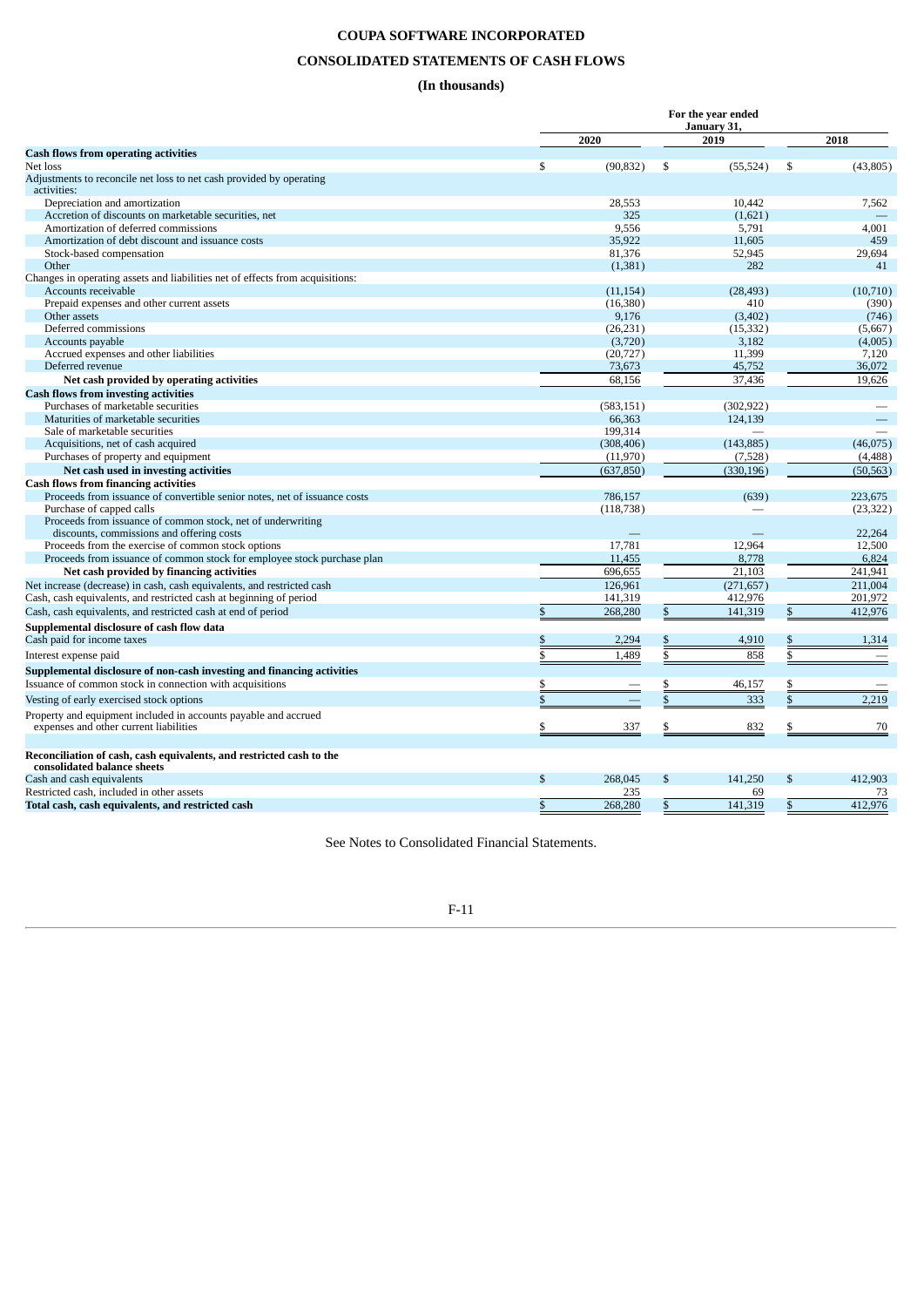# **NOTES TO CONSOLIDATED FINANCIAL STATEMENTS**

#### **Note 1. Organization and Description of Business**

#### *The Company*

Coupa Software Incorporated (the "Company") was incorporated in the state of Delaware in 2006. The Company provides a comprehensive, cloudbased business spend management (or BSM) platform that provide greater visibility into and control over how companies spend money. The BSM platform enables businesses to achieve savings that drive profitability. The Company is based in San Mateo, California.

The Company's fiscal year ends on January 31.

#### **Note 2. Significant Accounting Policies**

#### *Basis of Presentation*

The accompanying consolidated financial statements have been prepared using accounting principles generally accepted in the United States of America ("GAAP"). The consolidated financial statements include the results of the Company and its wholly owned subsidiaries. All significant intercompany transactions and balances have been eliminated during consolidation. Certain amounts in the consolidated financial statements and notes to the consolidated financial statements for prior years have been reclassified to conform to the presentation for the year ended January 31, 2020. Net operating results have not been affected by these reclassifications.

In addition, in May 2014, the FASB issued ASU No. 2014-09, *Revenue from Contracts with Customers* (Topic 606). Topic 606 superseded the revenue recognition requirements in Topic 605, *Revenue Recognition*, and most industry-specific guidance. Topic 606 also includes Subtopic 340-40 which provides accounting guidance for incremental costs of obtaining a contract with a customer. Since the Company adopted Topic 606 effective February 1, 2018 using the modified retrospective method, the results for reporting periods beginning on February 1, 2018 are presented under Topic 606 and results for the periods prior to February 1, 2018 have not been restated and are presented under Topic 605.

#### *Use of Estimates*

The preparation of consolidated financial statements in conformity with GAAP requires management to make estimates and assumptions that affect the reported amounts of assets and liabilities and disclosure of contingent assets and liabilities as of the date of the consolidated financial statements and the reported amounts of revenue and expenses during the reporting period. On an ongoing basis, management evaluates its significant estimates including, but not limited to, the valuation of accounts receivable, the lives of tangible and intangible assets, stock-based compensation, the fair value of the contingent purchase consideration, the valuation of acquired intangible assets and the recoverability or impairment of intangible assets, including goodwill, revenue recognition, convertible senior notes fair value, the benefit period of deferred commissions, and provision for (benefit from) income taxes. Management bases its estimates on historical experience and on various other market-specific and relevant assumptions that management believes to be reasonable under the circumstances. Actual results could differ from those estimates and such differences could be material to the financial position and results of operations.

#### *Foreign Currency Translation*

The functional currency for the Company's foreign operations is the U.S. dollar. Foreign currency transaction gains and losses are included in "Interest income and other, net" in the consolidated statements of operations for the period. All assets and liabilities denominated in a foreign currency are translated into U.S. dollars at the exchange rate prevailing on the balance sheet date. Revenues and expenses are translated at the transaction spot rate. For the years ended January 31, 2020, 2019 and 2018, realized foreign currency transaction gains and losses were comprised of a net loss of \$523,000, a net loss of \$225,000, and a gain of \$292,000, respectively.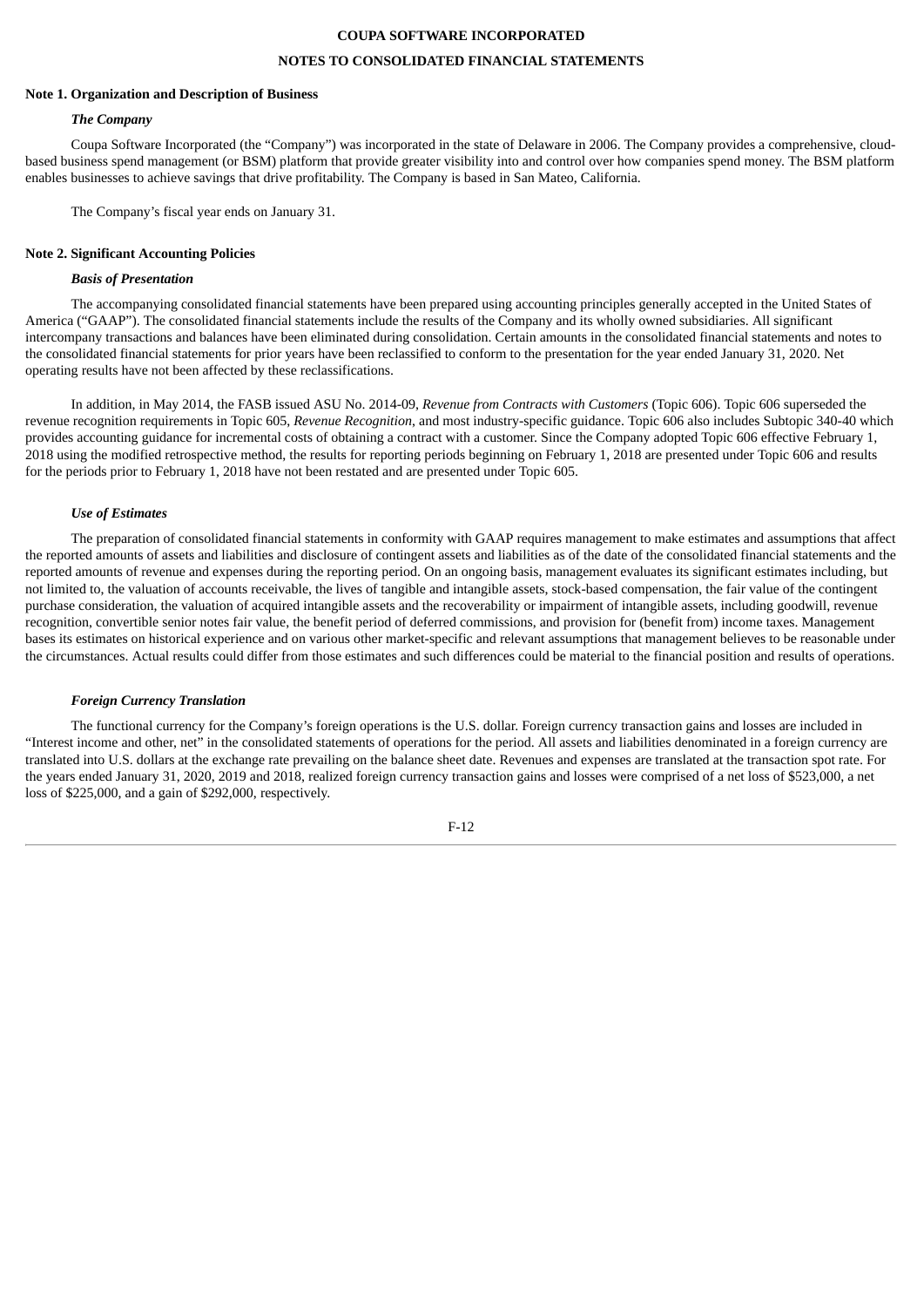# *Risks and Uncertainties*

The Company's services are concentrated in an industry which is characterized by significant competition, rapid technological advances and changes in customer requirements and industry standards. The success of the Company depends on management's ability to anticipate and respond quickly and adequately to technological developments in the industry and changes in customer requirements and industry standards. Any significant delays in the development or introduction of services could have a material adverse effect on the Company's business and operating results. Furthermore, the effects of potential legal activity that could be brought against the Company, including costs incurred to defend legal cases, relationships with customers and market perception, and the financial impact of any judicial decisions, could have a material adverse effect on the Company's business and operating results.

The Company serves customers and users from data center facilities located across various different physical locations, such as the U.S., Europe and Asia-Pacific, most of which are operated by a single third party. The Company has internal procedures to restore services in the event of disasters at the current data center facilities. Even with these procedures for disaster recovery in place, cloud applications could be significantly interrupted during the procedures to restore services.

# *Concentration of Risk and Significant Customers*

Financial instruments that potentially subject the Company to a concentration of credit risk consist of cash and cash equivalents, marketable securities and accounts receivable. Cash deposits may, at times, exceed amounts insured by the Federal Deposit Insurance Corporation ("FDIC") and the Securities Investor Protection Corporation ("SIPC"). Marketable securities balances may, at times, also exceed SIPC limits. The Company has not experienced any losses on its deposits of cash and cash equivalents to date.

No single customer balance comprised 10% or more of total accounts receivable at January 31, 2020 or 2019.

During the years ended January 31, 2020, 2019 and 2018, revenues by geographic area, based on billing addresses of the customers, was as follows (in thousands):

|                      | For the year ended<br>January 31, |      |         |  |         |  |  |
|----------------------|-----------------------------------|------|---------|--|---------|--|--|
|                      | 2020                              | 2019 |         |  | 2018    |  |  |
| <b>United States</b> | 248,107                           |      | 161.494 |  | 121,440 |  |  |
| Foreign countries    | 141.612                           |      | 98.872  |  | 65,340  |  |  |
| Total revenues       | 389,719                           | \$   | 260,366 |  | 186,780 |  |  |

No single foreign country represented more than 10% of the Company's revenues in any period.

Additionally, no single customer represented more than 10% of the Company's revenues in any period.

#### *Fair Value Measurements*

Fair value is the exchange price that would be received for an asset or paid to transfer a liability (an exit price) in the principal or most advantageous market for the asset or liability in an orderly transaction between market participants on the measurement date. Subsequent changes in fair value of these financial assets and liabilities are recognized in earnings or other comprehensive loss when they occur. When determining the fair value measurements for assets and liabilities which are required to be recorded at fair value, the Company considers the principal or most advantageous market in which the Company would transact and the market-based risk measurement or assumptions that market participants would use in pricing the assets or liabilities, such as inherent risk, transfer restrictions and credit risk.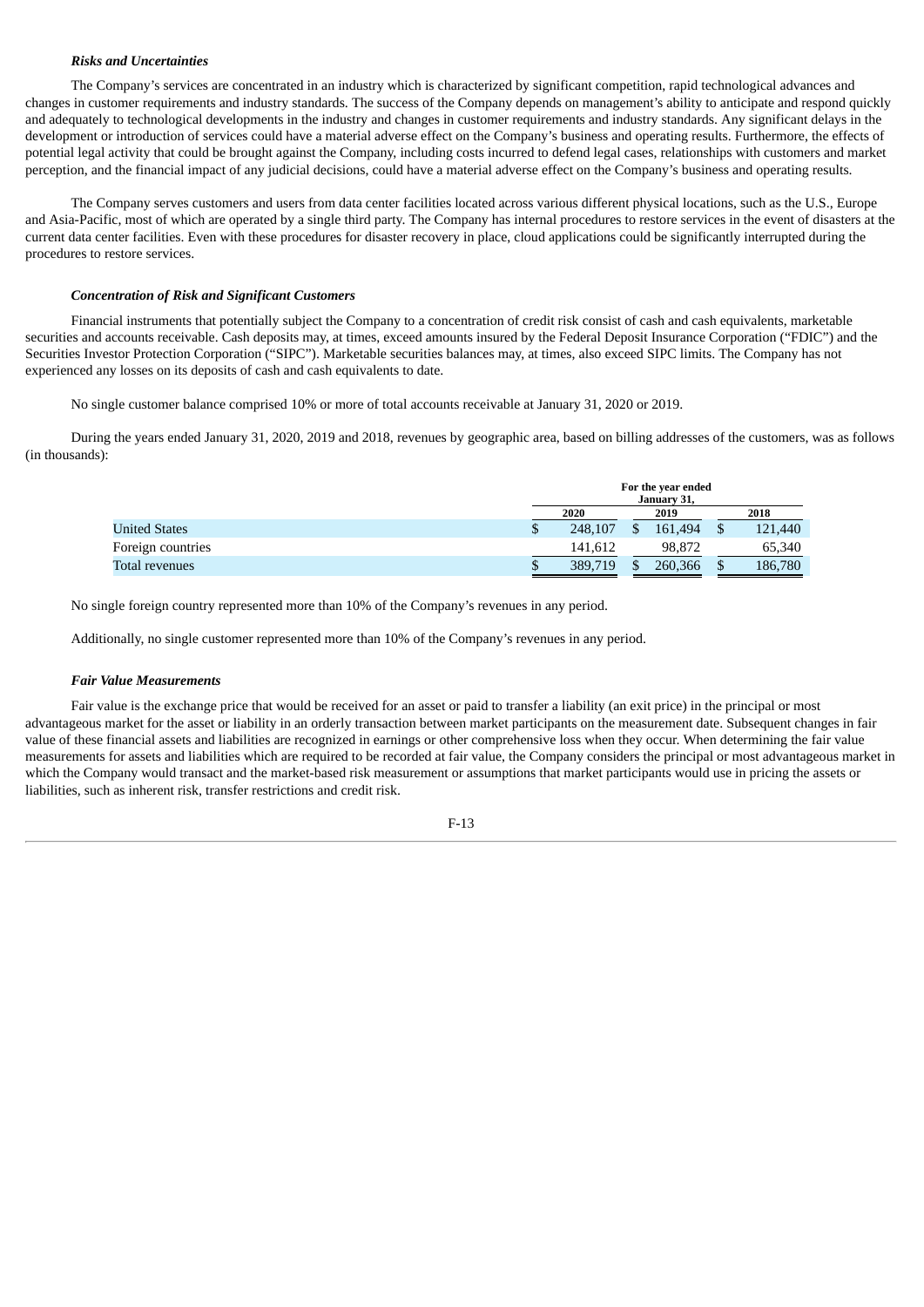The Company applies the following fair value hierarchy, which prioritizes the inputs used to measure fair value into three levels and bases the categorization within the hierarchy upon the lowest level of input that is available and significant to the fair value measurement:

- Level 1 Quoted prices in active markets for identical assets or liabilities.
- Level 2 Observable inputs other than quoted price in active markets for identical assets or similar assets or liabilities in inactive markets, or other inputs that are observable or can be corroborated by observable market data for substantially full term of assets or liabilities.
- Level 3 Inputs that are generally unobservable and typically reflect management's estimates of assumptions that market participants would use in pricing the assets or liabilities.

#### *Fair Value of Financial Instruments*

The Company's financial instruments primarily include cash and cash equivalents, marketable securities, trade receivables, accounts payable, accrued liabilities, contingent cash consideration payable, and convertible senior notes. Cash and cash equivalents, marketable securities, and contingent cash consideration payable are reported at fair value. The recorded carrying amount of trade receivables, accounts payable, and accrued liabilities approximate their fair value due to their short-term nature. The Company carries convertible senior notes at the allocated liability value less unamortized debt discount and issuance costs on its consolidated balance sheet, and it presents the fair value of the convertible senior notes for disclosure purposes only.

#### *Cash and Cash Equivalents*

The Company considers all highly liquid investments purchased with original maturities of less than three months from the date of purchase to be cash equivalents. The Company's cash and cash equivalents consist of monies held in bank demand deposits and money market funds and are presented at fair market value based on quoted market prices.

#### *Marketable Securities*

Marketable securities consist of financial instruments such as U.S. treasury securities, U.S. agency obligations, corporate notes and bonds, commercial paper, and asset backed securities. The Company classifies marketable securities as available-for-sale at the time of purchase and reevaluates such classification as of each balance sheet date. All marketable securities are recorded at estimated fair value.

Unrealized gains and losses for available-for-sale securities are included in accumulated other comprehensive loss, a component of stockholders' equity. The Company evaluates its marketable securities to assess whether those with unrealized loss positions are other than temporarily impaired. Impairments are considered to be other than temporary if they are related to a deterioration in credit risk or if it is likely that the Company will sell the securities before recovering its cost basis. Realized gains and losses and declines in value judged to be other than temporary are determined based on the specific identification method and are reported in interest income and other, net in the consolidated statements of operations.

If quoted prices for identical instruments are available in an active market, marketable securities are classified within Level 1 of the fair value hierarchy. If quoted prices for identical instruments in active markets are not available, fair values are estimated using quoted prices of similar instruments and are classified within Level 2 of the fair value hierarchy.

#### *Research and Development Costs*

Research and development costs are expensed as incurred. Research and development costs consist primarily of compensation related costs incurred for the maintenance and bug fixing of the Company's software platform, as well as planning, predevelopment and post implementation costs associated with the development of enhancements to the Company's software platform.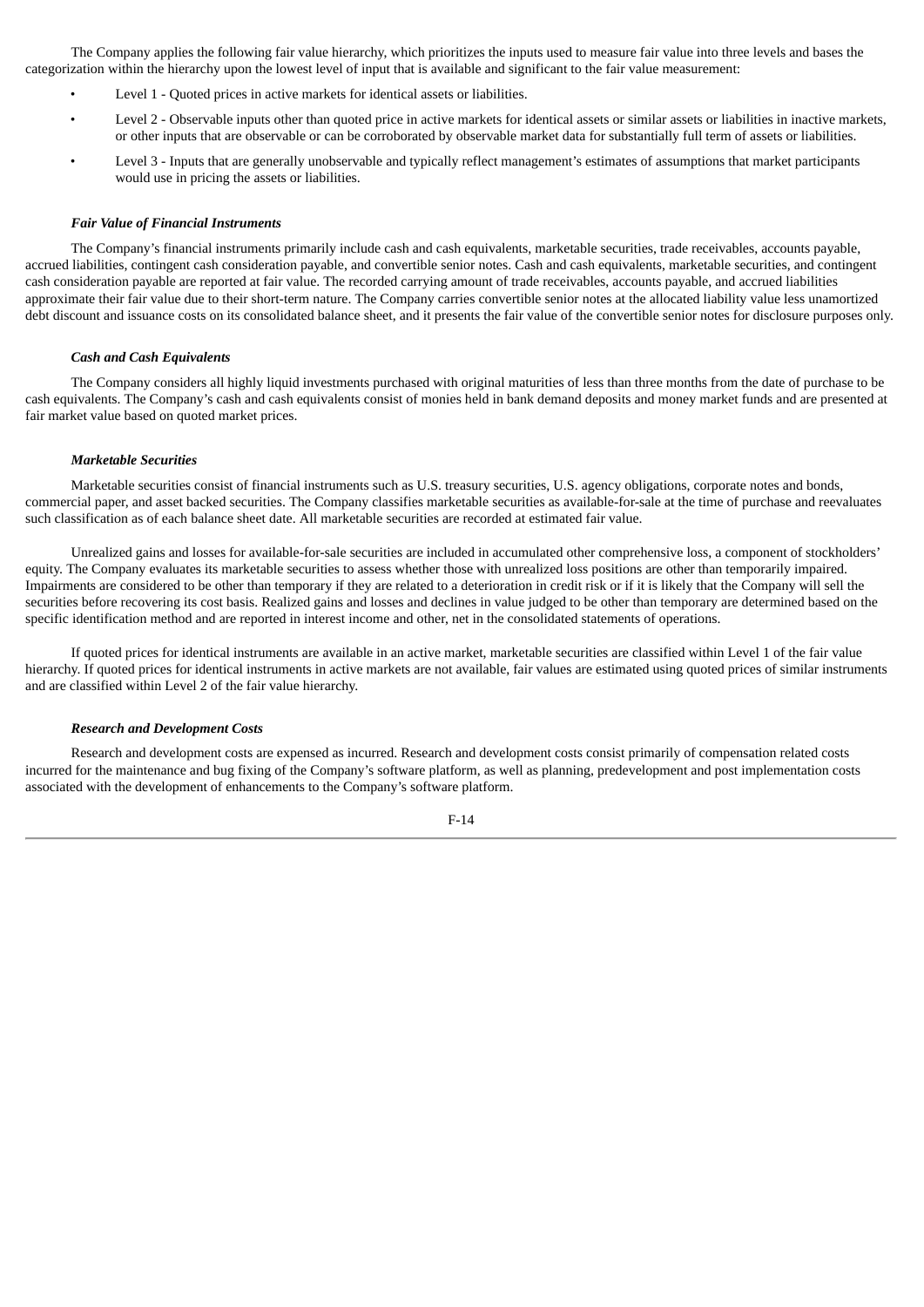# *Advertising Costs*

Advertising costs are expensed as incurred and are primarily included in sales and marketing expense in the accompanying consolidated statements of operations. Advertising expense totaled \$2.9 million, \$2.2 million and \$1.6 million for the years ended January 31, 2020, 2019 and 2018, respectively.

#### *Capitalized Software Development Costs*

The Company capitalizes certain development costs incurred in connection with software development for its cloud-based platform. Costs incurred in the preliminary stages of development are expensed as incurred. Once the software has reached the development stage, internal and external costs, if direct and incurred for adding incremental functionality to the Company's platform, are capitalized until the software is substantially complete and ready for its intended use. Capitalization ceases upon completion of all substantial testing. These software development costs are recorded as part of property and equipment.

Capitalized software development costs are amortized on a straight-line basis to cost of revenues—subscription services over the technology's estimated useful life, which is generally three years. During the years ended January 31, 2020, 2019 and 2018, the Company capitalized \$8.4 million, \$5.6 million and \$4.2 million, respectively, in software development costs. Amortization expense related to software development costs was approximately \$3.6 million, \$3.1 million and \$3.9 million for the years ended January 31, 2020, 2019 and 2018, respectively.

Costs incurred in the maintenance and minor upgrade and enhancement of the Company's software platform without adding additional functionality are expensed as incurred.

#### *Property and Equipment*

Property and equipment are stated at cost net of accumulated depreciation and amortization. Depreciation is calculated using the straight-line method over the estimated useful lives of the assets. Furniture and equipment is amortized over an estimated useful life of three to five years. Leasehold improvements are amortized over the shorter of their useful life, estimated at five years, or the remaining term of the lease. Upon retirement or sale of assets, the cost and related accumulated depreciation and amortization are removed from the consolidated balance sheet and the resulting gain or loss is reflected in the consolidated statement of operations. Maintenance and repair costs are expensed as incurred.

#### *Goodwill and Other Intangible Assets*

Goodwill is the excess of costs over fair value of net assets of the business acquired. Goodwill and other intangible assets acquired that are determined to have an indefinite useful life are not amortized but are tested for impairment at least annually.

Other intangible assets, which includes acquired developed technology, customer relationships, and trademarks are recorded at fair value, net of accumulated amortization, and are amortized using the straight-line method. The Company assesses the impairment of long-lived intangible assets whenever events or changes in circumstances indicate that the carrying amount may not be recoverable.

The Company has not recorded impairment charges on goodwill and other intangible assets for the periods presented in these consolidated financial statements.

#### *Revenue Recognition*

The Company derives its revenues primarily from subscription services fees and professional services fees. Revenues are recognized when control of these services are transferred to the Company's customers in an amount that reflects the consideration expected to be entitled to in exchange for those services. Revenues are recognized net of applicable taxes imposed on the related transaction. The Company's revenue recognition policy follows guidance from Accounting Standards Codification 606, *Revenue from Contracts with Customers (Topic 606)*.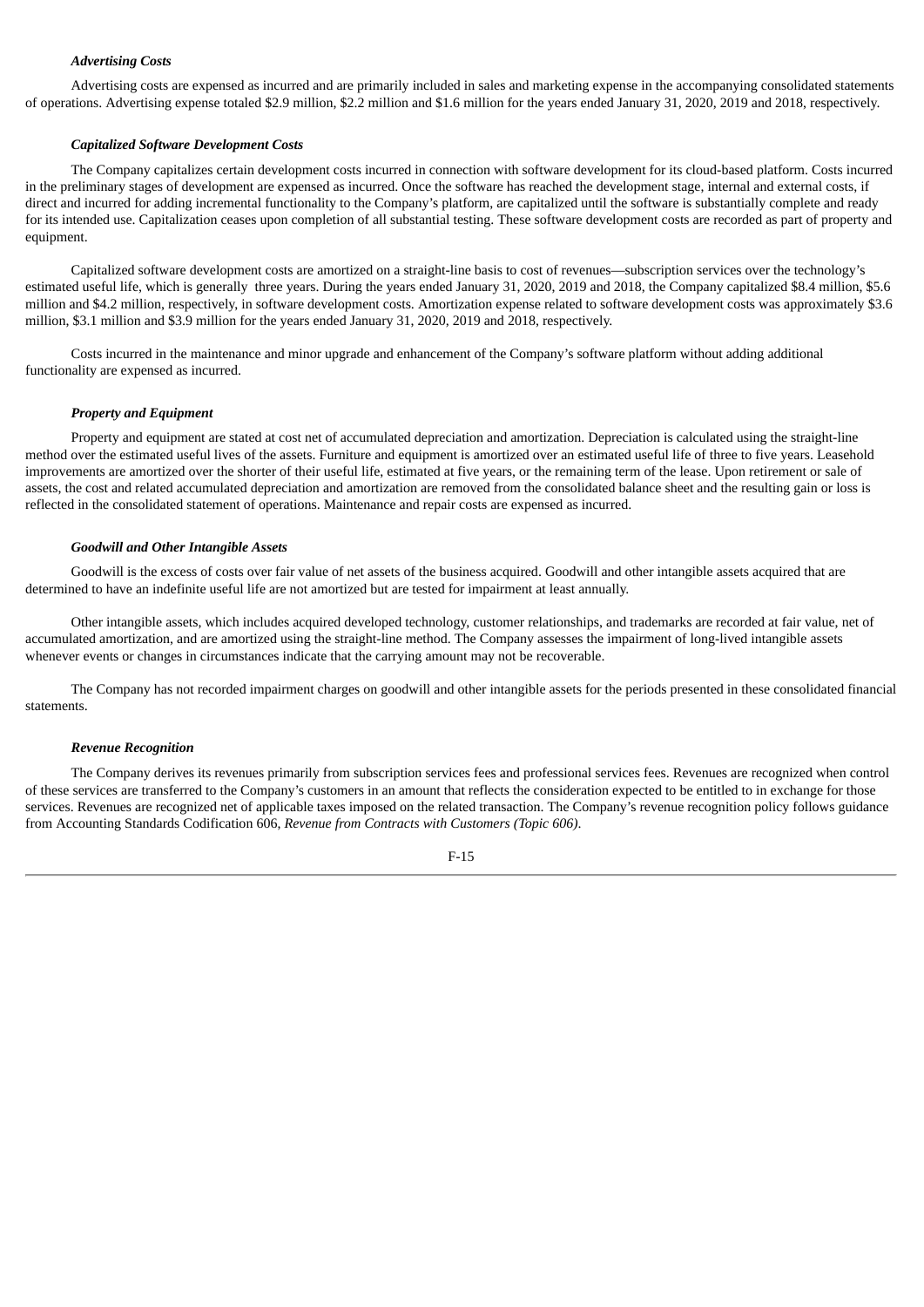The Company determines revenue recognition through the following five-step framework:

- Identification of the contract, or contracts, with a customer;
- Identification of the performance obligations in the contract;
- Determination of the transaction price;
- Allocation of the transaction price to the performance obligations in the contract; and
- Recognition of revenue when, or as, the Company satisfies a performance obligation.

#### *Subscription Services Revenues*

The Company offers subscriptions to its cloud-based business spend management platform, including procurement, invoicing and expense management. Subscription services revenues consist primarily of fees to provide the Company's customers access to its cloud-based platform, which includes routine customer support. Subscription service contracts do not provide customers with the right to take possession of the software, are noncancelable, and do not contain general rights of return. Generally, subscription revenues are recognized ratably over the contractual term of the arrangement, beginning on the date that the service is made available to the customer. Subscription contracts typically have a term of three years with invoicing occurring in annual installments at the beginning of each year in the subscription period. Subscription revenues also include fees to provide support and updates to legacy Exari customers. The support and update revenues associated with these customers are recognized ratably over the contract term.

#### *Professional Services Revenues and Other*

The Company offers professional services which include deployment services, optimization services, and training. Professional services are generally sold on a time-and-materials or fixed-fee basis. For services billed on a time-and-materials basis, revenue is recognized over time as services are performed. For services billed on a fixed-fee basis, invoicing typically occurs in advance, and revenue is recognized over time based on the proportion performed.

### *Significant Judgments*

The Company's contracts with customers often include promises to transfer multiple products and services to a customer. For these contracts, the Company accounts for individual performance obligations separately if they are distinct. Subscription services and professional services are both distinct performance obligations that are accounted for separately. In contracts with multiple performance obligations, the transaction price is allocated to separate performance obligations on a relative standalone selling price basis.

The determination of standalone selling price ("SSP") for each distinct performance obligations requires judgment. The Company determines SSP for performance obligations based on overall pricing objectives, which take into consideration market conditions and entity-specific factors. This includes a review of historical sales data related to the size of arrangements, the cloud applications being sold, customer demographics and the numbers and types of users within the arrangements. The Company uses a range of amounts to estimate SSP for performance obligations. There is typically more than one SSP for individual products and services due to the stratification of those products and services by considerations such as size and type of customer.

#### *Contract Balances*

The timing of revenue recognition may differ from the timing of invoicing for contracts with customers. The Company records a receivable when revenue is recognized prior to invoicing. Deferred revenue primarily consists of billings or payments received in advance of revenue recognition. Subscription services and fixed-fee professional services arrangements are commonly billed in advance, recognized as deferred revenue, and then amortized into revenue over time. However, other professional services arrangements, primarily a time-and-materials arrangement, are billed in arrears following services that have been rendered. This may result in revenue recognition greater than invoiced amounts which results in a receivable balance. Receivables represent an unconditional right to payment. As of January 31, 2020 and 2019, the balance of accounts receivable, net of the allowance for doubtful accounts, was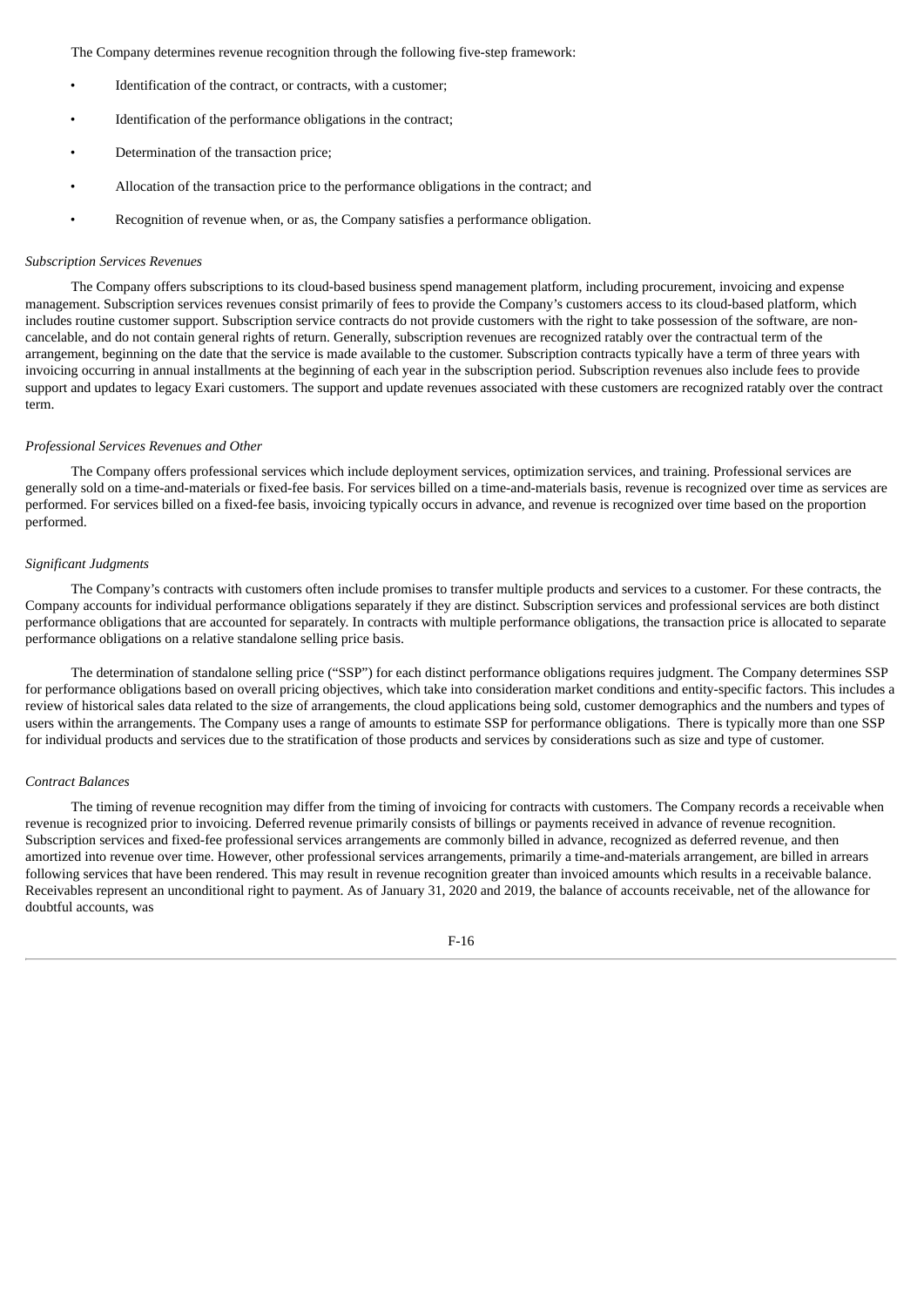\$118.5 million and \$95.3 million, respectively. Of these balances, \$6.5 million and \$1.5 million represent unbilled receivable amounts as of January 31, 2020 and 2019, respectively.

When the timing of revenue recognition differs from the timing of invoicing, the Company uses judgment to determine whether the contract includes a significant financing component requiring adjustment to the transaction price. Various factors are considered in this determination including the duration of the contract, payment terms, and other circumstances. Generally, the Company determined that contracts do not include a significant financing component. The Company applies the practical expedient for instances where, at contract inception, the expected timing difference between when promised goods or services are transferred and associated payment will be one year or less. Payment terms vary by contract type, however arrangements typically stipulate a requirement for the customer to pay within 30 days.

At any point in the contract term, the transaction price may be allocated to performance obligations that are unsatisfied or are partially unsatisfied. These amounts relate to remaining performance obligations on non-cancelable contracts which include both the deferred revenue balance and amounts that will be invoiced and recognized as revenue in future periods. As of January 31, 2020, the aggregate amount allocated to performance obligations that are unsatisfied was approximately \$724.9 million, a majority of which is related to multi-year subscription arrangements. Approximately three fourths of this amount is expected to be recognized as revenue within the next 24 months and the remainder thereafter. The Company applies the practical expedient to exclude remaining performance obligations for which revenue is recognized on the basis of when invoices are issued and remaining performance obligations that are part of contracts with an original expected duration of one year or less. During the year ended January 31, 2020, the revenue recognized from performance obligations satisfied in prior periods was approximately \$332,000.

#### *Accounts Receivable and Allowance for Doubtful Accounts*

The Company extends credit to its customers in the normal course of business and does not require cash collateral or other security to support the collection of customer receivables. The Company estimates the amount of uncollectible accounts receivable at the end of each reporting period based on the aging of the receivable balance, historical experience, and communications with customers, and provides a reserve when needed. Accounts receivable are written off when deemed uncollectible. The allowance for doubtful accounts was not material at January 31, 2020 and 2019.

#### *Deferred Revenue*

Deferred revenue consists of customer billings or payments received in advance of the recognition of revenue and is recognized as revenue as the revenue recognition criteria are met. The Company generally invoices its customers annually for the forthcoming year of service. Accordingly, the Company's deferred revenue balance does not include revenue for future years of multiple year non-cancellable contracts that have not yet been billed. During the year ended January 31, 2020, the Company recognized revenue of \$179.6 million that was included in the deferred revenue balance as of January 31, 2019.

### *Deferred Commissions*

Commissions are earned by sales personnel upon the execution of the sales contract by the customer, and commission payments are made shortly after they are earned. Commission costs can be associated specifically with subscription and professional services arrangements. Commissions earned by the Company's sales personnel are considered incremental and recoverable costs of obtaining a contract with a customer. These costs are deferred and then amortized over a period of benefit of five years. The Company determined the period of benefit by taking into consideration its past experience with customers, future cash flows expected from customers, industry peers and other available information.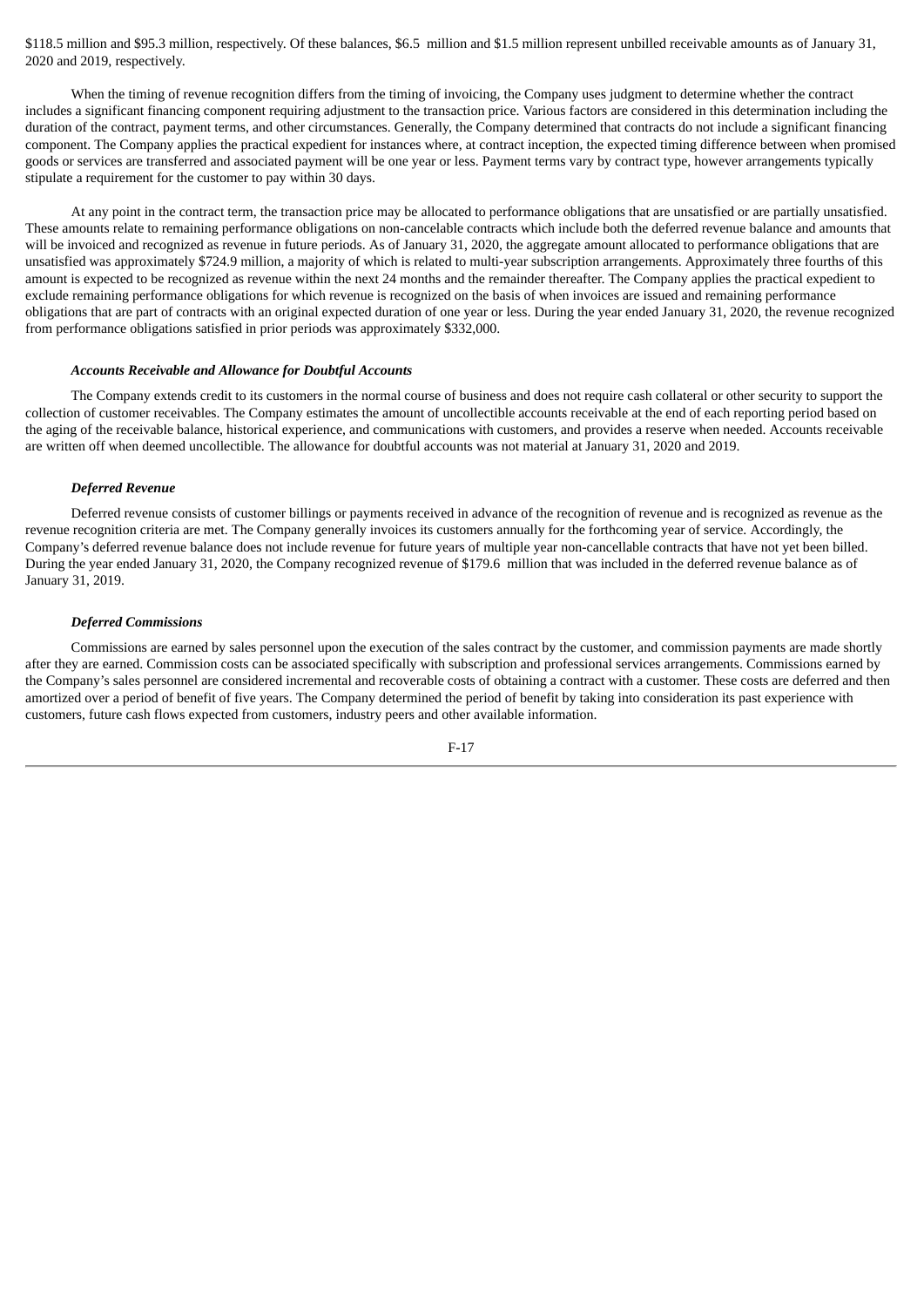The Company capitalized commission costs of \$26.2 million, \$15.3 million and \$5.7 million and amortized \$9.6 million, \$5.8 million and \$4.0 million to sales and marketing expense in the accompanying consolidated statements of operations during the years ended January 31, 2020, 2019 and 2018, respectively. The increase in capitalized commission costs during the year was primarily due to the adoption of the new revenue standard.

#### *Income Taxes*

The Company accounts for income taxes under the asset and liability method, which requires that deferred income taxes be provided for temporary differences between the financial reporting and tax basis of the Company's assets and liabilities. In addition, deferred tax assets are recorded for the future benefit from the utilization of net operating losses and research and development credit carryforwards. A valuation allowance is provided against deferred tax assets unless it is more likely than not that they will be realized.

The Company's policy for accounting for uncertainty in income taxes requires the evaluation of tax positions taken or expected to be taken in the course of the preparation of tax returns to determine whether the tax positions are "more-likely-than-not" of being sustained on examination by the applicable tax authorities based on the technical merits of the position. Tax positions not deemed to meet the more-likely-than-not threshold would be recorded as a tax expense in the current year. The Company recognizes interest and penalties related to unrecognized tax benefits as income tax expense. Since the date of adoption of accounting for uncertain tax positions, the Company has accrued immaterial interest and penalties associated with unrecognized tax benefits for all periods presented.

## *Stock-Based Compensation*

The Company measures and recognizes stock-based compensation expense for all stock-based awards, including grants of stock, restricted stock units ("RSU") and options to purchase stock, made to employees, outside directors and consultants based on estimated fair values.

The Company uses the Black-Scholes option pricing model to value its options at the date of grant based on certain assumptions. The Company recognizes stock-based compensation expense for grants that vest based on only a service condition using the straight-line single-option approach. The Company recognizes stock-based compensation expense related to shares issued pursuant to its 2016 Employee Stock Purchase Plan ("ESPP") on a straight-line basis over the offering period, which is 24 months.

For RSUs, the Company generally recognizes stock-based compensation using the straight-line method as the awards only contain a service condition. The fair value of an RSU is measured using the market price of the Company's common stock on the date of the grant.

The Company recognizes stock-based compensation expense from market-based awards using the graded-vesting method. The fair value of such awards is determined using a Monte Carlo simulation approach.

The Company records stock-based compensation expense from stock-based awards granted to non-employees at the estimated fair value of the awards upon vesting. The Company values options granted to non-employees using the Black-Scholes option pricing model. These awards are remeasured over their term until vested, exercised, cancelled or expired.

The Company recognizes stock-based compensation expense based on actual forfeitures.

#### *Convertible Senior Notes*

The Company accounts for the issued Convertible Senior Notes ("Convertible Notes") as separate liability and equity components. The carrying amount of the liability component was calculated by measuring the fair value of a similar liability that does not have an associated convertible feature using a discounted cash flow model with a discount rate determined using observable yields for stand-alone debt instruments with a comparable credit rating and term. The carrying amount of the equity component representing the conversion option was determined by deducting the fair value of the liability component from the par value of the Convertible Notes as a whole. This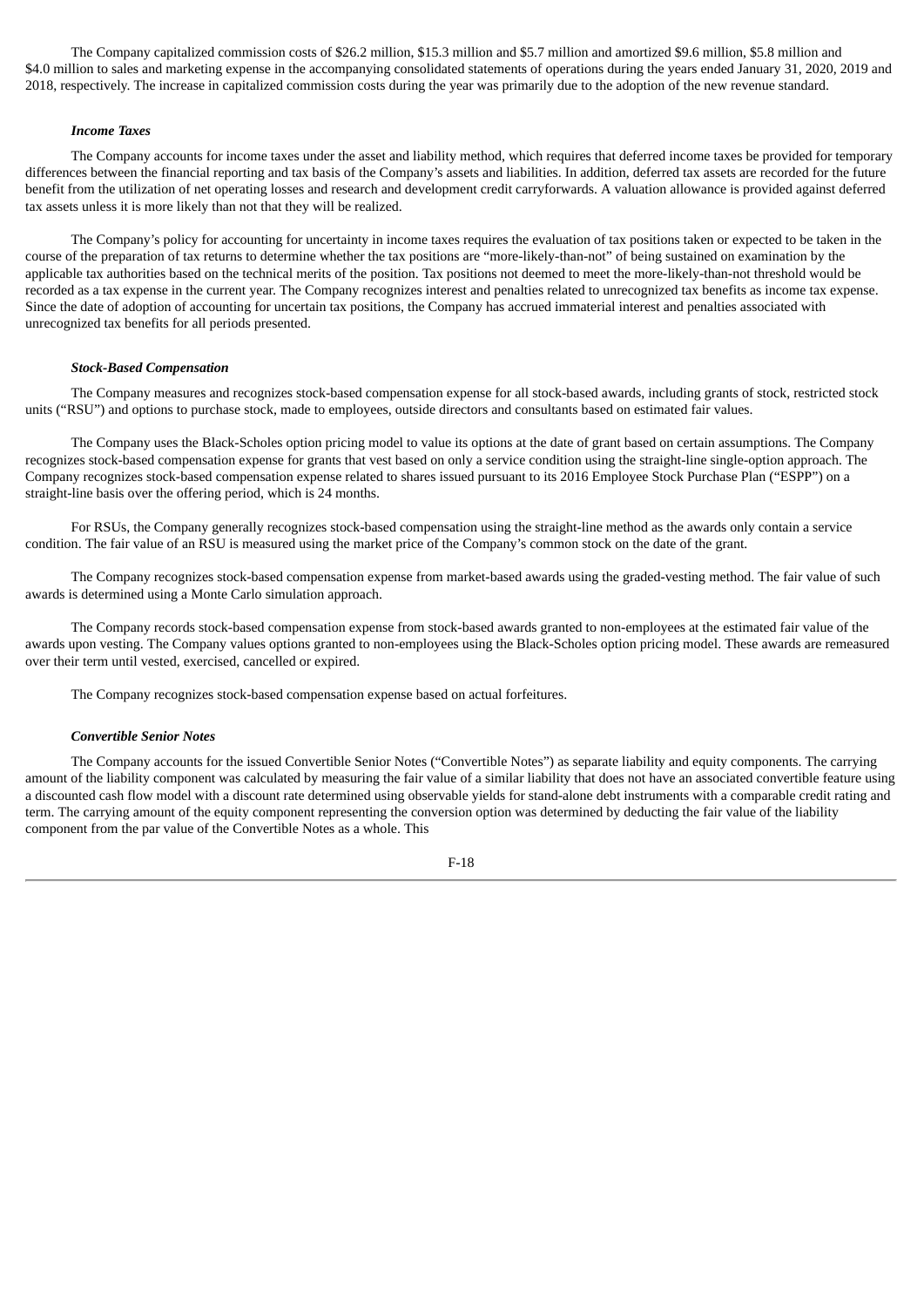difference represents a debt discount that is amortized to interest expense over the term of the Convertible Notes using the effective interest rate method. The equity component is not remeasured as long as it continues to meet the conditions for equity classification. The Company has allocated issuance costs incurred to the liability and equity components. Issuance costs attributable to the liability component are being amortized to expense over the respective term of the Convertible Notes, and issuance costs attributable to the equity components were netted with the respective equity component in additional paid in capital.

To the extent that the Company receives note conversion requests prior to the maturity of the Convertible Notes, a portion of the equity component is classified as temporary equity, which is measured as the difference between the principal and net carrying amount of the notes requested for conversion. Upon settlement of the conversion requests, the difference between the fair value and the amortized book value of the liability component of the Convertible Notes requested for conversion is recorded as a gain or loss on early note conversion. The fair value of the Convertible Notes are measured based on a similar liability that does not have an associated convertible feature based on the remaining term of the Convertible Notes.

#### *Leases*

Leases arise from contracts which convey the right to control the use of identified property or equipment for a period of time in exchange for consideration. The Company's leasing arrangements are primarily for office space used to conduct operations. On February 1, 2019, the Company adopted the new lease standard effective. Refer to "Recent Accounting Guidance" on the disclosure of the adoption.

Leases are classified at commencement as either operating or finance leases. As of January 31, 2020, all of the Company's leases are classified as operating leases. Rent expense for operating leases is recognized using the straight-line method over the term of the agreement beginning on the lease commencement date.

At commencement, the Company records a lease liability at the present value of future lease payments, net of any future lease incentives to be received. Lease agreements may include options to renew the lease term, which is not included in the lease periods to calculate future lease payments unless it is reasonably certain the Company will renew the lease. The Company estimates its incremental borrowing rate ("IBR") based on the information available at the lease commencement date in determining the present value of lease payments. In determining the appropriate IBR, the Company considers information including, but not limited to, the lease term and the currency in which the arrangement is denominated.

At commencement, the Company also records a corresponding right-of-use asset, which is calculated based on the amount of the lease liability, adjusted for any advance lease payments made and initial direct costs incurred. Right-of-use assets are subject to evaluation for impairment or disposal on a basis consistent with other long-lived assets.

As of January 31, 2020, the Company was not a lessor in leasing arrangements or a party to any sublease arrangements.

# *Comprehensive Loss*

Comprehensive loss is defined as the change in equity of a business enterprise during a period from transactions and other events and circumstances from non-owner sources. The Company's comprehensive loss consists of net loss, other comprehensive income (loss) in relation to defined benefits plans, net of tax, and an unrealized gain on marketable securities, net of tax. The other comprehensive income (loss) in relationship to defined benefits plans represents net deferred gains and losses and prior service costs and credits for the defined benefit pension plans.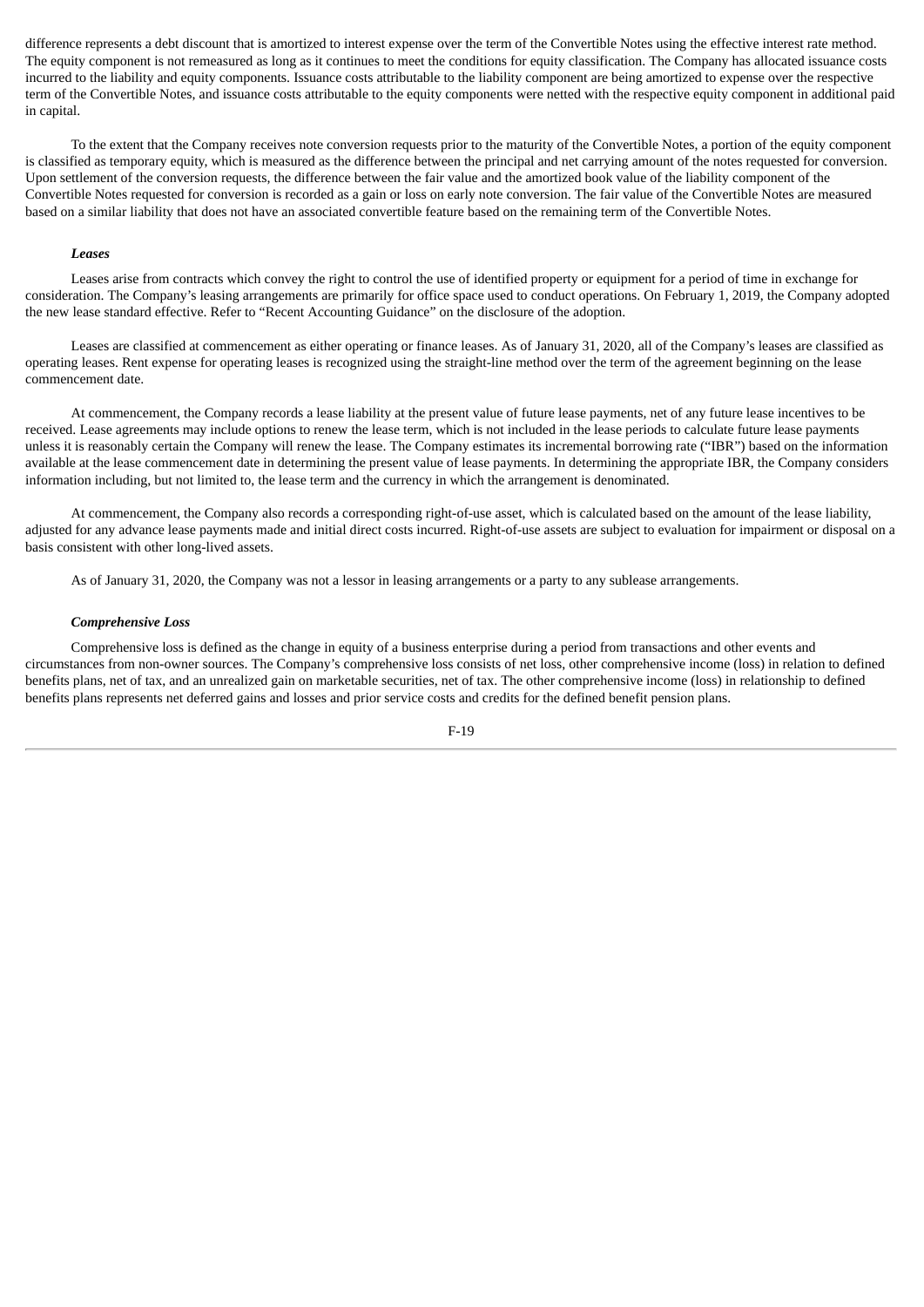#### *Recent Accounting Guidance*

#### *Recently Adopted Accounting Pronouncements*

In February 2016, the FASB issued a new accounting standard update on leases. Accounting Standards Codification ("ASC") 842, Leases. The new lease standard ("ASC 842") establishes a right-of-use model that requires a lessee to record a right-of-use asset and a lease liability on the balance sheet for all leases with terms longer than 12 months.

The Company adopted the new lease standard effective on February 1, 2019, and elected to apply practical expedients permitted under the transition guidance that allows the Company to use the beginning of the period of adoption (February 1, 2019) as the date of initial application. As a result, prior period comparative financial information was not recast under the new standard and continues to be presented under the prior lease accounting standards. Other practical expedients include the Company's election to not separate non-lease components from lease components, and not reassess lease classification, treatment of initial direct costs, or whether an existing or expired contract contains a lease. The Company also elected to apply the short-term lease exception for all leases. Under the short-term lease exception, the Company will not recognize right-of-use assets or lease liabilities for leases that, at the commencement date, have a remaining lease term of 12 months or less.

The adoption of the new lease standard on February 1, 2019, resulted in the recognition of operating lease right-of-use assets of \$27.3 million and operating lease liabilities of \$28.9 million on the consolidated balance sheet. In connection with the adoption of this standard, deferred rent of \$1.6 million, which was previously recorded in accrued and other current liabilities on the consolidated balance sheet, was derecognized.

In January 2017, the FASB issued ASU No. 2017-04, Intangibles-Goodwill and Other (Topic 350): Simplifying the Test for Goodwill Impairment ("ASU 2017-04"), which simplifies the accounting for goodwill impairments by eliminating step two from the goodwill impairment test. Instead, if the carrying amount of a reporting unit exceeds its fair value, an impairment loss will be recognized in an amount equal to that excess, limited to the total amount of goodwill allocated to that reporting unit. ASU 2017-04 also clarifies the requirements for excluding and allocating foreign currency translation adjustments to reporting units related to an entity's testing of reporting units for goodwill impairment, and clarifies that an entity should consider income tax effects from any tax-deductible goodwill on the carrying amount of the reporting unit when measuring the goodwill impairment loss, if applicable. The guidance is effective for annual reporting periods beginning after December 15, 2019 and interim periods within those fiscal years. The Company early adopted this standard on February 1, 2019, and the adoption did not have an impact on the Company's consolidated financial statements.

In February 2018, the FASB issued ASU No. 2018-02, Reclassification of Certain Tax Effects from Accumulated Other Comprehensive Income ("ASU 2018-02"), which provides the option to reclassify certain income tax effects related to the Tax Cuts and Jobs Act passed in December of 2017 between accumulated other comprehensive income and retained earnings and also requires additional disclosures. ASU 2018-02 is effective for all entities for fiscal years beginning after December 15, 2018, and interim periods within those fiscal years, with early adoption permitted. The Company adopted this standard on February 1, 2019, and the adoption did not have an impact on the Company's consolidated financial statements.

In June 2018, the FASB issued ASU No. 2018-07, Compensation - Stock Compensation (Topic 718): Improvements to Non-Employee Share-Based Payment Accounting ("ASU 2018-07"), with an intent to reduce cost and complexity and to improve financial reporting for share-based payments issued to non-employees. The amendments in ASU 2018-07 provide for the simplification of the measurement of share-based payment transactions for acquiring goods and services from non-employees. Currently, the accounting requirements for nonemployee and employee share-based payment transactions are significantly different. This standard expands the scope of Topic 718 to include share-based payments issued to nonemployees for goods or services, aligning the accounting for share-based payments to nonemployees and employees. ASU 2018-17 is effective for annual reporting periods beginning after December 15, 2018, including interim periods within those periods, and early adoption is permitted. The Company adopted this standard on February 1, 2019, and the adoption did not have a material impact on the Company's consolidated financial statements.

In August 2018, the FASB issued ASU No. 2018-15, Intangibles—Goodwill and Other—Internal-use Software (subtopic 350-40): Customer's Accounting for Implementation Costs Incurred in a Cloud Computing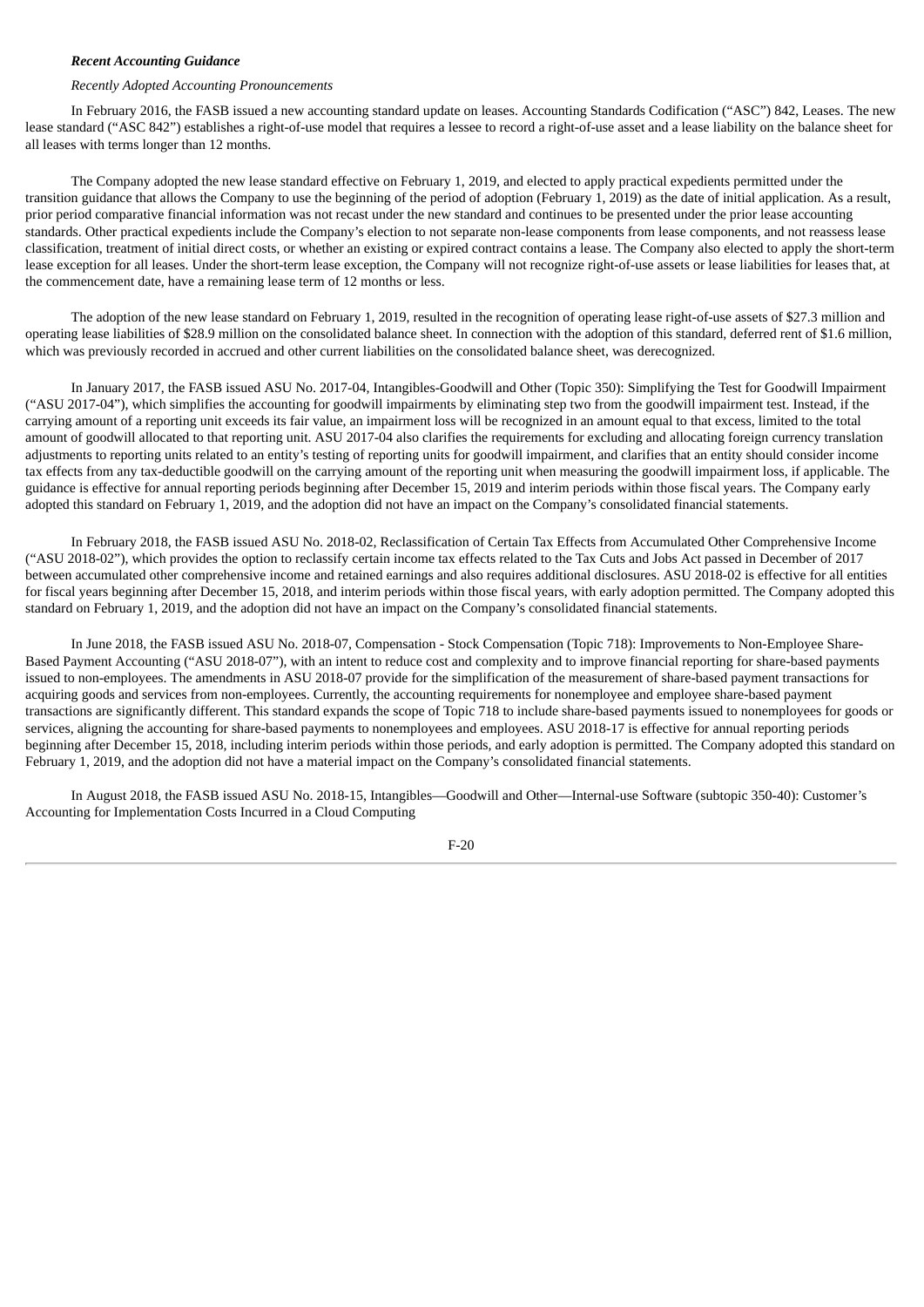Arrangement that is a Service Contract ("ASU 2018-15"). The amendment aligns the requirements for capitalizing implementation costs incurred in a hosting arrangement that is a service contract with the requirements for capitalizing implementation costs incurred to develop or obtain internal-use software (and hosting arrangements that include an internal-use software license). The effective date is for fiscal years beginning after December 15, 2019, including interim periods within those fiscal years, with early adoption allowed. The Company early adopted the standard effective February 1, 2020, using the prospective approach, and the adoption did not have a material impact on the Company's consolidated financial statements.

#### *New Accounting Pronouncements Not Yet Adopted*

In December 2019, the FASB issued ASU No. 2019-12, Income Taxes (Topic 740). The standard simplifies the accounting for incomes taxes by removing certain exceptions to the general principles in Topic 740 related to the approach for intraperiod tax allocation and the recognition of deferred tax liabilities for outside basis differences. The standard also clarifies the accounting for transactions that result in a step-up in the tax basis of goodwill. The standard also improves consistent application of and simplifies GAAP for other areas of Topic 740 by clarifying and amending existing guidance. The amendment is effective for fiscal years, and interim period within those fiscal years, beginning after December 15, 2020. Early adoption is permitted. The Company is currently evaluating the impact that the adoption of this standard will have on its consolidated financial statements.

In August 2018, the FASB issued ASU No. 2018-14, which amends FASB ASC Topic 715, "Compensation - Retirement Benefits." The amendments in this guidance modify the disclosure requirements for employers that sponsor defined benefit pension or other postretirement plans. The amendments in this guidance remove disclosures that no longer are considered cost beneficial, clarify the specific requirements of disclosures and add disclosure requirements identified as relevant. This guidance is effective for annual reporting periods ending after December 15, 2020, with early adoption permitted, and is required to be adopted retrospectively. The Company is currently evaluating the timing and method of adoption and the related impact of ASU 2018-14 on its consolidated financial statements.

In June 2016, the FASB issued ASU No. 2016-13, Financial Instruments-Credit Losses (Topic 326): Measurement of Credit Losses on Financial Instruments, which requires the measurement and recognition of expected credit losses for financial assets held at amortized cost, including trade receivables. ASU No. 2016-13 replaces the existing incurred loss impairment model with an expected loss model that requires the use of forward-looking information to calculate credit loss estimates. It also eliminates the concept of other-than-temporary impairment and requires credit losses related to available-for-sale debt securities to be recorded through an allowance for credit losses rather than as a reduction in the amortized cost basis of the securities. This guidance is effective for annual reporting periods beginning after December 15, 2019, with early adoption permitted. The Company will adopt this standard on February 1, 2020, and the adoption is not expected to have a material impact on the Company's consolidated financial statements.

#### **Note 3. Marketable Securities**

The following is a summary of available-for-sale marketable securities, excluding those securities classified within cash and cash equivalents on the consolidated balance sheets (in thousands):

|                             | <b>January 31, 2020</b> |                           |   |                     |      |  |  |         |  |                      |  |                   |
|-----------------------------|-------------------------|---------------------------|---|---------------------|------|--|--|---------|--|----------------------|--|-------------------|
|                             |                         | <b>Amortized</b><br>Costs |   | Unrealized<br>Gains |      |  |  |         |  | Unrealized<br>Losses |  | <b>Fair Value</b> |
| U.S. treasury securities    | \$.                     | 306,871                   | S | 324                 | - \$ |  |  | 307,195 |  |                      |  |                   |
| Corporate notes and bonds   |                         | 155,751                   |   | 272                 |      |  |  | 156,023 |  |                      |  |                   |
| Commercial paper            |                         | 15,977                    |   |                     |      |  |  | 15,977  |  |                      |  |                   |
| Asset backed securities     |                         | 15.501                    |   | 17                  |      |  |  | 15,518  |  |                      |  |                   |
| Certificates of deposit     |                         | 4,447                     |   |                     |      |  |  | 4,447   |  |                      |  |                   |
| Total marketable securities |                         | 498,547                   |   | 613                 | \$.  |  |  | 499,160 |  |                      |  |                   |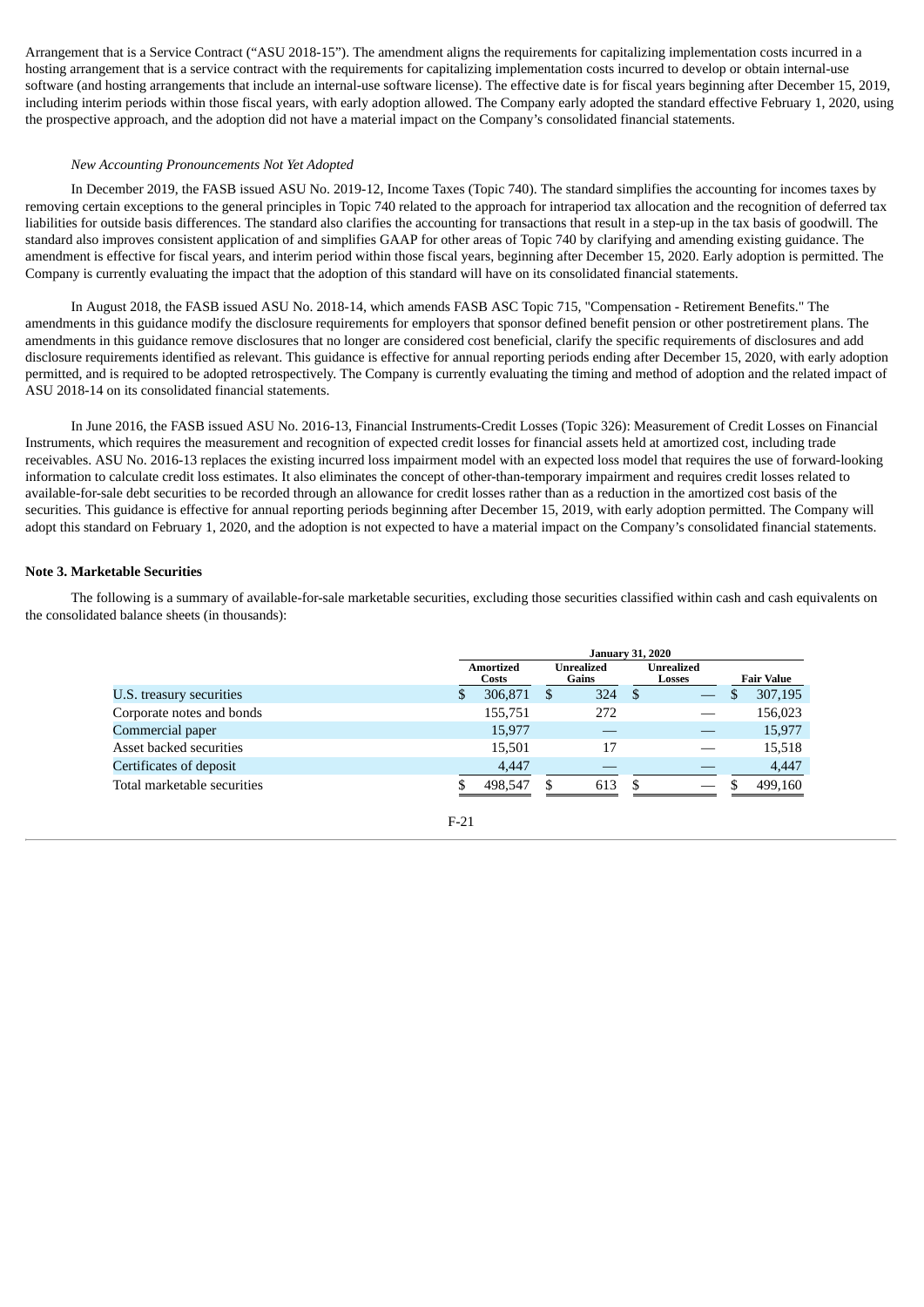|                             | Janual V J1. 2015 |                                                  |      |    |                      |                   |      |         |
|-----------------------------|-------------------|--------------------------------------------------|------|----|----------------------|-------------------|------|---------|
|                             |                   | <b>Amortized</b><br>Unrealized<br>Gains<br>Costs |      |    | Unrealized<br>Losses | <b>Fair Value</b> |      |         |
| U.S. agency obligations     | S                 | 40,284                                           | - \$ | 16 |                      | (5)               | - \$ | 40,295  |
| U.S. treasury securities    |                   | 84,805                                           |      | 29 |                      | (4)               |      | 84,830  |
| Corporate notes and bonds   |                   | 29,322                                           |      | 10 |                      | (6)               |      | 29,326  |
| Commercial paper            |                   | 14,876                                           |      |    |                      |                   |      | 14,876  |
| Asset backed securities     |                   | 10.835                                           |      | 9  |                      | (2)               |      | 10,842  |
| Total marketable securities |                   | 180,122                                          |      | 64 |                      | (17)              | S,   | 180,169 |

**January 31, 2019**

As of January 31, 2020, the fair values of available-for-sale marketable securities, by remaining contractual maturity, were as follows (in thousands):

| Due within one year                | 402.286 |
|------------------------------------|---------|
| Due in one year through five years | 96.874  |
|                                    | 499.160 |

The Company does not believe that any unrealized losses represent other-than-temporary impairments based on its evaluation of available evidence. To determine whether a decline in value is other-than-temporary, the Company evaluates, among other factors: the duration and extent to which the fair value has been less than the carrying value and its intent and ability to retain the marketable securities for a period of time sufficient to allow for any anticipated recovery in fair value. The Company considers all marketable securities as available for use in current operations, including those with maturity dates beyond one year, and therefore classifies these securities as current assets in the accompanying consolidated balance sheets.

## **Note 4. Business Combinations**

# *Acquisitions in Fiscal Year Ended January 31, 2020*

# *Yapta, Inc.*

On December 13, 2019, the Company completed the acquisition of Yapta, Inc., ("Yapta"). Yapta developed technology that enables the Company to offer price assurance capabilities that dynamically track prices on airline and hotel reservations and instantly rebooks them at the lowest available price, without impacting the traveler experience. The purchase consideration comprised of approximately \$98.7 million in cash, which is subject to customary upward or downward adjustments for Yapta's working capital and other matters, and \$12.5 million in cash contingent on the achievement of Yapta's revenues target during the twelve months starting from the transaction closing date. The \$98.7 million was paid at closing, of which approximately \$9.8 million of the purchase consideration is being held in escrow for fifteen months after the transaction closing day.

The acquisition was accounted for as a business combination and, accordingly, the total fair value of purchase consideration was allocated to the tangible and intangible assets acquired and liabilities assumed based on their fair values on the acquisition date. The contingent cash consideration was classified as a liability and included in other liabilities on the Company's consolidated balance sheet, which will be measured on a recurring basis at fair value. The valuation of the contingent consideration was derived using estimates of the probability of achievement within specified time periods based on projections of Yapta's future revenues. As of the acquisition date, the fair value of the contingent consideration payable was determined to be \$12.5 million. As of January 31, 2020, there were no material changes in the range of expected outcomes and the fair value of the contingent consideration from the acquisition date.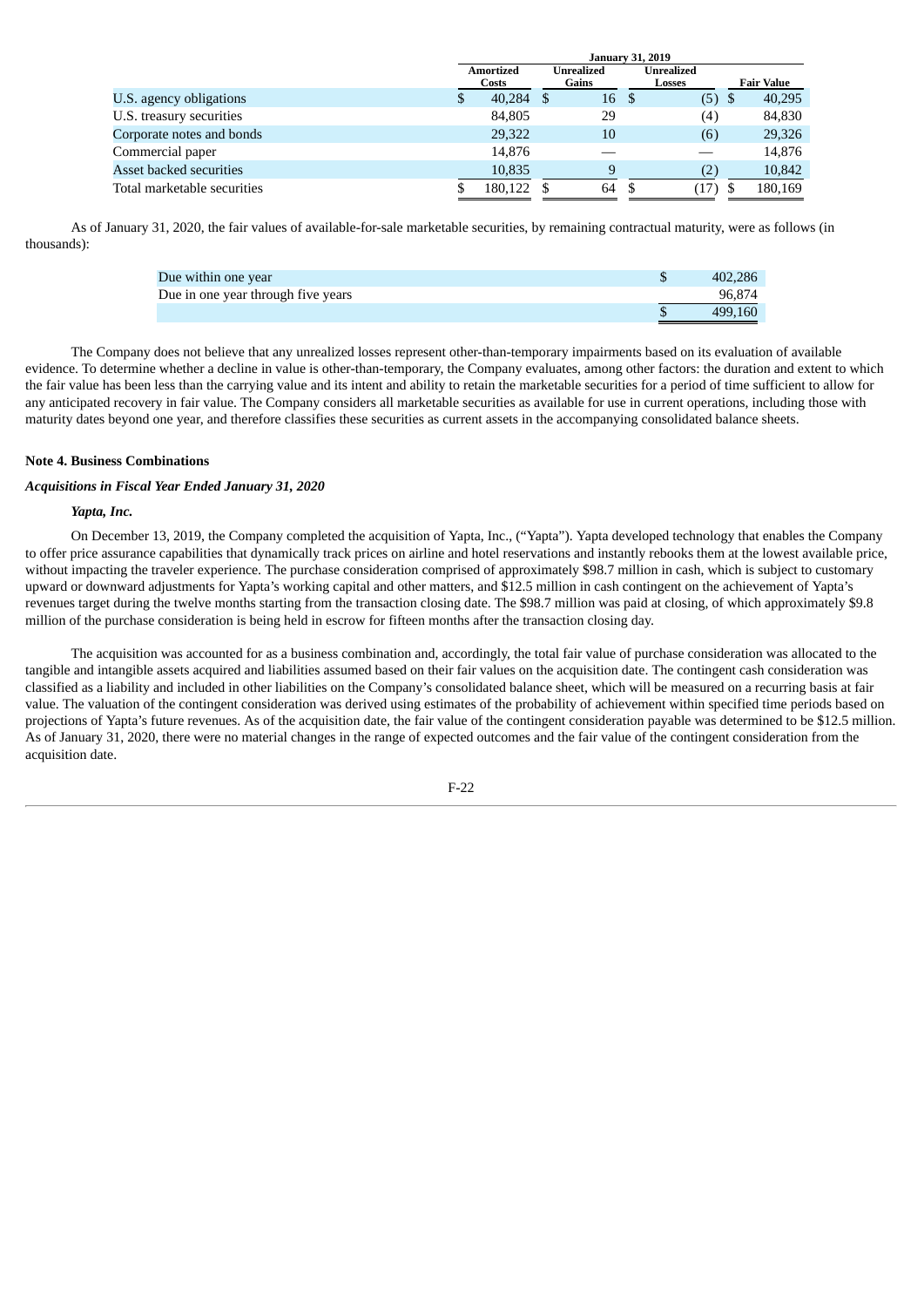The major classes of assets and liabilities to which the Company has allocated the total fair value of purchase consideration of \$111.2 million were as follows (in thousands):

|                                        | December 13,<br>2019 |
|----------------------------------------|----------------------|
| Cash and cash equivalents              | \$<br>333            |
| Accounts receivable                    | 3,796                |
| Intangible assets                      | 39,710               |
| Other assets                           | 1,648                |
| Goodwill                               | 70,680               |
| Deferred tax liability, net            | (2,347)              |
| Accounts payable and other liabilities | (2,586)              |
| Total consideration                    | 111.234              |
|                                        |                      |

The purchase price allocation is preliminary. The Company continues to collect information with regards to its estimates and assumptions, including potential liabilities and contingencies. The Company will record adjustments to the fair value of the net assets acquired and goodwill within the measurement period, if necessary. The goodwill recognized was primarily attributed to increased synergies that are expected to be achieved from the integration of Yapta and is not deductible for income tax purposes. The Company determined the fair values of intangible assets acquired and liabilities assumed with the assistance of third-party valuation consultants. Based on this valuation, the intangible assets acquired were (in thousands):

|                         |   | <b>Fair Value</b> | USEIUI IIIE<br>(in Years) |
|-------------------------|---|-------------------|---------------------------|
| Developed technology    | S | 31,300            |                           |
| Customer relationships  |   | 8.300             |                           |
| Trademarks              |   | 110               | 0.5                       |
| Total intangible assets |   | 39,710            |                           |

**Useful life**

The Company incurred costs related to this acquisition of approximately \$0.8 million for the year ended January 31, 2020. All acquisition related costs were expensed as incurred and have been recorded in general and administrative expenses in the accompanying consolidated statements of operations.

The revenue and earnings of the acquired business have been included in the Company's results since the acquisition date and are not material to the Company's consolidated financial results. Pro forma results of operations for this acquisition have not been presented as the financial impact on the Company's consolidated financial statements would be immaterial.

# *Exari Group, Inc.*

On May 6, 2019, the Company completed the acquisition of Exari Group, Inc. ("Exari") for consideration of approximately \$214.6 million in cash. The acquisition extends the Company's BSM platform with advanced contract lifecycle management capabilities to enable companies to comprehensively manage their contract lifecycle and operationalize their contracts against spend transactions.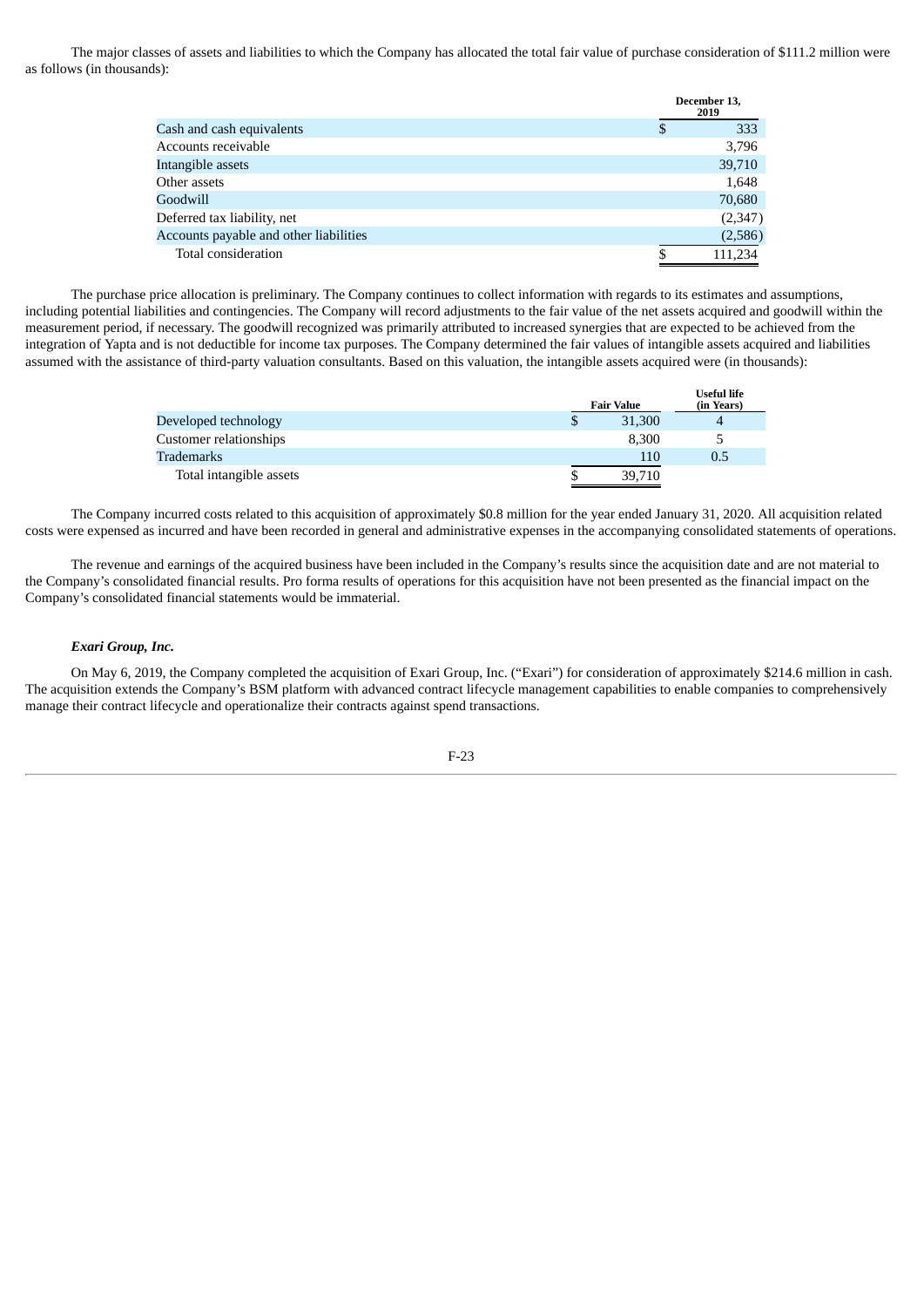The acquisition was accounted for as a business combination and, accordingly, the total fair value of purchase consideration was allocated to the tangible and intangible assets acquired and liabilities assumed based on their fair values on the acquisition date. The major classes of assets and liabilities to which the Company has allocated the fair value of purchase consideration were as follows (in thousands):

|                                                | May 6, 2019 |
|------------------------------------------------|-------------|
| Cash and cash equivalents                      | \$<br>6,337 |
| Accounts receivable                            | 8,160       |
| Intangible assets                              | 57,000      |
| Other assets                                   | 5,586       |
| Goodwill                                       | 162,210     |
| Accounts payable and other current liabilities | (5,610)     |
| Deferred revenue                               | (4, 443)    |
| Deferred tax liability, net                    | (10, 918)   |
| Other non-current liabilities                  | (3,706)     |
| Total consideration                            | 214,616     |
|                                                |             |

The purchase price allocation is preliminary. The Company continues to collect information with regards to its estimates and assumptions, including potential liabilities and contingencies. The Company will record adjustments to the fair value of the net assets acquired and goodwill within the measurement period, if necessary. The goodwill recognized was primarily attributed to increased synergies that are expected to be achieved from the integration of Exari and is partially deductible for income tax purposes. The Company determined the fair values of intangible assets acquired and liabilities assumed with the assistance of third-party valuation consultants. Based on this valuation, the intangible assets acquired were (in thousands):

|                         |   | <b>Fair Value</b> | <b>Useful life</b><br>(in Years) |
|-------------------------|---|-------------------|----------------------------------|
| Developed technology    | Φ | 45,400            | 3 to 5                           |
| Customer relationships  |   | 11.100            | ∽                                |
| Trademarks              |   | 500               |                                  |
| Total intangible assets |   | 57,000            |                                  |

The Company incurred costs related to this acquisition of approximately \$2.8 million for the year ended January 31, 2020. All acquisition related costs were expensed as incurred and have been recorded in general and administrative expenses in the accompanying consolidated statements of operations.

The revenue and earnings of Exari have been included in the Company's results since the acquisition date. The following unaudited pro forma financial information presents combined revenues for each of the periods presented, as if Exari had been acquired as of the beginning of the comparable prior annual reporting period, giving effect on a pro forma basis to purchase accounting adjustments. Pro forma net earnings of the Company for the year ended January 31, 2020 and 2019, assuming that the Exari acquisition had occurred at the beginning of each period presented, would not be materially different from the results reported. The unaudited pro forma information presented below is for informational purposes only and is not necessarily indicative of the Company's consolidated results of operations of the combined business had the acquisition actually occurred prior to the commencement of the comparative period or of the results of the Company's future operations of the combined business (in thousands).

|                                |   | <b>Year Ended</b><br>January 31, |  |         |  |
|--------------------------------|---|----------------------------------|--|---------|--|
|                                |   | 2020                             |  | 2019    |  |
| <b>Pro forma total revenue</b> | Ф | 395,997                          |  | 290,366 |  |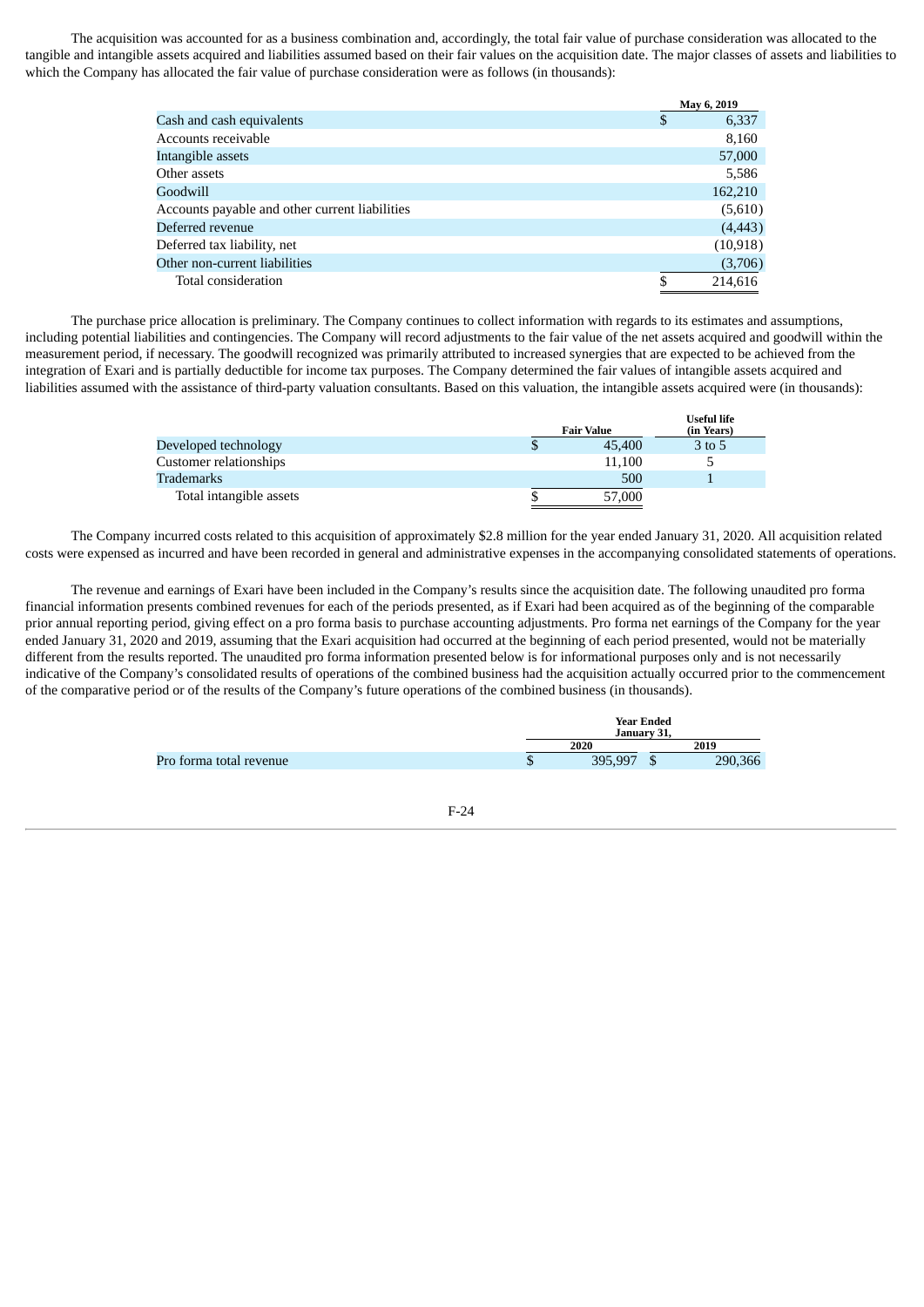# *Acquisitions in Fiscal Year Ended January 31, 2019*

## *Hiperos, LLC*

On December 7, 2018, the Company acquired all the outstanding equity securities of Hiperos, LLC, a Delaware limited liability company, and GTCR/Opus Blocker Corp., a Delaware corporation, (together herein referred to as "Hiperos") for a purchase price of approximately \$94.8 million in cash. Approximately \$8.6 million of the purchase consideration is being held in escrow for 18 months after the transaction closing date. Hiperos is a third-party risk management provider, and the acquisition enables the Company's business spend management solution with the advanced technology to extensively evaluate risks inherent in a customer's supplier base.

The acquisition was accounted for as a business combination and, accordingly, the total fair value of purchase consideration was allocated to the tangible and intangible assets acquired and liabilities assumed based on their fair values on the acquisition date. The major classes of assets and liabilities to which the Company has allocated the fair value of purchase consideration were as follows (in thousands):

|                                                | December 7.<br>2018 |
|------------------------------------------------|---------------------|
| Cash and cash equivalent                       | \$<br>167           |
| Accounts receivable                            | 3,904               |
| Intangible assets                              | 17,585              |
| Other assets                                   | 1,019               |
| Goodwill                                       | 83,757              |
| Accounts payable and other current liabilities | (2,823)             |
| Deferred revenue                               | (7,938)             |
| Other non-current liabilities                  | (829)               |
| Total consideration                            | 94,842              |

The goodwill recognized was primarily attributed to increased synergies that are expected to be achieved from the integration of Hiperos and is partially deductible for income tax purposes. The Company determined the fair values of intangible assets acquired and liabilities assumed with the assistance of third-party valuation consultants. Based on this valuation, the intangible assets acquired are (in thousands):

|                         | <b>Fair Value</b> | <b>Useful life</b><br>(in Years) |
|-------------------------|-------------------|----------------------------------|
| Developed technology    | \$<br>10,000      |                                  |
| Customer relationships  | 7.400             |                                  |
| Trademarks              | 185               |                                  |
| Total intangible assets | 17,585            |                                  |

The Company incurred costs related to this acquisition of approximately \$1.0 million for the year ended January 31, 2019. All acquisition related costs were expensed as incurred and have been recorded in general and administrative expenses in the accompanying consolidated statements of operations.

# *Vinimaya, Inc. (d/b/a Aquiire)*

On October 12, 2018, the Company completed its acquisition of Vinimaya, Inc. which conducted business as Aquiire. Aquiire is a real-time supplier catalog search company, and the acquisition extended the Company's capability to deliver a comprehensive business-to-business shopping experience spanning real-time, cached, and localized catalog search.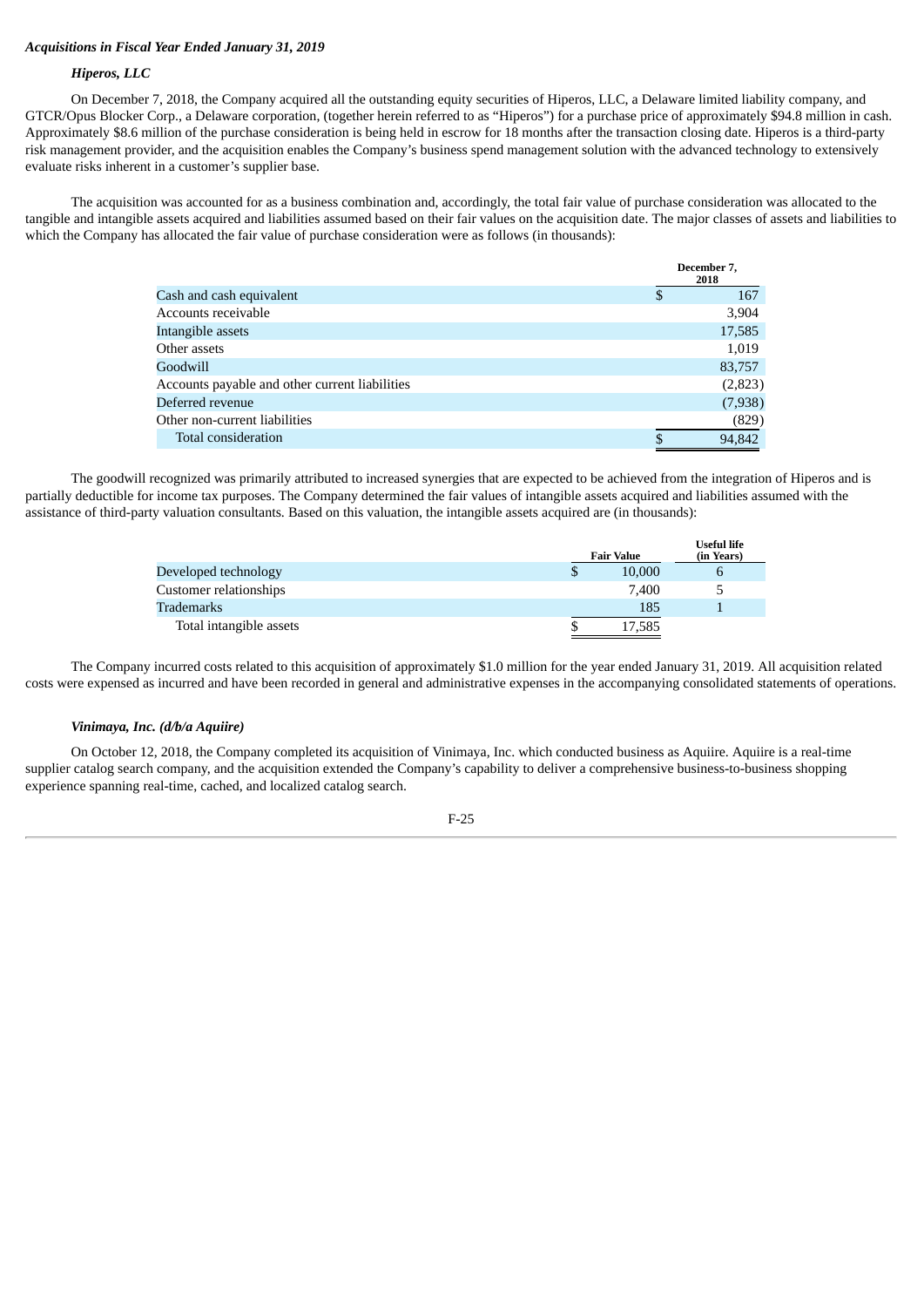The acquisition was accounted for as a business combination and, accordingly, the total fair value of purchase consideration was allocated to the tangible and intangible assets acquired and liabilities assumed based on their fair values on the acquisition date. The total fair value of the purchase consideration was approximately \$49.5 million, comprised of \$30.5 million in cash (of which \$3.8 million is being held back by the Company for 18 months after closing of the acquisition) and 300,560 shares of the Company's common stock with fair value of approximately \$19.0 million (of which 37,570 shares are being held back by the Company for 18 months after closing of the acquisition).

The major classes of assets and liabilities to which the Company has allocated the fair value of purchase consideration were as follows (in thousands):

|                                        | October 12,<br>2018 |
|----------------------------------------|---------------------|
| Accounts receivable                    | \$<br>1,511         |
| Intangible assets                      | 12,400              |
| Other assets                           | 1,104               |
| Goodwill                               | 41,695              |
| Accounts payable and other liabilities | (1,610)             |
| Deferred revenue                       | (2,609)             |
| Deferred tax liability, net            | (2,971)             |
| Total consideration                    | 49,520              |

Other assets include indemnification assets totaling approximately \$1.1 million due to an assumed liability for which the seller is responsible. The goodwill recognized was primarily attributed to increased synergies that are expected to be achieved from the integration of Aquiire and is not expected to be deductible for income tax purposes. The Company determined the fair values of intangible assets acquired and liabilities assumed with the assistance of third-party valuation consultants. Based on this valuation, the intangible assets acquired are (in thousands):

|                         | <b>Fair Value</b> | <b>Useful life</b><br>(in Years) |
|-------------------------|-------------------|----------------------------------|
| Developed technology    | 8.900             |                                  |
| Customer relationships  | 3,500             |                                  |
| Total intangible assets | 12,400            |                                  |

The Company incurred costs related to this acquisition of approximately \$517,000 during the year ended January 31, 2019. All acquisition related costs were expensed as incurred and have been recorded in general and administrative expenses in the accompanying consolidated statements of operations.

The revenue and earnings of the acquired business have been included in the Company's results since the acquisition date and are not material to the Company's consolidated financial results. Pro forma results of operations for this acquisition have not been presented as the financial impact on the Company's consolidated financial statements would be immaterial.

# *DCR Workforce, Inc.*

On August 1, 2018, the Company completed the acquisition of the technology assets of DCR Workforce Inc. ("DCR") for aggregate cash consideration of \$25.0 million paid at closing (of which \$3.8 million is being held back by the Company until the second anniversary after closing of the acquisition) and contingent stock consideration that may be earned and issued in the future. The maximum contingent stock consideration that may be earned and issued is up to 668,740 shares of the Company's common stock. The payout of the contingent stock consideration will be determined based on the achievement of distinct revenue performance targets for each of three separate measurement periods that continue through December 31, 2022.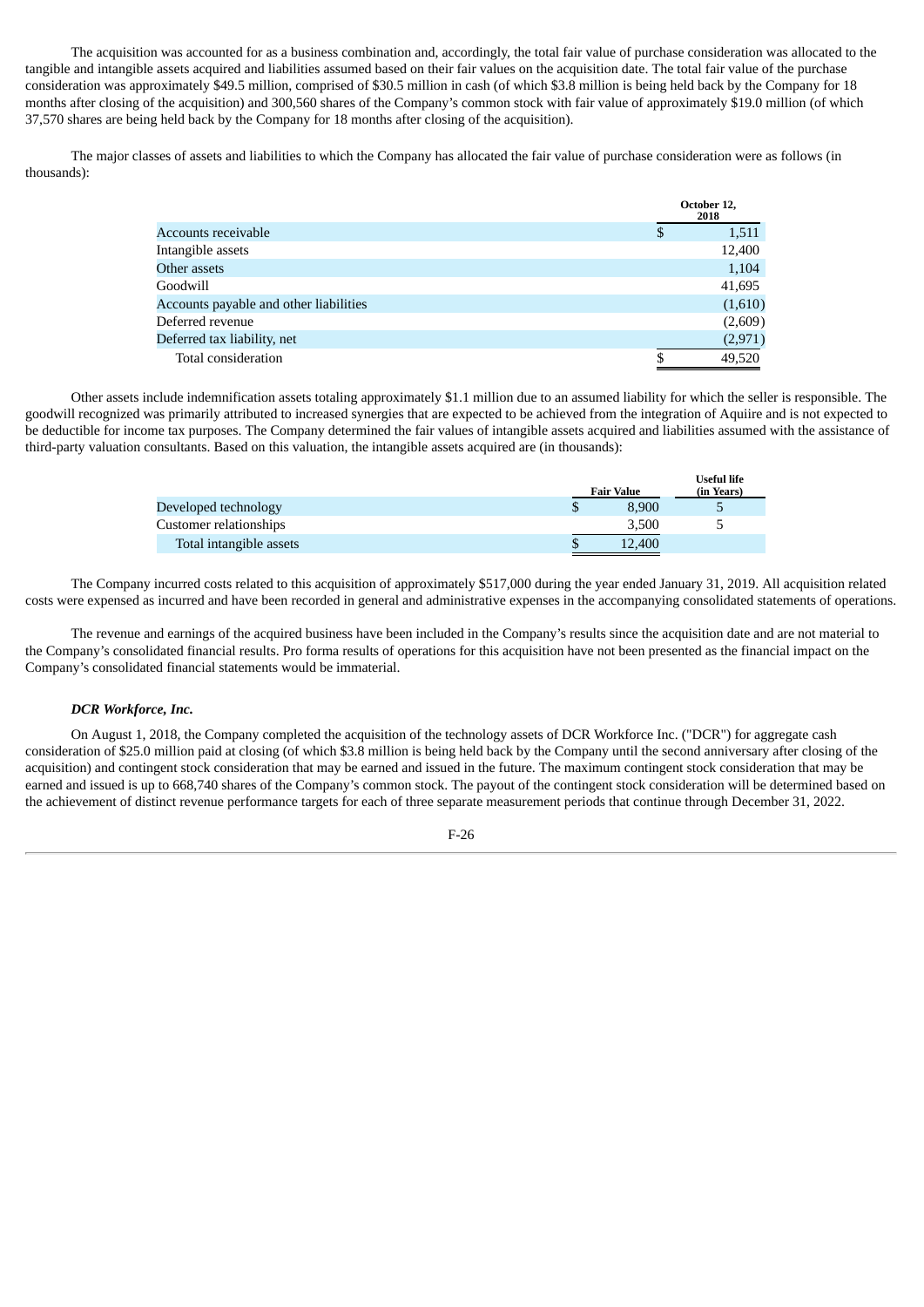The acquisition was accounted for as a business combination. The contingent stock consideration for each of three separate measurement periods may individually result in the delivery of a fixed number of shares and as a result it was classified as equity on the Company's consolidated balance sheet. The fair value of the contingent consideration as of the acquisition date was determined using the Monte Carlo simulation method. This estimate was based on level 3 inputs under the fair value measurement and disclosure guidance which are not observable in the market including estimated amount and timing of future revenues and discount rate. During the year ended January 31, 2019, the revenue performance target for the first measurement period ending October 31, 2019 was fully met, and therefore the Company issued 291,602 shares of the Company's common stock to the shareholders of DCR in the fourth quarter ending January 31, 2019.

The aggregate fair value of purchase consideration of \$52.2 million, comprised of \$25.0 million cash consideration and \$27.2 million stock consideration, was allocated to the tangible and intangible assets acquired and liabilities assumed based on their fair values on the acquisition date.

The major classes of assets to which the Company has allocated the fair value of purchase consideration were as follows (in thousands):

|                      |   | August 1,<br>2018 |
|----------------------|---|-------------------|
| Other current assets | S | 46                |
| Intangible assets    |   | 12,800            |
| Goodwill             |   | 39,361            |
| Total consideration  |   | 52,207            |

There were no liabilities assumed by the Company for the DCR acquisition. The goodwill recognized was primarily attributed to increased synergies that are expected to be achieved from the integration of DCR and is expected to be deductible for income tax purposes. The Company determined the fair values of intangible assets acquired with the assistance of third-party valuation consultants. Based on this valuation, the intangible assets acquired are as follows (in thousands):

|                         | <b>Fair Value</b> | Useful life<br>(in Years) |
|-------------------------|-------------------|---------------------------|
| Developed technology    | 9,500             |                           |
| Customer relationships  | 3,300             |                           |
| Total intangible assets | 12,800            |                           |

The Company incurred costs related to this acquisition of approximately \$327,000 during year ended January 31, 2019. All acquisition related costs were expensed as incurred and have been recorded in general and administrative expenses in the accompanying consolidated statements of operations.

The revenue and earnings of the acquired business have been included in the Company's results since the acquisition date. Pro forma results of operations for this acquisition have not been presented as the financial impact to the Company's consolidated financial statements would be immaterial.

In conjunction with the acquisition of technology assets of DCR, the Company signed a license agreement with DCR pursuant to which the Company granted DCR a limited, non-sublicensable, non-transferable, and nonexclusive license right to use certain of the intellectual property that the Company acquired from DCR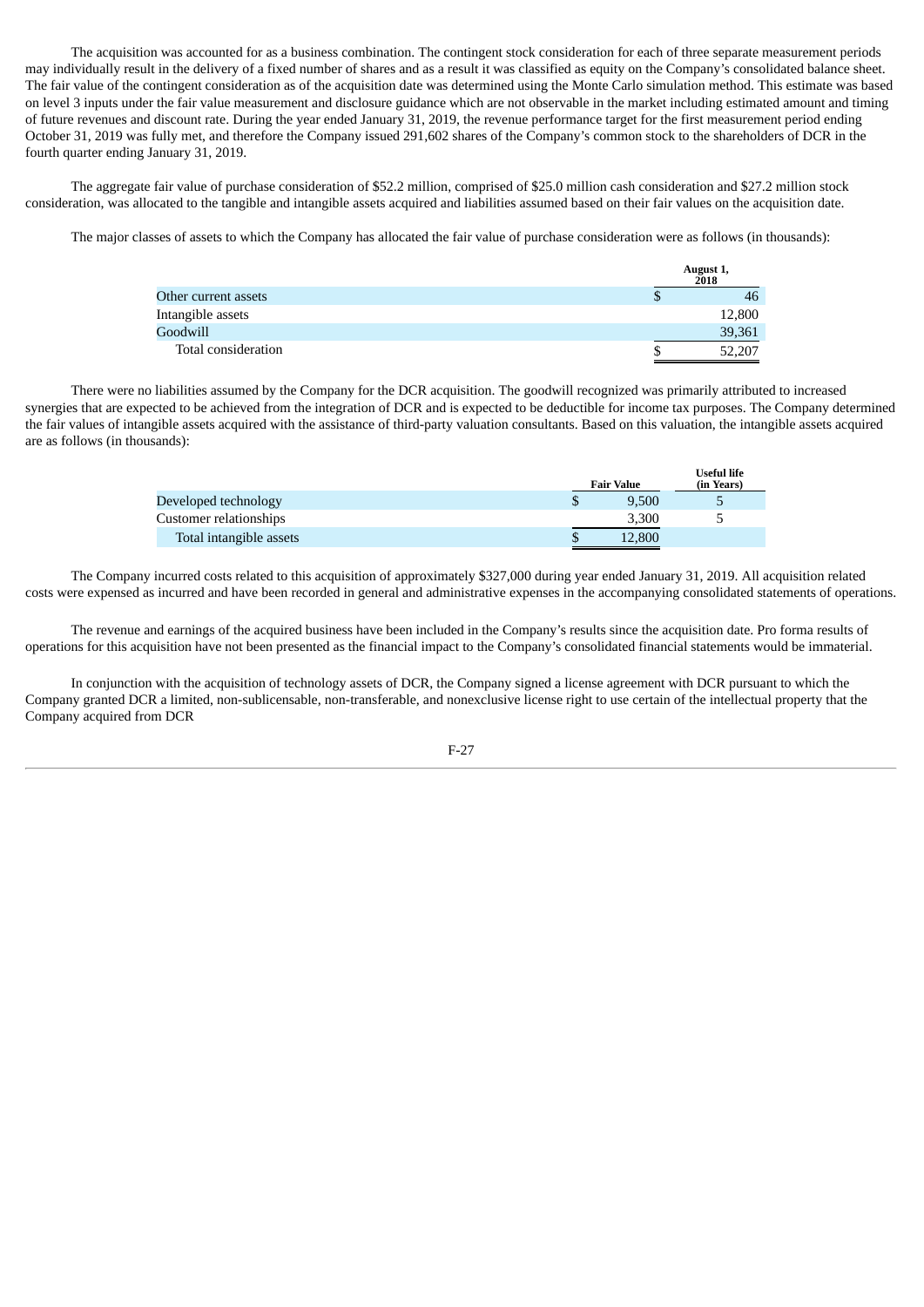# **Note 5. Fair Value Measurements**

The following table summarizes the Company's fair value hierarchy for its financial assets and liabilities measured at fair value on a recurring basis (in thousands):

|                                  | Level 1       |                | Level 2 |              |        |               |  |  |  |  | Level 3 |  |  | <b>Total</b> |
|----------------------------------|---------------|----------------|---------|--------------|--------|---------------|--|--|--|--|---------|--|--|--------------|
| <b>January 31, 2020</b>          |               |                |         |              |        |               |  |  |  |  |         |  |  |              |
| Cash equivalents:(1)             |               |                |         |              |        |               |  |  |  |  |         |  |  |              |
| Money market funds               | \$<br>120,242 | $\mathfrak{L}$ |         | $\mathbb{S}$ |        | \$<br>120,242 |  |  |  |  |         |  |  |              |
| Corporate notes and bonds        |               |                | 2,011   |              |        | 2,011         |  |  |  |  |         |  |  |              |
| <b>Marketable securities:</b>    |               |                |         |              |        |               |  |  |  |  |         |  |  |              |
| U.S. treasury securities         |               |                | 307,195 |              |        | 307,195       |  |  |  |  |         |  |  |              |
| Corporate notes and bonds        |               |                | 156,023 |              |        | 156,023       |  |  |  |  |         |  |  |              |
| Commercial paper                 |               |                | 15,977  |              |        | 15,977        |  |  |  |  |         |  |  |              |
| Asset backed securities          |               |                | 15,518  |              |        | 15,518        |  |  |  |  |         |  |  |              |
| Certificates of deposit          |               |                | 4,447   |              |        | 4,447         |  |  |  |  |         |  |  |              |
| <b>Other liabilities:</b>        |               |                |         |              |        |               |  |  |  |  |         |  |  |              |
| Contingent consideration payable |               |                |         |              | 12,500 | 12,500        |  |  |  |  |         |  |  |              |
| <b>January 31, 2019</b>          |               |                |         |              |        |               |  |  |  |  |         |  |  |              |
| Cash equivalents: (1)            |               |                |         |              |        |               |  |  |  |  |         |  |  |              |
| Money market funds               | \$<br>118,204 | \$             |         | \$           |        | \$<br>118,204 |  |  |  |  |         |  |  |              |
| U.S. agency obligations          |               |                | 6,986   |              |        | 6,986         |  |  |  |  |         |  |  |              |
| Commercial paper                 |               |                | 2,997   |              |        | 2,997         |  |  |  |  |         |  |  |              |
| <b>Marketable securities:</b>    |               |                |         |              |        |               |  |  |  |  |         |  |  |              |
| U.S. agency obligations          |               |                | 40,295  |              |        | 40,295        |  |  |  |  |         |  |  |              |
| U.S. treasury securities         |               |                | 84,830  |              |        | 84,830        |  |  |  |  |         |  |  |              |
| Corporate notes and bonds        |               |                | 29,326  |              |        | 29,326        |  |  |  |  |         |  |  |              |
| Commercial paper                 |               |                | 14,876  |              |        | 14,876        |  |  |  |  |         |  |  |              |
| Asset backed securities          |               |                | 10,842  |              |        | 10,842        |  |  |  |  |         |  |  |              |

 $(1)$ Included in cash and cash equivalents

The contingent consideration represents the estimated fair value of the additional variable cash consideration payable in connection with the acquisition of Yapta that is contingent upon the achievement of Yapta's revenues target during the twelve months from the transaction closing day. Refer to Note 4, Business Combinations, regarding the determination of fair value of the contingent consideration.

The Company has \$805 million in aggregate principal amount of 0.125% convertible senior notes due in 2025 (the "2025 Notes") and \$230.0 million in aggregate principal amount of 0.375% convertible senior notes due in 2023 (the "2023 Notes" and together with the 2025 Notes, the "Convertible Notes"), outstanding as of January 31, 2020. The Company received conversion requests on \$89.5 million in principal amount of the 2023 notes during the quarter ended January 31, 2020 which will be settled during the three months ended April 30, 2020. Refer to Note 9 – Convertible Senior Notes for further details on the Convertible Notes.

The Company carries the Convertible Notes at par value less the portion allocated to equity and the related unamortized discount and issuance costs on our balance sheet and presents the fair value for disclosure purposes only. The estimated fair value of the 2025 Notes and 2023 Notes, based on a market approach as of January 31, 2020 was approximately \$1,015.3 million and \$858.3 million, respectively, which represents a Level 2 valuation. The estimated fair value of the 2023 Notes, based on a market approach as of January 31, 2019 was approximately \$428.4 million which represents a Level 2 valuation. The estimated fair value was determined based on the estimated or actual bids and offers of the Convertible Notes in an over-the-counter market on the last trade completed prior to the end of the period.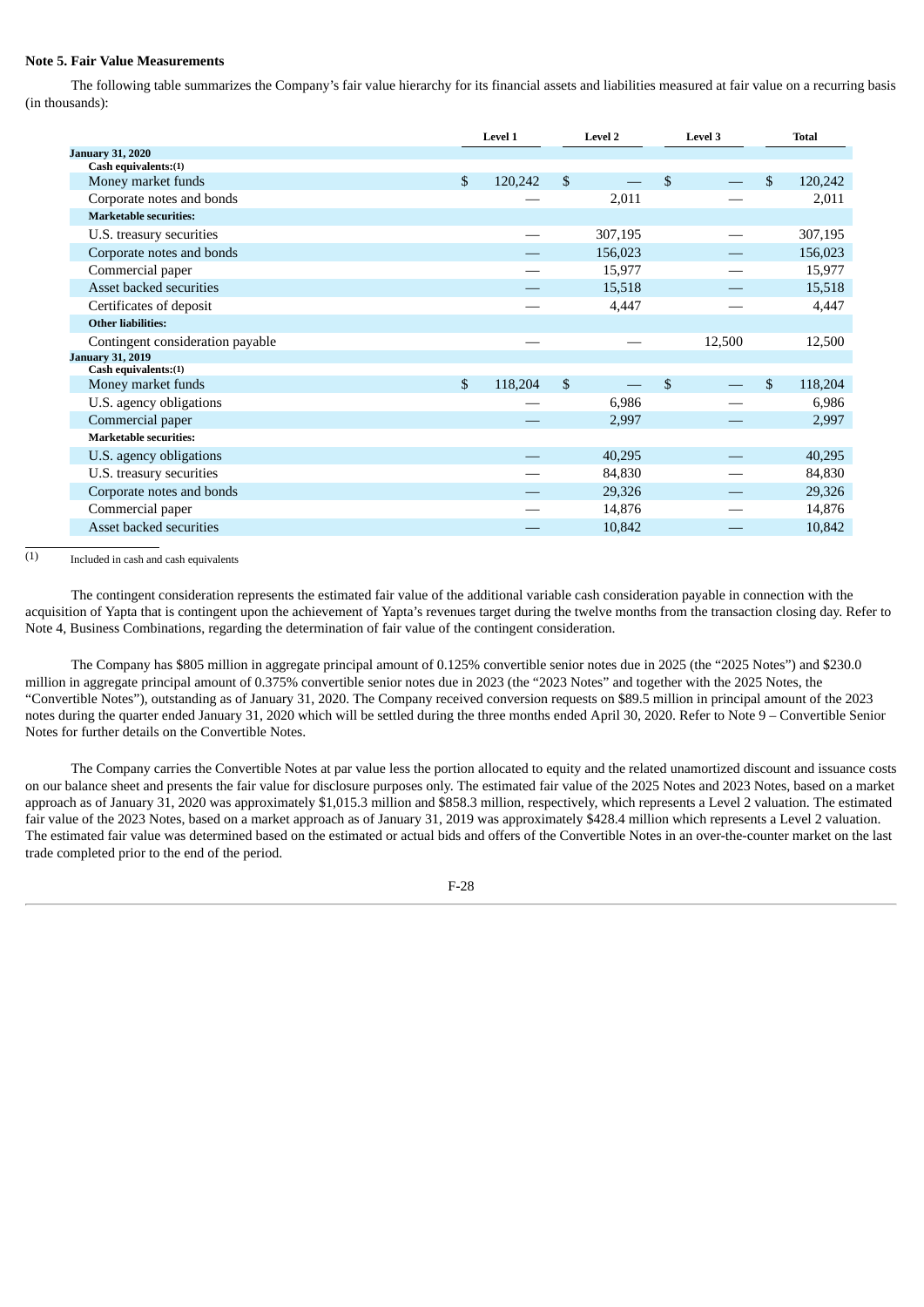# **Note 6. Property and Equipment, Net**

Property and equipment consisted of the following (in thousands):

| As of January 31, |          |               |           |
|-------------------|----------|---------------|-----------|
|                   | 2020     |               | 2019      |
| S                 | 6.767    | -S            | 3,595     |
|                   | 33,326   |               | 23,444    |
|                   | 1,880    |               | 1,255     |
|                   | 45       |               | 183       |
|                   | 42,018   |               | 28,477    |
|                   | (23,216) |               | (17, 928) |
|                   | 18,802   | <sup>\$</sup> | 10,549    |
|                   |          |               |           |

Depreciation and amortization expense related to property and equipment, excluding software development costs, was approximately \$1.7 million, \$849,000 and \$532,000 for the years ended January 31, 2020, 2019 and 2018, respectively. Amortization expense related to software development costs was approximately \$3.6 million, \$3.1 million and \$3.9 million for the years ended January 31, 2020, 2019 and 2018, respectively.

# **Note 7. Goodwill and Other Intangible Assets**

# *Goodwill*

The following table represents the changes in goodwill (in thousands):

| Balance at January 31, 2018 | S | 44,410  |
|-----------------------------|---|---------|
| Additions from acquisitions |   | 165,150 |
| Balance at January 31, 2019 |   | 209,560 |
| Additions from acquisitions |   | 232,890 |
| Adjustment                  |   | (338)   |
| Balance at January 31, 2020 |   | 442.112 |

# *Other Intangible Assets*

The following table summarizes the other intangible asset balances (in thousands):

|                               |                                                                          | As of January 31,           |                             |                                  |                             |                             |                           |  |  |  |  |  |
|-------------------------------|--------------------------------------------------------------------------|-----------------------------|-----------------------------|----------------------------------|-----------------------------|-----------------------------|---------------------------|--|--|--|--|--|
|                               |                                                                          |                             | 2020                        |                                  |                             | 2019                        | Net<br>Carrying<br>Amount |  |  |  |  |  |
|                               | Weighted<br>Average<br>Remaining<br><b>Useful</b><br>Lives<br>(in years) | Gross<br>Carrying<br>Amount | Accumulated<br>Amortization | <b>Net</b><br>Carrying<br>Amount | Gross<br>Carrying<br>Amount | Accumulated<br>Amortization |                           |  |  |  |  |  |
| Developed technology          | 3.8                                                                      | 125,135<br>S.               | (26, 840)<br>Ж              | 98,295                           | 48,435                      | (9,198)                     | 39,237<br>\$.             |  |  |  |  |  |
| Customer relationships        | 4.1                                                                      | 38,294                      | (8,061)                     | 30,233                           | 18,894                      | (2,363)                     | 16,531                    |  |  |  |  |  |
| Trademarks                    | 0.3                                                                      | 955                         | (823)                       | 132                              | 345                         | (188)                       | 157                       |  |  |  |  |  |
| Total other intangible assets |                                                                          | 164,384                     | (35, 724)                   | 128,660                          | 67,674                      | (11,749)                    | 55,925                    |  |  |  |  |  |

Amortization expense related to other intangible assets was approximately \$24.0 million, \$6.9 million and \$3.4 million for the years ended January 31, 2020, 2019 and 2018, respectively.

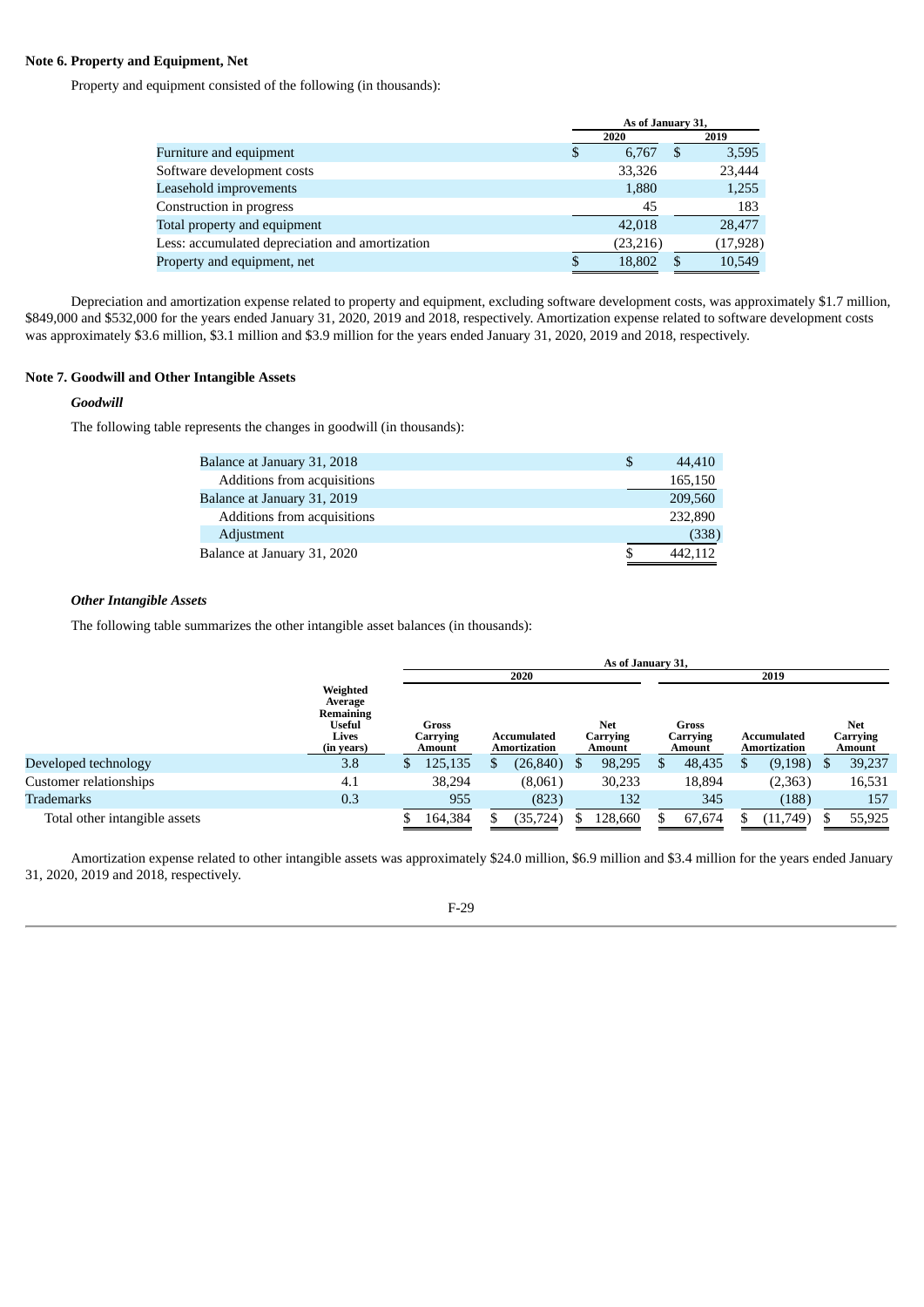As of January 31, 2020, the future amortization expense of other intangible assets is as follows (in thousands):

| Year Ending January 31, |             |
|-------------------------|-------------|
| 2021                    | 35,093<br>Φ |
| 2022                    | 34,538      |
| 2023                    | 29,985      |
| 2024                    | 23,868      |
| 2025                    | 5,176       |
| Total                   | 128,660     |

The Company, which has one reporting unit, performed an annual test for goodwill impairment and determined that goodwill was not impaired. In addition, there have been no significant events or circumstances affecting the valuation of goodwill subsequent to the Company's annual assessment. Furthermore, no events or changes in circumstances have occurred to suggest that the carrying amounts for any of the Company's long-lived assets or identifiable intangible assets may be non-recoverable. As such, the Company was not required to reevaluate the recoverability of its long-lived assets.

#### **Note 8. Accrued Expenses and Other Current Liabilities**

Accrued expenses and other current liabilities consisted of the following (in thousands):

|                                                      | January 31,  | As of |        |
|------------------------------------------------------|--------------|-------|--------|
|                                                      | 2020         |       | 2019   |
| Accrued compensation                                 | \$<br>24,741 | -\$   | 23,112 |
| Accrued expenses                                     | 11,767       |       | 11,898 |
| Other current liabilities                            | 8,723        |       | 2,921  |
| Holdback payable                                     | 7.479        |       | 1,630  |
| Income tax payable                                   | 1,535        |       | 2,231  |
| Total accrued expenses and other current liabilities | \$<br>54.245 | S     | 41,792 |

Included in the accrued compensation liability caption for the year ended January 31, 2020 and 2019, the Company had accrued \$5.8 million and \$4.3 million of employee stock purchase plan contributions received, respectively. For further information on the Company's employee stock purchase plan see Note 11.

#### **Note 9. Convertible Senior Notes**

#### *2025 Notes*

In June 2019, the Company entered into a Purchase Agreement (the "Purchase Agreement") with certain counterparties relating to the Company's sale of \$805.0 million aggregate principal amount of its 0.125% Convertible Senior Notes due 2025 to the counterparties in a private placement in reliance on Section 4(a)(2) of the Securities Act of 1933, as amended (the "Securities Act"), and for initial resale by the Initial Purchasers to qualified institutional buyers pursuant to the exemption from registration provided by Rule 144A under the Securities Act. The 2025 Notes consisted of a \$700.0 million initial placement and an overallotment option that provided the initial purchasers of the 2025 Notes with the option to purchase an additional \$105.0 million of the 2025 Notes, which was exercised in full by the counterparties prior to the 2025 Notes issuance. On June 11, 2019, for a total of \$805.0 million, the 2025 Notes were issued in accordance with an Indenture (the "Indenture") between the Company and Wilmington Trust, National Association, as trustee.

The net proceeds from the issuance of the 2025 Notes were \$667.4 million, net of debt issuance costs, including the underwriting discount and the cash used to purchase the capped call, discussed below.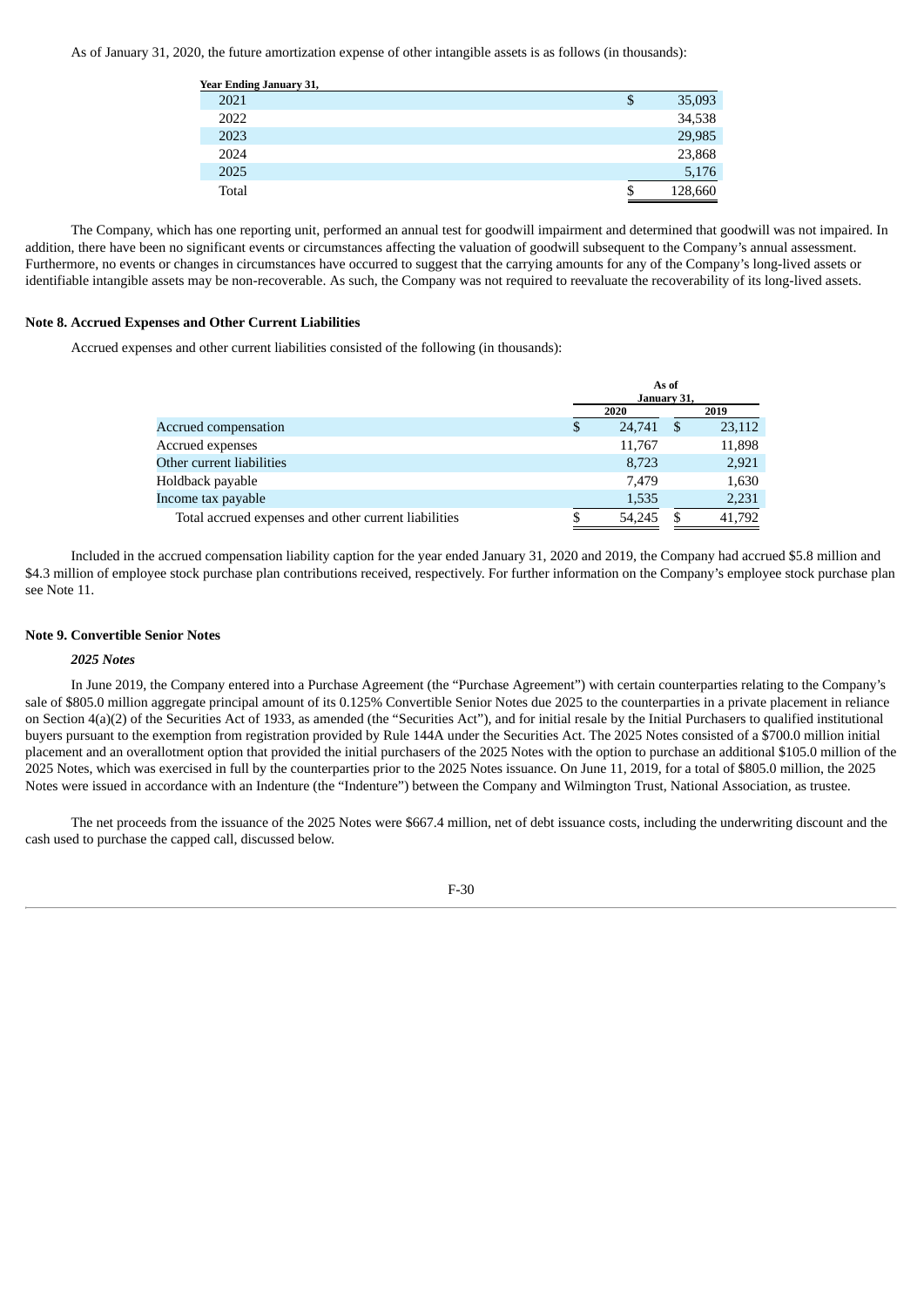The 2025 Notes are senior, unsecured obligations of the Company, and interest is payable semi-annually in cash at a rate of 0.125% per annum on June 15 and December 15 of each year, beginning on December 15, 2019. The 2025 Notes will mature on June 15, 2025 unless redeemed, repurchased or converted prior to such date. Prior to the close of business on the business day immediately preceding March 15, 2025, the 2025 Notes are convertible at the option of holders during certain periods, upon satisfaction of certain conditions. On or after March 15, 2025, the 2025 Notes are convertible at any time until the close of business on the second scheduled trading day immediately preceding the maturity date. The 2025 Notes will have an initial conversion rate of 6.2658 shares of common stock per \$1,000 principal (equivalent to an initial conversion price of approximately \$159.60 per share of its common stock). The conversion rate is subject to customary adjustments for certain events as described in the Indenture. Upon conversion, the Company will pay or deliver, as the case may be, cash, shares of its common stock or a combination of cash and shares of its common stock, at its election. It is the Company's current intent to settle conversions of the 2025 Notes through combination settlement, which involves repayment of the principal portion in cash and any excess of the conversion value over the principal amount in shares of its common stock.

Holders may convert their 2025 Notes, at their option, prior to the close of business on the business day immediately preceding March 15, 2025, in multiples of \$1,000 principal amount, only under the following circumstances:

- during any fiscal quarter commencing after the fiscal quarter ending on October 31, 2019 (and only during such fiscal quarter), if the last reported sale price of its common stock for at least 20 trading days (whether or not consecutive) during a period of 30 consecutive trading days ending on, and including, the last trading day of the immediately preceding fiscal quarter is greater than or equal to 130% of the conversion price on each applicable trading day;
- during the five business day period after any five consecutive trading day period (the "Measurement Period") in which the trading price per \$1,000 principal amount of the 2025 Notes for each trading day of the Measurement Period was less than 98% of the product of the last reported sales price of the Company's common stock and the conversion rate on each such trading day;
- after the Company's issuance of a notice of redemption and prior to the close of business on the second scheduled trading day immediately preceding the redemption date; or
- upon the occurrence of specified corporate events, as defined in the Indenture.

If the Company undergoes a fundamental change, as described in the Indenture, subject to certain conditions, holders may require the Company to repurchase for cash all or any portion of their 2025 Notes. The fundamental change repurchase price is equal to 100% of the principal amount of the 2025 Notes to be repurchased, plus accrued and unpaid interest up to, but excluding, the fundamental change repurchase date. If holders elect to convert their 2025 Notes in connection with a make-whole fundamental change or during a redemption period, as described in the Indenture, the Company will, to the extent provided in the Indenture, increase the conversion rate applicable to the 2025 Notes.

The 2025 Notes are the Company's senior unsecured obligations and rank senior in right of payment to any of its indebtedness that is expressly subordinated in right of payment to the 2025 Notes, and equal in right of payment to any of its indebtedness that is not so subordinated. The 2025 Notes are effectively junior in right of payment to any of the Company's secured indebtedness to the extent of the value of the assets securing such indebtedness; and structurally junior to all indebtedness and other liabilities (including trade payables) and any preferred equity of its current or future subsidiaries.

The Indenture contains customary events of default with respect to the 2025 Notes and provides that upon certain events of default occurring and continuing, the Trustee may, and the Trustee at the request of holders of at least 25% in principal amount of the 2025 Notes shall declare all principal and accrued and unpaid interest, if any, of the 2025 Notes to be due and payable. In case of certain events of bankruptcy, insolvency or reorganization, involving the Company, all of the principal of and accrued and unpaid interest on the 2025 Notes will automatically become due and payable.

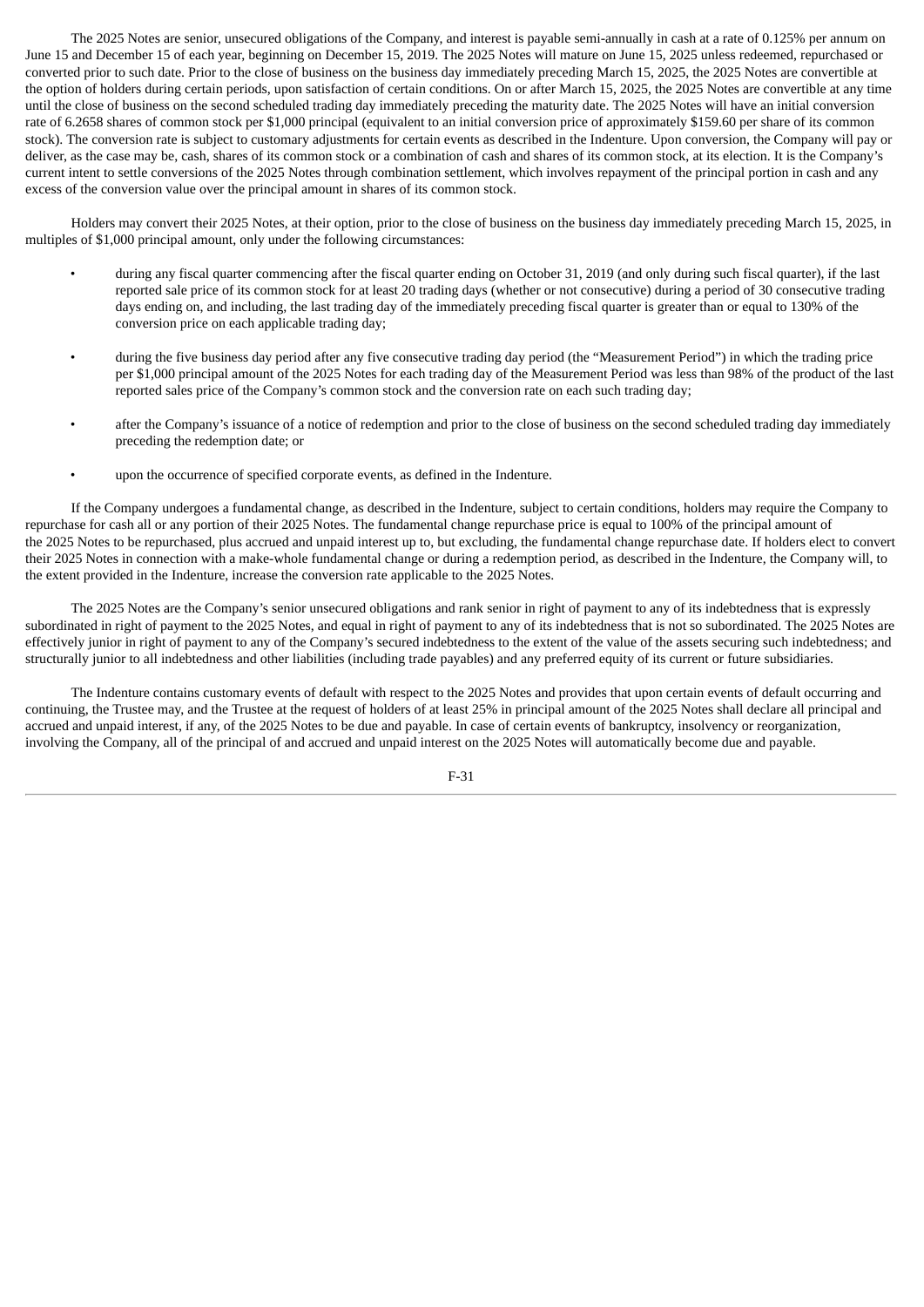In accounting for the issuance of the 2025 Notes, the Company separated the 2025 Notes into liability and equity components. The carrying amount of the liability component was calculated by measuring the fair value of a similar liability that does not have an associated convertible feature using a discounted cash flow model with a discount rate determined using observable yields for stand-alone debt instruments with a comparable credit rating and term. The carrying amount of the equity component representing the conversion option was determined by deducting the fair value of the liability component from the par value of the 2025 Notes as a whole. The difference between the principal amount of the 2025 Notes and the liability component, equal to \$252.9 million (the "debt discount"), is amortized to interest expense using the effective interest method over the term of the 2025 Notes. The equity component of the 2025 Notes will not be remeasured as long as it continues to meet the conditions for equity classification.

The Company incurred \$18.8 million of transaction costs related to the issuance of the 2025 Notes. The Company allocated the total amount incurred to the liability and equity components using the same proportions as the proceeds from the 2025 Notes. Issuance costs attributable to the liability component are being amortized to interest expense over the term of the 2025 Notes using the effective interest method, and issuance costs attributable to the equity component are included along with the equity component in stockholders' equity.

## *2023 Notes*

In January 2018, the Company issued 2023 Notes in aggregate principal amount of \$230.0 million in a private placement to qualified institutional buyers pursuant to Rule144A under the Securities Act of 1933, as amended The net proceeds from the issuance of the Convertible Notes are \$200.4 million, net of debt issuance costs, including the underwriting discount and the cash used to purchase the capped call, discussed below. The 2023 Notes have an initial conversion rate of 22.4685 shares of common stock per \$1,000 principal (equivalent to an initial conversion price of approximately \$44.5068 per share of its common stock). The interest rate is fixed at 0.375% per annum for the 2023 Notes and is payable semi-annually in arrears on July 15 and January 15 of each year, which commenced on July 15, 2018. Refer to the Company's consolidated financial statements for the year ended January 31, 2019 for details of the issuance of 2023 Notes.

For more than twenty trading days during the thirty consecutive trading days ended January 31, 2020, the last reported sale price of the Company's common stock exceeded 130% of the conversion price of the 2023 Notes. As a result, the 2023 Notes became convertible at the option of the holders and remained classified as current liabilities on the consolidated balance sheet as of January 31, 2020.

The conversion condition for the 2023 Notes was met for the quarters ended April 30, 2019, July 31, 2019, October 31, 2019 and January 31, 2020. Conversion requests on \$89.5 million principal amount of the 2023 Notes were received during the quarter ended January 31, 2020. The principal amount of these conversion requests will be settled in cash, any incremental conversion value will be settled in shares and these requests are expected to be settled during the quarter ended April 30, 2020. As of January 31, 2020, the Company reclassified a portion of the equity of approximately \$16.8 million, representing the difference between the principal and net carrying amount of the notes requested for conversion into temporary equity, as these requests will be settled during the subsequent quarter. On March 19, 2020, the Company settled conversion requests on \$32.8 million principal amount out of the total \$89.5 million requested conversions, paying \$36.7 million cash and issuing 491,850 shares.

From February 1, 2020 to the date of this filing, additional conversion requests on \$6.5 million principal amount of the 2023 Notes were received. The principal amount of these conversion requests will be settled in cash and any incremental conversion value will be settled in shares. These requests are expected to be settled during the quarter ended April 30, 2020 or July 31, 2020.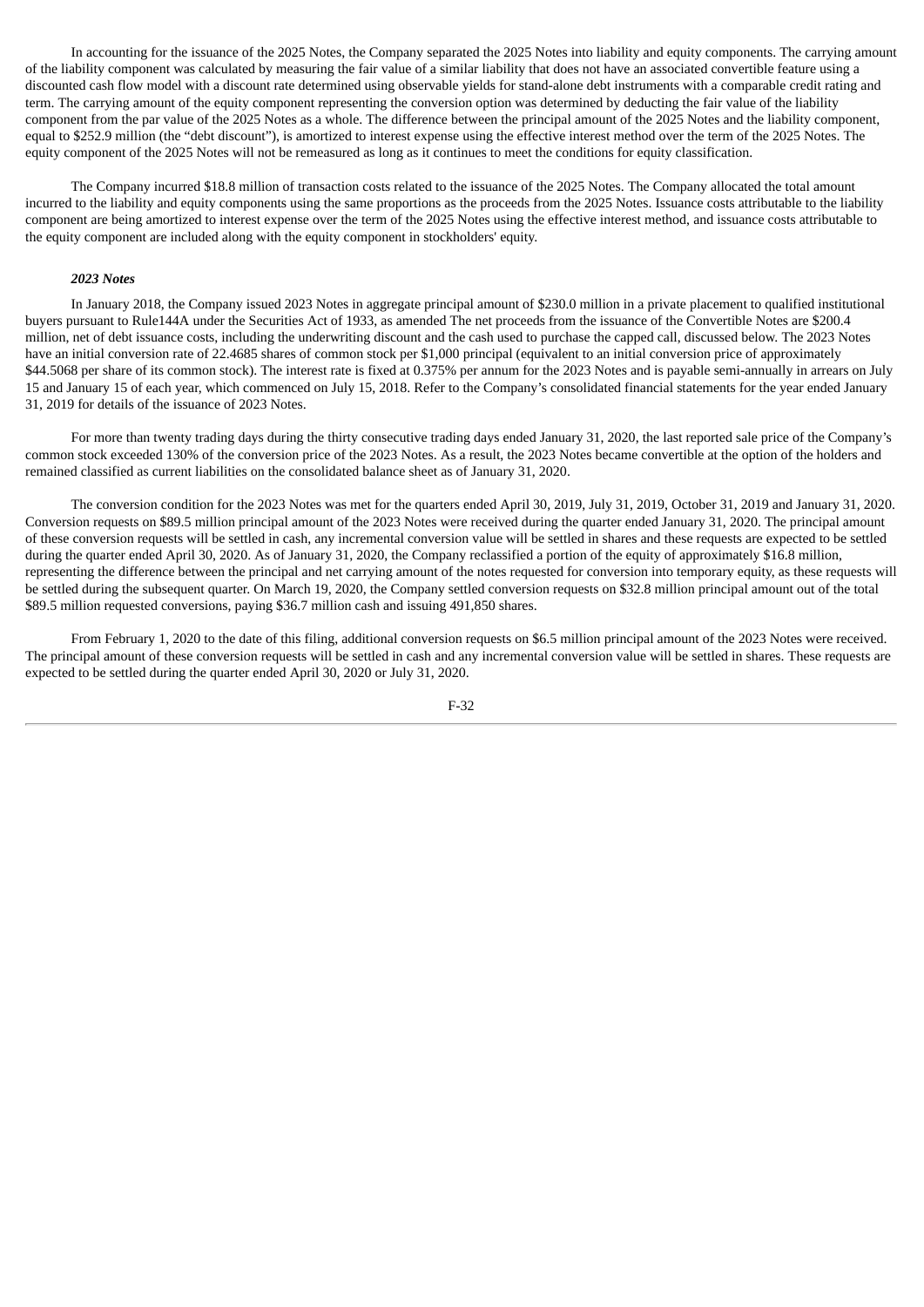The 2025 Notes and 2023 Notes consisted of the following (in thousands):

|                                                  | As of<br><b>January 31, 2020</b> | As of<br><b>January 31, 2019</b> |           |  |            |
|--------------------------------------------------|----------------------------------|----------------------------------|-----------|--|------------|
|                                                  | 2025 Notes(1)                    | 2023 Notes                       |           |  | 2023 Notes |
| Liability:                                       |                                  |                                  |           |  |            |
| Principal                                        | 805,000                          | S                                | 230,000   |  | 230,000    |
| Unamortized debt discount and issuance costs (2) | (242, 388)                       |                                  | (42, 885) |  | (55, 385)  |
| Net carrying amount                              | 562.612                          |                                  | 187.115   |  | 174,615    |
| Equity component (including amounts classified   |                                  |                                  |           |  |            |
| as temporary equity)                             | 246,967                          | S.                               | 60,470    |  | 60,470     |

(1) The 2025 Notes were issued on June 11, 2019.

(2) Included in the consolidated balance sheets within Convertible senior notes, net and amortized over the remaining lives of the Notes. The 2025 Notes are classified as long-term liabilities and the 2023 notes are classified as current liabilities.

The effective interest rates of the liability component of the 2025 Notes and 2023 Notes, excluding each notes conversions options, is 7.05% and 7.66%, respectively. As of January 31, 2020, the if-converted value of the 2025 Company's Convertible Notes did not exceed the principal amount of the 2025 Notes. As of January 31, 2020 and January 31, 2019, the if-converted value of the 2023 Notes exceeded the principal amount by \$602.8 million and \$219.4 million, respectively.

During the year ended January 31, 2020 and 2019, the Company recognized \$35.9 million and \$11.6 million, respectively, of interest expense related to the amortization of debt discount and issuance costs, and \$1.5 million and \$900,000, respectively, of coupon interest expense.

As of January 31, 2020, the remaining life of the 2025 Notes and 2023 Notes which have not been submitted for conversion is approximately 5.5 years and 3.0 years, respectively.

## *Capped Calls*

In conjunction with the issuance of the 2025 Notes and 2023 Notes, the Company entered into capped call transactions (the "Capped Calls") on the Company's stock with certain counterparties at a price of \$118.7 million and \$23.3 million, respectively.

The Capped Calls exercise price is equal to the initial conversion price of each of the Convertible Notes, and the cap price is \$295.55 per share for 2025 Notes and \$63.821 per share for 2023 Notes, both subject to certain adjustments under the terms of the Capped Call transactions. If either convertible notes conversion option is exercised, the corresponding convertible note capped call will become exercisable on the same date. As of the date of filing, the Company has not exercised the capped calls.

By entering into the Capped Calls, the Company expects to reduce the potential dilution to its common stock (or, in the event the conversion is settled in cash, to reduce its cash payment obligation) in the event that at the time of conversion its stock price exceeds the conversion price.

The cost of the Capped Calls is not expected to be tax-deductible as the Company did not elect to integrate the Capped Calls into the respective convertible notes for tax purposes. The cost of the Capped Calls was recorded as a reduction of the Company's additional paid-in capital in the accompanying consolidated financial statements.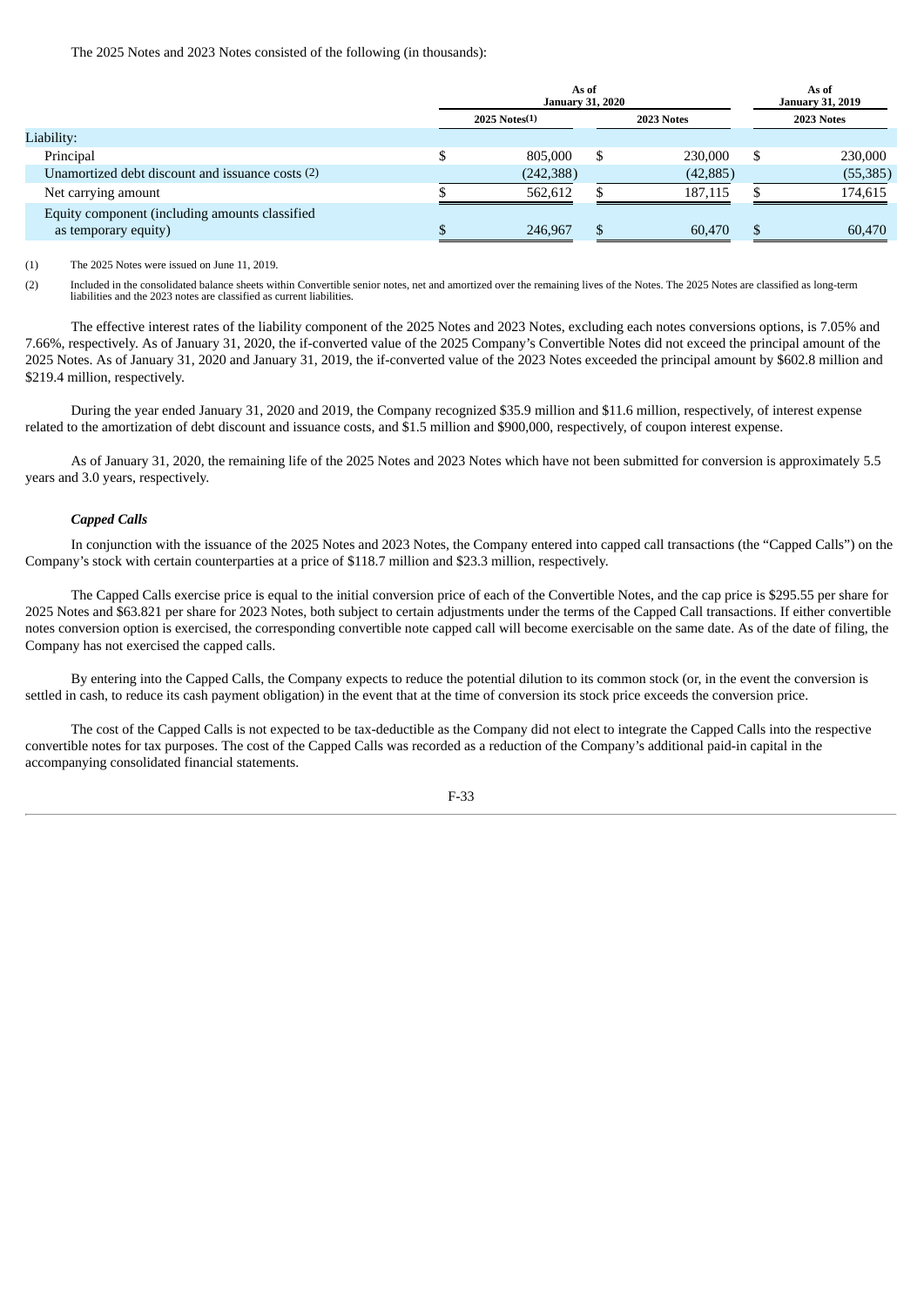### **Note 10. Commitments and Contingencies**

#### *Commitments*

The Company leases office space under non-cancelable operating leases with various expiration dates through July 2027. For the year ended January 31, 2020, lease costs in relation to long-term leases were approximately \$8.6 million. For the year ended January 31, 2020, short-term leases costs were approximately \$1.6 million. Variable lease costs were immaterial for the year ended January 31, 2020. Total lease expenses recognized prior to the adoption of ASC 842 was \$7.4 million and \$5.8 million for the years ended January 31, 2019 and 2018. Certain lease agreements include options to renew or terminate the lease, which are not reasonably certain to be exercised and therefore are not factored into the determination of lease payments or the lease right-of-use asset/lease liability.

For the year ended January 31, 2020, cash paid for operating lease liabilities was approximately \$8.6 million and right-of-use assets obtained in exchange of lease obligations was approximately \$11.2 million. As of January 31, 2020, the weighted-average remaining lease term was 4.2 years, and the weighted-average discount rate was 6.4%.

Additionally, the Company has current contractual purchase obligations for hosting services that support business operations. As of January 31, 2020, the remaining maturities of operating lease liabilities and future purchase obligations are as follows (in thousands):

| <b>Year Ending January 31,</b> | <b>Operating Lease</b><br><b>Obligations</b> |     | <b>Future</b><br><b>Purchase</b><br><b>Obligations of</b><br><b>Hosting Services</b> |
|--------------------------------|----------------------------------------------|-----|--------------------------------------------------------------------------------------|
| 2021                           | \$<br>10,049                                 | \$  | 7,000                                                                                |
| 2022                           | 9,143                                        |     |                                                                                      |
| 2023                           | 8,204                                        |     |                                                                                      |
| 2024                           | 7,273                                        |     |                                                                                      |
| 2025                           | 2,665                                        |     |                                                                                      |
| Thereafter                     | 950                                          |     |                                                                                      |
| Total payments                 | 38,284                                       | \$. | 7,000                                                                                |
| Less imputed interest          | (4,595)                                      |     |                                                                                      |
| <b>Total</b>                   | \$<br>33,689                                 |     |                                                                                      |

#### *Contingencies*

The Company may become involved in legal proceedings or be subject to claims arising in the ordinary course of business. Although the results of litigation and claims cannot be predicted with certainty, the Company currently believes that the final outcome of these ordinary course matters will not have a material adverse effect on the Company's business, operating results, financial condition or cash flows. Regardless of the outcome, litigation can have an adverse impact on the Company because of defense and settlement costs, diversion of management resources and other factors.

#### *Warranties and Indemnifications*

The Company's cloud-based software platform and applications are typically warranted against material decreases in functionality and to perform in a manner consistent with general industry standards and in accordance with the Company's on-line documentation under normal use and circumstances.

The Company includes service level commitments to its customers, typically regarding certain levels of uptime reliability and performance and if the Company fails to meet those levels, customers can receive credits and in some cases, terminate their relationship with the Company. To date, the Company has not incurred any material costs as a result of such commitments.

The Company generally agrees to defend and indemnify its customers against legal claims that the Company's platform infringes certain patents, copyrights or other intellectual property rights of third parties. To date, the Company has not been required to make any payment resulting from such infringement claims and has not recorded any related liabilities. In addition, the Company indemnifies its officers, directors and certain key employees while they are serving in good faith in their respective capacities. To date, there have been no claims under any indemnification provisions.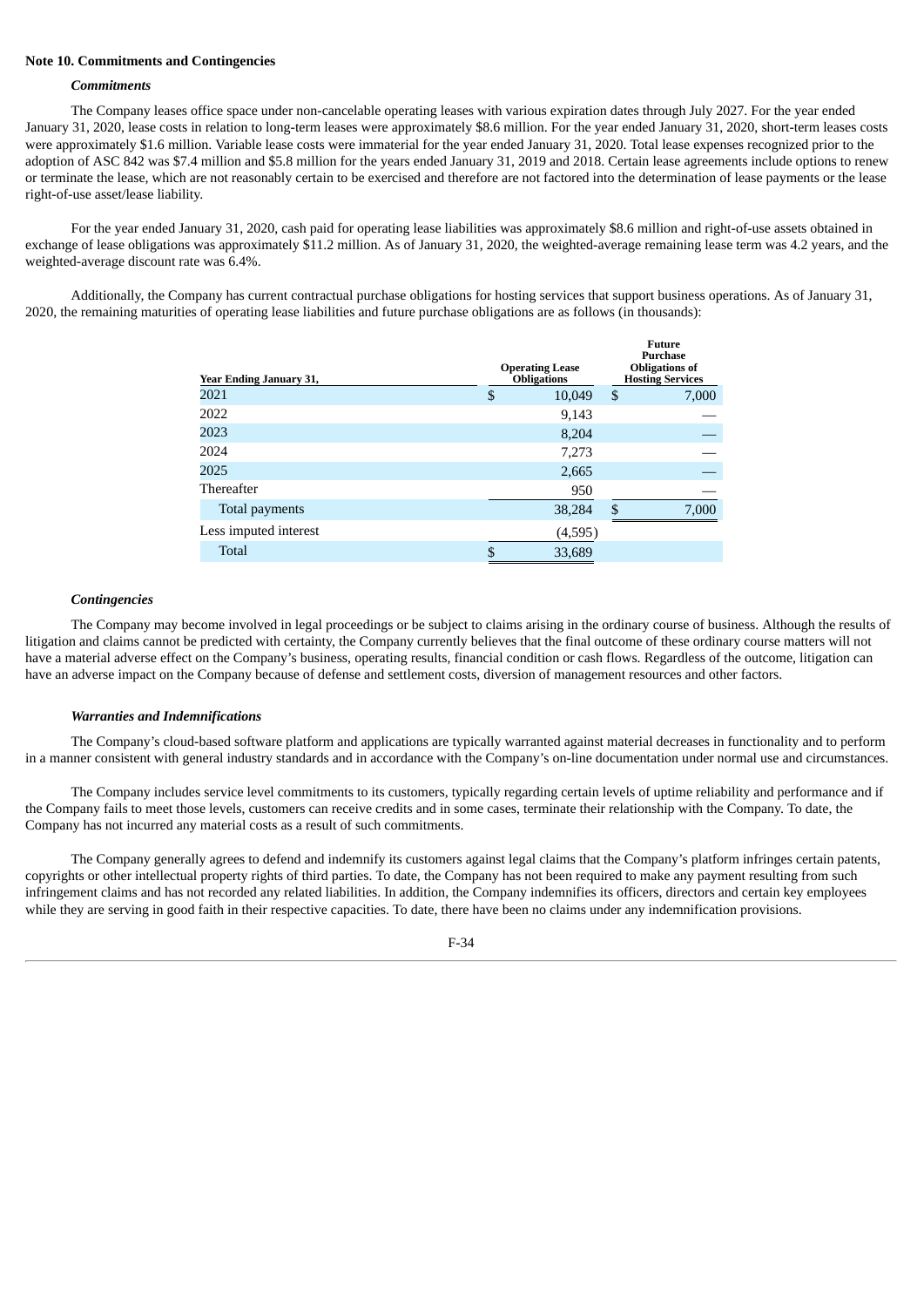## **Note 11. Common Stock and Stockholders' Equity**

#### *Common Stock*

Each share of common stock has the right to one vote. The holders of the common stock are also entitled to receive dividends whenever funds are legally available and when declared by the board of directors of the Company (the "Board of Directors"), subject to the prior rights of holders of all classes of stock outstanding having priority rights as to dividends. No dividends have been declared or paid since inception.

#### *Preferred Stock*

As of January 31, 2020, the Company had authorized 25,000,000 shares of preferred stock, par value \$0.0001, of which no shares were issued and outstanding.

#### *2016 Equity Incentive Plan*

The 2016 Equity Incentive Plan, or 2016 Plan, was approved by the Company's stockholders in September 2016. The 2016 Plan provides for the grant of incentive stock options, nonstatutory stock options, restricted stock, restricted stock units, stock appreciation rights and performance cash awards. Awards could be granted under the 2016 Plan beginning on the effective date of the registration statement, October 5, 2016. The 2016 Plan replaced the Company's 2006 Stock Plan, however awards outstanding under the 2006 Stock Plan will continue to be governed by their existing terms.

The Company has reserved 7,687,737 shares of its common stock for issuance under the 2016 Plan. The number of shares reserved for issuance under the 2016 Plan will automatically increase on the first day of each fiscal year during the term of the 2016 Plan by a number of shares equal to 5% of its outstanding shares of common stock on the last day of the prior fiscal year. The number and class of shares reserved under the Company's 2016 Plan will be adjusted in the event of a stock split, stock dividend or other changes in its capitalization.

The following table summarizes stock option activity under the Company's 2006 Stock Plan and the 2016 Plan during the year ended January 31, 2020 (aggregate intrinsic value in thousands):

|                                 | <b>Options Outstanding</b>                    |                                                  |       |                                                                            |                                        |         |  |  |
|---------------------------------|-----------------------------------------------|--------------------------------------------------|-------|----------------------------------------------------------------------------|----------------------------------------|---------|--|--|
|                                 | Outstanding<br><b>Stock</b><br><b>Options</b> | Weighted-<br>Average<br><b>Exercise</b><br>Price |       | Weighted-<br>Average<br>Remaining<br><b>Contractual Life</b><br>(in years) | Aggregate<br><b>Intrinsic</b><br>Value |         |  |  |
| Balance, January 31, 2019       | 6,850,928                                     | \$                                               | 11.44 | 6.84                                                                       | S                                      | 517,353 |  |  |
| Option grants                   | 132,383                                       | \$                                               | 94.47 | $\overline{\phantom{a}}$                                                   |                                        |         |  |  |
| Options exercised               | (2,712,063)                                   | -S                                               | 6.42  | $\overline{a}$                                                             |                                        |         |  |  |
| Options forfeited               | (37, 813)                                     | \$                                               | 8.81  | $\overline{\phantom{a}}$                                                   |                                        |         |  |  |
| Balance, January 31, 2020       | 4,233,435                                     | \$                                               | 17.28 | 6.36                                                                       | S                                      | 609,061 |  |  |
| Exercisable at January 31, 2020 | 3,340,797                                     | \$                                               | 10.53 | 5.99                                                                       | S                                      | 503,183 |  |  |

The options exercisable as of January 31, 2020 include options that are exercisable prior to vesting. The aggregate intrinsic value of options vested and exercisable as of January 31, 2020 is calculated based on the difference between the exercise price and the fair value of the Company's common stock as of January 31, 2020. The aggregate intrinsic value of exercised options was \$318.2 million, \$157.6 million and \$89.3 million for the years ended January 31, 2020, 2019 and 2018, respectively, and is calculated based on the difference between the exercise price and the fair value of the Company's common stock as of the exercise date.

The weighted-average grant date fair value of options granted for the years ended January 31, 2020, 2019 and 2018 was \$41.81, \$15.93 and \$11.58 per share, respectively.

The total grant date fair value of options vested during fiscal 2020, 2019 and 2018 was \$8.6 million, \$9.0 million and \$9.7 million, respectively.

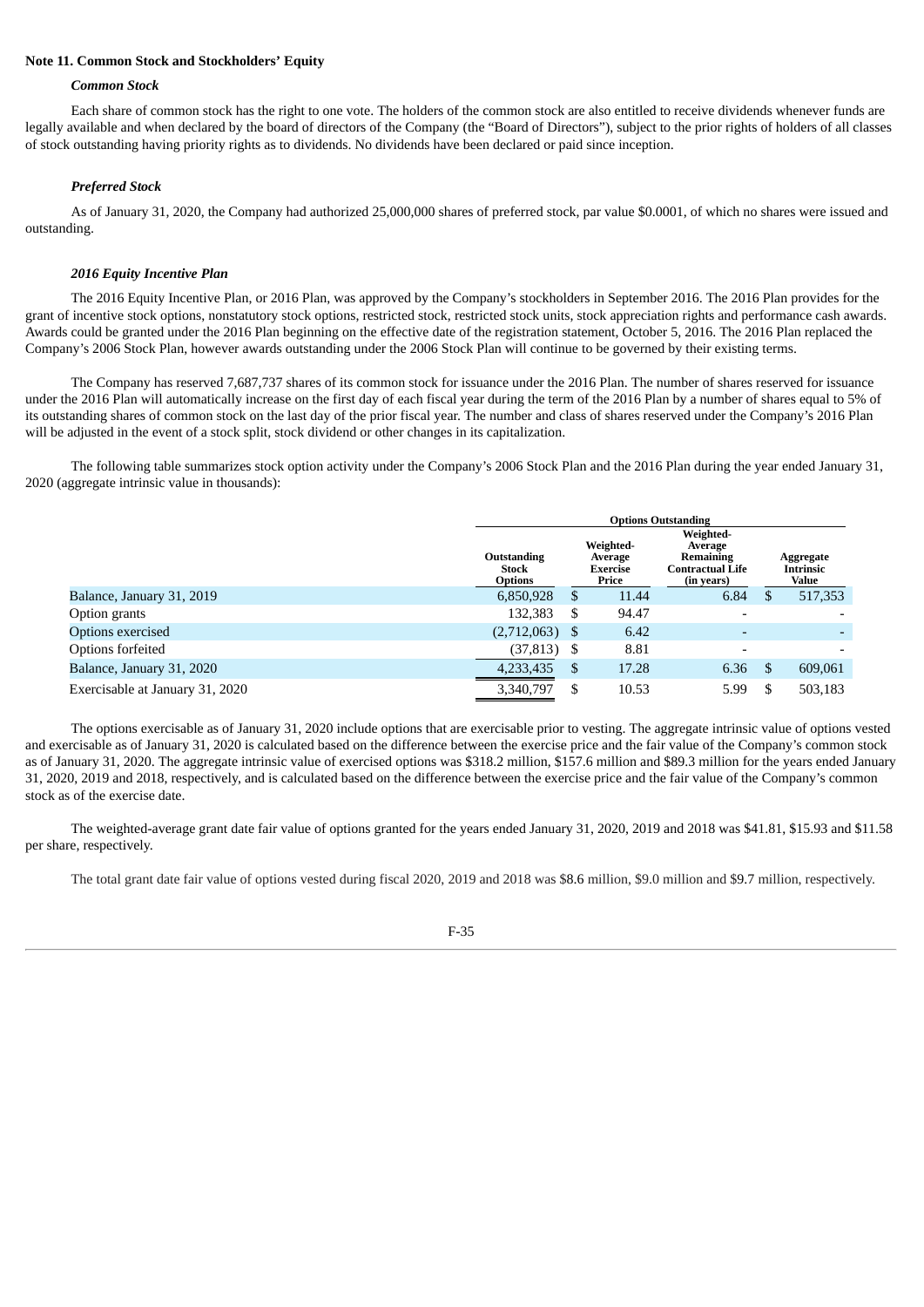# *Restricted Stock Units ("RSUs")*

The following table summarizes the activity related to the Company's RSUs:

|                                          | <b>Number of</b><br><b>RSUs</b><br>Outstanding |      | Weighted-<br>Average<br><b>Grant Date</b><br><b>Fair Value</b> |
|------------------------------------------|------------------------------------------------|------|----------------------------------------------------------------|
| Awarded and unvested at January 31, 2019 | 2,792,117                                      | \$   | 42.62                                                          |
| Awards granted                           | 1,485,303                                      | S    | 105.13                                                         |
| Awards vested                            | $(1,153,838)$ \$                               |      | 48.47                                                          |
| Awards forfeited                         | (292, 800)                                     |      | 63.33                                                          |
| Awarded and unvested at January 31, 2020 | 2,830,782                                      | - \$ | 70.90                                                          |

#### *2016 Employee Stock Purchase Plan*

The board of directors adopted the 2016 Employee Stock Purchase Plan (the "ESPP") in September 2016. The ESPP allows eligible employees to purchase shares of common stock through payroll deductions and is intended to qualify under Section 423 of the Internal Revenue Code.

As of January 31, 2020, the Company had 1,319,891 shares of its common stock available for future issuances under the ESPP. The number of shares reserved for issuance under the ESPP will automatically increase on the first day of each fiscal year during the term of the ESPP by a number of shares equal to the least of (i) 1% of its outstanding shares of common stock on the last day of the prior fiscal year, (ii) 1,250,000 shares or (iii) a lesser number of shares determined by the board of directors. The number and class of shares reserved under the ESPP will be adjusted in the event of a stock split, stock dividend or other changes in its capitalization.

Each offering period will last a number of months determined by the administrator, up to a maximum of 27 months. Each new 24 month offering period begins on either March 16 or September 16 within a given year. Currently each offering period consists of four consecutive purchase periods, of approximately 6 months duration, at the end of which payroll contributions are used to purchase shares of the Company's common stock. Participants may purchase Company's common stock through payroll deductions, up to a maximum of 15% of their eligible compensation. Participants may withdraw from the ESPP and receive a refund of their accumulated payroll contributions at any time prior to a purchase date. Unless changed by the administrator, the purchase price for each share of common stock purchased under the ESPP will be 85% of the lower of the fair market value per share on the first day of the applicable offering period or the fair market value per share on the applicable purchase date.

As of January 31, 2020, 1,162,313 shares of common stock were purchased under the 2016 ESPP. The Company selected the Black-Scholes option-pricing model as the method for determining the estimated fair value for the Company's 2016 ESPP. As of January 31, 2020, total unrecognized compensation cost related to 2016 ESPP was \$5.9 million which will be amortized over a weighted-average period of approximately one year.

#### *Market-based Options*

In September 2016, the Board of Directors of the Company granted 544,127 stock options to the Chief Executive Officer (the "2016 CEO Grant") under the 2006 Stock Plan with an exercise price of \$13.04 per share. The 2016 CEO Grant is eligible to vest based on the achievement of market capital appreciation targets after the consummation of the initial public offering, as well as continuous service over a four-year period following the grant date. In March 2018, the Board of Directors granted 334,742 stock options to the Chief Executive Officer (the "2018 CEO Grant") under the 2016 Equity Plan with an exercise price of \$48.47 per share. The 2018 CEO Grant is eligible to vest based on the achievement of a stock price appreciation target as well as continuous service over a four-year period following the grant date. The fair value of the 2016 and 2018 CEO Grants were determined using a Monte Carlo simulation approach. The Company amortizes the fair value of the option awards using the graded-vesting method.

As of January 31, 2020, all performance-based milestones of the 2016 CEO Grant were achieved, resulting in 453,437 shares being vested and exercisable. As of January 31, 2020, the performance-based milestone was not achieved on the 2018 CEO Grant, resulting in no shares being vested and exercisable. Stock-based compensation expense recognized for market-based awards was approximately \$1.7 million and \$2.2 million for the year ended January 31, 2020 and 2019, respectively.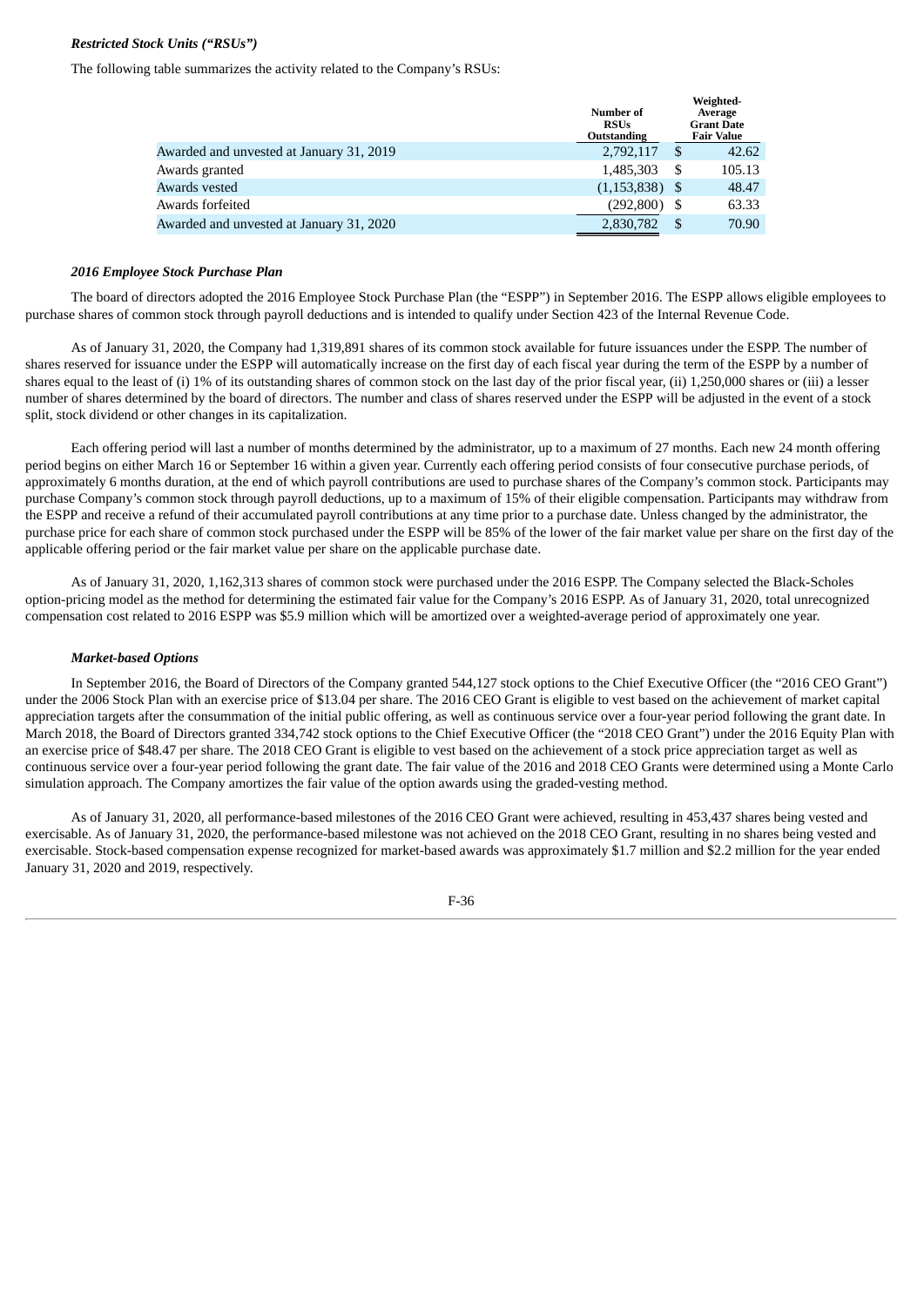# *Stock-based Compensation*

The Company's total stock-based compensation expense was as follows (in thousands):

|                                 | For the year ended<br>January 31, |        |      |        |     |        |  |
|---------------------------------|-----------------------------------|--------|------|--------|-----|--------|--|
|                                 |                                   | 2020   |      | 2019   |     | 2018   |  |
| Cost of revenue:                |                                   |        |      |        |     |        |  |
| Subscription services           | S                                 | 6,982  | - \$ | 4,285  | - S | 2,105  |  |
| Professional services and other |                                   | 7,773  |      | 4,269  |     | 2,722  |  |
| Research and development        |                                   | 20,159 |      | 11,841 |     | 6,928  |  |
| Sales and marketing             |                                   | 23,352 |      | 14,786 |     | 8,476  |  |
| General and administrative      |                                   | 23,110 |      | 17,765 |     | 9,464  |  |
| Total                           |                                   | 81,376 |      | 52,946 |     | 29,695 |  |

Stock-based compensation capitalized in capitalized software development costs was approximately \$2.1 million and \$1.0 million at January 31, 2020 and 2019, respectively.

Of the total stock-based compensation expense, costs recognized for options granted to non-employees were immaterial for all periods presented.

As of January 31, 2020 and 2019, there was approximately \$11.5 million and \$16.1 million, respectively, of total unrecognized compensation cost related to unvested stock options granted to employees and non-employee service providers under the 2006 Stock Plan and 2016 Equity Incentive Plan. This unrecognized compensation cost as of January 31, 2020 is expected to be recognized over an estimated weighted-average amortization period of approximately two years.

As of January 31, 2020 and 2019, there was approximately \$186.3 million and \$110.8 million, respectively, of total unrecognized compensation cost related to unvested restricted stock units granted to employees under the 2016 Equity Incentive Plan. This unrecognized compensation cost as of January 31, 2020 is expected to be recognized over an estimated weighted-average amortization period of approximately three years.

The fair values of the Company's stock options granted during the years ended January 31, 2020, 2019 and 2018 were estimated using the following assumptions:

|                                     | For the year ended<br>January 31, |                   |                   |  |  |  |
|-------------------------------------|-----------------------------------|-------------------|-------------------|--|--|--|
|                                     | 2020                              | 2019              | 2018              |  |  |  |
| <b>Employee Stock Options</b>       |                                   |                   |                   |  |  |  |
| Expected term (years)               | 6.0                               | 6.0               | 6.0               |  |  |  |
| Volatility                          | 42.7%                             | 42.2%             | 46.0%             |  |  |  |
| Risk-free interest rate             | 2.4%                              | 2.8%              | $1.9\% - 2.2\%$   |  |  |  |
| Dividend yield                      |                                   |                   |                   |  |  |  |
| <b>Employee Stock Purchase Plan</b> |                                   |                   |                   |  |  |  |
| Expected term (years)               | $0.5 - 2.0$                       | $0.5 - 2.0$       | $0.5 - 2.0$       |  |  |  |
| Volatility                          | 44.4% - 65.9%                     | $31.1\% - 34.1\%$ | $37.3\% - 42.6\%$ |  |  |  |
| Risk-free interest rate             | $1.7\% - 2.5\%$                   | $2.0\% - 2.8\%$   | $0.9\% - 1.4\%$   |  |  |  |
| Dividend yield                      |                                   |                   |                   |  |  |  |
| <b>Market-Based Awards</b>          |                                   |                   |                   |  |  |  |
| Expected term (years)               |                                   | 7.1               |                   |  |  |  |
| Volatility                          |                                   | 43.7%             |                   |  |  |  |
| Risk-free interest rate             |                                   | 2.8%              |                   |  |  |  |
| Dividend vield                      |                                   |                   |                   |  |  |  |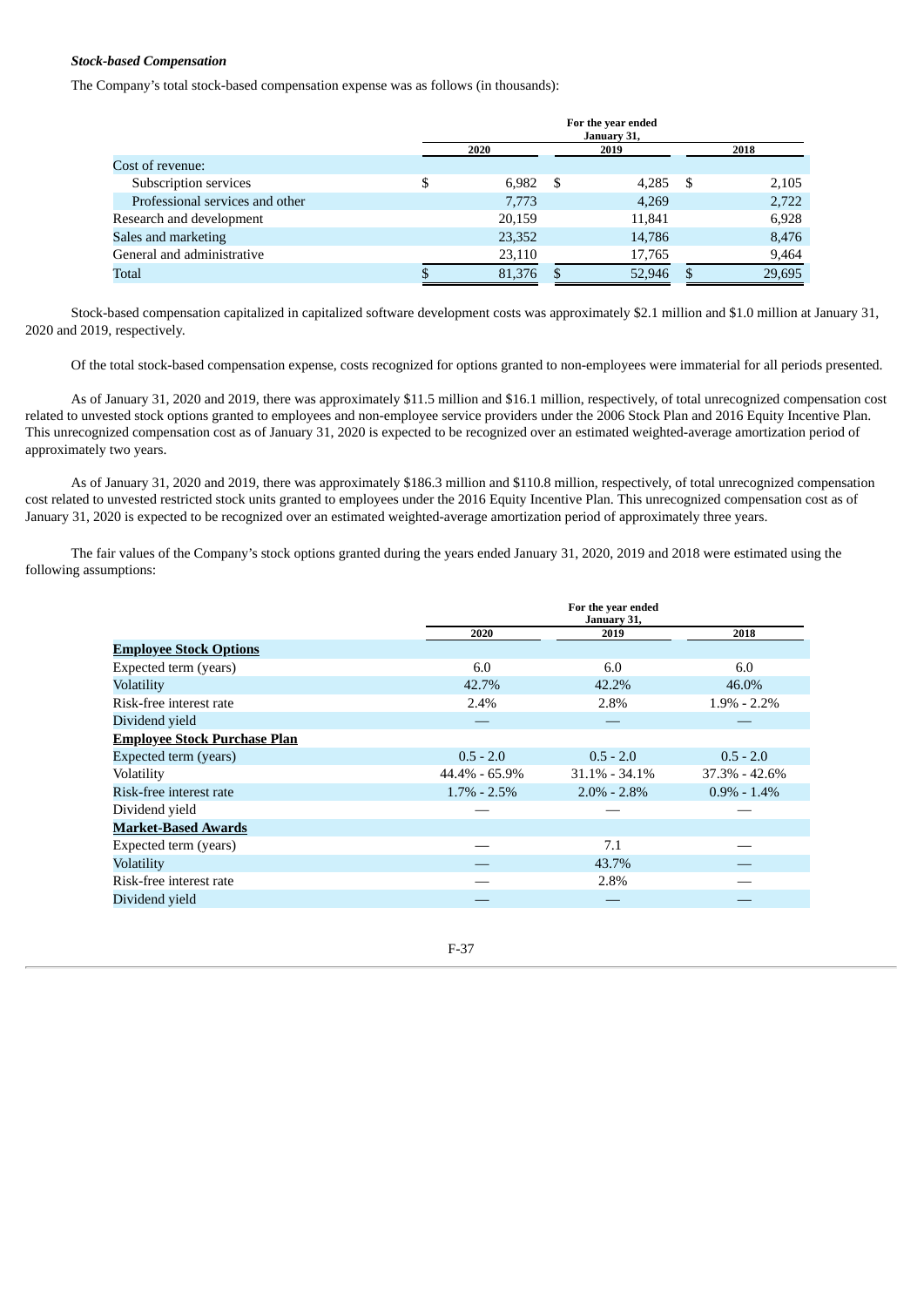These assumptions and estimates are as follows:

- *Fair Value of Common Stock*. The Company used the publicly quoted price as reported on the Nasdaq Global Select Market as the fair value of its common stock.
- *Expected Term*. The expected term represents the weighted-average period that the stock options are expected to remain outstanding. To determine the expected term, the Company generally applies the simplified approach in which the expected term of an award is presumed to be the mid-point between the vesting date and the expiration date of the award as the Company does not have sufficient historical exercise data to provide a reasonable basis for an estimate of expected term.
- *Risk-Free Interest Rate*. The Company bases the risk-free interest rate on the yields of U.S. Treasury securities with maturities approximately equal to the term of employee stock option awards.
- *Expected Volatility*. Prior to the first quarter of fiscal year 2020, the Company used the historic volatility of publicly traded peer companies as an estimate for expected volatility to determine the fair value of stock options and the shares granted under the ESPP. In considering peer companies, characteristics such as industry, stage of development, size and financial leverage were considered. Beginning from the first quarter of fiscal year 2020, the Company began to use its own sufficient historical trading prices to calculate the expected volatility in determining the fair value of the shares granted under the ESPP. In addition, beginning from the first quarter of fiscal year 2020, the Company began using its own historical volatility in combination with publicly traded peers' volatility to determine the expected volatility of stock options.

# **Note 12. Income Taxes**

The following table presents the domestic and foreign components of loss before provision for (benefit from) income taxes for the periods presented (in thousands):

|                                                       | For the year ended<br>January 31, |                |  |          |  |           |
|-------------------------------------------------------|-----------------------------------|----------------|--|----------|--|-----------|
|                                                       |                                   | 2020           |  | 2019     |  | 2018      |
| <b>United States</b>                                  | S                                 | $(106,743)$ \$ |  | (59,070) |  | (44, 977) |
| Foreign                                               |                                   | 4.976          |  | 3.009    |  | 2.820     |
| Loss before provision for (benefit from) income taxes |                                   | (101, 767)     |  | (56,061) |  | (42,157`  |

The provision for (benefit from) income taxes is composed of the following (in thousands):

|                                                 | For the year ended<br>January 31, |    |          |      |         |
|-------------------------------------------------|-----------------------------------|----|----------|------|---------|
|                                                 | 2020<br>2019                      |    |          | 2018 |         |
| Current income taxes:                           |                                   |    |          |      |         |
| Federal                                         | \$                                | \$ |          | \$   |         |
| <b>State</b>                                    | 126                               |    | 151      |      | 116     |
| Foreign                                         | 2,246                             |    | 3,514    |      | 4,248   |
| Total current income taxes                      | 2,372                             |    | 3,665    |      | 4,364   |
| Deferred income taxes:                          |                                   |    |          |      |         |
| Federal                                         | (10, 125)                         |    | (2,701)  |      | (26)    |
| <b>State</b>                                    | (1,510)                           |    | (365)    |      |         |
| Foreign                                         | (1,672)                           |    | (1, 136) |      | (2,697) |
| Total deferred income taxes                     | (13, 307)                         |    | (4,202)  |      | (2,716) |
| Total provision for (benefit from) income taxes | \$<br>(10, 935)                   | S  | (537)    | \$   | 1,648   |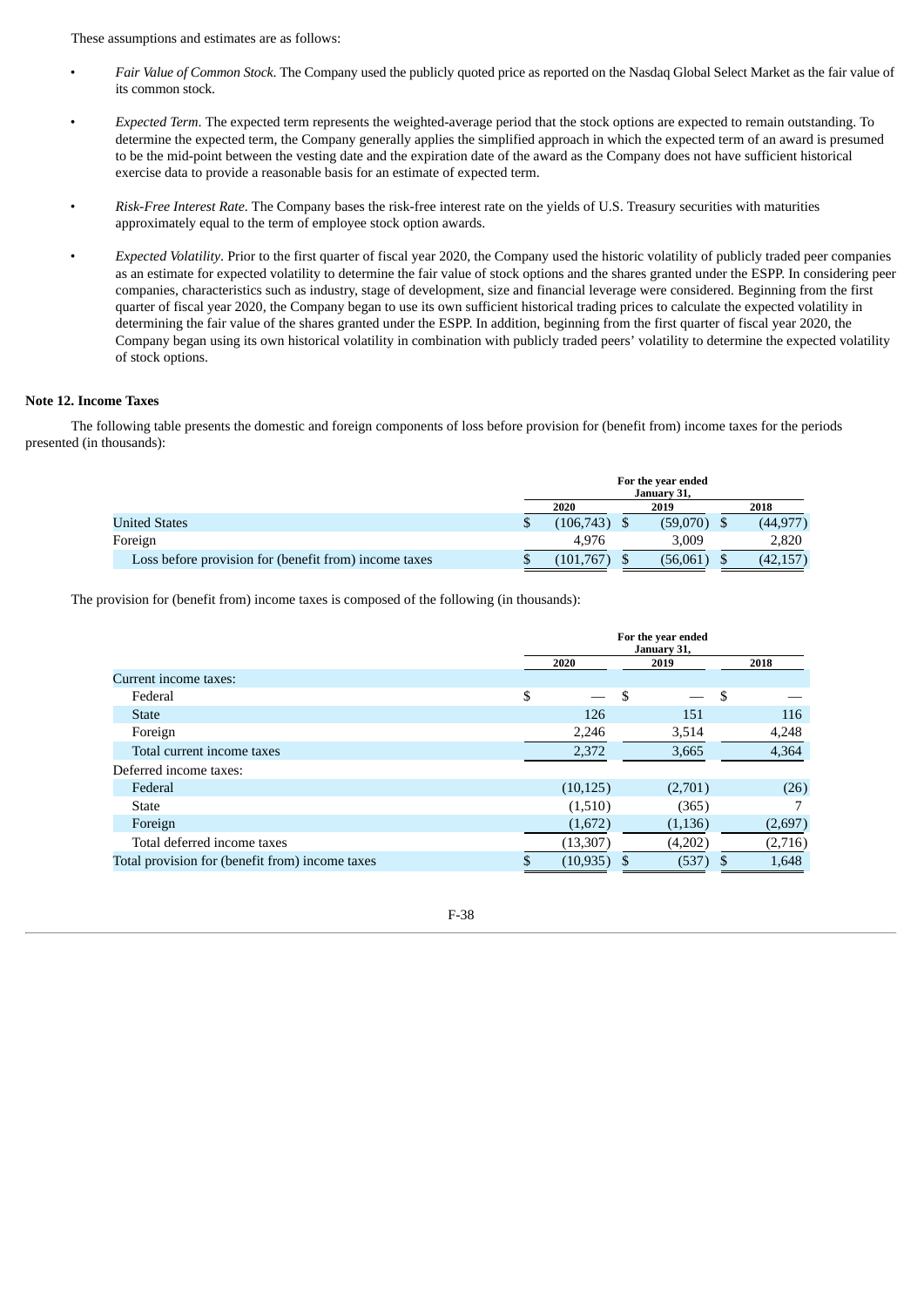The effective tax rate differs from the federal statutory rate as follows:

|                                   | For the year ended<br>January 31, |        |        |  |  |
|-----------------------------------|-----------------------------------|--------|--------|--|--|
|                                   | 2020                              | 2019   | 2018   |  |  |
| Federal statutory income tax rate | 21.0%                             | 21.0%  | 33.8%  |  |  |
| Tax reform rate change impact     |                                   |        | (80.7) |  |  |
| State tax, net of federal benefit | 3.2                               | 2.9    | 2.6    |  |  |
| Change in valuation allowance     | (107.1)                           | (98.1) | (23.6) |  |  |
| Stock-based compensation          | 90.3                              | 71.6   | 63.5   |  |  |
| Other non-deductible items        | 0.8                               | (2.1)  | (3.5)  |  |  |
| Foreign rate differential         | (1.4)                             | (2.9)  | (0.5)  |  |  |
| Tax credits                       | 3.9                               | 8.6    | 4.5    |  |  |
| Total                             | 10.7%                             | 1.0%   | (3.9)% |  |  |

The difference between the U.S. federal statutory tax rate of 21% and the Company's effective tax rate in all periods presented is primarily due to a full valuation allowance related to the Company's U.S. deferred tax assets offset by foreign tax expense on the Company's profitable foreign operations.

Deferred income taxes reflect the net tax effects of temporary differences between the carrying amounts of assets and liabilities for financial reporting purposes and the amounts used for income tax purposes. The following table presents the significant components of the Company's deferred tax assets and liabilities for the periods presented (in thousands):

|                                             |     | As of January 31, |    |            |  |
|---------------------------------------------|-----|-------------------|----|------------|--|
|                                             |     | 2020              |    | 2019       |  |
| Deferred tax assets:                        |     |                   |    |            |  |
| Net operating loss carryforwards            | \$. | 224,372           | -S | 110,485    |  |
| Accruals and reserves                       |     | 4,767             |    | 3,209      |  |
| Lease liabiilities                          |     | 7,875             |    |            |  |
| Stock-based compensation                    |     | 7,382             |    | 5,852      |  |
| Tax credits                                 |     | 12,174            |    | 9,250      |  |
| Gross deferred tax assets                   |     | 256,570           |    | 128,796    |  |
| Valuation allowance                         |     | (160, 510)        |    | (113, 497) |  |
| Total deferred tax assets, net of valuation |     |                   |    |            |  |
| allowance                                   |     | 96,060            |    | 15,299     |  |
| Deferred tax liabilities:                   |     |                   |    |            |  |
| Fixed assets and intangibles assets         |     | (22, 564)         |    | (1,693)    |  |
| Accruals and reserves                       |     | (1,527)           |    | (951)      |  |
| Right-of-use assets                         |     | (7, 495)          |    |            |  |
| Discount on convertible notes               |     | (63,788)          |    | (12,047)   |  |
| Gross deferred tax liabilities              |     | (95,374)          |    | (14, 691)  |  |
| Net deferred tax assets                     | \$  | 686               | \$ | 608        |  |

A valuation allowance is provided for deferred tax assets where the recoverability of the assets is uncertain. The determination to provide a valuation allowance is dependent upon the assessment of whether it is more likely than not that sufficient future taxable income will be generated to utilize the deferred tax assets. Based on the weight of the available evidence, which includes the Company's historical operating losses, and lack of taxable income, the Company provided a full valuation allowance against the deferred tax assets for the U.S. and some of the international entities. The valuation allowance increased by \$47.0 million, \$55.5 million and \$3.4 million during the years ended January 31, 2020, 2019 and 2018, respectively.

F-39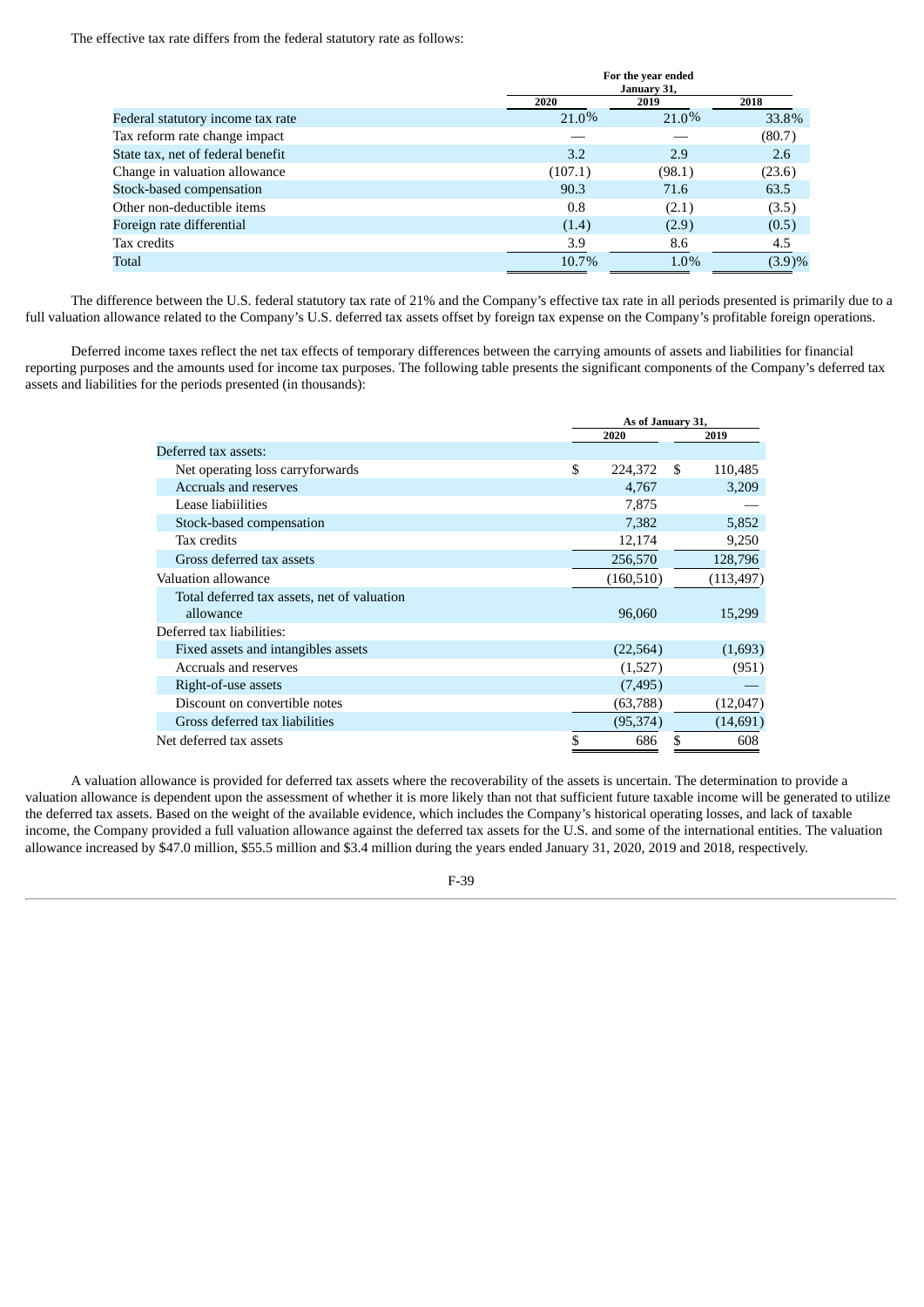As of January 31, 2020, the Company had net operating loss carryforwards of approximately \$919.4 million and \$479.7 million available to reduce future taxable income, if any, for federal and state income tax purposes, respectively. The U.S. federal and California state net operating loss carryforwards will begin to expire in 2026 and 2029, respectively. As of January 31, 2020, the Company had research and development credit carryforwards of approximately \$10.0 million and \$7.4 million available to reduce its future tax liability, if any, for federal and California state income tax purposes, respectively. The federal credit carryforwards begin to expire in 2031. California credit carryforwards have no expiration date. As of January 31, 2020, the Company has U.S. federal foreign tax credits carryforwards of \$698,000 that will begin to expire in 2025.

Federal and state laws impose restrictions on the utilization of net operating loss carryforwards and R&D credit carryforwards in the event of a change in ownership of the Company, which constitutes an 'ownership change' as defined by Internal Revenue Code Section 382 and 383. The Company experienced an ownership change in the past that does not materially impact the availability of its net operating losses and tax credits. Should there be ownership change in the future, the Company's ability to utilize existing carryforwards could be substantially restricted.

As of January 31, 2020, the Company did not have unremitted earnings when evaluating the outside basis difference relating to its U.S. investment in foreign subsidiaries. However, there could be local withholding taxes payable due to various foreign countries if certain lower tier earnings are distributed. Withholding taxes and state income that would be payable upon remittance of these lower tier earnings were not material as of January 31, 2020.

The Company accounts for uncertainty in income taxes in accordance with ASC 740. Tax positions are evaluated in a two-step process, whereby the Company first determines whether it is more likely than not that a tax position will be sustained upon examination by tax authorities, including resolutions of any related appeals or litigation processes, based on technical merit. If a tax position meets the more-likely-than-not recognition threshold it is then measured to determine the amount of benefit to recognized in the financial statements. The tax position is measured as the largest amount of benefit that is greater than 50% likely of being realized upon ultimate settlement.

The following table summarizes the activity related to unrecognized tax benefits (in thousands):

|                                              | For the year ended<br>January 31, |          |  |        |  |        |  |
|----------------------------------------------|-----------------------------------|----------|--|--------|--|--------|--|
|                                              |                                   | 2020     |  | 2019   |  | 2018   |  |
| Unrecognized tax benefit—beginning of year   | \$                                | 20,077   |  | 12,663 |  | 5,441  |  |
| Gross increases — prior year tax positions   |                                   | 620      |  | 295    |  |        |  |
| Gross decreases - prior year tax positions   |                                   | (11,538) |  | (8)    |  | (5)    |  |
| Gross increases — acquisitions               |                                   | 4.174    |  |        |  |        |  |
| Gross increases — current year tax positions |                                   | 1,531    |  | 7,127  |  | 7,227  |  |
| Unrecognized tax benefit—end of year         |                                   | 14,864   |  | 20.077 |  | 12,663 |  |

As of January 31, 2020, 2019, and 2018, \$6.4 million, \$14.9 million, and \$8.0 million of the unrecognized tax benefits were accounted for as a reduction in the Company's deferred tax assets. Due to the Company's valuation allowance, only \$8.5 million of the \$14.9 million of unrecognized tax benefits would affect the Company's effective tax rate, if recognized. The Company does not believe it is reasonably possible that its unrecognized tax benefits will significantly change in the next twelve months.

The Company recognizes interest and penalties related to unrecognized tax benefits as income tax expense. There was an immaterial amount of accrued interest and penalties related to unrecognized tax benefits as of January 31, 2020 and 2019.

The Company's material income tax jurisdictions are the United States (federal) and California. As a result of net operating loss carryforwards, the Company is subject to audits for tax years 2006 and forward for federal purposes and 2009 and forward for California purposes. There are tax years which remain subject to examination in various other jurisdictions that are not material to the Company's financial statements.

F-40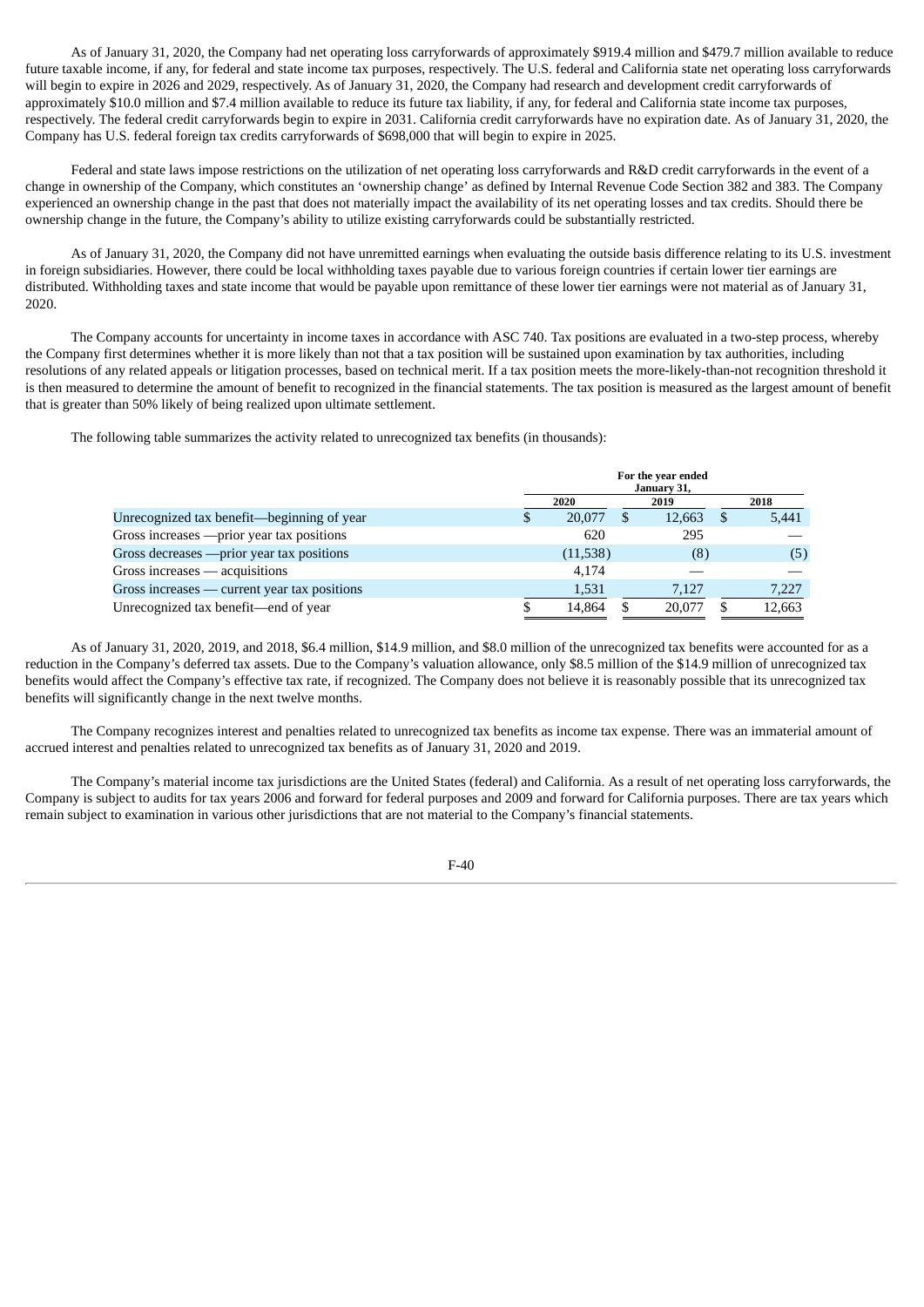#### **Note 13. Net Loss per Share Attributable to Common Stockholders**

Basic net loss per share attributable to common stockholders is calculated by dividing the net loss attributable to common stockholders by the weighted-average number of shares of common stock outstanding during the period, without consideration for potentially dilutive securities as they do not share in losses. During periods when the Company is in a net loss position, basic net loss per share attributable to common stockholders is the same as diluted net loss per share attributable to common stockholders as the effects of potentially dilutive securities are antidilutive given the net loss of the Company.

The following table sets forth the computation of the basic and diluted net loss per share attributable to common stockholders during the years ended January 31, 2020, 2019 and 2018 (in thousands, except per share amounts):

|                                              | January 31, |              |  |           |  |          |  |  |
|----------------------------------------------|-------------|--------------|--|-----------|--|----------|--|--|
|                                              |             | 2020<br>2019 |  |           |  | 2018     |  |  |
| Numerator:                                   |             |              |  |           |  |          |  |  |
| Net loss attributable to common stockholders |             | (90,832)     |  | (55, 524) |  | (43,805) |  |  |
| Denominator:                                 |             |              |  |           |  |          |  |  |
| Weighted-average common shares outstanding   |             | 62.484       |  | 57.716    |  | 52,999   |  |  |
| Net loss per share attributable to common    |             |              |  |           |  |          |  |  |
| stockholders, basic and diluted              | S           | (1.45)       |  | (0.96)    |  | (0.83)   |  |  |

Since the Company was in a loss position for all periods presented, basic net loss per share attributable to common stockholders is the same as diluted net loss per share for all periods as the inclusion of all potential common shares outstanding would have been anti-dilutive. Potentially dilutive securities that were not included in the diluted per share calculations because they would be anti-dilutive were as follows:

|                                                    |           | As of January 31, |            |  |  |  |  |
|----------------------------------------------------|-----------|-------------------|------------|--|--|--|--|
|                                                    | 2020      | 2019              | 2018       |  |  |  |  |
| Options to purchase common stock                   | 4,233,435 | 6,850,928         | 9,301,253  |  |  |  |  |
| <b>RSUs</b>                                        | 2,830,782 | 2,792,117         | 1,971,778  |  |  |  |  |
| Unvested common shares subject to repurchase       | 66.450    | 193.894           | 458,214    |  |  |  |  |
| Shares committed under the ESPP                    | 80,775    | 189.168           | 195.497    |  |  |  |  |
| Contingent stock consideration for DCR acquisition | 377,138   | 377,138           |            |  |  |  |  |
| Holdback shares for Aquiire acquisition            | 37,570    | 37,570            |            |  |  |  |  |
| Total                                              | 7,626,150 | 10,440,815        | 11,926,742 |  |  |  |  |

Additionally, approximately 5.0 million and 5.2 million shares underlying the conversion option in the 2025 Notes and 2023 Notes, respectively, are not considered in the calculation of diluted net loss per share as the effect would be anti-dilutive. These number of shares are subject to adjustment up to approximately 6.8 million shares for each of the 2025 and 2023 Notes, if certain corporate events occur prior to the maturity date or if the Company issues a notice of redemption. The Company uses the treasury stock method for calculating any potential dilutive effect of the conversion option on diluted net income per share, if applicable. During the year ended January 31, 2020, the average market price of the Company's common stock exceeded the conversion price of the 2023 Notes of \$44.51 per share and did not exceed the conversion price of the 2025 Notes of \$159.60 per share.

#### **Note 14. Business Segment Information**

The Company's chief operating decision maker is the Chief Executive Officer ("CEO"). The CEO reviews the financial information presented on a consolidated basis for purposes of allocating resources and evaluating the Company's financial performance. Accordingly, the Company has determined that it operates in a single reporting segment: cloud platform.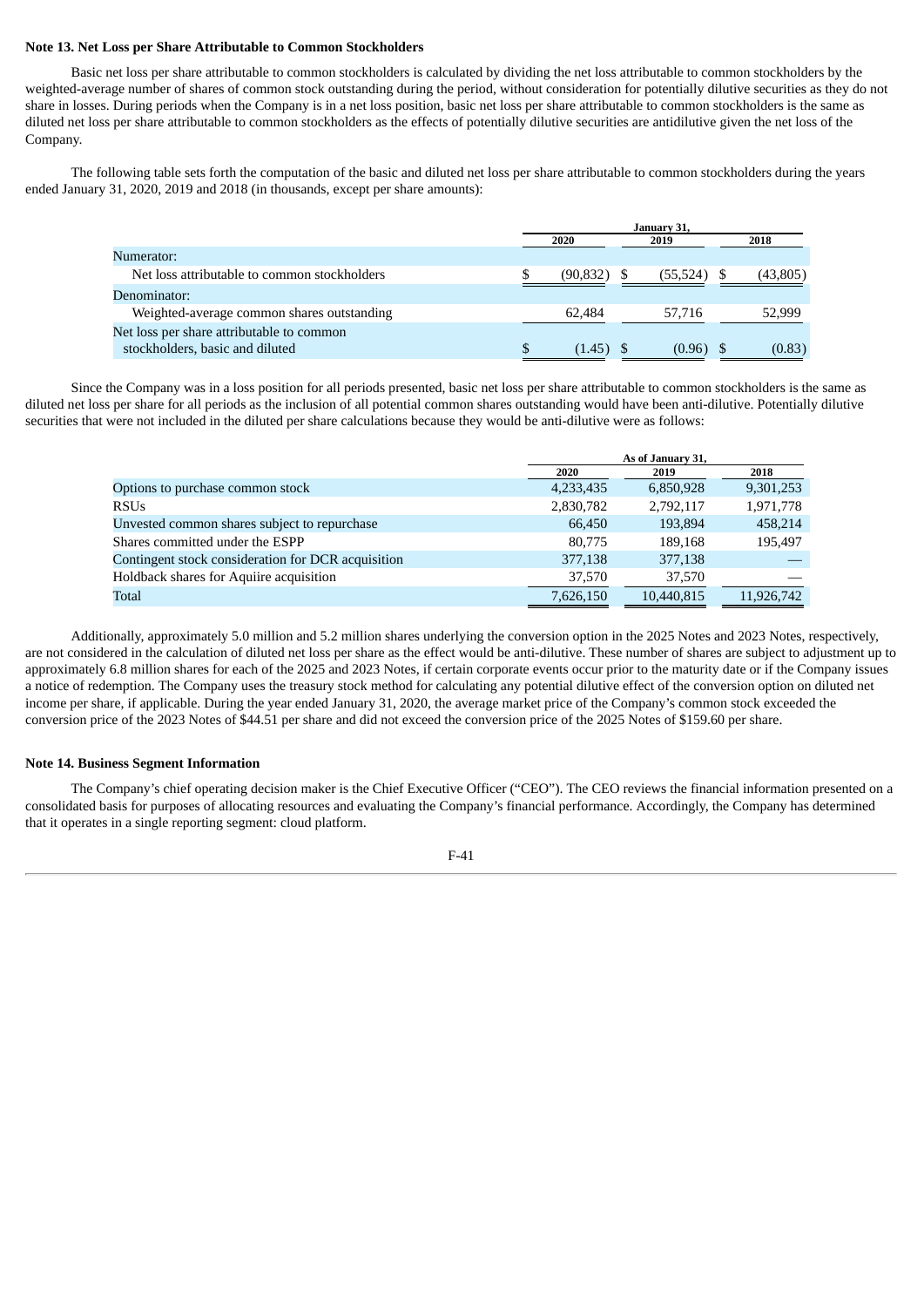#### **Note 15. Employee Benefit Plan**

The Company maintained a qualified defined contribution plan under Section 401(k) of the Internal Revenue Code. Under the 401(k) Plan, participating employees may elect to contribute up to 90% of their eligible compensation, subject to certain limitations. The Company matches certain percentages of employee contributions. Both employee and employer contributions vest immediately upon contribution. During the years ended January 31, 2020, 2019 and 2018, the Company's contributions to the 401(k) Plan amounted to approximately \$2.9 million, \$2.0 million and \$1.5 million, respectively.

The Company also maintains a limited number of defined benefit plans for certain non-U.S. locations. Total costs under these plans were not significant.

#### **Note 16. Related Parties**

Morgan Stanley was a counterparty to certain capped call transactions with the Company, an initial purchaser in the offering of the 2025 Notes and the 2023 Notes, a customer of the Company, and held more than 10% of the Company's voting common stock during the year ended January 31, 2020. In June 2019 and January 2018, the Company paid fees of approximately \$29.7 million and \$7.0 million to Morgan Stanley who was one of the counterparties to the capped calls that the Company purchased in connection with the issuance of the 2025 Notes and 2023 Notes, respectively. Morgan Stanley also earned fees of \$8.0 million and \$2.8 million for acting as an initial purchaser of the 2025 Notes and 2023 Notes, respectively. As of and for the years ended January 31, 2020 and 2019, the receivables balance and the Company's revenue recognized from this customer were not material.

#### **Note 17. Selected Quarterly Financial Data (unaudited)**

The following tables set forth selected unaudited quarterly consolidated statements of operations data for each of the eight quarters in fiscal 2020 and 2019 (in thousands except per share data).

|                                                                     |     |                  |                  |                  |    | Three months ended |                  |    |                  |    |                  |    |                  |
|---------------------------------------------------------------------|-----|------------------|------------------|------------------|----|--------------------|------------------|----|------------------|----|------------------|----|------------------|
|                                                                     |     | Jan. 31,<br>2020 | Oct. 31.<br>2019 | Jul. 31,<br>2019 |    | Apr. 30,<br>2019   | Jan. 31,<br>2019 |    | Oct. 31,<br>2018 |    | Jul. 31,<br>2018 |    | Apr. 30,<br>2018 |
|                                                                     |     |                  |                  |                  |    | (in thousands)     |                  |    |                  |    |                  |    |                  |
| Total revenues                                                      | \$. | 111,452          | \$<br>101,784    | \$<br>95,139     | S. | 81,344             | \$<br>74,908     | S. | 67,455           | S  | 61,651           | S. | 56,352           |
| Gross profit                                                        |     | 71,349           | 64,490           | 60,649           |    | 54,015             | 49,883           |    | 45,791           |    | 43,011           |    | 38,227           |
| Loss from operations                                                |     | 15.869           | 16,945           | 22,804           |    | 17,807             | 14,749           |    | 9,918            |    | 10,624           |    | 12,069           |
| Net loss                                                            |     | 24,053           | 26,317           | 19,994           |    | 20,468             | 16,571           |    | 9,645            |    | 13,854           |    | 15,454           |
| Net loss per share<br>attributable to common<br>stockholders, basic |     |                  |                  |                  |    |                    |                  |    |                  |    |                  |    |                  |
| and diluted                                                         |     | 0.38             | \$<br>0.42       | \$<br>0.32       | \$ | 0.34               | \$<br>0.28       | S  | 0.17             | \$ | 0.24             | \$ | 0.28             |
|                                                                     |     |                  |                  |                  |    |                    |                  |    |                  |    |                  |    |                  |

F-42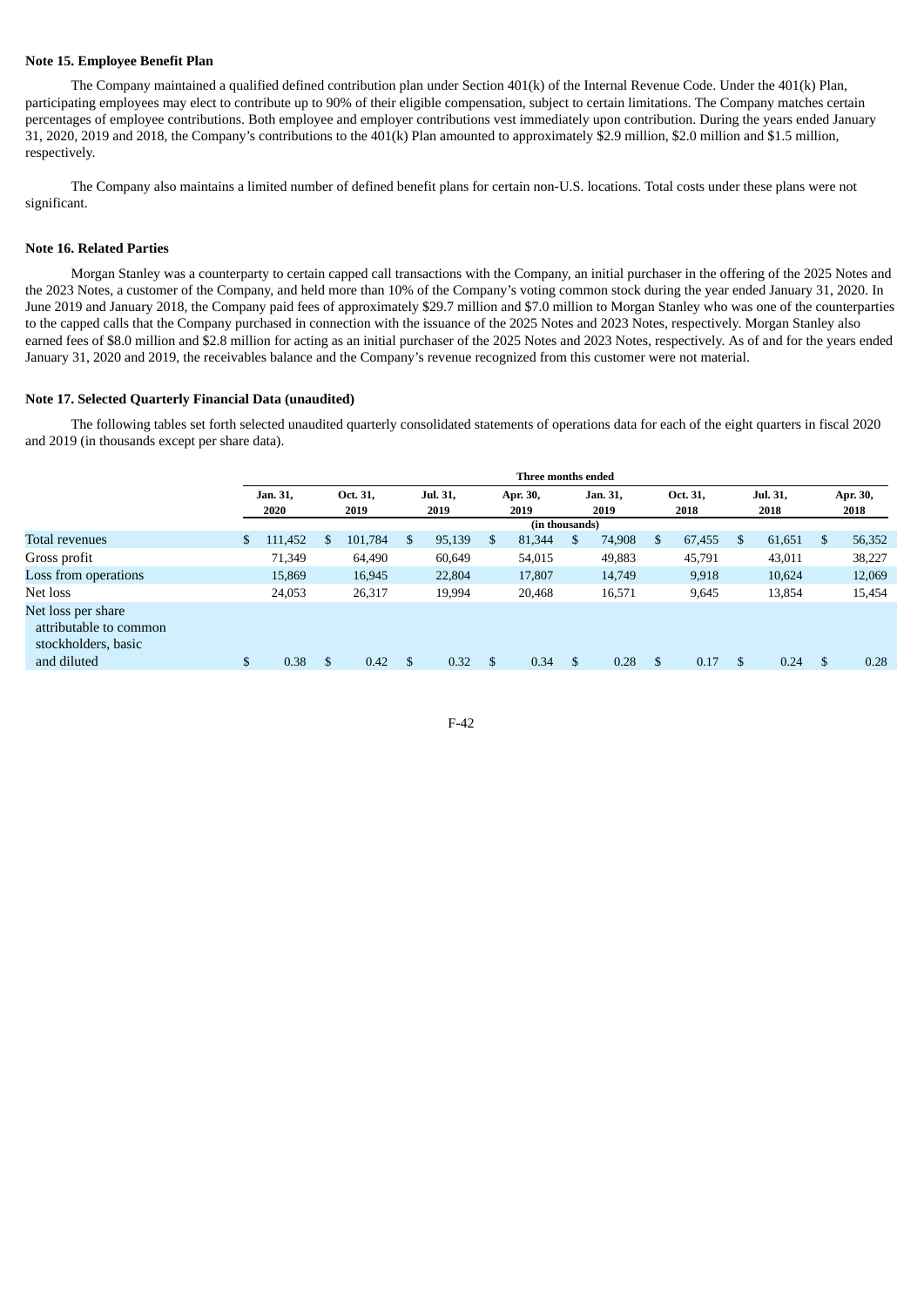#### **Exhibit 4.5 DESCRIPTION OF REGISTRANT'S SECURITIES REGISTERED PURSUANT TO SECTION 12 OF THE SECURITIES EXCHANGE ACT OF 1934**

The following description of the capital stock of Coupa Software Incorporated ("us," "our," "we" or the "Company") is a summary of the rights of our capital stock and summarizes certain provisions of our amended and restated certificate of incorporation and our amended and restated bylaws. This summary does not purport to be complete and is qualified in its entirety by the provisions of our amended and restated certificate of incorporation and amended and restated bylaws, copies of which have been filed as exhibits to this Annual Report on Form 10-K, as well as to the applicable provisions of the Delaware General Corporation Law.

# **DESCRIPTION OF CAPITAL STOCK**

## **General**

Our authorized capital stock consists of 650,000,000 shares, all with a par value of \$0.0001 per share, of which:

- 625,000,000 shares are designated common stock; and
- 25,000,000 shares are designated preferred stock.

## **Common Stock**

## *Dividend Rights*

Subject to preferences that may apply to shares of preferred stock outstanding at the time, the holders of outstanding shares of our common stock are entitled to receive dividends out of funds legally available if our board of directors, in its discretion, determines to issue dividends and only then at the times and in the amounts that our board of directors may determine.

## *Voting Rights*

The holders of our common stock are entitled to one vote per share. Stockholders do not have the ability to cumulate votes for the election of directors. Our amended and restated certificate of incorporation and amended and restated bylaws provide for a classified board of directors consisting of three classes of approximately equal size, each serving staggered threeyear terms. Only one class of directors will be elected at each annual meeting of our stockholders, with the other classes continuing for the remainder of their respective three-year terms.

### *No Preemptive or Similar Rights*

Our common stock is not entitled to preemptive rights and is not subject to conversion, redemption or sinking fund provisions.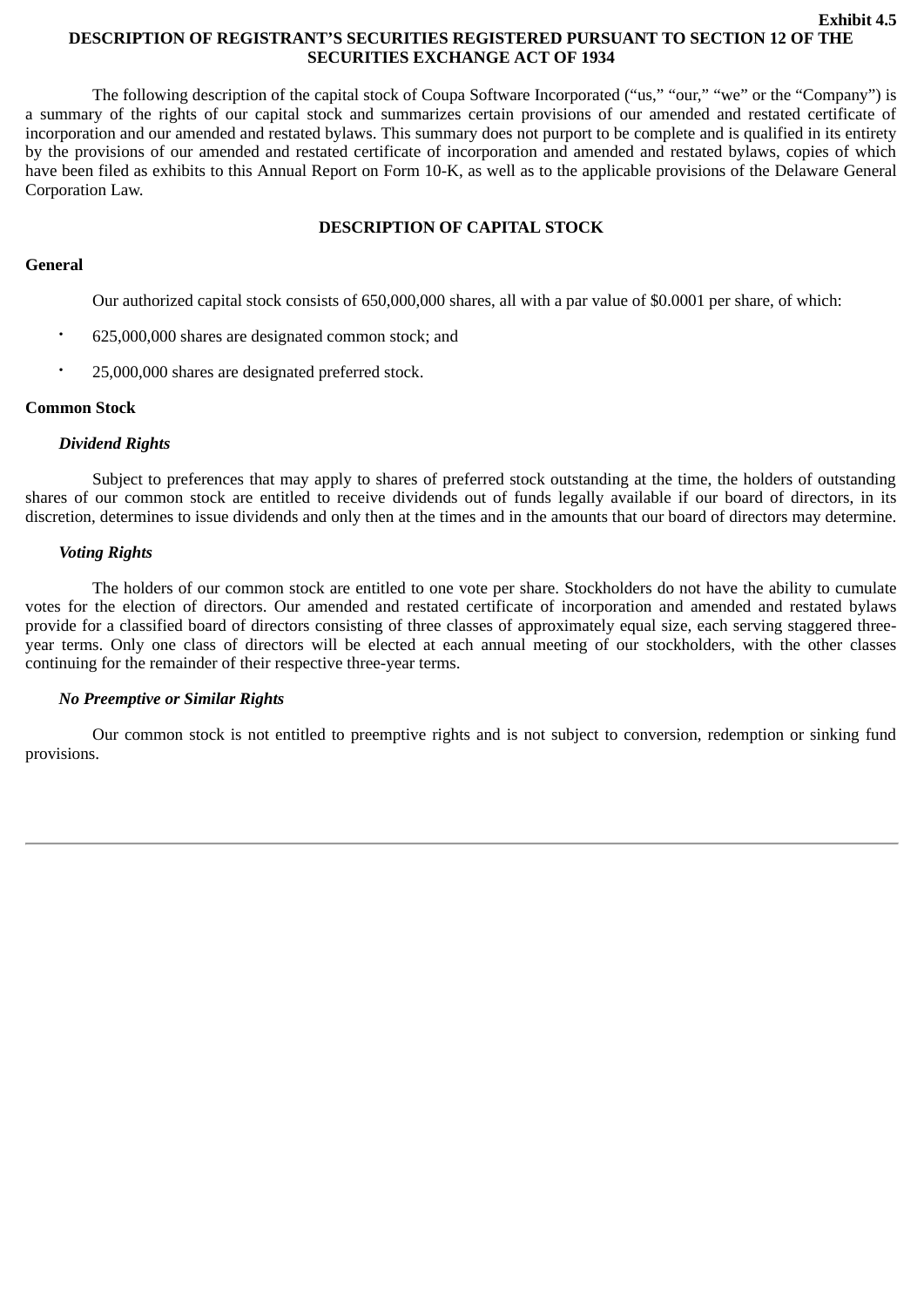### *Right to Receive Liquidation Distributions*

Upon our dissolution, liquidation or winding-up, the assets legally available for distribution to our stockholders are distributable ratably among the holders of our common stock, subject to prior satisfaction of all outstanding debt and liabilities and the preferential rights and payment of liquidation preferences, if any, on any outstanding shares of preferred stock.

### **Preferred Stock**

No shares of preferred stock are outstanding, but we are authorized, subject to limitations prescribed by Delaware law, to issue preferred stock in one or more series, to establish from time to time the number of shares to be included in each series and to fix the designation, powers, preferences and rights of the shares of each series and any associated qualifications, limitations or restrictions. Our board of directors also can increase or decrease the number of shares of any series, but not below the number of shares of that series then outstanding, without any further vote or action by our stockholders. Our board of directors may authorize the issuance of preferred stock with voting or conversion rights that could adversely affect the voting power or other rights of the holders of the common stock. The issuance of preferred stock, while providing flexibility in connection with possible acquisitions and other corporate purposes, could, among other things, have the effect of delaying, deferring or preventing a change in control of our company and may adversely affect the market price of our common stock and the voting and other rights of the holders of common stock. We have no current plan to issue any shares of preferred stock.

## **Anti-Takeover Provisions**

## *Delaware Law*

We are governed by the provisions of Section 203 of the Delaware General Corporation Law regulating corporate takeovers. This section prevents some Delaware corporations from engaging, under some circumstances, in a business combination, which includes a merger or sale of at least 10% of the corporation's assets with any interested stockholder, meaning a stockholder who, together with affiliates and associates, owns or, within three years prior to the determination of interested stockholder status, did own 15% or more of the corporation's outstanding voting stock, unless:

- the transaction is approved by the board of directors prior to the time that the interested stockholder became an interested stockholder;
- upon closing of the transaction that resulted in the stockholder becoming an interested stockholder, the interested stockholder owned at least 85% of the voting stock of the corporation outstanding at the time the transaction began, excluding for purposes of determining the voting stock outstanding those shares owned (i) by persons who are directors and also officers and (ii) employee stock plans in which employee participants do not have the right to determine confidentially whether shares held subject to the plan will be tendered in a tender or exchange offer; or
- subsequent to such time that the stockholder became an interested stockholder the business combination is approved by the board of directors and authorized at an annual or special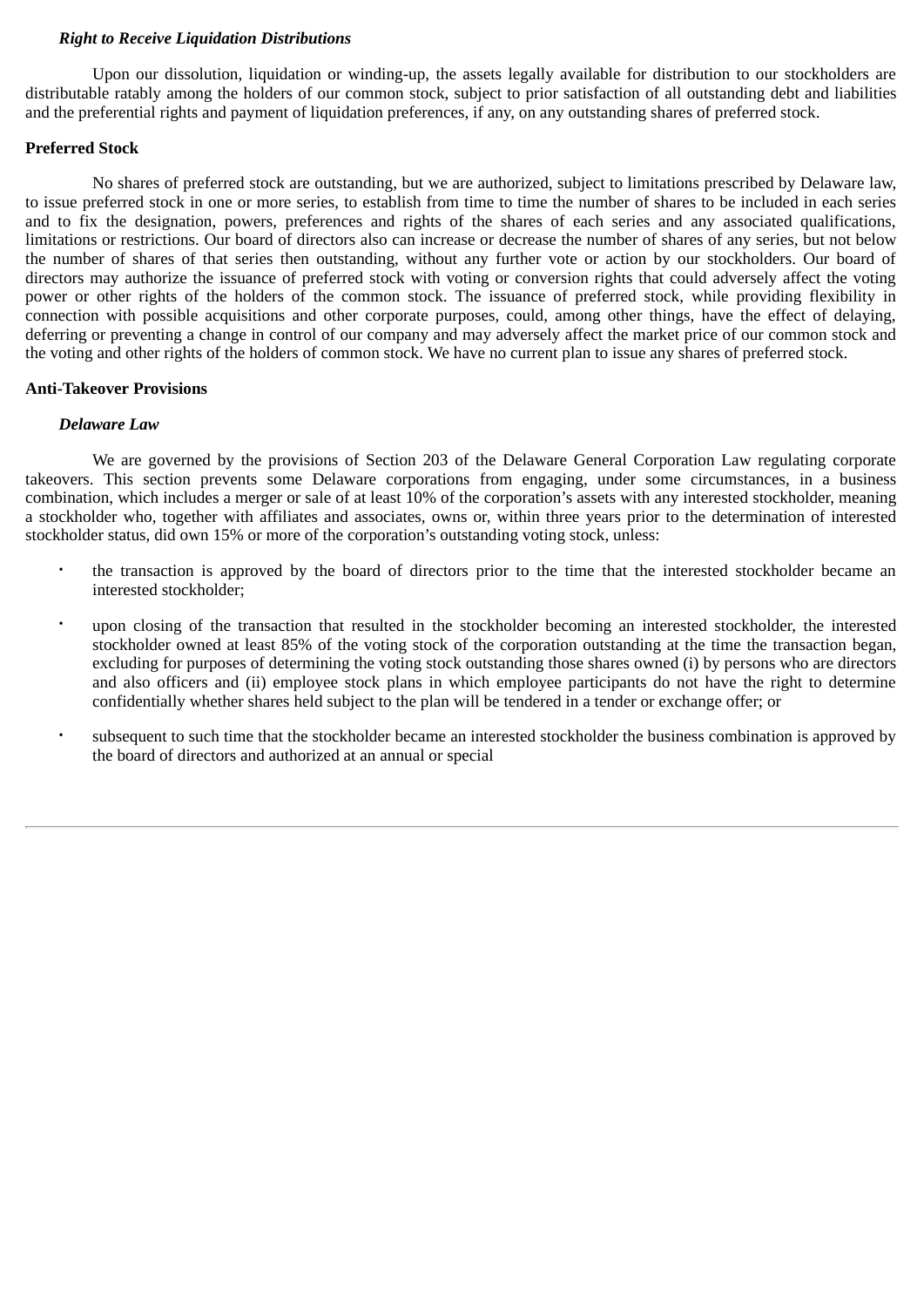meeting of stockholders by at least two-thirds of the outstanding voting stock which is not owned by the interested stockholder.

A Delaware corporation may "opt out" of these provisions with an express provision in its original certificate of incorporation or an express provision in its certificate of incorporation or amended and restated bylaws resulting from a stockholders' amendment approved by at least a majority of the outstanding voting shares. We have not opted out of these provisions. As a result, mergers or other takeover or change in control attempts of us may be discouraged or prevented.

# *Certificate of Incorporation and Bylaws Provisions*

Our amended and restated certificate of incorporation and our amended and restated bylaws include a number of provisions that may have the effect of deterring hostile takeovers or delaying or preventing changes in control of our management team, including the following:

- *Board of Directors Vacancies*. Our amended and restated certificate of incorporation and amended and restated bylaws authorize our board of directors to fill vacant directorships, including newly-created seats. In addition, the number of directors constituting our board of directors is set only by resolution adopted by a majority vote of our entire board of directors. These provisions prevent a stockholder from increasing the size of our board of directors and gaining control of our board of directors by filling the resulting vacancies with its own nominees.
- *Classified Board*. Our amended and restated certificate of incorporation and amended and restated bylaws provide that our board of directors is classified into three classes of directors, each of which holds office for a three-year term. In addition, directors may only be removed from the board of directors for cause and only by the approval of 66 2/3% of our then-outstanding shares of our common stock. A third party may be discouraged from making a tender offer or otherwise attempting to obtain control of us as it is more difficult and time consuming for stockholders to replace a majority of the directors on a classified board of directors.
- *Stockholder Action; Special Meeting of Stockholders*. Our amended and restated certificate of incorporation provides that stockholders are not be able to take action by written consent, and are may only take action at annual or special meetings of our stockholders. Stockholders are not permitted to cumulate their votes for the election of directors. Our amended and restated bylaws further provide that special meetings of our stockholders may be called only by a majority vote of our entire board of directors, the chairman of our board of directors or our chief executive officer.
- *Advance Notice Requirements for Stockholder Proposals and Director Nominations*. Our amended and restated bylaws provide advance notice procedures for stockholders seeking to bring business before our annual meeting of stockholders, or to nominate candidates for election as directors at any meeting of stockholders. Our amended and restated bylaws also specify certain requirements regarding the form and content of a stockholder's notice. These provisions may preclude our stockholders from bringing matters before our annual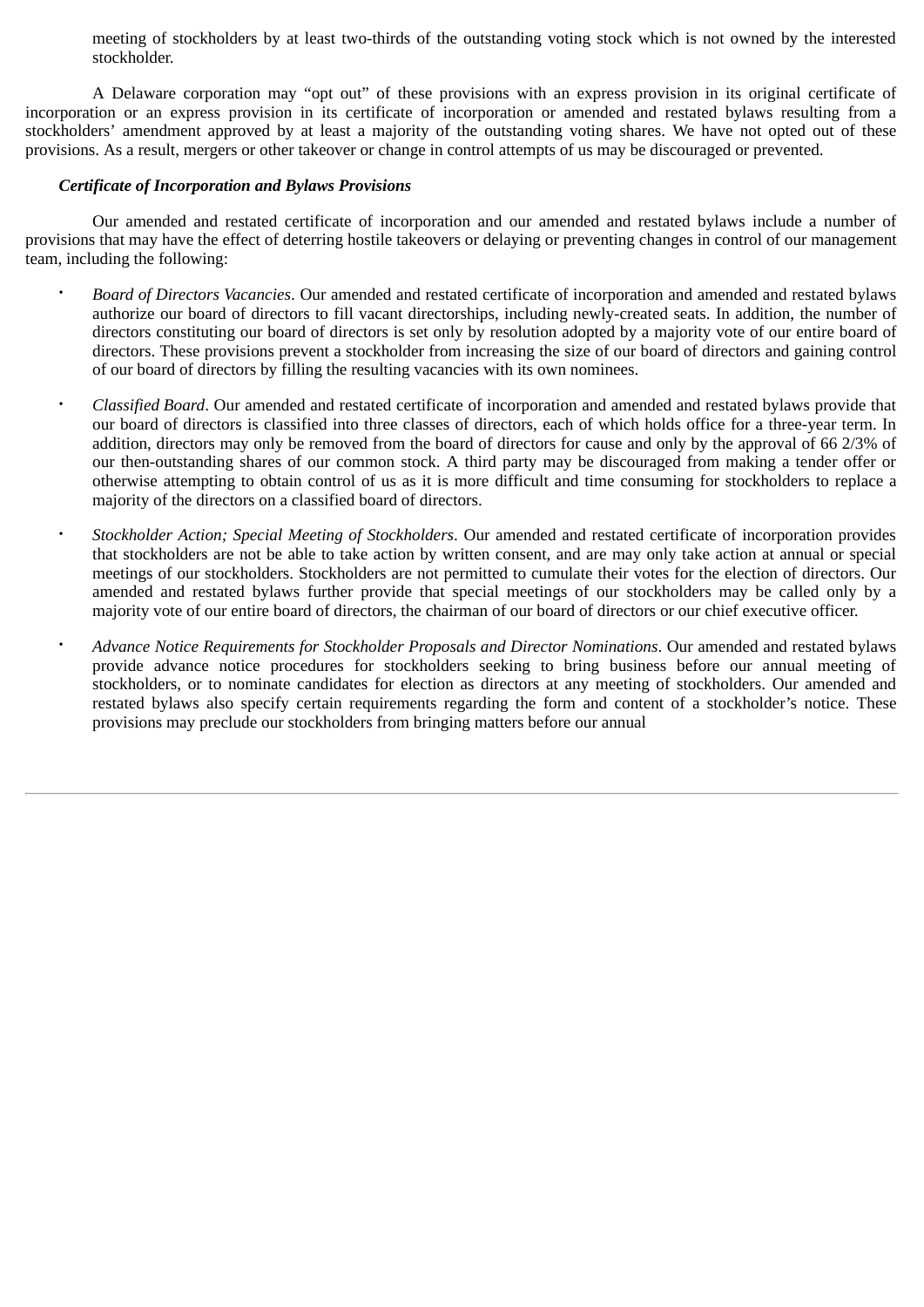meeting of stockholders or from making nominations for directors at our meetings of stockholders.

• *Issuance of Undesignated Preferred Stock*. Our board of directors has the authority, without further action by the holders of common stock, to issue up to 25,000,000 shares of undesignated preferred stock with rights and preferences, including voting rights, designated from time to time by the board of directors. The existence of authorized but unissued shares of preferred stock enables our board of directors to render more difficult or discourage an attempt to obtain control of us by means of a merger, tender offer, proxy contest or otherwise.

## **Choice of Forum**

Our amended and restated certificate of incorporation provides that the Court of Chancery of the State of Delaware is the exclusive forum for any derivative action or proceeding brought on our behalf; any action asserting a breach of fiduciary duty; any action asserting a claim against us arising pursuant to the Delaware General Corporation Law, our amended and restated certificate of incorporation or our amended and restated bylaws or any action asserting a claim against us that is governed by the internal affairs doctrine. The enforceability of similar choice of forum provisions in other companies' certificates of incorporation has been challenged in legal proceedings, and it is possible that a court could find these types of provisions in our certificate of incorporation to be inapplicable or unenforceable.

## **Transfer Agent and Registrar**

The transfer agent and registrar for our common stock is Computershare Trust Company, N.A. The transfer agent's address is 250 Royall Street, Canton, Massachusetts 02021, and its telephone number is (800) 662-7232.

## **Listing**

Our common stock is listed on The Nasdaq Global Select Market under the symbol "COUP."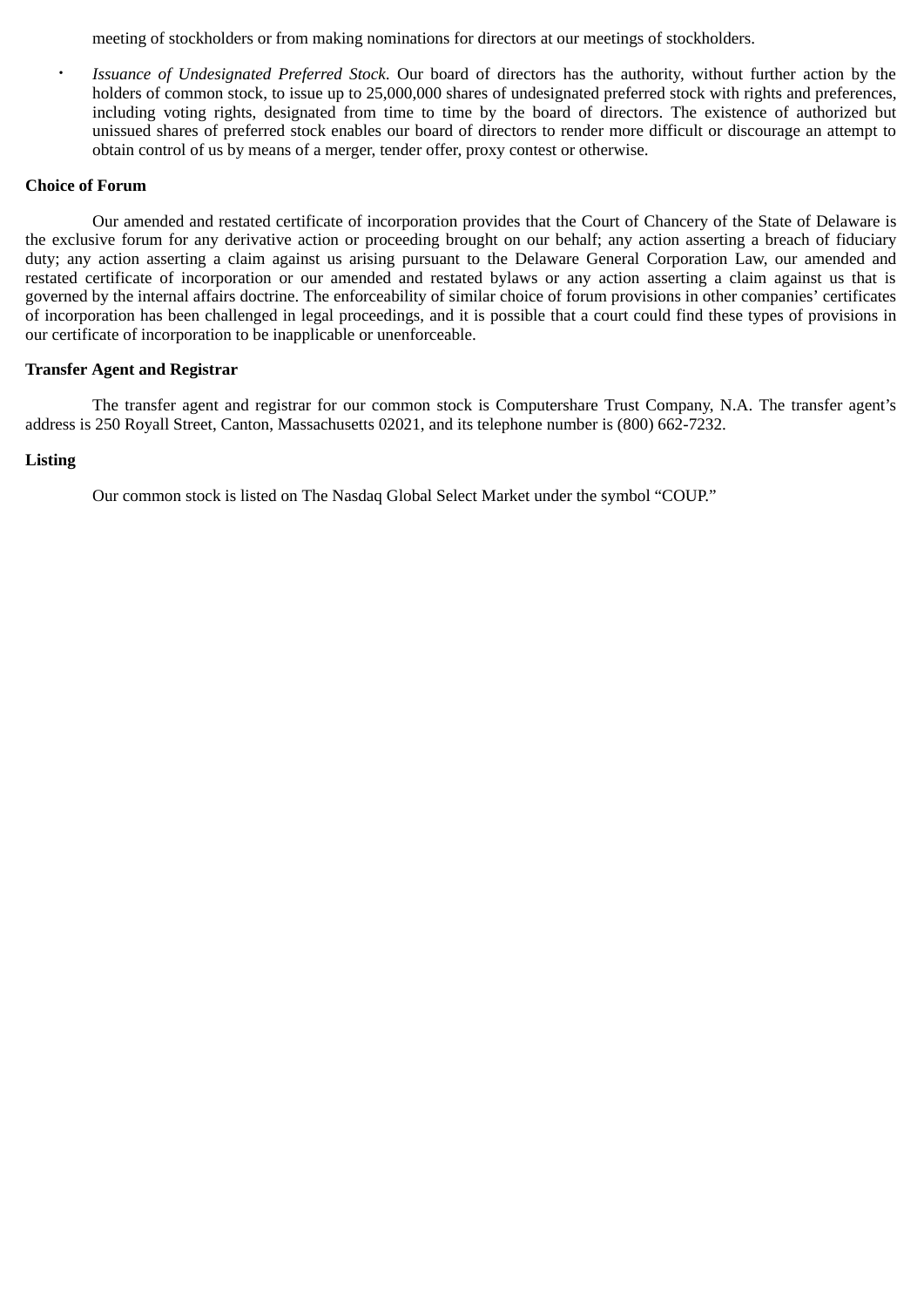# **Subsidiaries as of January 31, 2020\***

| Name                                                                        | Jurisdiction of Incorporation or Organization |
|-----------------------------------------------------------------------------|-----------------------------------------------|
| Coupa Deutschland GmbH                                                      | Germany                                       |
| Coupa Operations, Inc.                                                      | Delaware                                      |
| Coupa Operations, S de R.L. de C.V.                                         | Mexico                                        |
| Coupa Serviços Em Tecnologia Da Informação E Marketing<br>Promocional Ltda. | <b>Brazil</b>                                 |
| Coupa Software Australia Pty Ltd.                                           | <b>Australia</b>                              |
| Coupa Software Canada Inc.                                                  | Canada                                        |
| Coupa Software DMCC                                                         | <b>United Arab Emirates</b>                   |
| Coupa Software Godo Kaisha                                                  | Japan                                         |
| Coupa Software India Private Limited                                        | India                                         |
| Coupa Software Proprietary Limited                                          | South Africa                                  |
| Coupa Software Sweden AB                                                    | Sweden                                        |
| Exari Group, Inc.                                                           | Delaware                                      |
| <b>GTCR/Opus Blocker Corporation</b>                                        | <b>Delaware</b>                               |
| Hiperos LLC                                                                 | Delaware                                      |
| Simeno Holding AG                                                           | Switzerland                                   |
| Vinimaya LLC (dba Aquiire Inc.)                                             | Delaware                                      |
| Yapta, Inc.                                                                 | <b>Delaware</b>                               |

\* Inclusion on the list above is not an admission that any of the above entities, individually or in the aggregate, constitutes a significant subsidiary within the meaning of Rule 1-02(w) of<br>Regulation S-X and Item 601(b)(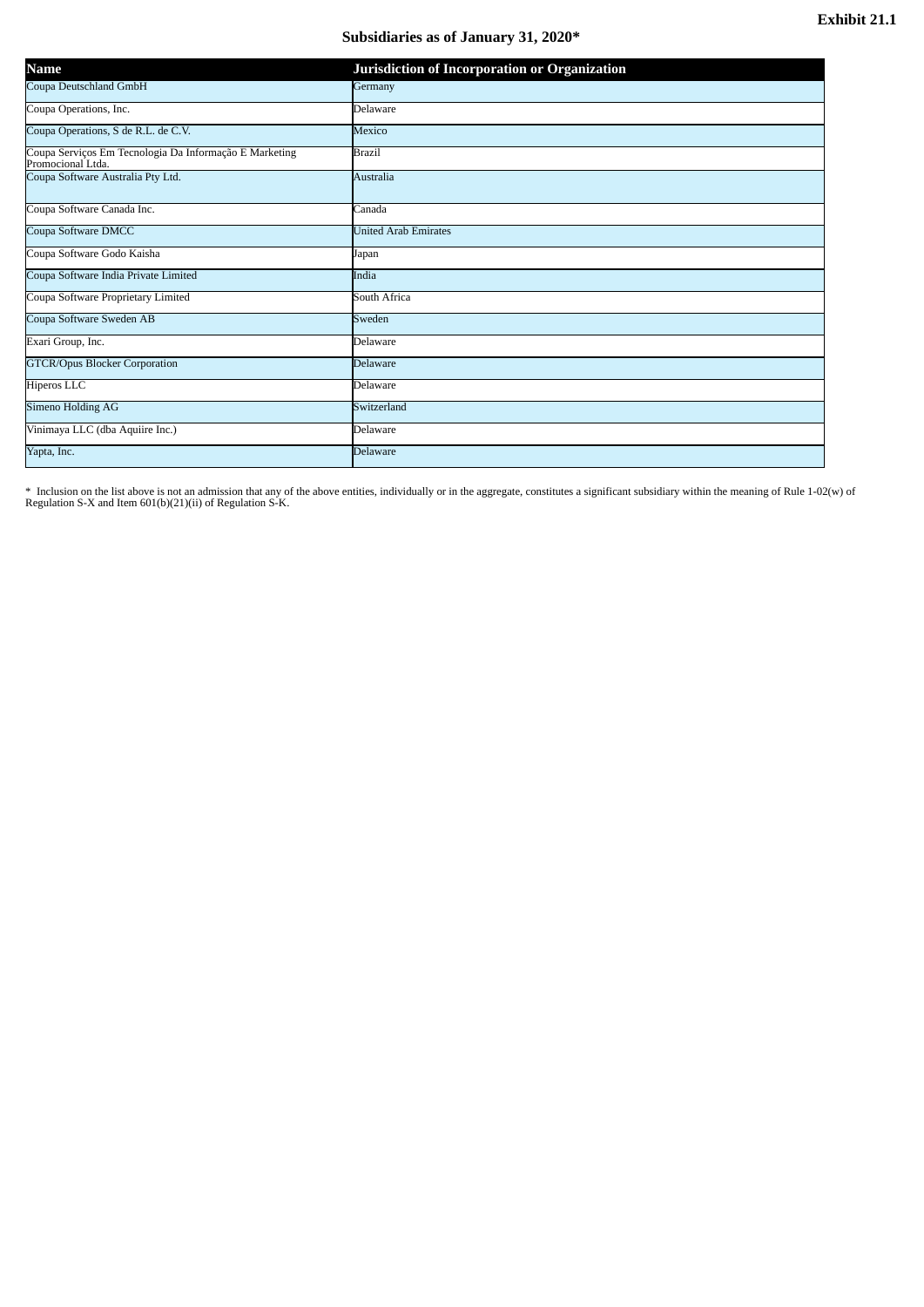#### **Consent of Independent Registered Public Accounting Firm**

We consent to the incorporation by reference in the Registration Statements (Form S-8 Nos. 333-213991, 333-217104, 333-223997 and 333- 230542) pertaining to the 2016 Equity Incentive Plan, 2006 Stock Plan, and the 2016 Employee Stock Purchase Plan of Coupa Software Incorporated of our reports dated March 20, 2020, with respect to the consolidated financial statements and schedule of Coupa Software Incorporated, and the effectiveness of internal control over financial reporting of Coupa Software Incorporated, included in this Annual Report (Form 10-K) for the year ended January 31, 2020.

/s/ Ernst & Young LLP

Redwood City, California March 20, 2020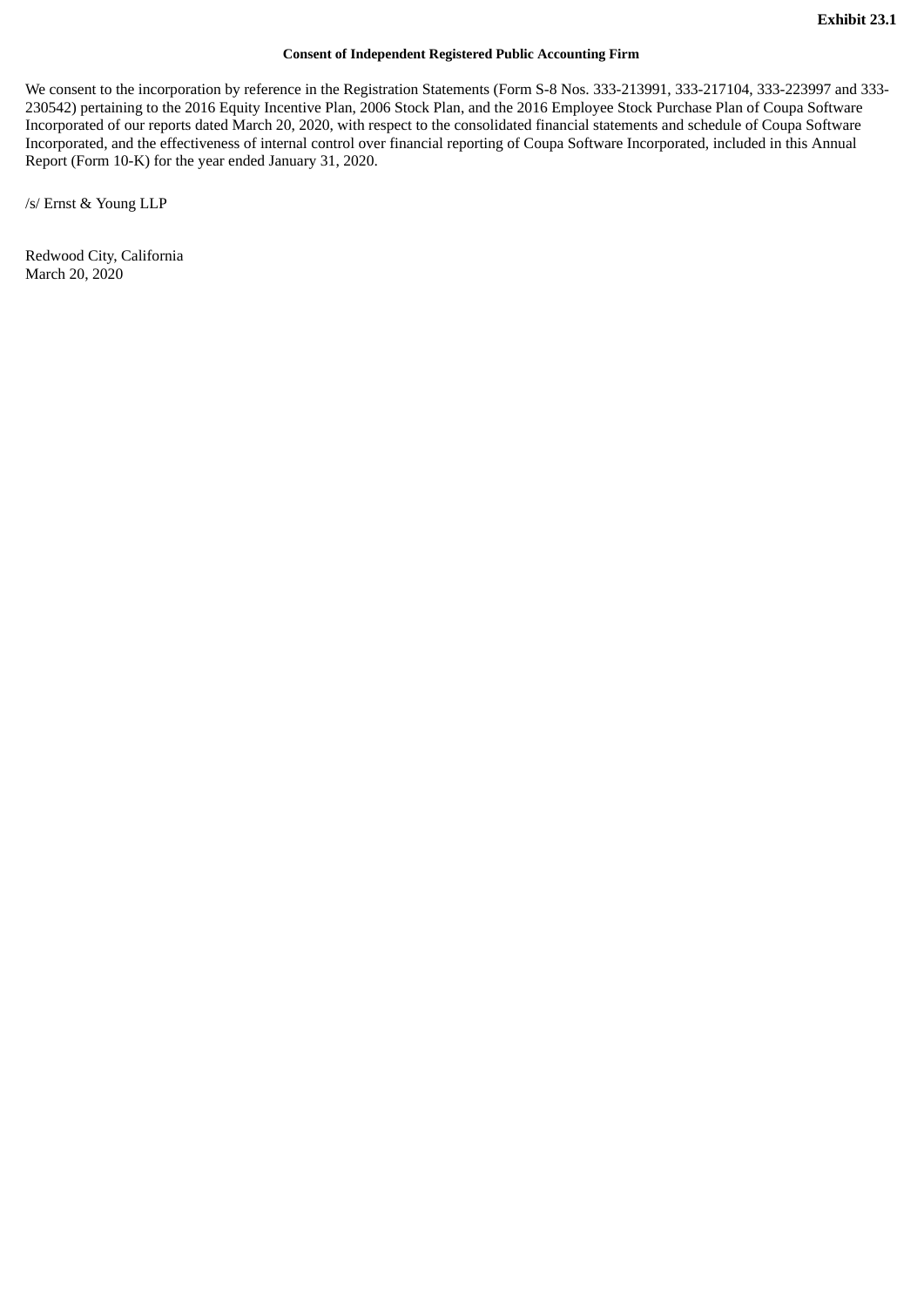#### **CERTIFICATION OF PRINCIPAL EXECUTIVE OFFICER PURSUANT TO SECTION 302 OF THE SARBANES-OXLEY ACT OF 2002**

I, Robert Bernshteyn, certify that:

- 1. I have reviewed this annual report on Form 10-K of Coupa Software Incorporated;
- 2. Based on my knowledge, this report does not contain any untrue statement of a material fact or omit to state a material fact necessary to make the statements made, in light of the circumstances under which such statements were made, not misleading with respect to the period covered by this report;
- 3. Based on my knowledge, the financial statements, and other financial information included in this report, fairly present in all material respects the financial condition, results of operations and cash flows of the registrant as of, and for, the periods presented in this report;
- 4. The registrant's other certifying officer and I are responsible for establishing and maintaining disclosure controls and procedures (as defined in Exchange Act Rules 13a-15(e) and 15d-15(e)) and internal control over financial reporting (as defined in Exchange Act Rules 13a-15(f) and 15d-15(f)) for the registrant and have:
	- (a) designed such disclosure controls and procedures, or caused such disclosure controls and procedures to be designed under our supervision, to ensure that material information relating to the registrant, including its consolidated subsidiaries, is made known to us by others within those entities, particularly during the period in which this report is being prepared;
	- (b) designed such internal control over financial reporting, or caused such internal control over financial reporting to be designed under our supervision, to provide reasonable assurance regarding the reliability of financial reporting and the preparation of financial statements for external purposes in accordance with generally accepted accounting principles;
	- (c) evaluated the effectiveness of the registrant's disclosure controls and procedures and presented in this report our conclusions about the effectiveness of the disclosure controls and procedures, as of the end of the period covered by this report based on such evaluation; and
	- (d) disclosed in this report any change in the registrant's internal control over financial reporting that occurred during the registrant's most recent fiscal quarter (the registrant's fourth fiscal quarter in the case of an annual report) that has materially affected, or is reasonably likely to materially affect, the registrant's internal control over financial reporting; and
- 5. The registrant's other certifying officer and I have disclosed, based on our most recent evaluation of internal control over financial reporting, to the registrant's auditors and the audit committee of the registrant's board of directors (or persons performing the equivalent functions):
	- (a) all significant deficiencies and material weaknesses in the design or operation of internal control over financial reporting which are reasonably likely to adversely affect the registrant's ability to record, process, summarize and report financial information; and
	- (b) any fraud, whether or not material, that involves management or other employees who have a significant role in the registrant's internal control over financial reporting.

Date: March 20, 2020 By: */s/ Robert Bernshteyn*

Name: **Robert Bernshteyn** Title: **Chief Executive Officer and Chairman of the Board (Principal Executive Officer)**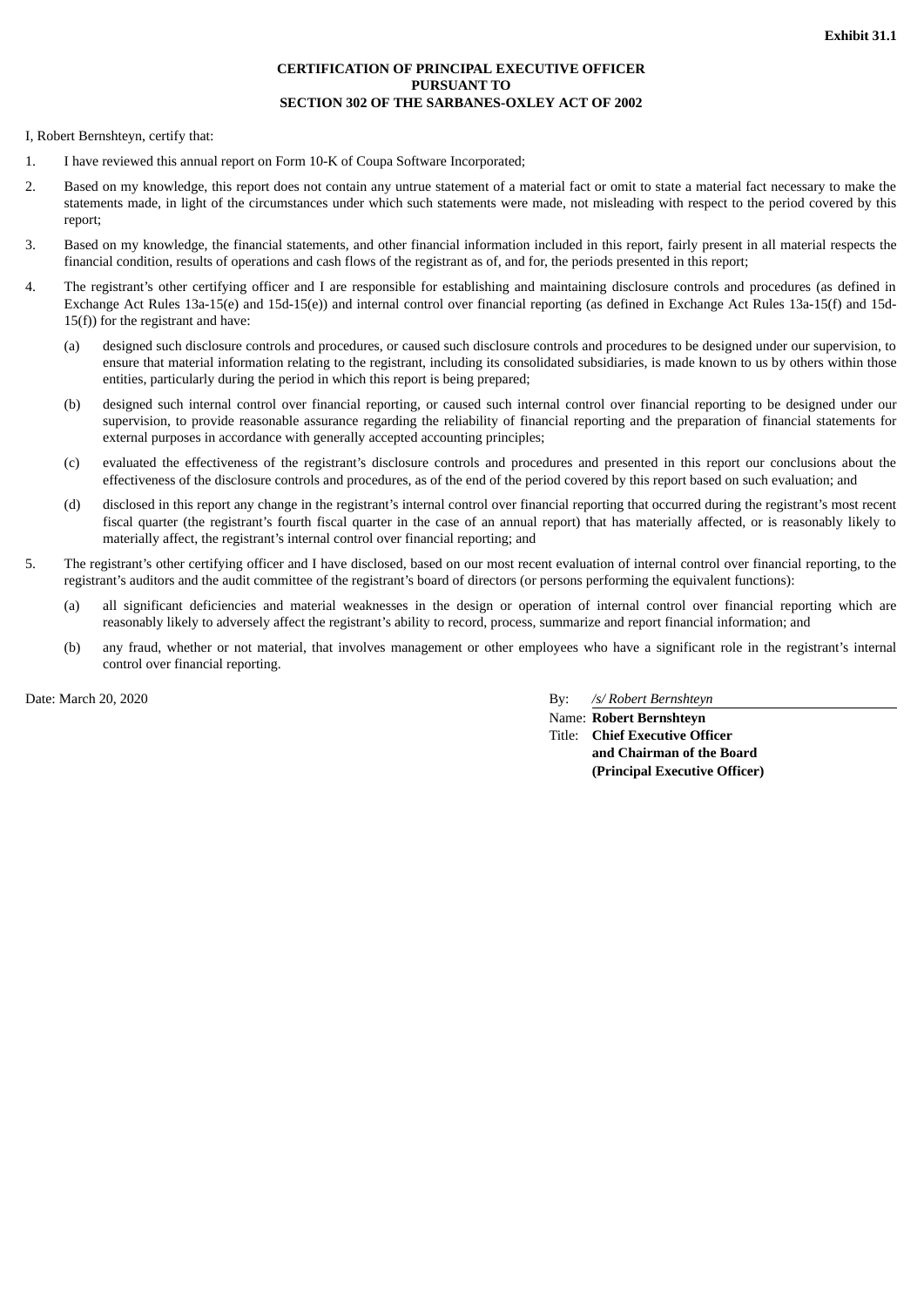#### **CERTIFICATION OF PRINCIPAL FINANCIAL OFFICER PURSUANT TO SECTION 302 OF THE SARBANES-OXLEY ACT OF 2002**

I, Todd Ford, certify that:

- 1. I have reviewed this annual report on Form 10-K of Coupa Software Incorporated;
- 2. Based on my knowledge, this report does not contain any untrue statement of a material fact or omit to state a material fact necessary to make the statements made, in light of the circumstances under which such statements were made, not misleading with respect to the period covered by this report;
- 3. Based on my knowledge, the financial statements, and other financial information included in this report, fairly present in all material respects the financial condition, results of operations and cash flows of the registrant as of, and for, the periods presented in this report;
- 4. The registrant's other certifying officer and I are responsible for establishing and maintaining disclosure controls and procedures (as defined in Exchange Act Rules 13a-15(e) and 15d-15(e)) and internal control over financial reporting (as defined in Exchange Act Rules 13a-15(f) and 15d-15(f)) for the registrant and have:
	- (a) designed such disclosure controls and procedures, or caused such disclosure controls and procedures to be designed under our supervision, to ensure that material information relating to the registrant, including its consolidated subsidiaries, is made known to us by others within those entities, particularly during the period in which this report is being prepared;
	- (b) designed such internal control over financial reporting, or caused such internal control over financial reporting to be designed under our supervision, to provide reasonable assurance regarding the reliability of financial reporting and the preparation of financial statements for external purposes in accordance with generally accepted accounting principles;
	- (c) evaluated the effectiveness of the registrant's disclosure controls and procedures and presented in this report our conclusions about the effectiveness of the disclosure controls and procedures, as of the end of the period covered by this report based on such evaluation; and
	- (d) disclosed in this report any change in the registrant's internal control over financial reporting that occurred during the registrant's most recent fiscal quarter (the registrant's fourth fiscal quarter in the case of an annual report) that has materially affected, or is reasonably likely to materially affect, the registrant's internal control over financial reporting; and
- 5. The registrant's other certifying officer and I have disclosed, based on our most recent evaluation of internal control over financial reporting, to the registrant's auditors and the audit committee of the registrant's board of directors (or persons performing the equivalent functions):
	- (a) all significant deficiencies and material weaknesses in the design or operation of internal control over financial reporting which are reasonably likely to adversely affect the registrant's ability to record, process, summarize and report financial information; and
	- (b) any fraud, whether or not material, that involves management or other employees who have a significant role in the registrant's internal control over financial reporting.

Date: March 20, 2020 By: */s/ Todd Ford*

Name: **Todd Ford** Title: **Chief Financial Officer (Principal Financial Officer)**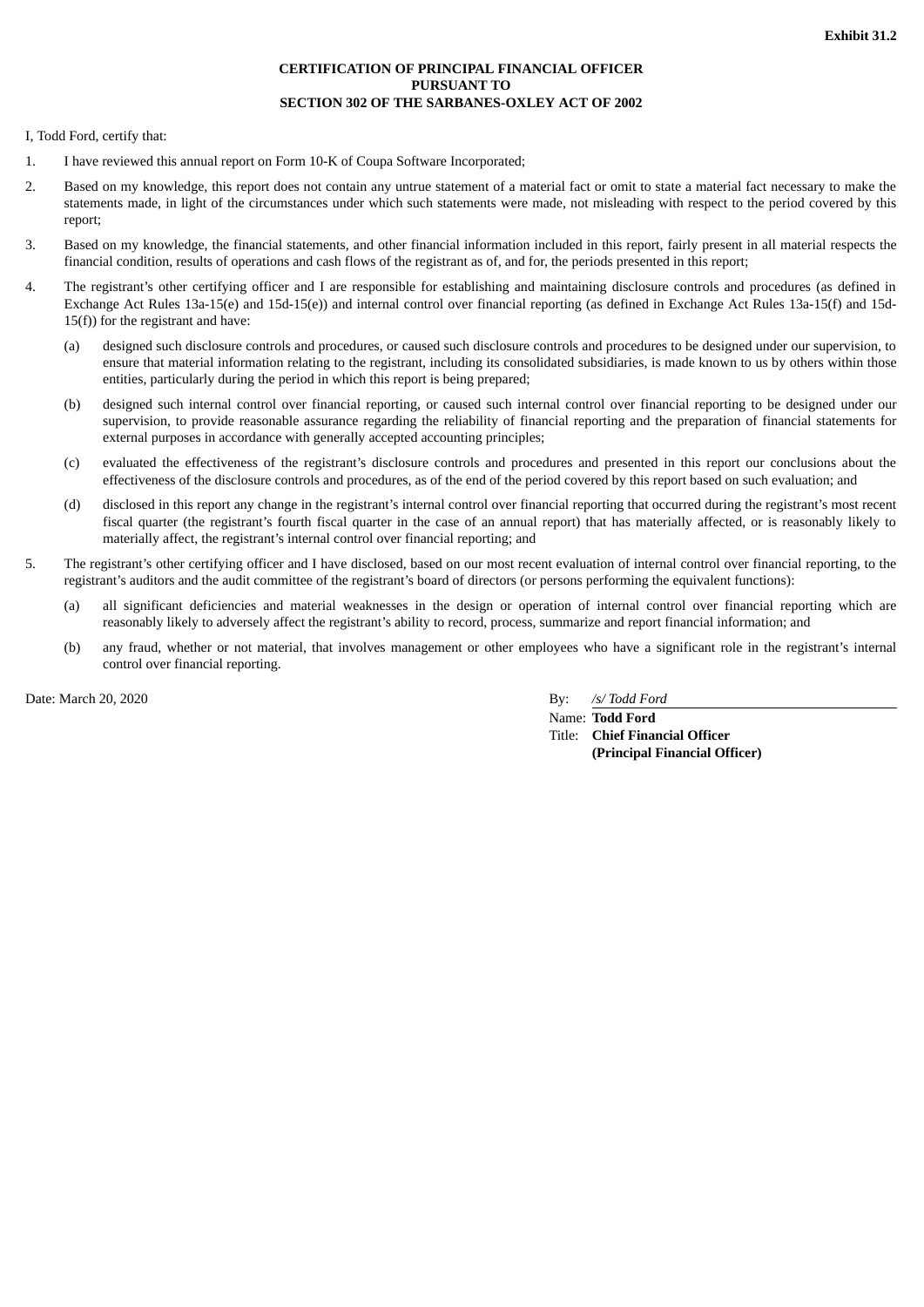#### **CERTIFICATION PURSUANT TO 18 U.S.C. SECTION 1350, AS ADOPTED PURSUANT TO SECTION 906 OF THE SARBANES-OXLEY ACT OF 2002**

I, Robert Bernshteyn, Chief Executive Officer of Coupa Software Incorporated (the "Company"), certify, pursuant to 18 U.S.C. Section 1350, as adopted pursuant to Section 906 of the Sarbanes-Oxley Act of 2002, that to my knowledge:

- (1) The annual report on Form 10-K for the Company for the year ended January 31, 2020 (the "Report") fully complies with the requirements of Section 13(a) or 15(d) of the Securities Exchange Act of 1934; and
- (2) The information contained in the Report fairly presents, in all material respects, the financial condition and results of operations of the Company.

Date: March 20, 2020 By: */s/ Robert Bernshteyn*

Name: **Robert Bernshteyn** Title: **Chief Executive Officer and Chairman of the Board (Principal Executive Officer)**